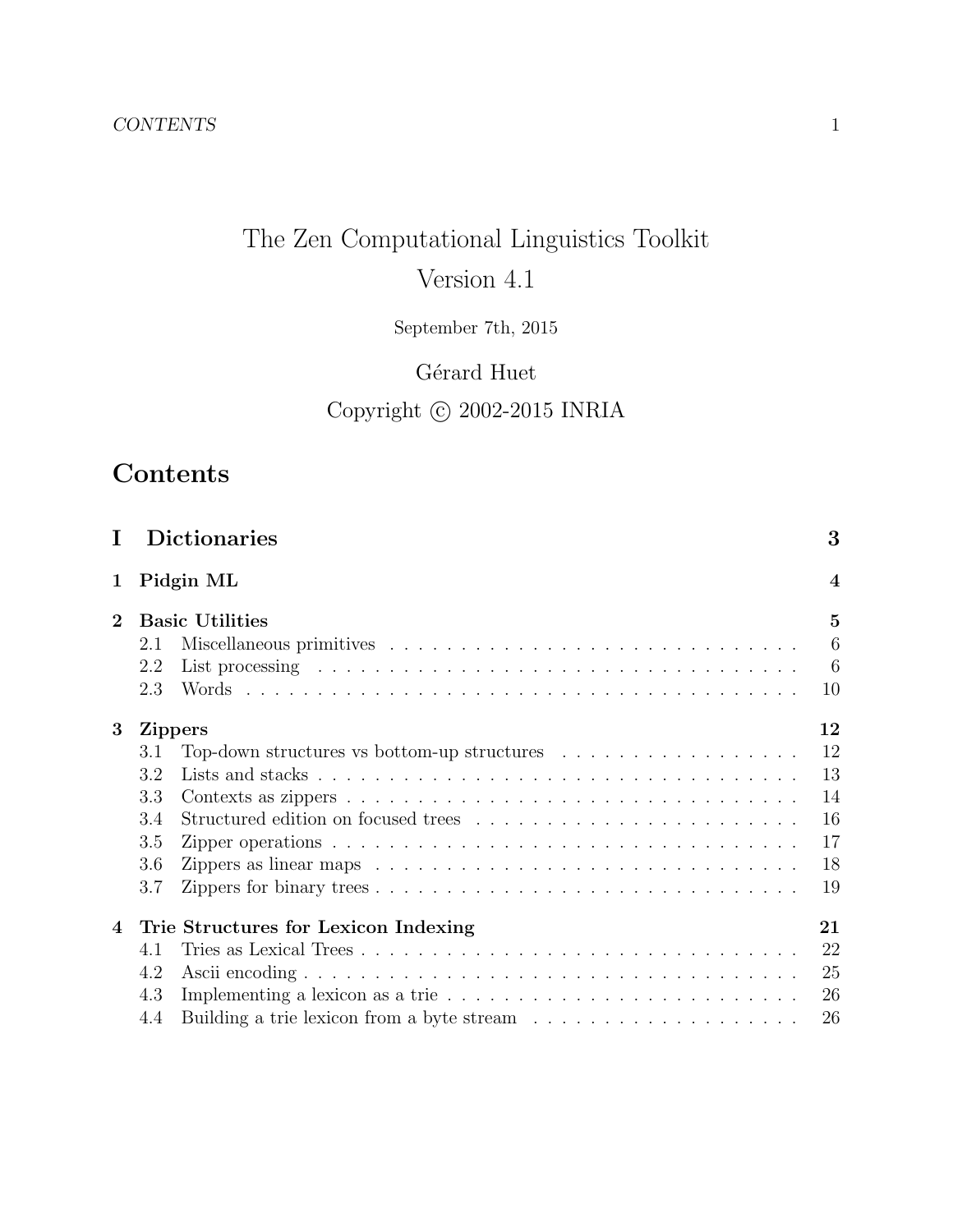### CONTENTS 2

| $\bf{5}$ | <b>Sharing</b>                                    |  | 27 |
|----------|---------------------------------------------------|--|----|
|          | 5.1                                               |  | 28 |
|          | 5.2                                               |  | 29 |
|          | 5.3                                               |  | 30 |
|          | 5.4                                               |  | 31 |
|          | ISO-LATIN and French<br>5.5                       |  | 32 |
|          | 5.6                                               |  | 37 |
|          | 5.7                                               |  | 37 |
| 6        | Variation: Ternary trees                          |  | 38 |
| 7        | Decorated Tries for Inflected Forms Storage       |  | 42 |
|          | 7.1                                               |  | 42 |
|          | 7.2                                               |  | 46 |
|          | 7.3                                               |  | 49 |
| 8        | Finite State Machines as Lexicon Morphisms        |  | 50 |
|          | 8.1                                               |  | 50 |
|          | 8.2                                               |  | 51 |
|          |                                                   |  |    |
| П        | <b>Reactive Transducers</b>                       |  | 58 |
| 9        | Introduction                                      |  | 58 |
|          | 10 A simplistic modular Automaton recognizer      |  | 58 |
|          |                                                   |  | 59 |
|          |                                                   |  | 59 |
|          |                                                   |  | 59 |
|          |                                                   |  | 60 |
|          | 11 Modular aum transducers                        |  | 62 |
|          | 12 Macro-Generation of the <i>Dispatch</i> module |  | 68 |
|          |                                                   |  | 68 |
|          |                                                   |  | 68 |
|          |                                                   |  | 75 |
|          |                                                   |  | 77 |
|          |                                                   |  | 79 |
|          |                                                   |  | 80 |
|          |                                                   |  | 84 |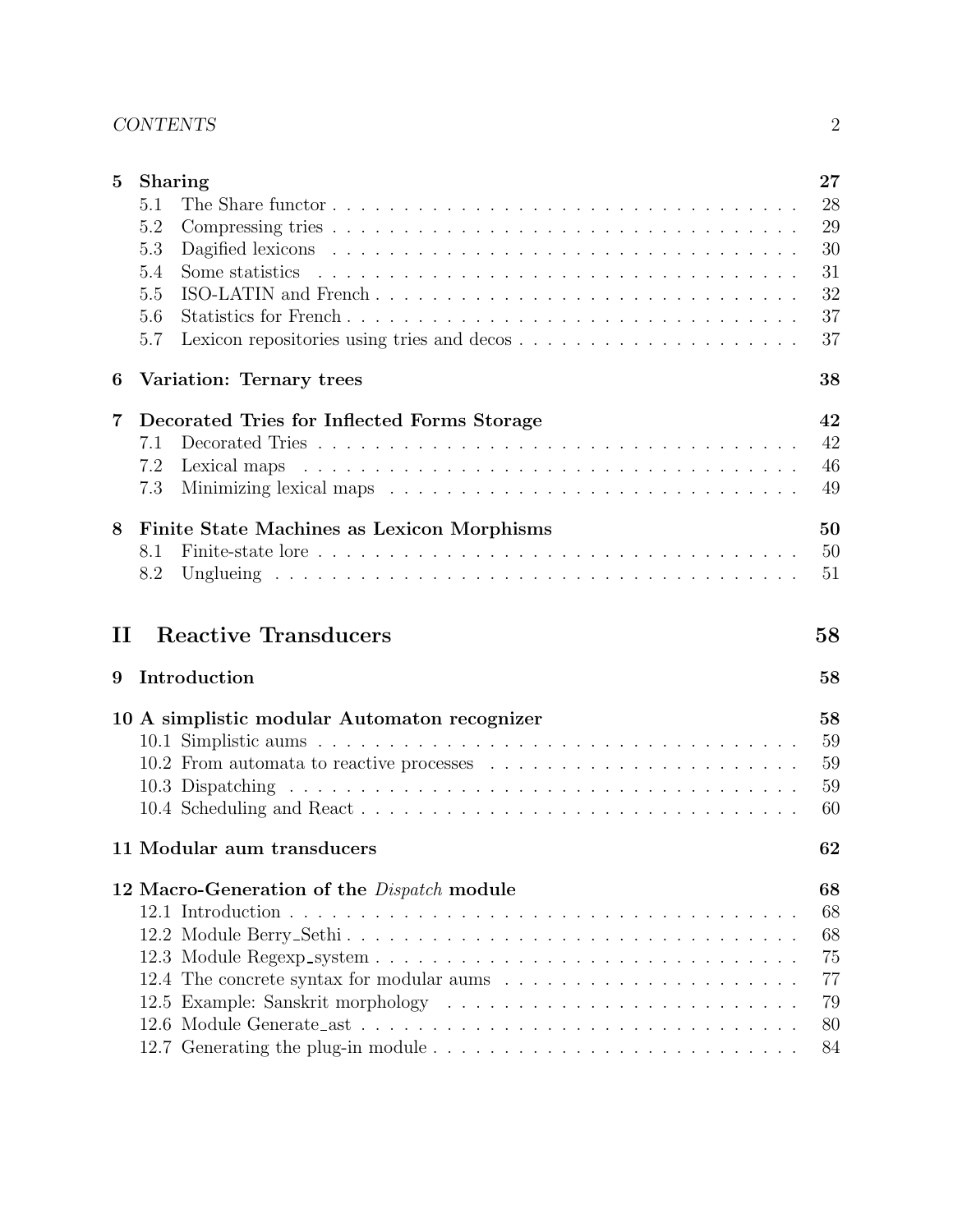#### 13 Producing the engine 86

#### Abstract

We present in this document a few fundamental structures useful for computational linguistics.

The central structure is that of lexical tree, or trie. A crucial observation is that a trie is isomorphic to the state space of a deterministic acyclic automaton. More complex finite-state automata and transducers, deterministic or not, and cyclic or not, may be represented as tries decorated by extra information. Thus we obtain a family of structures underlying lexicon-directed linguistic processes.

First we describe plain tries, which are adequate to represent lexicon indexes. Then we describe decorated tries, or decos, which are appropriate to represent symbol tables, and dictionaries associating with the lexicon grammatical or other informations. We then describe how to represent maps and more generally invertible relations between lexicons. We call these structures lexical maps or lexmaps. Lexmaps are appropriate for instance to associate inflected forms to lexicon stems and roots, using morphological operations. Such lexmaps are invertible in the sense that we may retrieve from the lexmap entry of a inflected form the stems and operations from which it may be obtained. Finally we show how lexicon directed transducers may be represented using tries decorated with choice points. Such transducers are useful to describe segmentation and taggings processes.

All data structures and algorithms are described in a computational metalanguage called Pidgin ML. Pidgin ML is a publication language for the ML family of programming languages. All the algorithms described here could be described as well in Standard ML or in Objective CAML, to cite two popular ML implementations, or in the lazy functional language Haskell. They could also be described in a programming language such as LISP or Scheme, but the strong typing discipline of ML, supporting polymorphism and modules, is an insurance that computations cannot corrupt data structures and lead to run-type errors. An initial chapter of these notes gives a quick overview of Pidgin ML.

The resulting design may be considered as the reference implementation of a Free Computational Linguistics Toolkit. It may turn useful as an "off the shelf" toolkit for simple operations on linguistics material. Due to its lightweight approach we shall talk of the Zen CL Toolkit.

This toolkit was abstracted from the Sanskrit ML Library, which constitutes its first large-scale application. Thus some of this material already appeared in the documentation of the Sanskrit Segmenter algorithm, which solves Sandhi Analysis [18].

This document was automatically generated from the code of the toolkit using the Ocamlweb package of Jean-Christophe Filliâtre, with the Latex package, in the literate programming style pioneered by Don Knuth.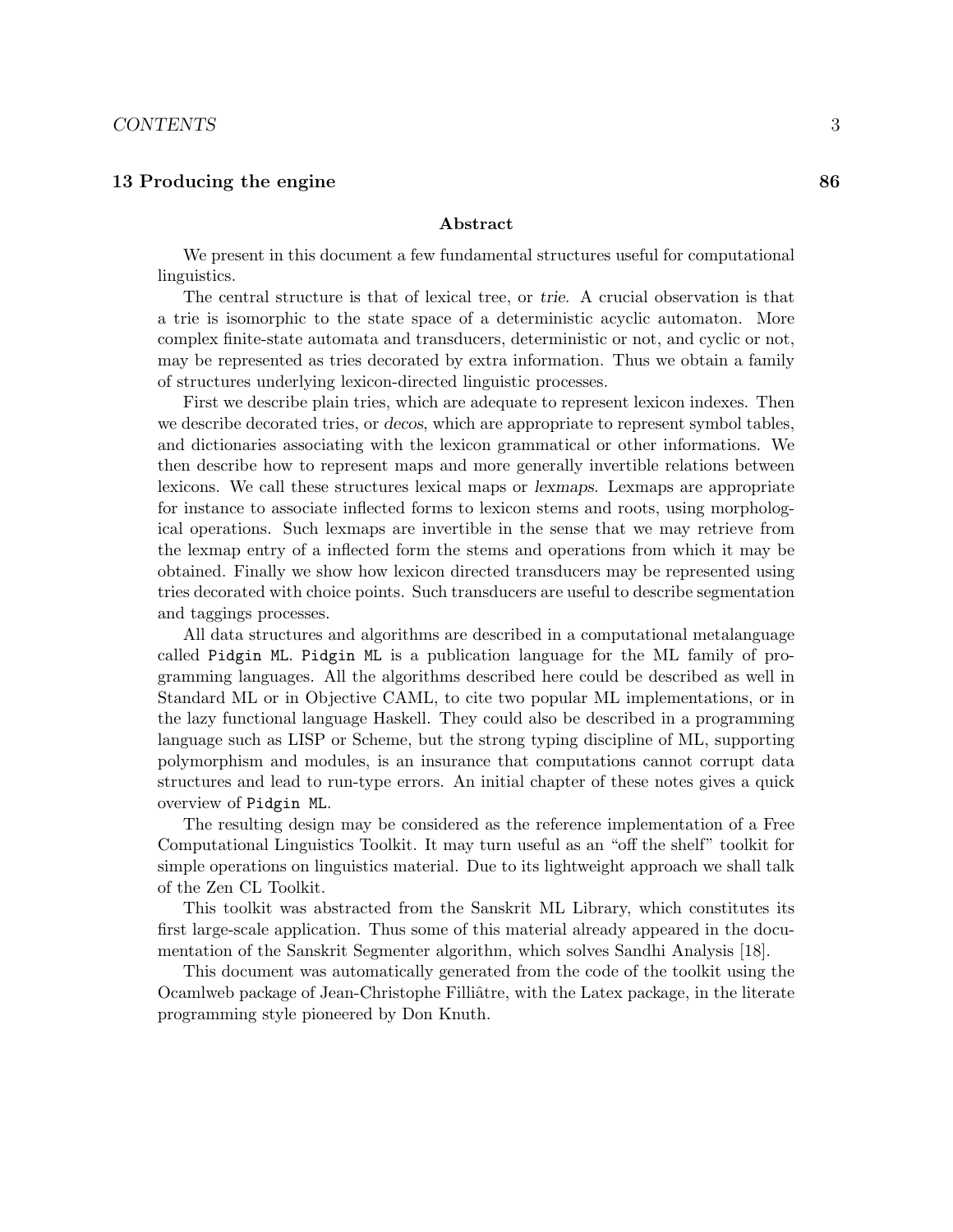# Part I Dictionaries

# 1 Pidgin ML

We shall use as meta language for the description of our algorithms a pidgin version of the functional language ML [13, 11, 28, 40]. Readers familiar with ML may skip this section, which gives a crash overview of its syntax and semantics.

# Module Pidgin

The core language has types, values, and exceptions. Thus, 1 is a value of predefined type int, whereas "CL" is a *string*. Pairs of values inhabit the corresponding product type. Thus:  $(1, "CL")$ : (int  $\times$  string). Recursive type declarations create new types, whose values are inductively built from the associated constructors. Thus the Boolean type could be declared as a sum by:

type  $bool = [True \mid False];$ 

Parametric types give rise to polymorphism. Thus if x is of type t and l is of type (list t), we construct the list adding x to l as  $[x :: l]$ . The empty list is  $[]$ , of (polymorphic) type (*list*  $\alpha$ ). Although the language is strongly typed, explicit type specification is rarely needed from the designer, since principal types may be inferred mechanically.

The language is functional in the sense that functions are first class objects. Thus the doubling integer function may be written as fun  $x \to x + x$ , and it has type int  $\to int$ . It may be associated to the name *double* by declaring:

value double = fun  $x \rightarrow x + x$ ;

Equivalently we could write:

value double  $x = x + x$ ;

Its application to value n is written as  $(double n)$  or even *double n* when there is no ambiguity. Application associates to the left, and thus f x y stands for  $((f x) y)$ . Recursive functional values are declared with the keyword rec. Thus we may define factorial as:

value rec fact  $n =$  if  $n = 0$  then 1 else  $n \times$  (fact  $(n - 1)$ );

Functions may be defined by pattern matching. Thus the first projection of pairs could be defined by:

value fst = fun  $\left[ (x, y) \rightarrow x \right]$ ;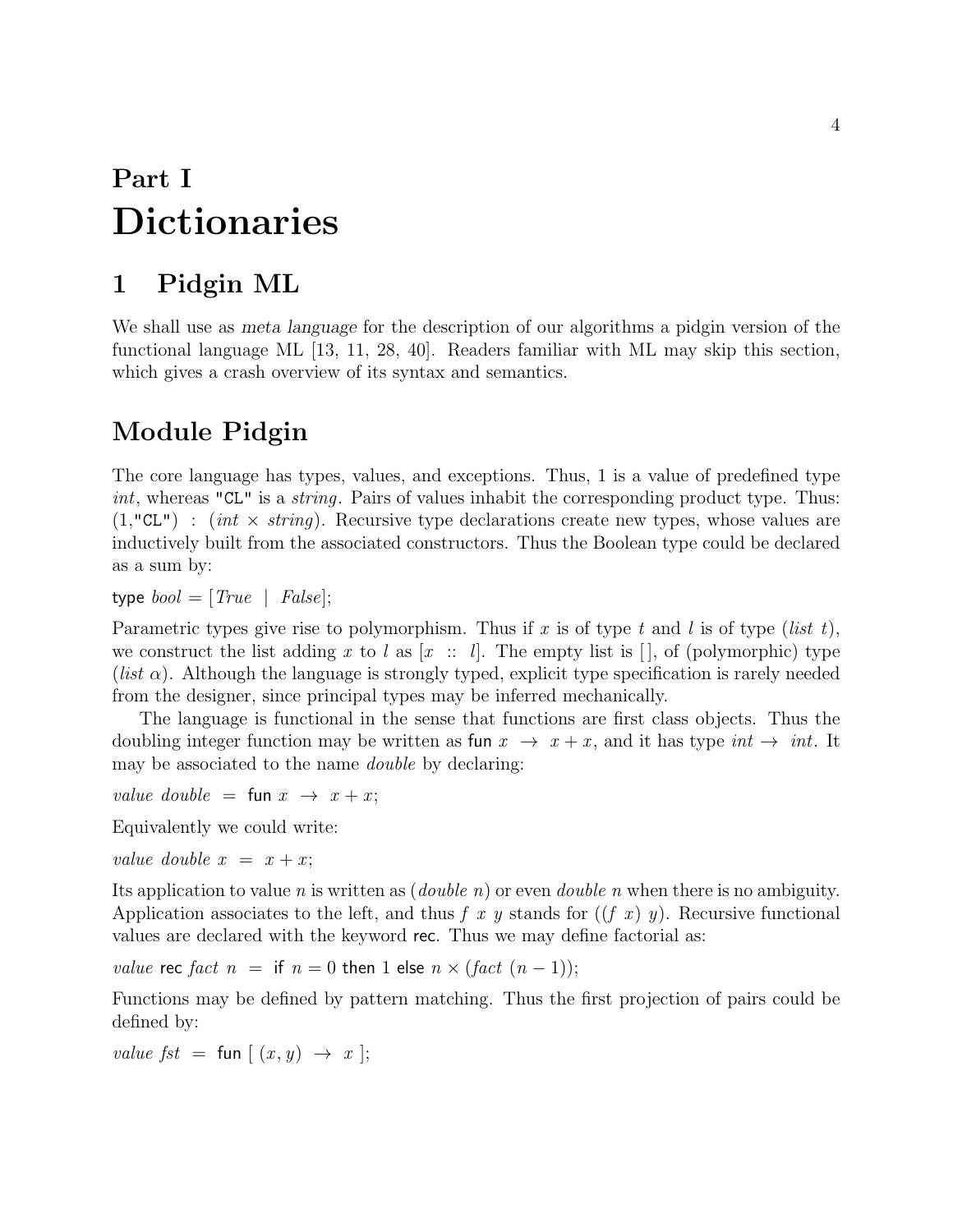or equivalently (since there is only one pattern in this case) by:

value fst  $(x, y) = x$ ;

Pattern-matching is also usable in match expressions which generalize case analysis, such as: match l with  $\begin{array}{c} \vert \vert \end{array} \rightarrow True \vert \end{array} \rightarrow False \vert$ , which tests whether list l is empty, using underscore as catch-all pattern.

Evaluation is strict, which means that x is evaluated before f in the evaluation of  $(f\ x)$ . The let expressions allow the sharing of sub-computations. Thus let  $x = \text{fact } 10$  in  $x + x$ will compute fact 10 first, and only once. An equivalent postfix where notation may be used as well. Thus the conditional expression if b then  $e1$  else  $e2$  is equivalent to:

choose b where choose = fun  $[True \rightarrow e1$  | False  $\rightarrow e2$ ];

Exceptions are declared with the type of their parameters, like in:

#### exception Failure of string;

An exceptional value may be raised, like in: *raise (Failure* " $div_0$ ") and handled by a try switch on exception patterns, such as:

try expression with [ Failure  $s \rightarrow \dots$  ];

Other imperative constructs may be used, such as references, mutable arrays, while loops and I/O commands, but we shall seldom need them. Sequences of instructions are evaluated in left to right regime in do expressions, such as: do  $\{e1, \ldots en\}$ .

ML is a modular language, in the sense that sequences of type, value and exception declarations may be packed in a structural unit called a module, amenable to separate treatment. Modules have types themselves, called signatures. Parametric modules are called functors. The algorithms presented in this paper will use in essential ways this modularity structure, but the syntax ought to be self-evident. Finally, comments are enclosed within starred parens like:

```
value s = "This<sub>\bigcup</sub> is\bigcup a<sub>\bigcup</sub> string"; (* This is a comment *)
```
Readers not acquainted with programming languages may think of ML definitions as recursive equations over inductively defined algebras. Most of them are simple primitive recursive functionals. The more complex recursions of our automata coroutines will be shown to be well-founded by a combination of lexicographic and multiset orderings.

Pidgin ML definitions may actually be directly executed as Objective Caml programs [26], under the so-called revised syntax [30]. The following development may thus be used as the reference implementation of a core computational linguistics platform, dealing with lexical, phonemic and morphological aspects.

### 2 Basic Utilities

We present in this section some basic utilities libraries.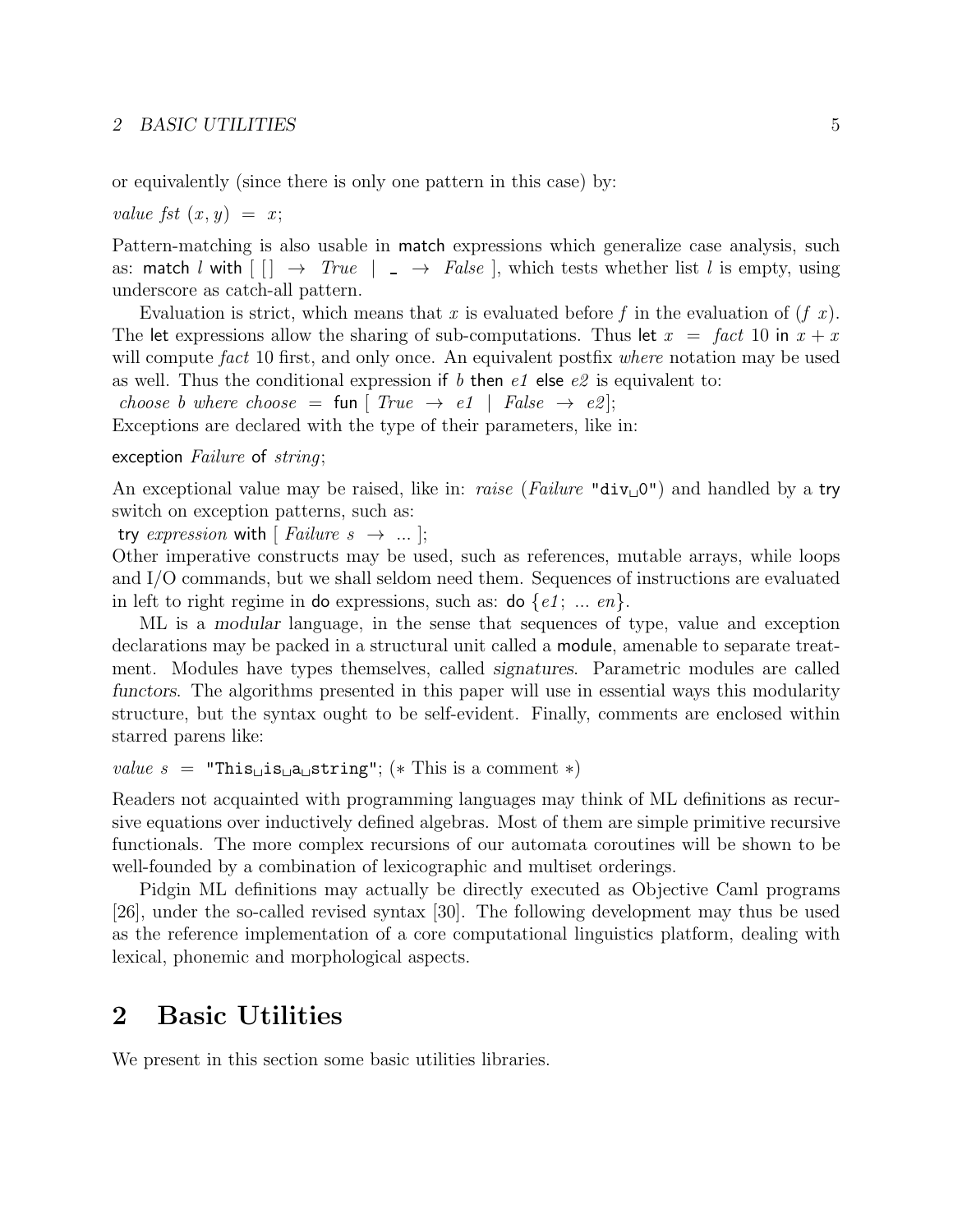### 2.1 Miscellaneous primitives

# Module Gen

This module contains various utilities of general use.

```
value dirac b = if b then 1 else 0
;
value optional f = \text{fun} \mid None \rightarrow () \mid Some \ d \rightarrow f \ d \mid;
value active = fun \lceil None \rightarrow False \rceil Some \lceil \rightarrow True \rceil;
Dump value v on file.
value dump v file =let cho = open_out file in do { output_value cho v; close_out cho }
;
Retrieve value dumped on file; its type should be given in a cast.
value gobble file =let chi = open_in file in
  let v = input_value chi in do { close_in chi; v }
;
UNIX touch.
value touch file = close_{out} (open out file)
;
value notify error message =\text{do } \{ \text{ output\_string} \text{ stderr} \text{ message}; \text{ flush} \text{ stderr} \};
```
### 2.2 List processing

We shall use lists intensively. We assume the standard library List.

# Module List2

We complement *List* here with a few auxiliary list service functions. unstack  $l r = (rev l) \mathcal{Q} r$  $unstack = Listrev\_append$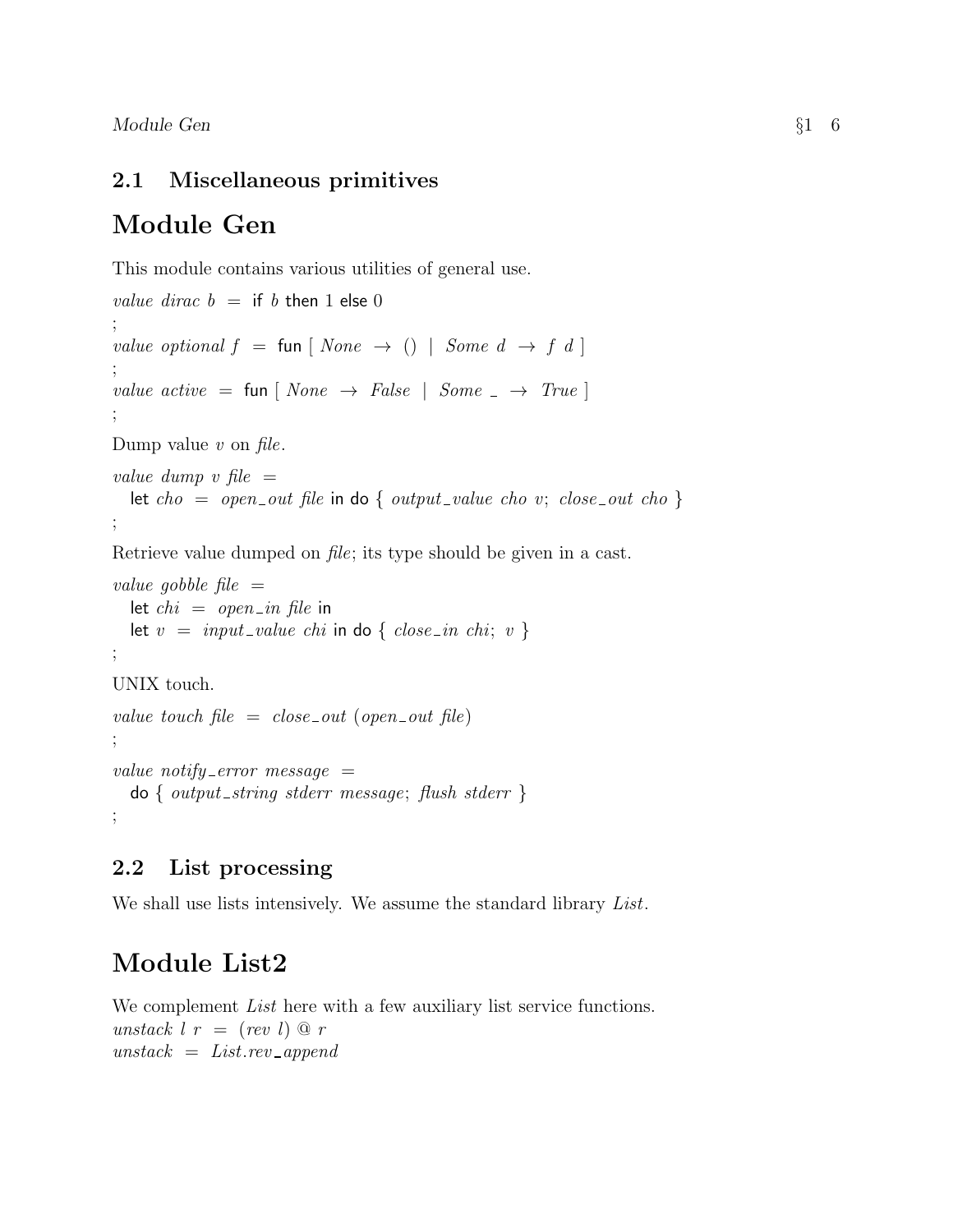```
value rec unstack 11 12 =match l1 with
  [ ] \rightarrow l2[ a :: l ] \rightarrow unstack l [ a :: l2 ]]
;
value non_empty = fun \begin{bmatrix} \end{bmatrix} \rightarrow False \begin{bmatrix} \end{bmatrix} \rightarrow True \end{bmatrix};
Subtraction derivative.
subtract : list \alpha \rightarrow list \alpha \rightarrow option (list \alpha)
subtract [ c1; ... cN] [ c1; ... cn] = Some [ cn+1; ... cN ]otherwise returns None.
value rec subtract input = fun
  \lceil \cdot \rceil \rightarrow Some input
  \left| \begin{array}{c} c \ \vdots \ r \end{array} \right| \rightarrow match input with
        \left[\begin{array}{ccc} c' & \cdots & r' \end{array}\right] when c' = c \rightarrow subtract \ r' r
       |\rightarrow None]
  ]
;
Association lists.
The right way to program assoc, without exceptions.
ass : \alpha \rightarrow list (\alpha \times \beta) \rightarrow option \betavalue ass x = ass_rec
   where rec ass\_rec = fun
  \left[ \begin{array}{ccc} (a, u) & \cdots & rest \end{array} \right] \rightarrow if a = x then Some u else ass rec rest
  | | | \rightarrow None\overline{\phantom{a}};
Set operations with lists.
exception Twice\_the\_same\_value;
value union1 e l =if List. mem e l then l else [e :: l];
Used in ZEN/Lexmap.
```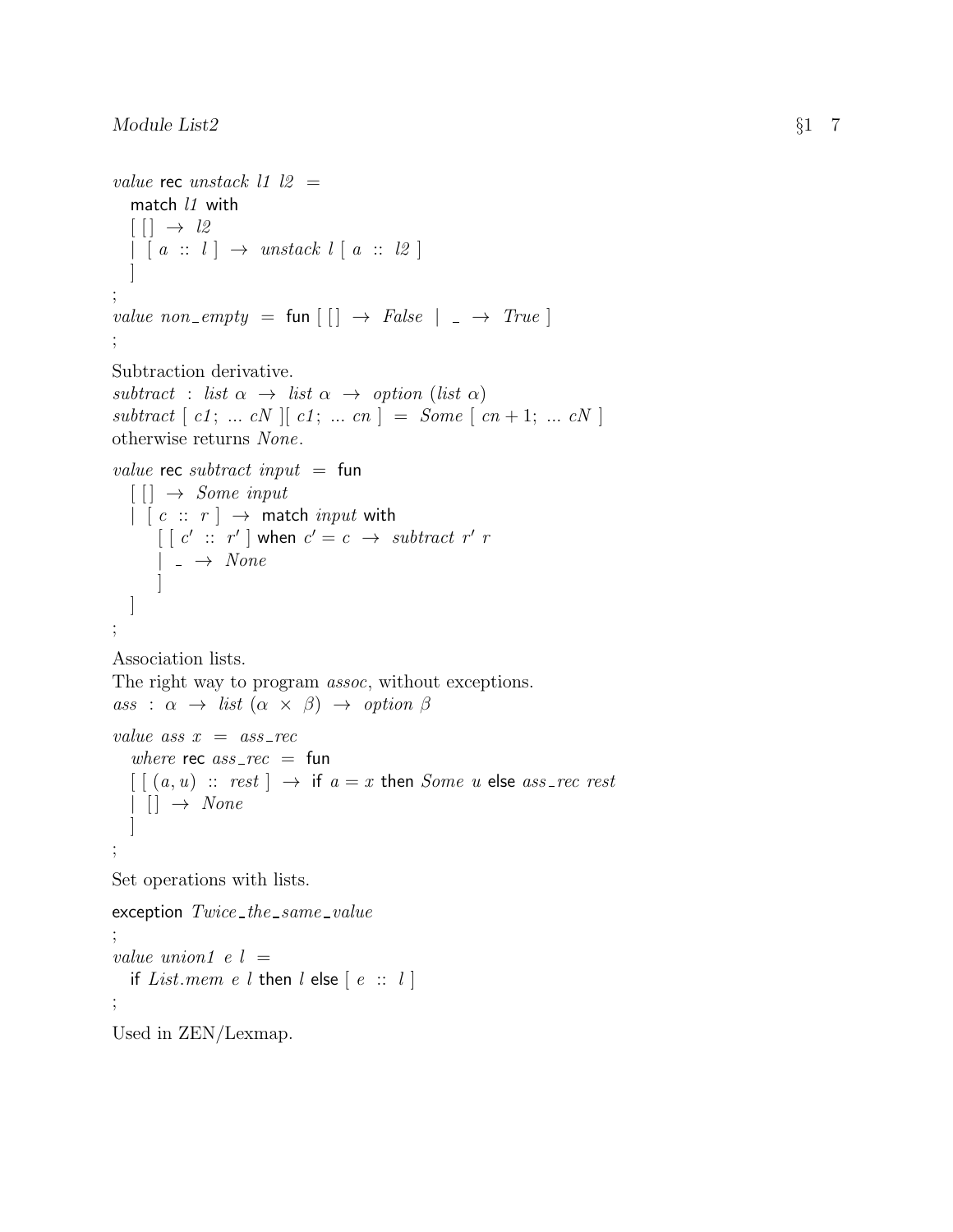#### Module List2  $§18$

```
value union2 e l =if List.mem e l then (raise Twice_the_same_value) else [e:: l];
```
Terminal recursive union of finite sets represented as as lists - does not respect the order of elements in *l1*:  $union_f [1; 2]$   $| = [2; 1]$ 

```
value rec union f l1 l2 =
   match l1 with
     [ ] \rightarrow l2| \tbinom{e}{1} \rightarrow \t{union_f} \tbinom{union1}{e} \tbinom{1}{2}]
;
Same, respecting the order:
value union 11 \, 12 = List-fold\_right union 11 12
;
value set of l = \text{let } add \ acc x = \text{if } List. Then x acc then acc else x : acc \text{ in }List.fold_left add \begin{bmatrix} \cdot & v \end{bmatrix};
last : list \alpha \rightarrow \alphavalue rec last = fun
  \lceil \cdot \rceil \rightarrow \text{raise (Failure "last")}| x | \rightarrow x| [ - :: l ] \rightarrow last l
   ]
;
truncate n l removes from l its initial sublist of length n.
truncate : int \rightarrow list \alpha \rightarrow list \alphavalue rec truncate n l =if n = 0 then l else match l with
    \lceil \cdot \rceil \rightarrow \text{failure} "truncate"
    | \cdot | :: r | \rightarrow truncate (n-1) r
     ]
;
type ranked \alpha = list (int \times \alpha)
```
;

zip n l assumes l sorted in increasing order of ranks; it returns a partition of l as  $(l1, l2)$ with l1 maximum such that ranks in l1 are  $\langle n, l \rangle$  is reversed, i.e. we enforce the invariant: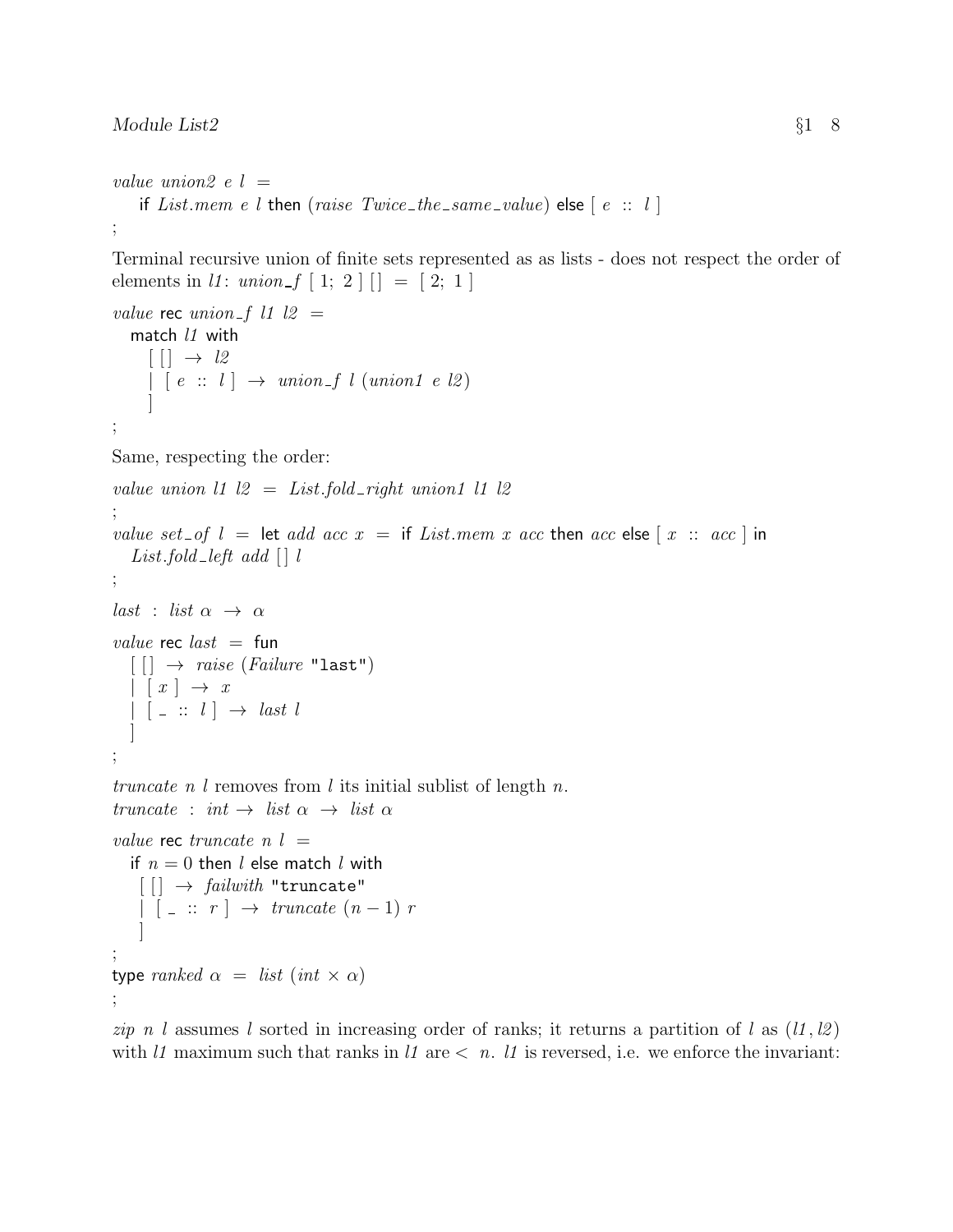```
zip n l = (l1, l2) such that l = unstack l1 l2.
zip : int \rightarrow (ranked \alpha) \rightarrow ((ranked \alpha) \times (ranked \alpha))value zip n = zip\_recwhere rec zip\_rec acc l = match l with
  [ | ] \rightarrow (acc, [])| (m, ) as current) :: rest | \rightarrowif m < n then zip\_rec [ current :: acc ] rest
        else (ac, l)\overline{\phantom{a}};
Coercions between string and list char .
explode : string \rightarrow list char
value explode s =let rec expl i accu =if i < 0 then accu else expl (i - 1) [s][i] :: accu] in
  expl (String.length s - 1) []
;
impliede: list char \rightarrow string
value implode l =let result = Bytes.create (List.length l) in
  let rec loop i = \text{fun}[[] \rightarrow result\left[\begin{array}{ccc} c :: cs \end{array}\right] \rightarrow do { Bytes.set result i c; loop (i + 1) cs }
        ] in
  loop 0 l
;
Process a list with using pr for elements and sep for separator
process_list_sep : (\alpha \rightarrow unit) \rightarrow (unit \rightarrow unit) \rightarrow list \alpha \rightarrow unitvalue process_list_sep pr sep =let rec prl = fun
      [ ] \rightarrow ()
      | \t s | \rightarrow pr s\vert s :: ls \vert \rightarrow do { pr s; sep (); prl ls }
      ] in
  prl
;
```
Insert in a list of buckets with increasing keys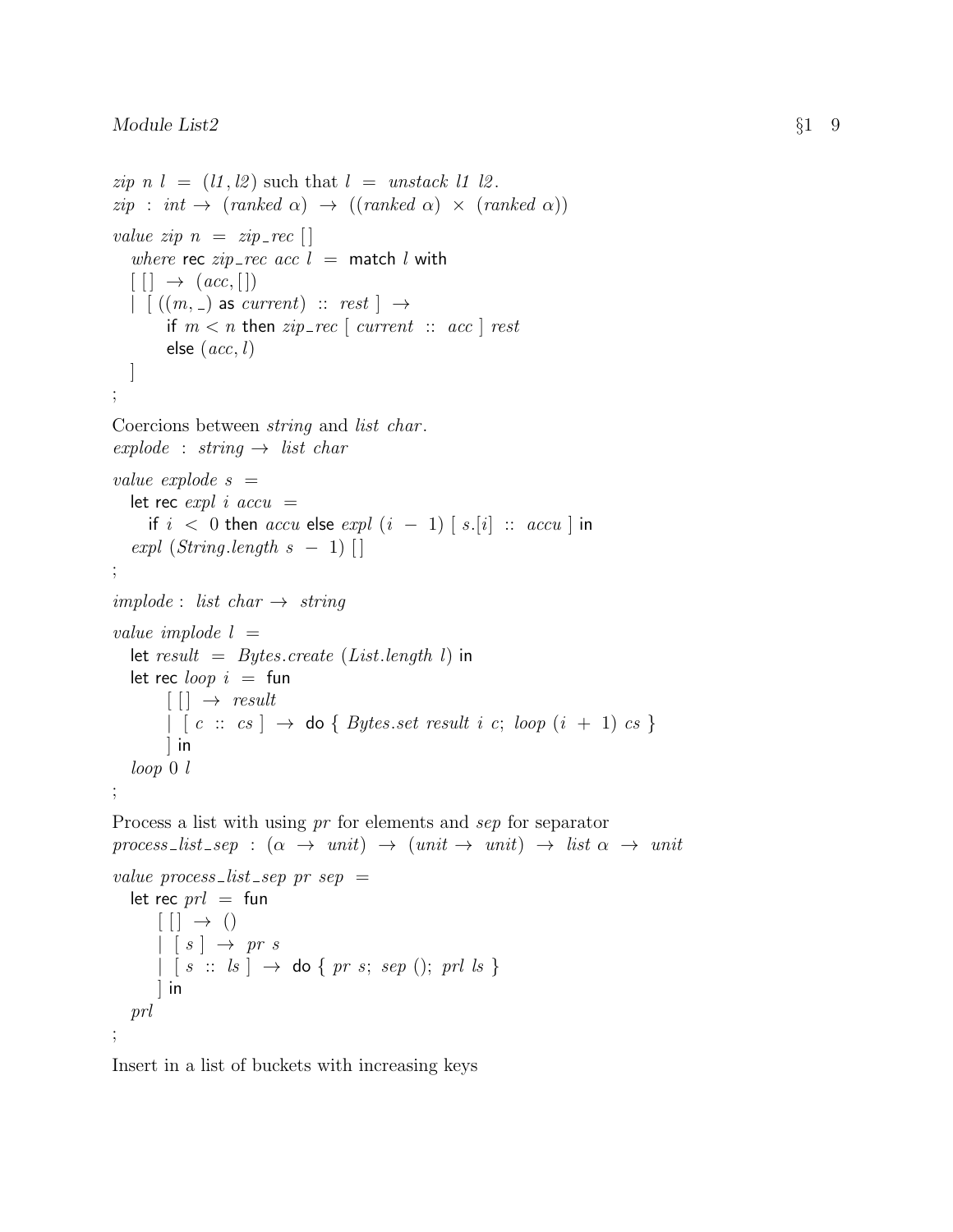#### $\emph{Module Word}$   $\emph{81}$  10

```
value in bucket key element buckets = in rec \Box buckets
   where rec in_rec accu buckets = match buckets with
       \lceil \cdot \rceil \rightarrow unstack accu \lceil (key, \lceil element \rceil) \rceil\|\cdot\|((k, l) as bucket) :: rest \rightharpoonupif k > key then unstack accu \lceil (key, \lceil element \rceil) :: buckets \rceilelse if k = key then unstack accu [(k, \lceil element : : l] ) :: buckets ]else in\_rec [ bucket :: accu ] rest
       \overline{\phantom{a}};
```
#### 2.3 Words

We assume that the alphabet of string representations is some initial segment of positive integers. Thus a string is coded as a list of integers which will from now on be called a *word*.

For instance, for our Sanskrit application, the Sanskrit alphabet comprises 50 letters, representing 50 phonemes. Finite state transducers convert back and forth lists of such integers into strings of transliterations in the roman alphabet, which encode themselves either letters with diacritics, or Unicode representations of the *devanagar*<sup> $\bar{a}$ </sup> alphabet. Thus 1,2,3,4 etc encode respectively the phonemes  $\langle a \rangle$ ,  $\langle \bar{a} \rangle$ ,  $\langle i \rangle$ ,  $\langle \bar{i} \rangle$  etc.

In these notes, we shall assume rather a roman alphabet, and thus 1,2,3,4 etc encode respectively letters a, b, c, d etc.

# Module Word

```
type letter = intand word = list letter (* word encoded as sequence of natural numbers *)
;
```
We remark that we are not using for our word representations the ML type of strings (which in OCaml are arrays of characters/bytes). Strings are convenient for English texts (using the 7-bit low half of ASCII) or other European languages (using the ISO-LATIN subsets of full ASCII), and they are more compact than lists of integers, but basic operations like pattern matching are awkward, and they limit the size of the alphabet to 256, which is insufficient for the treatment of many languages' written representations. New format standards such as Unicode have complex primitives for their manipulation, and are better reserved for interface modules than for central morphological operations. We could have used an abstract type of characters, leaving to module instantiation their precise definition, but here we chose the simple solution of using machine integers for their representation, which is sufficient for large alphabets (in Ocaml, this limits the alphabet size to 1073741823), and to use conversion functions encode and decode between words and strings. In the Sanskrit application, we use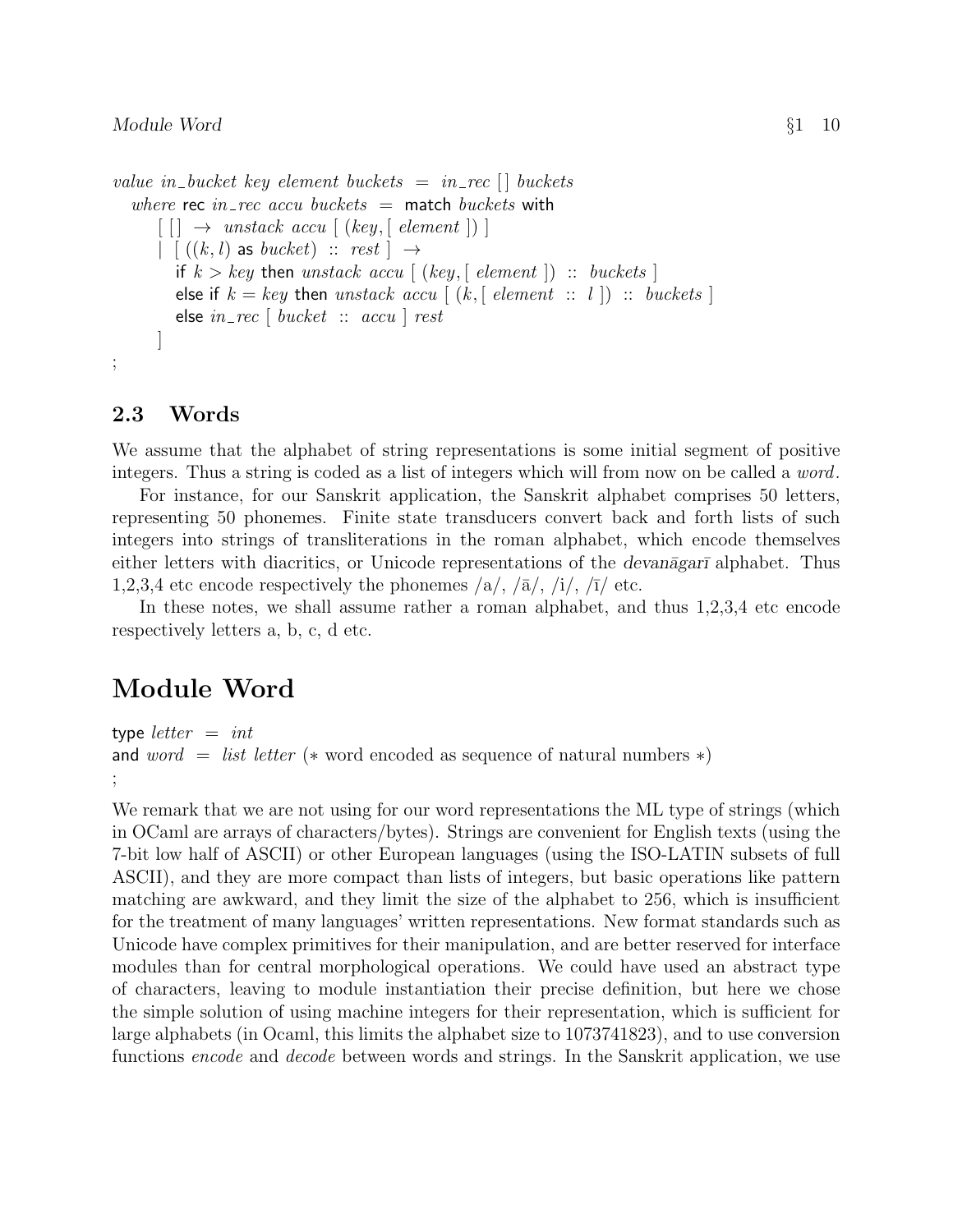the first 50 natural numbers as the character codes of the Sanskrit phonemes, whereas string translations take care of roman diacritics notations, and encodings of *devanagar* characters.  $prefix: word \rightarrow word \rightarrow bool$ 

```
value rec prefix u v =
   match u with
      [[] \rightarrow True\left| \begin{array}{c} [a :: r] \rightarrow \text{match } v \text{ with } \end{array} \right|[ ] \rightarrow False
              \vert \, [b :: s] \rightarrow a = b \land prefix \, r \, s]
      ]
;
Lexicographic ordering on words.
lexico: word \rightarrow word \rightarrow boolvalue rec lexico 11 \ 12 = match 11 with
   \lceil \cdot \rceil \rightarrow True\vert \vert c1 \cdots r1 \vert \rightarrow match l2 with
          [[] \rightarrow False\left| \begin{array}{c} \lfloor c2 \end{array} \right| : r2 \rfloor \rightarrow if c2 < c1 then False
                                         else if c2 = c1 then lexico r1 r2
                                                  else True
          ]
  ]
;
value length = List.lengthand mirror = List.rev;
```
#### Differential words.

A differential word is a notation permitting to retrieve a word  $w$  from another word  $w'$ sharing a common prefix. It denotes the minimal path connecting the words in a trie, as a sequence of ups and downs: if  $d = (n, u)$  we go up n times and then down along word u.

type  $delta = (int \times word)$  (\* differential words \*) ;

Natural ordering on differential words.

```
value less_diff (n1, w1) (n2, w2) = n1 < n2 \vee (n1 = n2) \wedge lexico w1 w2
;
```
We compute the difference between w and w' as a differential word diff w  $w' = (|w1|, w2)$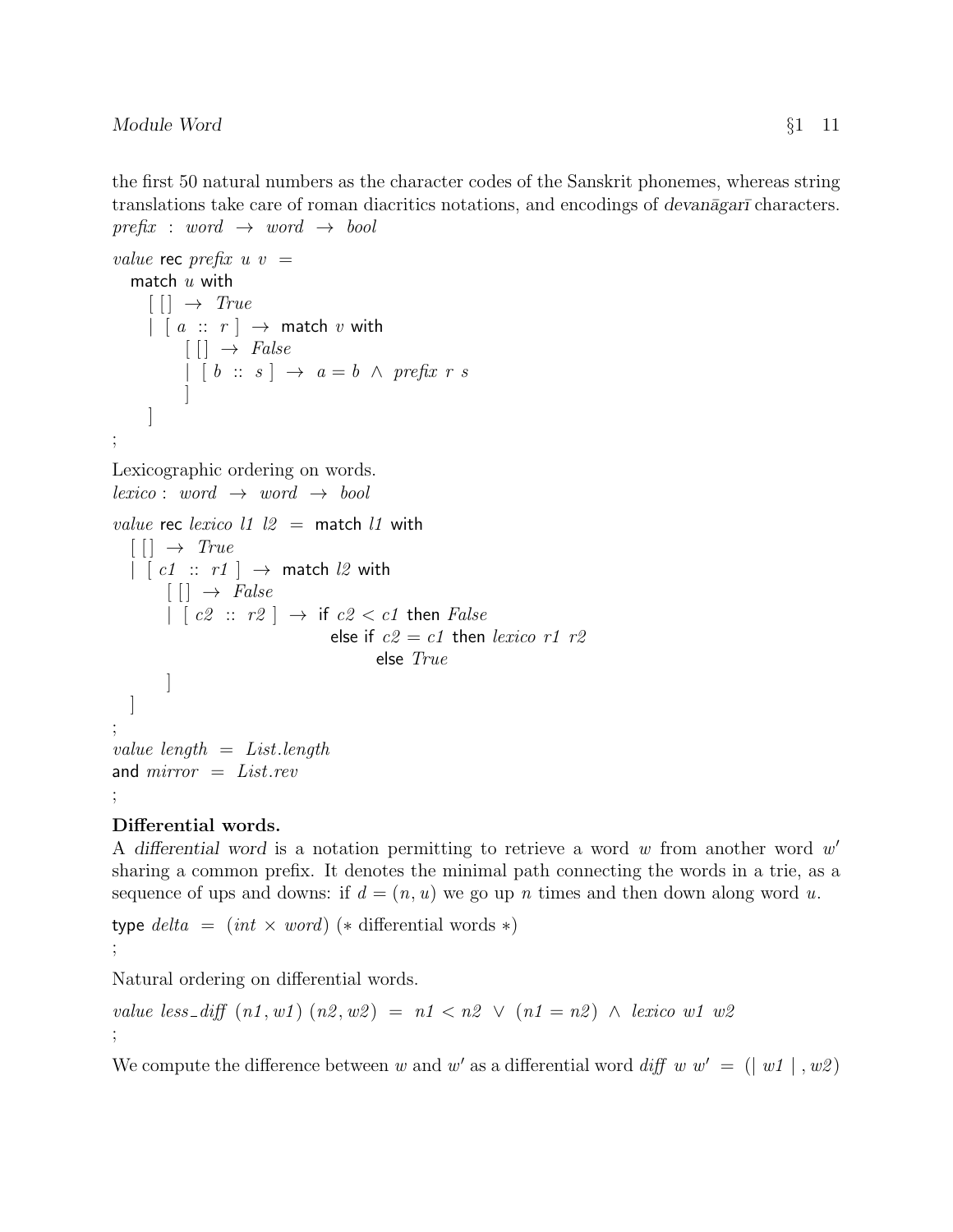where  $w = p.w1$  and  $w' = p.w2$ , with maximal common prefix p.  $diff : word \rightarrow word \rightarrow delta$ value rec diff  $w w' =$  match w with  $[$  $] \rightarrow (0, w')$  $\begin{pmatrix} \cdot & \cdot & \cdot & r \end{pmatrix}$   $\rightarrow$  match  $w'$  with  $[[] \rightarrow (length w, [])$  $\begin{array}{cccc} \mid & [c' \; :: \; r' \; ] \; \rightarrow \; \text{if} \; c \; = \; c' \; \text{then} \; \mathit{diff} \; \; r \; \; r' \end{array}$ else  $(length w, w')$ ] ] ; Now w' may be retrieved from w and  $d = diff \ w \ w'$  as  $w' = patch \ d \ w$ . patch : delta  $\rightarrow$  word  $\rightarrow$  word value patch  $(n, dw)$  w = let  $p = List2. truncate$  n (mirror w) in List2 .unstack p dw ;

# 3 Zippers

Zippers encode the context in which some substructure is embedded. They are used to implement applicatively destructive operations in mutable data structures. They are also used to navigate in complex data structures, such as state spaces of non-deterministic search processes, while keeping operations local and preserving sharing.

#### 3.1 Top-down structures vs bottom-up structures

We understand well top-down structures. They are the representations of initial algebra values. For instance, the structure bool has two constant constructors, the booleans  $True$ and False. The polymorphic structure list  $\alpha$  admits two constructors, the empty list  $\Box$ and the list constructor consing a value  $x : \alpha$  to a homogeneous list  $l : list \alpha$  to form  $|a:: l|$  : list  $\alpha$ .

Bottom-up structures are useful for creating, editing, traversing and changing top-down structures in a local but applicative manner. They are sometimes called computation contexts, or recursion structures. We shall call them zippers, following [14].

Top-down structures are the finite elements inhabiting inductively defined types. Bottomup structures are also finite, but they permit the progressive definition of (potentially infinite) values of co-inductive types. They permit incremental navigation and modification of very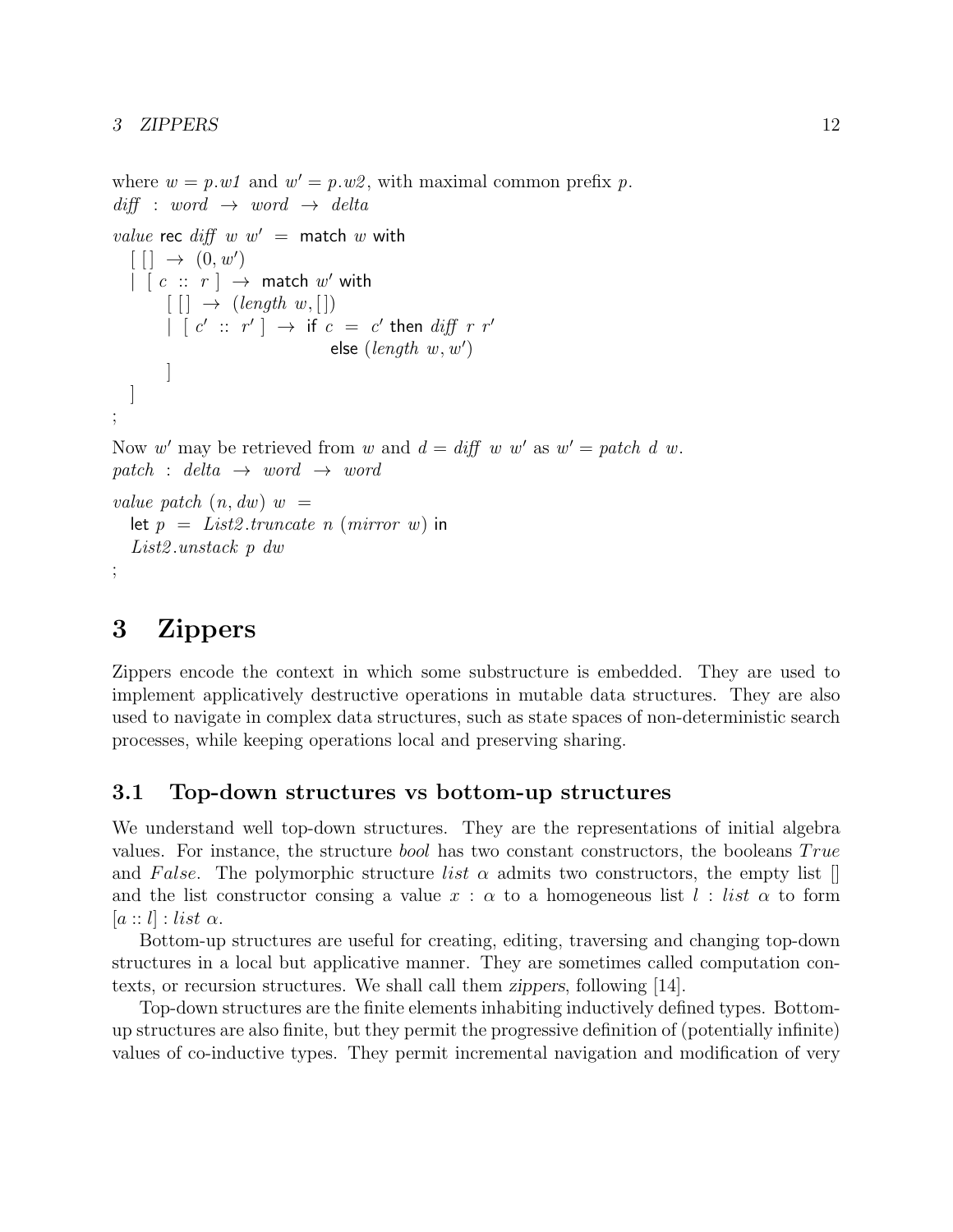#### 3 ZIPPERS 13

general data types values. We shall also see that they model linear structural functions, in the sense of linear logic.

Finally, bottom-up computing is the right way to build shared structures in an applicative fashion, opening the optimisation path from trees to dags. Binding algebras ( $\lambda$ -calculus expressions for inductive values and Böhm trees for the co-inductive ones) may be defined by either de Bruijn indices or higher-order abstract syntax, and general graph structures may be represented by some spanning tree decorated with virtual adresses, so we see no reason to keep explicit references and pointer objects, with all the catastrophies they are liable for, and we shall stick to purely applicative programming.

#### 3.2 Lists and stacks

Lists are first-in first-out sequences (top-down) whereas stacks are last-in first-out sequences (bottom-up). They are not clearly distinguished in usual programming, because the underlying data structure is the same : the list  $[x_1; x_2; ... x_n]$  may be reversed into the stack  $[x_n \dots, x_2; x_1]$  which is of the same type list. So we cannot expect to capture their difference with the type discipline of ML. At best by declaring:

type stack  $\alpha = list \alpha$ ;

we may use type annotations to document whether a given list is used by a function in the rôle of a list or of a stack. But such intentions are not enforced by ML's type system, which just uses freely the type declaration above as an equivalence. So we have to check these intentions carefully, if we want our values to come in the right order. But we certainly wish to distinguish lists and stacks, since stacks are built and analysed in unit time, whereas adding a new element to a list is proportional to the length of the list.

A typical exemple of stack use is  $List2.unstack$  above. In (unstack l s), s is an accumulator stack, where values are listed in the opposite order as they are in list  $l$ . Indeed, we may define the reverse operation on lists as: value  $rev \, l = unstack \, l \, ||;$ 

In the standard Ocaml's library, unstack is called rev-append. It is efficient, since it is tail recursive: no intermediate values of computation need to be kept on the recursion stack, and the recursion is executed as a mere jump. It is much more efficient, if some list  $l_1$  is kept in its reversed stack form  $s_1$ , to obtain the result of appending  $l_1$  to  $l_2$  by calling rev append  $s_1$  l<sub>2</sub> than to call append  $l_1$  l<sub>2</sub>, which amounts to first reversing  $l_1$  into  $s_1$ , and then doing the same computation. Similarly, the List library defines a function  $rev\_{map}$ which is more efficient than  $map$ , if one keeps in mind that its result is the stack order. But no real discipline of these library functions is really enforced.

Here we want to make this distinction precise, favor local operations, and delay as much as possible any reversal. For instance, if some list  $l_1$  is kept in its reversed stack form  $s_1$ , and we wish to append list  $l_2$  to it, the best is to just wait and keep the pair  $(s_1, l_2)$  as the state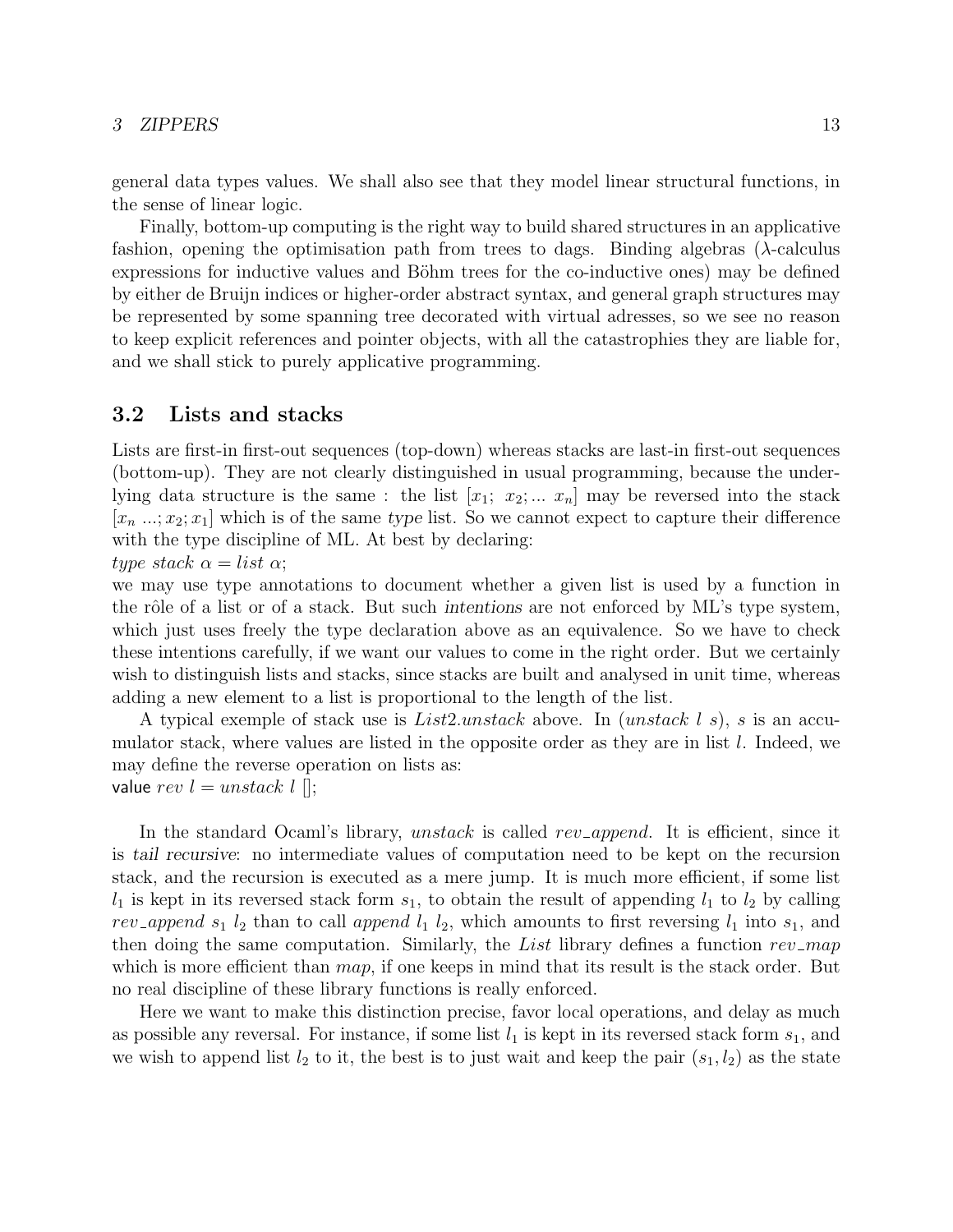of computation where we have  $l_2$  in the context  $s_1$ . In this computation state, we may finish the construction of the result l of appending  $l_1$  to  $l_2$  by "zipping up"  $l_1$  with unstack  $s_1$   $l_2$ , or we may choose rather to "zip down"  $l_2$  with unstack  $l_2$  s<sub>1</sub> to get the stack context value rev l. But we may also consider that the computation state  $(s_1, l_2)$  represents l locally accessed as its prefix  $l_1$  stacked in context value  $s_1$  followed by its suffix  $l_2$ . And it is very easy to insert as this point a new element x, either stacked upwards in state  $([x:: s_1], l_2)$ , or consed downwards in state  $(s_1, [x : a_2])$ .

Once this intentional programming methodology of keeping focused structures as pairs (context, substructure) is clear, it is very easy to understand the generalisation to zippers, which are to general tree structures what stacks are to lists, i.e. upside-down access representations of (unary) contexts.

### 3.3 Contexts as zippers

# Module Zipper

We start with ordered trees. We assume the mutual inductive types:

```
type tree = [Tree \space of \space arcs]and \arcs = list tree
;
```
The tree zippers are the contexts of a place holder in the arcs, that is linked to its left siblings, right siblings, and parent context:

```
type tree\_zipper =\mid Top| Zip of (arcs \times tree\_zipper \times arcs)]
;
```
Let us model access paths in trees by sequences on natural numbers naming the successive arcs 1, 2, etc.

```
type access = list intand domain = list access;
```
We usually define the domain of a tree as the set of accesses of its subterms:  $dom : tree \rightarrow domain$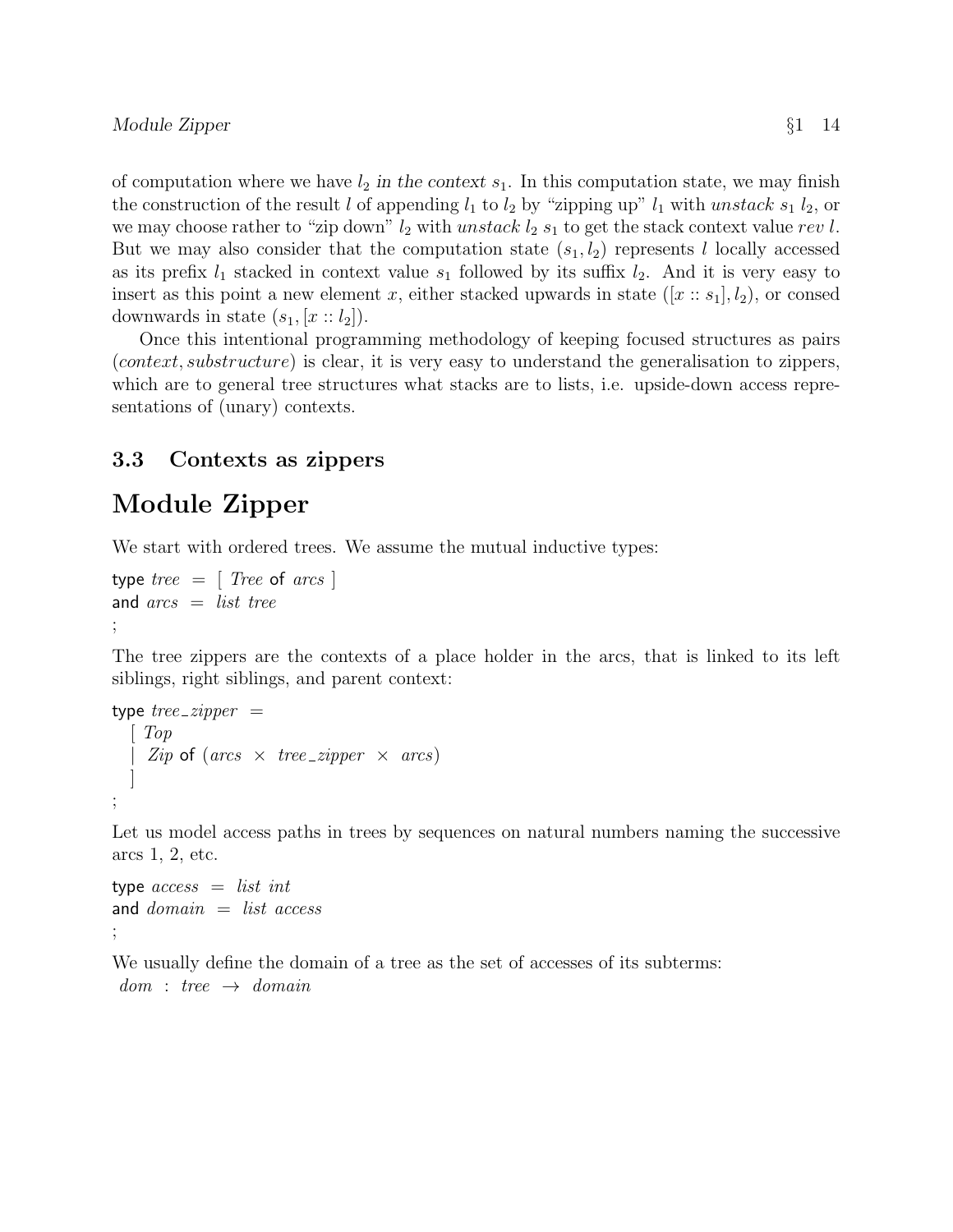value rec  $dom =$  fun  $\lceil$  Tree arcs  $\rightarrow$ let  $doms = Listmap dom arcs$  in let  $f(n, d)$   $dn =$  let  $ds = List-map$  (fun  $u \rightarrow [n :: u]$ )  $dn$ in  $(n+1, List2.unstack ds d)$  in let  $(0, d) = List-fold-left f (1, \lceil \rceil)$  doms in Word.mirror d ] ;

Thus, we get for instance:

value tree $0 = Tree$  [Tree [Tree []; Tree []]; Tree []] ;  $dom(tree0)$ ;  $\rightarrow$  [[]; [1]; [1; 1]; [1; 2]; [2]] : domain Now if  $rev(u)$  is in  $dom(t)$ , we may zip-down t along u by changing focus, as follows: type focused tree  $=$  (tree *zipper*  $\times$  tree) ; value nth-context  $n = n$ thc  $n \in \mathbb{R}$ where rec nthc  $n l = \text{fun}$  $\lceil \cdot \rceil \rightarrow \text{raise (Failure "out\_of\_domain")}$  $\left| \begin{array}{ccc} [x : c] \end{array} \right|$   $\rightarrow$  if  $n = 1$  then  $(l, x, r)$  else nthc  $(n - 1) [x : c]$  r ] ; value rec enter  $u t =$  match  $u$  with  $\lceil \lceil \cdot \rceil \rightarrow ((Top, t) : focused\_tree)$  $| [ n :: l ] \rightarrow let (z, t1) = enter l t$ in match  $t1$  with [ Tree arcs  $\rightarrow$  let  $(l, t2, r) = nth\_context \ n \ arcs$ in  $(Zip(l, z, r), t2)$ ] ] ;

and now we may for instance navigate in  $tree0$ :

enter [2; 1] tree $\theta$ ;  $\rightarrow$  (Zip ([Tree []], Zip ([], Top, [Tree []]), []), Tree []) : focused\_tree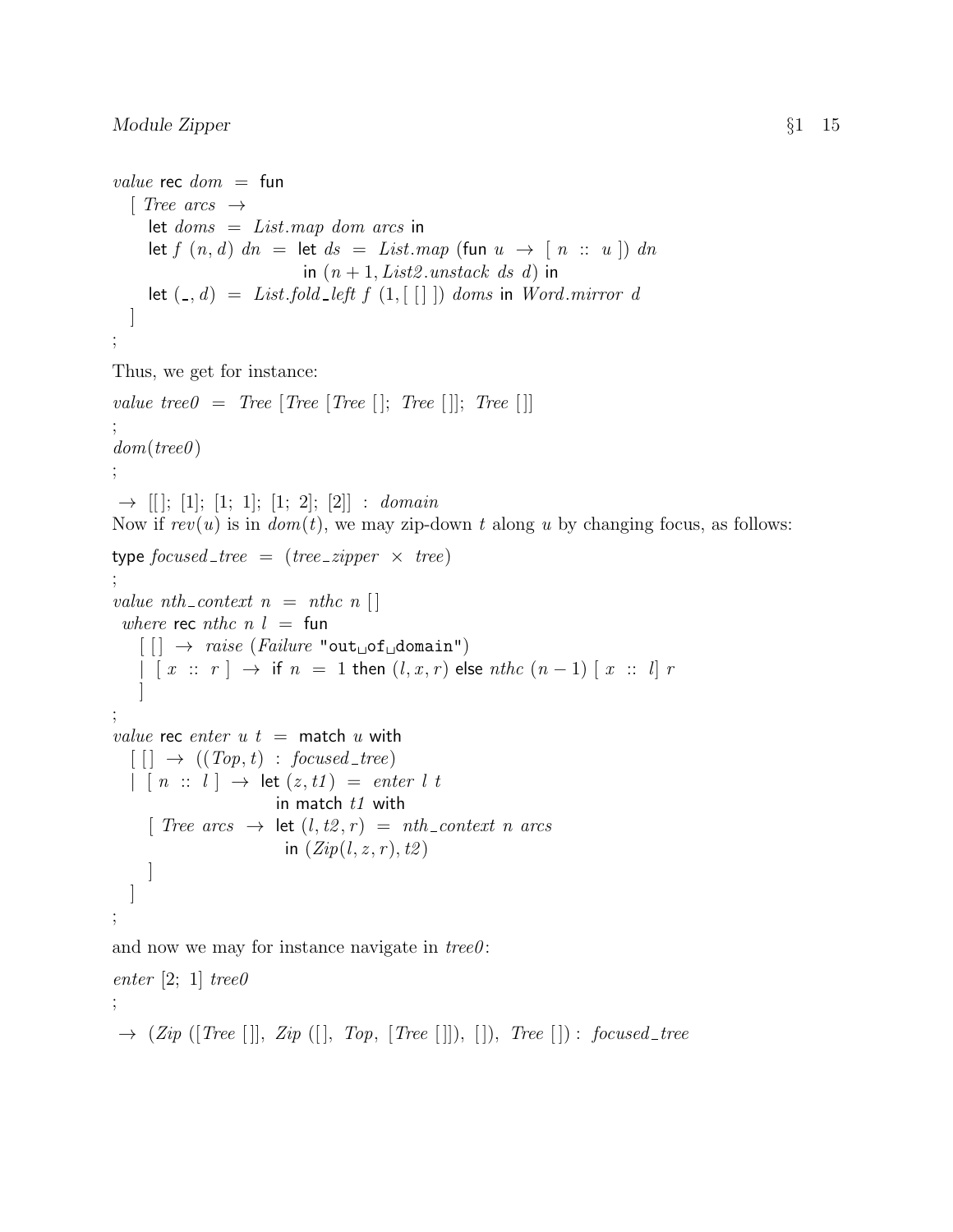Module Zipper  $\S1$  16

### 3.4 Structured edition on focused trees

We shall not explicitly use these access stacks and the function *enter*; these access stacks are implicit from the zipper structure, and we shall navigate in focused trees one step at a time, using the following structure editor primitives on focused trees.

```
value down (z, t) = match t with
    [Tree\ arcs \rightarrow match\ arcs\lceil \cdot \rceil \rightarrow \text{raise (Failure "down")}\lceil \int h d \; : : \; tl \rceil \rightarrow (Zip \; ([], z, tl), hd)]
    ]
;
value up (z, t) = match z with
    [Top \rightarrow raise (Failure \texttt "up")\text{Zip } (l, u, r) \rightarrow (u, \text{ Tree } (List2.unstack l [ t :: r ]))]
;
value left (z, t) = match z with
    [Top \rightarrow raise (Failure \text{ "left"})]| Zip (l, u, r) \rightarrow match l with
         \lceil \cdot \rceil \rightarrow \text{raise (Failure "left"')}| [ elder :: elders ] \rightarrow (Zip (elders, u, [ t :: r ]), elder)
          ]
     ]
;
value right (z, t) = match z with
    [Top \rightarrow raise (Failure "right")| Zip (l, u, r) \rightarrow match r with\lceil \cdot \rceil \rightarrow \text{raise (Failure "right")}| [ \{ \text{ younger} \ :: \ \text{youngers} \ ] \ \rightarrow \ (\text{Zip } ([t \ :: \ l \ ], u, \text{youngers}), \text{younger})]
     ]
;
value del l (z, z) = match z with
     [Top \rightarrow raise (Failure \text{ "del\_l"})]| Zip (l, u, r) \rightarrow match l with[[] \rightarrow raise (Failure "del_l"')\vert [ elder :: elders \vert \rightarrow (Zip (elders, u, r), elder)
          ]
    ]
```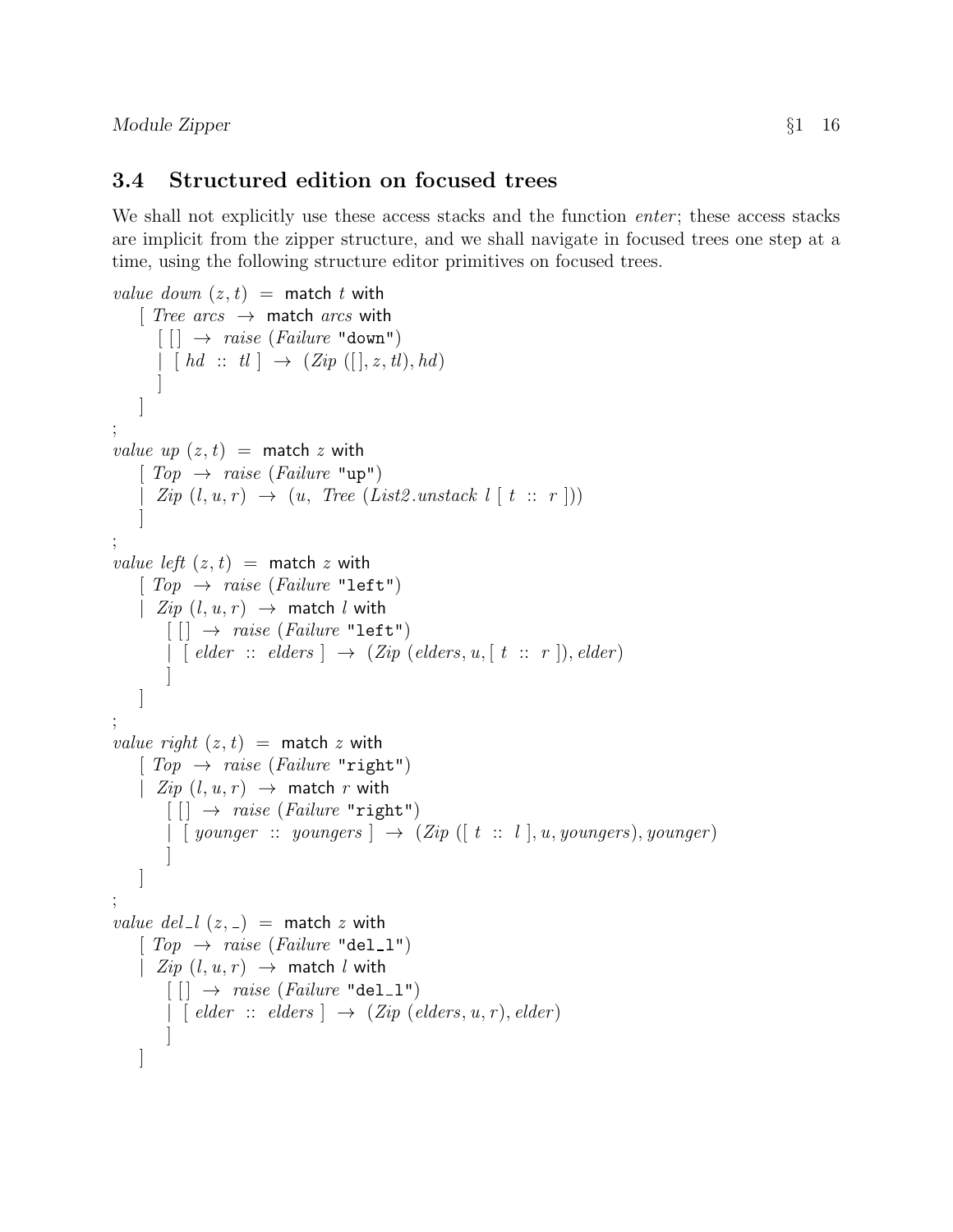```
;
value del_r (z, z) = match z with
    [Top \rightarrow raise (Failure \texttt "del_r")| Zip (l, u, r) \rightarrow match r with
         \lceil \cdot \rceil \rightarrow \text{raise (Failure "del_r"')}| [ \text{younger} :: \text{youngers} | \rightarrow (Zip (l, u, youngers), younger)
         ]
    ]
;
value replace (z, z) t = (z, t);
```
Note how replace is a local operation, even though all our programming is applicative.

### 3.5 Zipper operations

The editing operations above are operations on a finite tree represented at a focus. But we may also define operations on zippers alone, which may be thought of as operations on a potentially infinite tree, actually on all trees, finite or infinite, having this initial context. That is, focused trees as pairs (context,structure) refer to finite elements (inductive values), whereas contexts may be seen as finite approximations to streams (co-inductive values), for instance generated by a process. For example, here is an interpreter that takes a command to build progressively a zipper context:

```
type context\_construction =[ Down | Left of tree | Right of tree ]
;
value build z = \text{fun}[Down \rightarrow Zip([], z, []]| Left t \rightarrow match z with
       [Top \rightarrow raise (Failure "build<sub>u</sub>Left")| Zip (l, u, r) \rightarrow Zip (l t :: l], u, r)]
  | Right t \rightarrow match z with
       [Top \rightarrow raise (Failure "build_HRight")| \text{ } Zip (l, u, r) \rightarrow Zip (l, u, [t :: r])]
  ]
;
```
But we could also add to our commands some destructive operations, to delete the left or right sibling, or to pop to the upper context.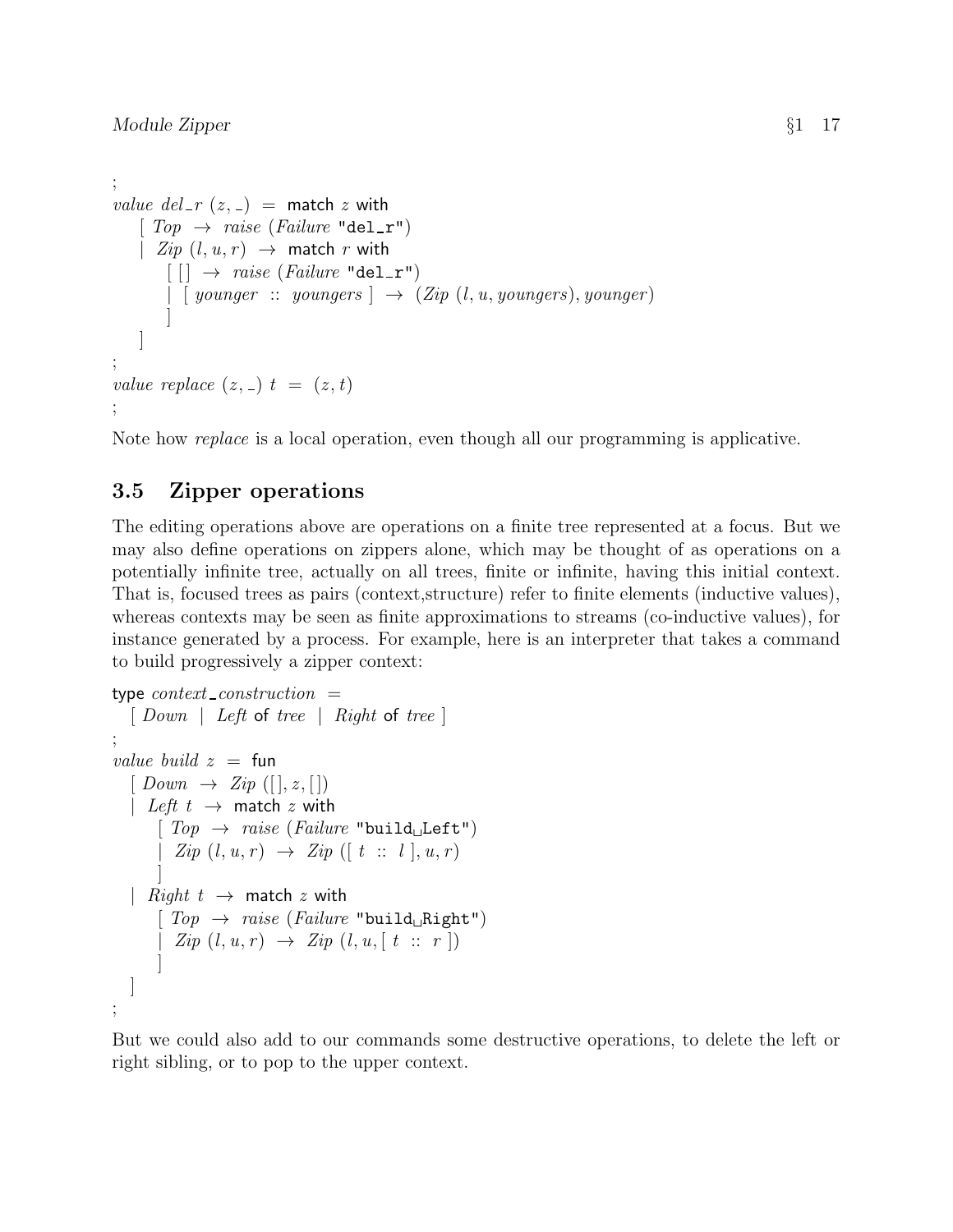#### 3.6 Zippers as linear maps

We developed the idea that zippers were dual to trees in the sense that they may be used to represent the approximations to the coinductive structures corresponding to trees as inductive structures. We shall now develop the idea that zippers may be seen as linear maps over trees, in the sense of linear logic. In the same way that a stack st may be thought of as a representation of the function which, given a list  $l$ , returns the list unstack st  $l$ , a zipper z may be thought of as the function which, given a tree t, returns the tree  $zip \_\mathit{up} z t$ , with:

```
value rec zip \_\mathit{up} z t = \text{match} z \text{ with}
```

```
\lceil Top \rightarrow t \rceil| Zip (l, up, r) \rightarrow zip\_up up (Tree (List2.unstack l [ t :: r ]))]
;
```
Thus  $zip \_\mathit{up}$  may be seen as a coercion between a zipper and a map from trees to trees, which is linear by construction.

Alternatively to computing  $zip \_\mathit{up} z t$ , we could of course just build the focused tree  $(z, t)$ , which is a "soft" representation which could be rolled in into  $\sin\pi x$  if an actual term is needed later on.

Applying a zipper to a term is akin to substituting the term in the place holder represented by the zipper. If we substitute another zipper, we obtain zipper composition, as follows. First, we define the reverse of a zipper:

```
value rec zip\_unstack \; z1 \; z2 = match z1 with
  \lceil Top \rightarrow z2 \rceil| Zip (l, z, r) \rightarrow zip\_unstack z (Zip (l, z2, r))]
;
value zip\_rev z = zip\_unstack z Top
;
```
And now composition is similar to concatenation of lists:

```
value compose z1 z2 =zip\_unstack (zip_rev z2) z1
;
```
It is easy to show that Top is an identity on the left and on the right for composition, and that composition is associative. Thus we get a category, whose objects are trees and morphisms are zippers, which we call the Zipper category of linear tree maps.

We end this section by pointing out that tree splicing, or adjunction in the terminology of Tree Adjoint Grammars, is very naturally expressible in this framework. Indeed, what is called a rooted tree in this tradition is here directly expressed as a zipper zroot, and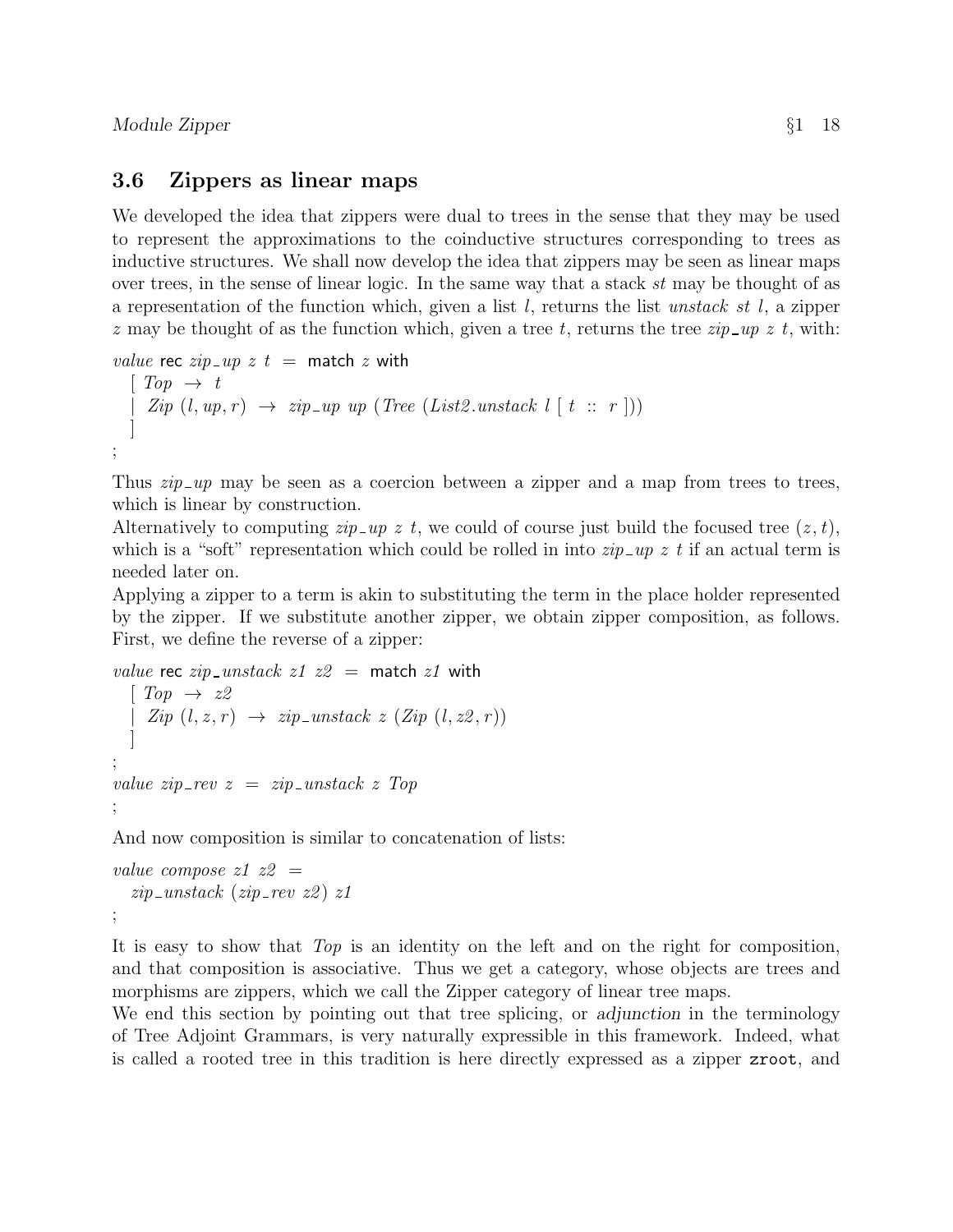adjunction at a tree occurrence is prepared by decomposing this tree at the given occurrence as a focused tree  $(z, t)$ . Now the adjunction of *zroot* at this occurrence is simply computed as:

```
value splice_down (z, t) zroot = (compose z zroot, t)
;
```
if the focus of attention stays at the subtree  $t$ , or

```
value splice \mu(x, t) zroot \mu(x, t) = (z, zip \mu x) zroot t
;
```
if we want the focus of attention to stay at the adjunction occurrence. These two points of view lead to equivalent structures, in the sense of tree identity modulo focusing:

```
value equiv (z, t) (z', t') = (zip \neg up \ z \ t = zip \neg up \ z' \ t');
```
### 3.7 Zippers for binary trees

We end this section by showing the special case of zippers for binary trees.

# Module Bintree

```
type bintree =[ Null
      Bin of (bintree \times bintree)
   ]
;
Occurrences as boolean lists (binary words).
type binocc = list booland domain = list binocc;
binlexico: \, binocc \, \rightarrow \, binocc \, \rightarrow \, boolvalue rec binlexico l1 l2 = match l1 with
  \lceil \cdot \rceil \rightarrow True\vert \vert \vert b1 :: r1 \vert \rightarrow match l2 with
         [ ] \rightarrow False
         | [b2 :: r2] \rightarrow \text{if } b1 = b2 \text{ then } \text{b} \text{in} \text{lexic} \text{or} 1 \text{r2} \text{ else } b2]
   ]
;
```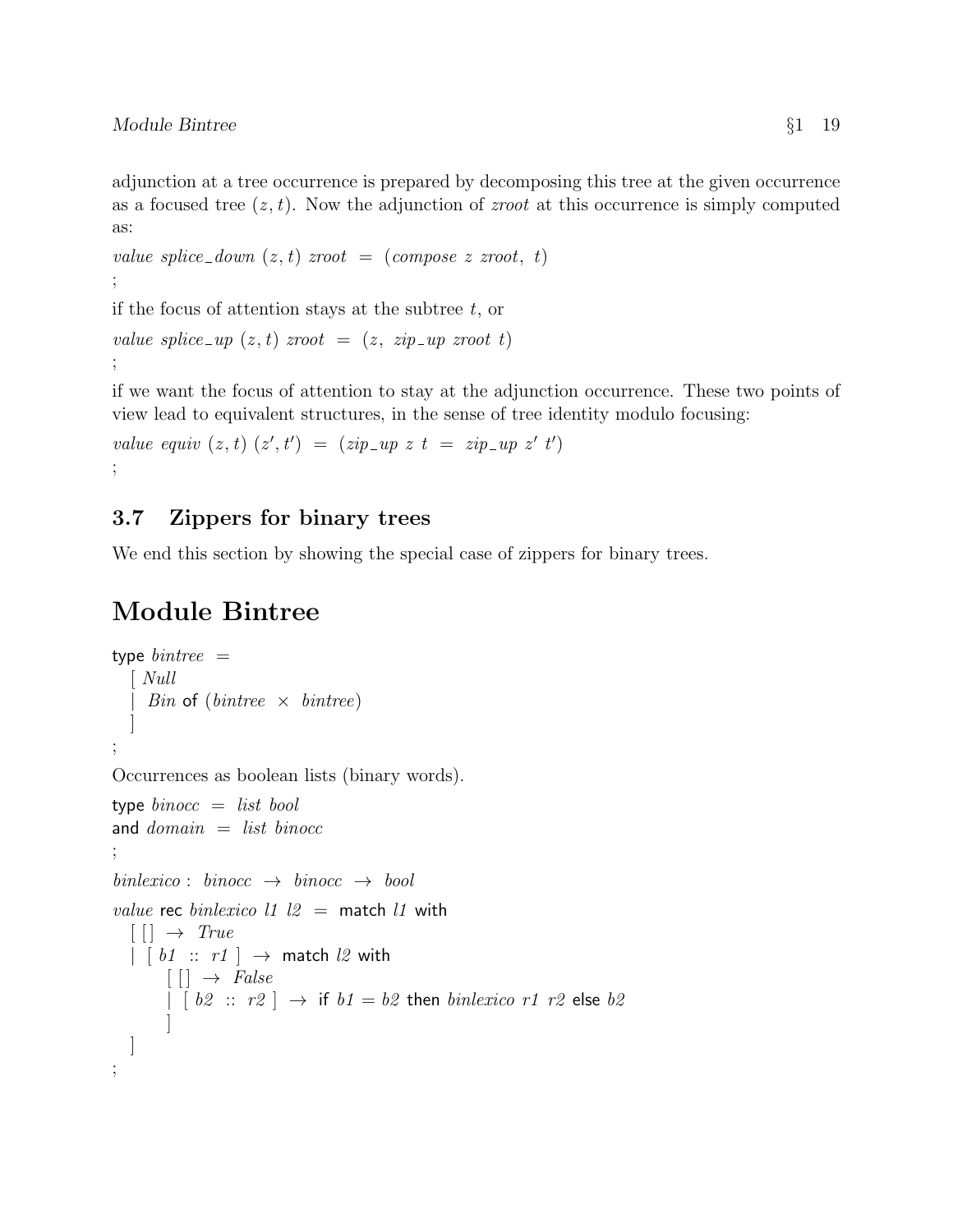```
occurs : binocc \rightarrow bintree \rightarrow boolvalue rec occurs occ bt = match occ with
   [ | ] \rightarrow True| \, \lceil \, b \ :: \ \text{rest} \, \rceil \ \rightarrow \ \text{match} \ \text{bt} \ \text{with}[Null \rightarrow False| Bin (bl, br) \rightarrow occurs rest (if b then br else bl)]
   ]
;
paths : bintree \rightarrow domain
value paths = pathrec \left[ \begin{array}{c} \end{array} \right]where rec pathrec acc occ = fun\lceil Null \rightarrow \lceil List.rev occ :: acc \rceil| Bin (bl, br) \rightarrow let right = pathrec acc | True :: occ | br
                               in \lceil List.rev occ :: pathrec right \lceil False :: occ \lceil bl \rceil]
;
```
Note: occurs occ  $t = List$ . mem occ (paths t). We assume paths t to be in binlexico order.  $bintree\_of1$  :  $binocc \rightarrow$  bintree

```
value rec bintree of1 =fun
   [[] \rightarrow Null\vert \vert \vert \bar{b} :: \bar{b} occ \vert \rightarrow if \bar{b} then Bin (Null, bintree of1 occ)
                                else Bin (bintree\_of1 occ, Null)]
```
# Zippers

;

 $binary contexts = linear bintree maps$ 

```
type binzip =\lceil Top
  | Left of (binzip \times bintree)| Right of (bintree \times binzip)]
;
```
 $zip \_ up : \ binary \rightarrow \ bintree \rightarrow \ bintree$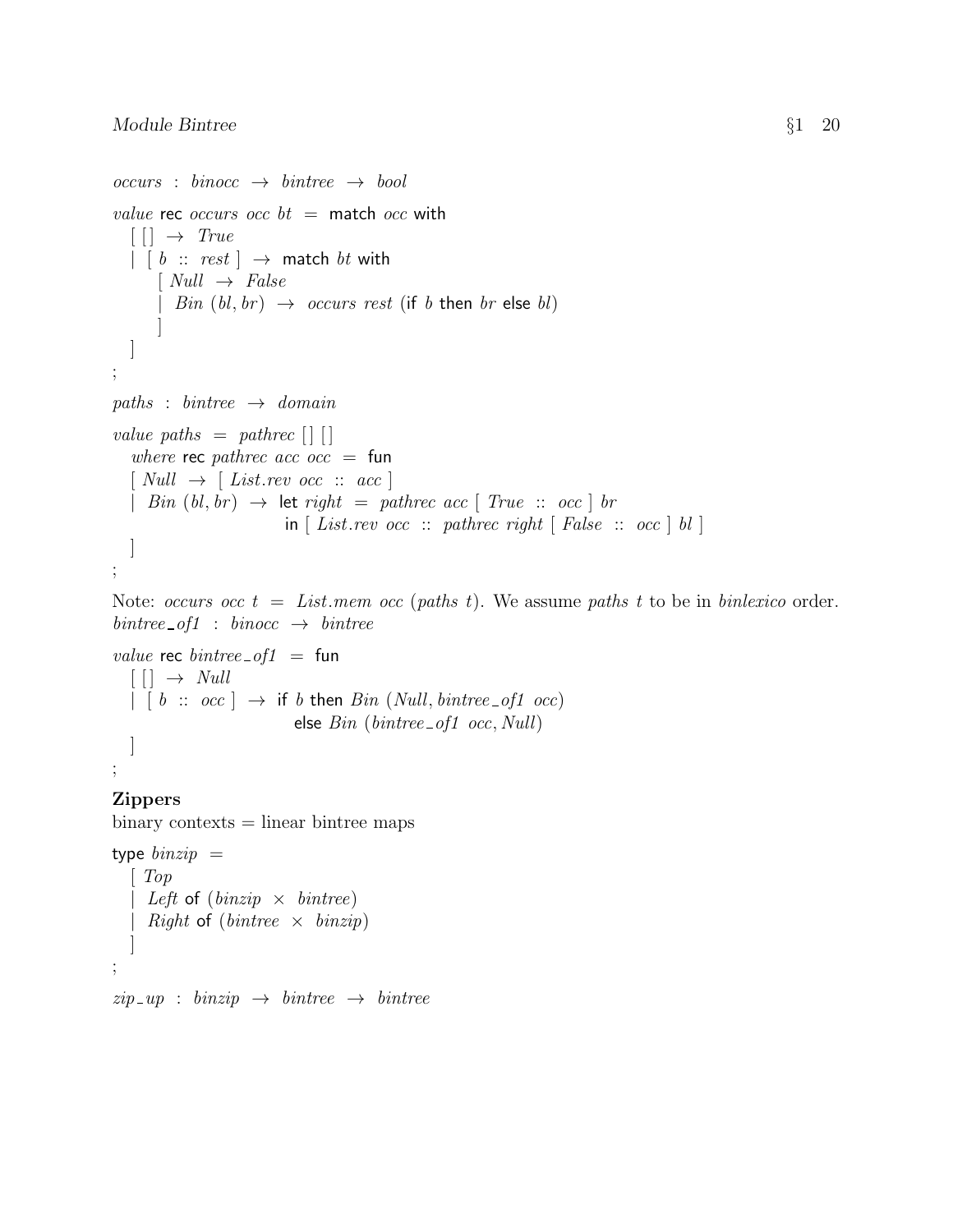```
value rec zip \_ up \ z \ bt = \mathsf{match} \ z \ \mathsf{with}\lceil Top \rightarrow bt \rceil| Left (up, br) \rightarrow zip \text{u}p \text{u}p \text{ (Bin (bt, br))}| Right (bl, up) \rightarrow zip \neg up \text{ up } (Bin \text{ } (bl, bt))]
;
extend : bintree \rightarrow binocc \rightarrow bintreevalue extend tree = enter-edit Top tree
     where rec enter-edit z t occ = match occ with
            \lceil \cdot \rceil \rightarrow zip \; \neg \; \neg \; \neg \; \neg \; \neg \; \neg \; \neg \; \neg \; \; \neg \; \; \neg \; \; \neg \; \; \neg \; \; \neg \; \; \neg \; \; \neg \; \; \neg \; \; \neg \; \; \neg \; \; \neg \; \; \neg \; \; \neg \; \; \neg \; \; \neg \; \; \neg \; \; \neg \; \; \neg \; \; \neg \; \; \neg \; \; \neg \; \; \neg \; \; \neg \; \; \neg \; \; \neg \; \; \neg \; \; \neg \; \; \neg \; \; \neg \;\begin{bmatrix} \begin{bmatrix} b \ \vdots \end{bmatrix} \end{bmatrix} \rightarrow match t with
                       [ Bin (bl, br) \rightarrow if b then enter\_edit (Right (bl, z)) br restelse enter_edit (Left (z, br)) bl rest
                        | Null \rightarrow zip_up z (bintree_of1 occ)
                        ]
            ]
;
```
We maintain extend t occ = if occurs occ t then t else bintree of  $\lceil$  occ :: paths t  $\rceil$ .  $bintree\_of : domain \rightarrow bintree$ 

```
value bintree of = 6inrec Null
    where rec binrec acc = fun[ | ] \rightarrow acc\lceil \int \alpha c \cdot c \cdot : \text{ dom} \rceil \rightarrow \text{binrec} (\text{extend} \ \text{acc} \ \text{occ}) \text{ dom}]
;
```
Invariants:

- paths (bintree\_of dom) = { $occ$  | binlexico occ o with  $o \in dom$ }
- bintree of (paths tree)  $=$  tree
- bintree\_of1  $occ = bintree \space_0$   $[occ]$

# 4 Trie Structures for Lexicon Indexing

Tries are tree structures that store finite sets of strings sharing initial prefixes.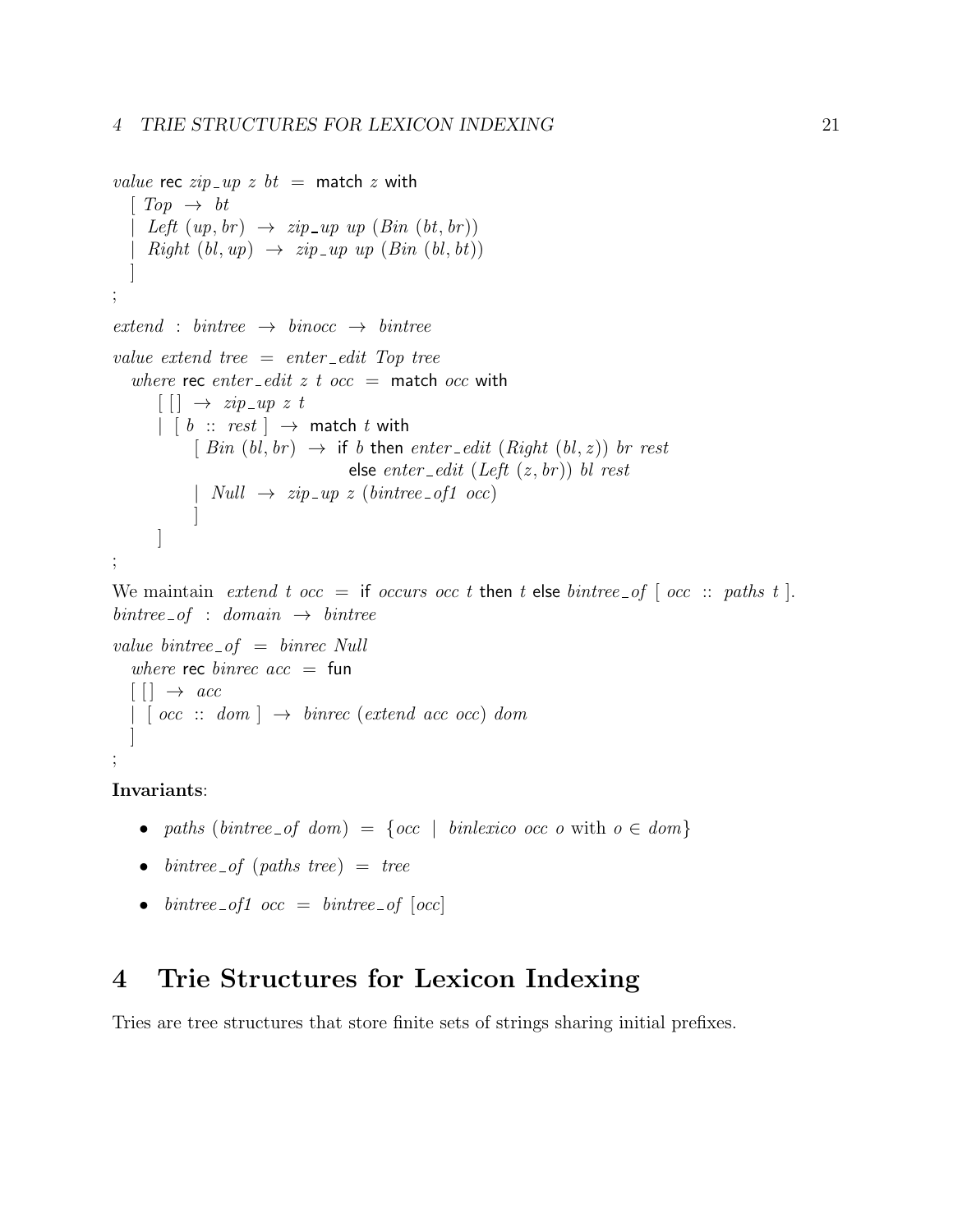### 4.1 Tries as Lexical Trees

Tries (also called lexical trees) may be implemented in various ways. A node in a trie represents a string, which may or may not belong to the set of strings encoded in the trie, together with the set of tries of all suffixes of strings in the set having this string as a prefix. The forest of sibling tries at a given level may be stored as an array, or as a list if we assume a sparse representation. It could also use any of the more efficient representations of finite sets, such as search trees [3]. Here we shall assume the simple sparse representation with lists (which is actually the original presentation of tries by René de la Briantais  $(1959)$ ), yielding the following inductive type structure.

# Module Trie

Tries store sparse sets of words sharing initial prefixes.

type tri $e = [$  Trie of  $(bool \times arcs)$ and  $\text{arcs} = \text{list}$  (Word.letter  $\times$  trie) ;

Trie  $(b, l)$  stores the empty word  $\vert \vert$  iff b, and all the words of arcs in l, while the arc  $(n, t)$ stores all words  $[n :: c]$  for c a word stored in t.

Note that letters decorate the *arcs* of the *trie*, not its nodes. For instance, the trie storing the set of words  $[1]$ ;  $[2]$ ;  $[2]$ ;  $[2]$ ;  $[2]$ ;  $[3]$  is represented as

Trie (False,  $[(1, True (True, [])); (2, True (True, [2, True (True, [])); (3, True (True, []))]$ )

This example exhibits one invariant of our representation, namely that the integers in successive sibling nodes are in increasing order. Thus a top-down left-to-right traversal of the trie lists its strings in lexicographic order. The algorithms below maintain this invariant.

#### Zippers as Trie contexts.

Let us show how to add words to a trie in a completely applicative way, using the notion of a trie zipper.

```
type \mathit{zipper} =\mid TopZip \; \circ f \; (bool \times arcs \times Word. letter \times arcs \times zipper)]
and edit\_state = (zipper \times trie);
```
An edit state  $(z, t0)$  stores the editing context as a zipper z and the current subtrie to. We replace this subtrie by a trie t by closing the zipper with  $zip\_up$  t z as follows.

```
exception Redundancy
```
;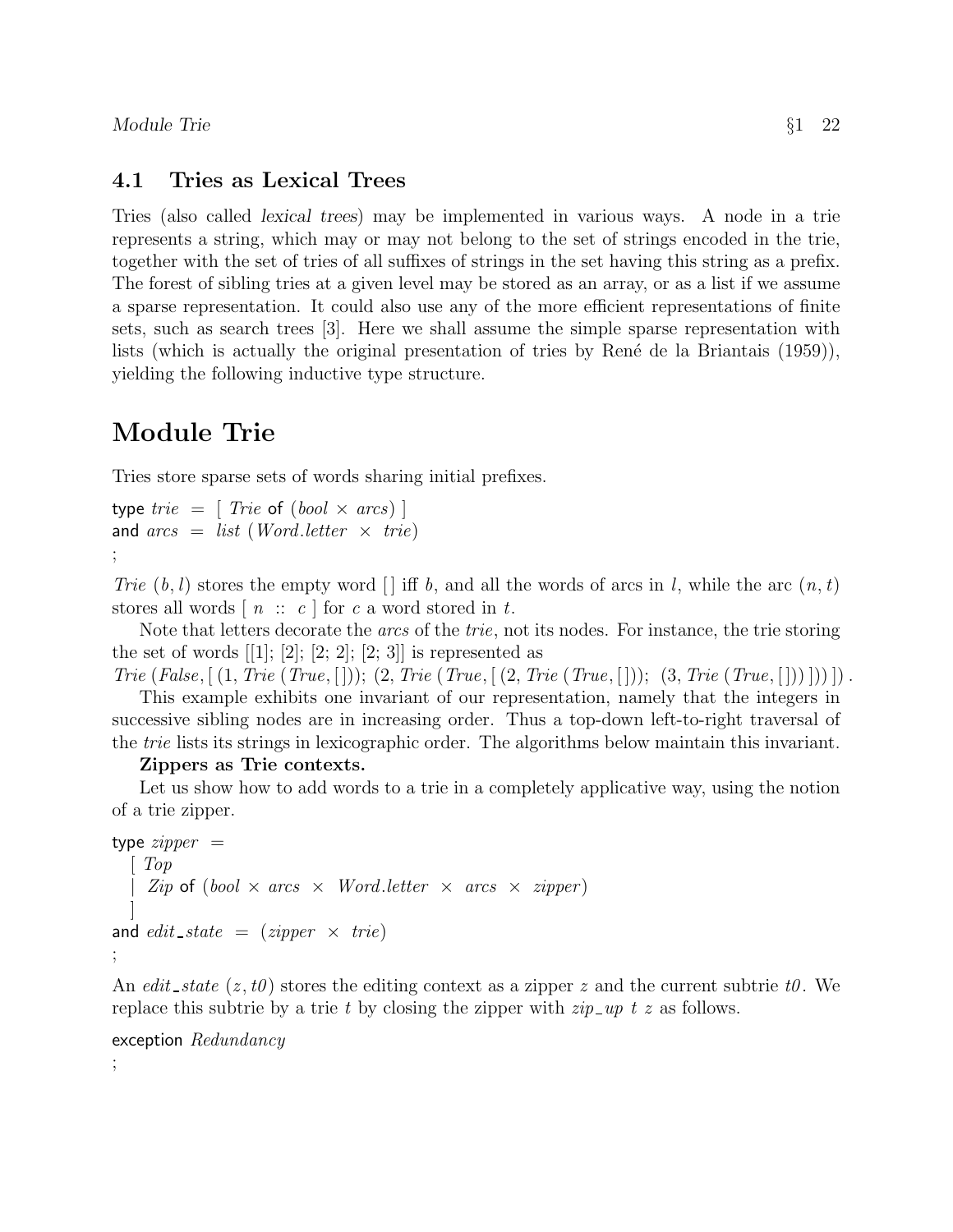```
zip\_up : zipper \rightarrow trie \rightarrow trievalue rec zip \_\mathit{up} z t = \text{match} z \text{ with}\lceil Top \rightarrow t \rceil| Zip (b, left, n, right, up) \rightarrowzip \text{--} up \text{ up (}True \text{ (}b, List2 \text{.unstack left } \text{ [ } (n, t) \text{ :: } right \text{ ]}))]
;
```
We need two auxiliary routines. The first one,  $zip$ , was given in module  $List2$ . Its name stems from the fact that it looks for an element in an a-list while building an editing context in the spirit of a zipper, the role of  $zip\_up$  being played by unstack. The second routine, given a word w, returns the singleton filiform trie containing w as trie-of w.  $trie\_of : word \rightarrow trie$ 

```
value rec trie of = fun\lceil \lceil \cdot \rceil \rightarrow \text{True} (\text{True}, \lceil \cdot \rceil)\vert \cdot \vert n \ :: \ rest \vert \rightarrow \ True \ (False, \vert (n, trie\_of \ rest) \vert)]
;
```
#### Insertion and lookup.

;

We are now ready to define the insertion algorithm:  $enter : trie \rightarrow word \rightarrow trie$ value enter trie = enter\_edit (Top, trie) where rec enter\_edit  $(z, t)$  = match t with  $[$   $\mathit{True}$   $(b, l)$   $\rightarrow$  fun  $[$   $] \rightarrow$  if b then raise Redundancy else  $zip\_up \ z$  (Trie (True, l))  $| \cdot | \cdot n :: \text{rest} | \rightarrow$ let  $(left, right) = List2.\dot{zip} n l$  in match *right* with  $\lceil \lceil \cdot \rceil \rightarrow zip \llcorner up \ (Zip \ (b, left, n, [\cdot], z)) \ (trie \lnot f \ rest)$  $| (m, u) :: r | \rightarrow$ if  $m = n$  then enter-edit (Zip (b, left, n, r, z), u) rest else  $zip \_\mathit{up} (Zip (b, left, n, right, z)) (trie \_\mathit{of} rest)$ ] ] ]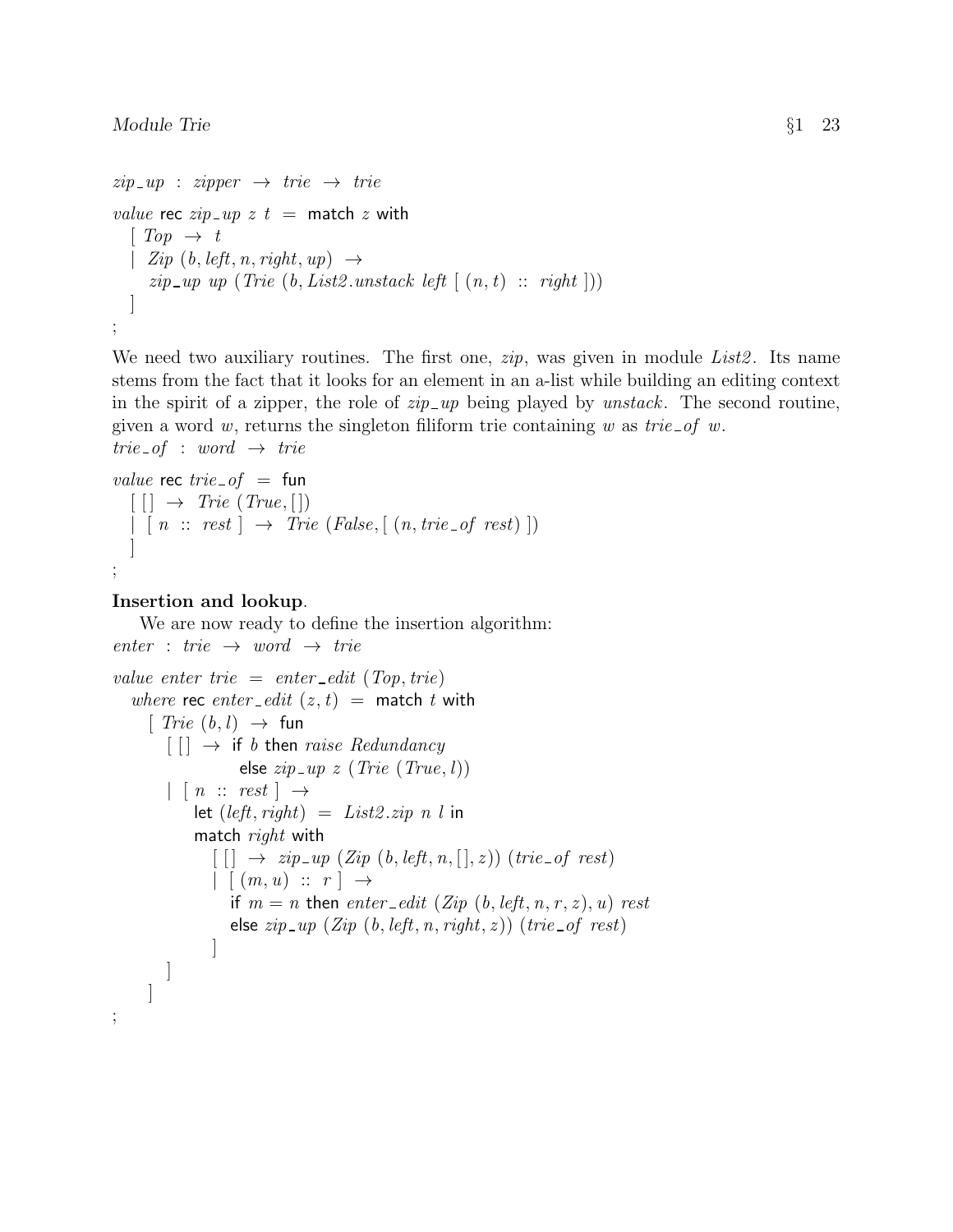```
contents : trie \rightarrow list wordNote that contents lists words in lexicographic order.
It should be used only on small lexicons.
value contents = contents prefix \Boxwhere rec contents prefix pref = fun
     \lceil Trie (b, l) \rightarrowlet down = let f l (n, t) = l @ (contents\_prefix \mid n :: pref \mid t) in
                       List.fold left f [ ] l in
       if b then \left[ (List.rev pref) :: down else down
     ]
;
mem : word \rightarrow trie \rightarrow boolvalue rec mem w = \text{fun}[ Trie (b, l) \rightarrow match w with
     || \tightharpoonup b| [n :: r] \rightarrow \text{try mem } r (List. assoc n l)with [Not\_found \rightarrow False]]
   ]
;
```
Tries may be considered as deterministic finite state automata graphs for accepting the (finite) language they represent. This remark is the basis for many lexicon processing libraries. Actually, the mem algorithm may be seen as an interpreter for such an automaton, taking its state graph as its trie argument, and its input tape as its word one. The boolean information in a trie node indicates whether or not this node represents an accepting state. These automata are not minimal, since while they share initial equivalent states, there is no sharing of accepting paths, for which a refinement of lexical trees into dags is necessary. We shall look at this problem in the next section. First we give the rest of the Trie module.

```
value empty = Trie (False, [])
;
```
next trie returns the first element of its trie argument.

```
value next\_trie = next\_recwhere rec next\_rec acc = fun[ Trie (b, l) \rightarrowif b then List.rev acc
        else match l with
               \lceil \cdot \rceil \rightarrow \text{failure} "next_trie"
               | [(n, u) :: ] \rightarrow next\_rec [ n :: acc ] u
```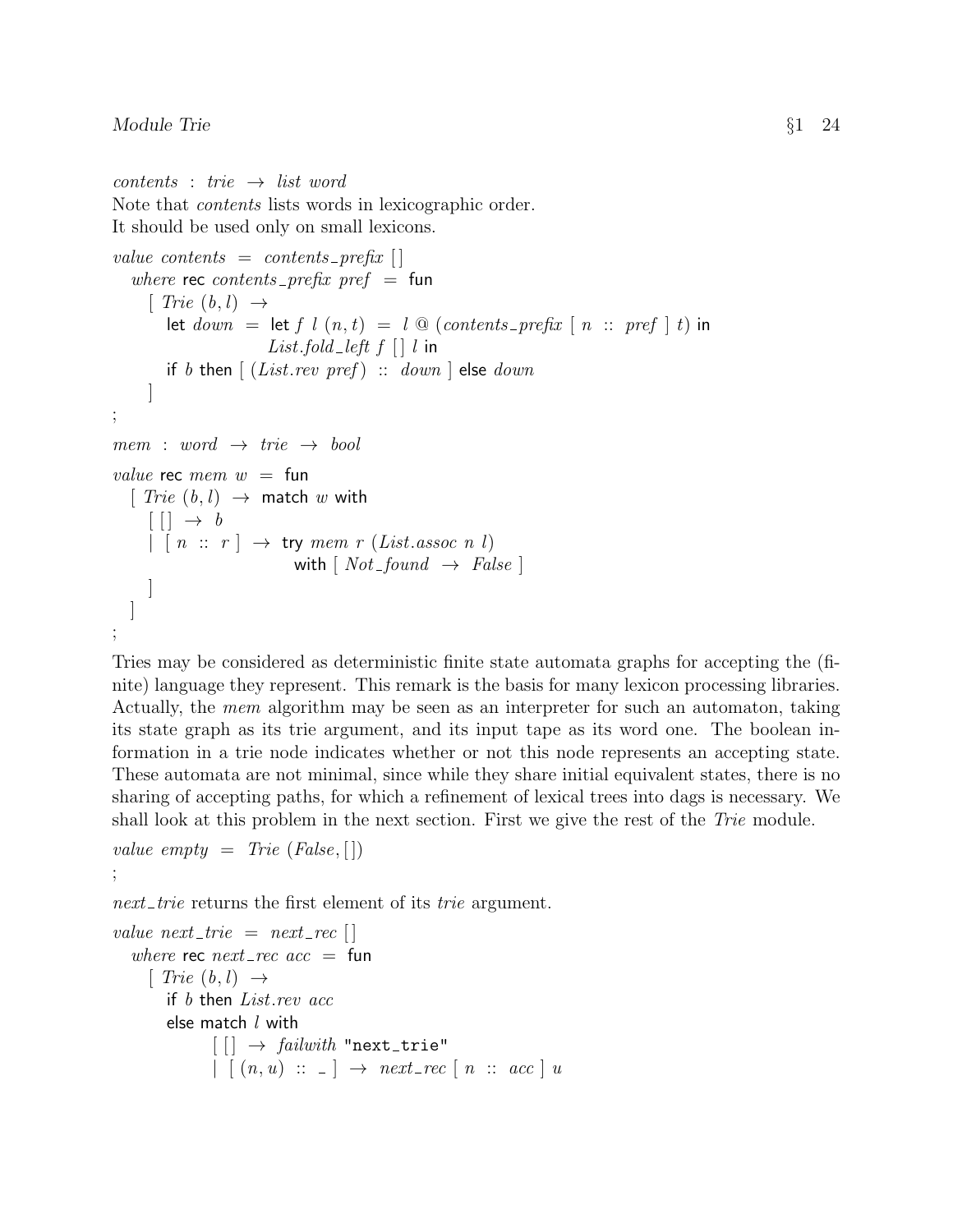Module Trie §1 25

```
]
        ]
;
```
last trie returns the last element of its trie argument.

```
value last\_trie = last\_rec []
    where rec last\_rec acc = fun[ Trie (b, l) \rightarrow match l with
           [[] \rightarrow if b then List.rev acc else failwith "last_trie"
           |\quad - \rightarrow \quad \text{let}(n, u) = List2 \text{.} last \text{ } l \text{ in}last\_rec \mid n :: acc \mid u]
       ]
;
```
size trie is the number of words stored in trie.

```
value rec size = fun
  [ Trie (b, arcs) \rightarrowlet s = List.fold{\_}left count 0 arcs
                where count n(-, t) = n + size t in
      s + Gen.dirac b
  ]
;
```

```
A trie iterator
```

```
iter : (word \rightarrow unit) \rightarrow trie \rightarrow unitvalue iter f \, t \, = \, iter\_prefix \, [\,] \, twhere rec iter_prefix pref = fun
      [ Trie (b, arcs) \rightarrow do
          { if b then f (List.rev pref) else ()
          ; let phi (n, u) = iter\_prefix \mid n :: pref \mid u in
             List.iter phi arcs
          }
     ]
;
```
### 4.2 Ascii encoding

The Ascii module defines coercions encode from strings to words and decode from words to strings.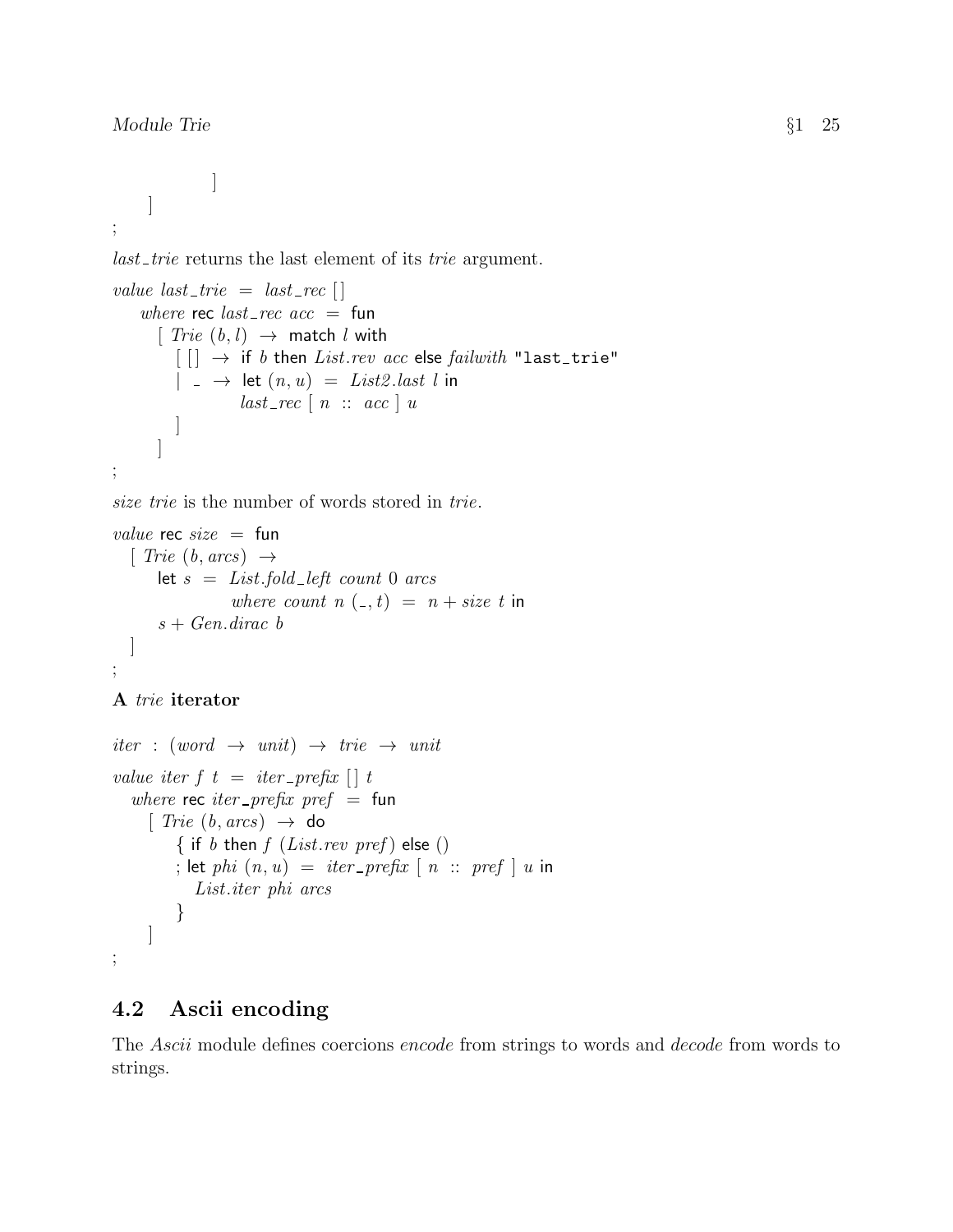Module Ascii  $\begin{array}{ccc} \S 1 & 26 \end{array}$ 

# Module Ascii

```
A very simple encoding scheme : ASCII
encode : string \rightarrow worddecode : word \rightarrow stringvalue encode string = List \mapsto int\_of\_char(List2.\text{explode string})and decode word = List2.implode (List.map char_of_int word)
;
```
### 4.3 Implementing a lexicon as a trie

Now, using the coercion encode from strings to words from the Ascii module, we build a lexicon trie from a list of strings by function  $make\_lex$ , using Ocaml's fold left from the List library (the terminal recursive list iterator).

# Module Lexicon

make lex raises Redundancy if duplicate elements in its argument. make  $lex$  : list string  $\rightarrow$  trie value make  $lev =$ List.fold\_left (fun lex  $c \rightarrow$  Trie.enter lex (Ascii.encode c)) Trie.empty ; strings of : trie  $\rightarrow$  list string value strings of  $t = List-map$  Ascii.decode (Trie.contents t) ; strings  $of$  (make lex l) gives l in lexicographic order. assert  $(strings_of (make\_lex \lceil "a"; "b"; "ab" \rceil) = \lceil "a"; "ab"; "b" \rceil)$ ;

### 4.4 Building a trie lexicon from a byte stream

The function *trie* of strings reads on its standard input a stream of strings separated by newline characters, builds the corresponding trie lexicon, and writes its representation on its standard output.

It depends on a module Encoding, which defines the string encoding used through conversion functions encode and decode.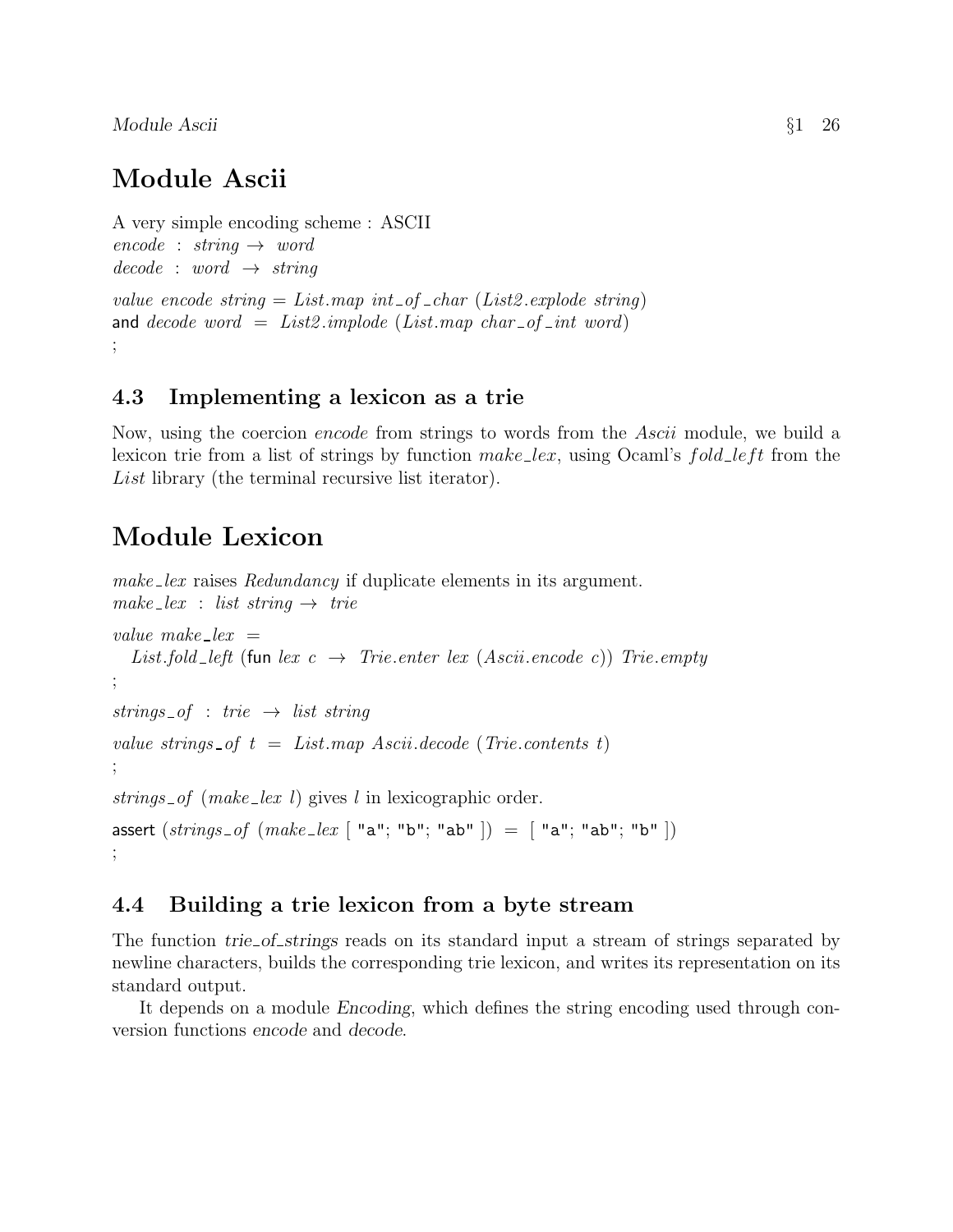$\text{Module Make\_lex}$   $\S1$  27

# Module Make\_lex

Trie lexicon building from text file containing lists of words

```
module Make\_lex (Encoding : sig
  value encode : string \rightarrow Word.word;
  value decode : Word.word \rightarrow string; end) = struct
value lexicon = ref Trie.empty
;
value trie-of-strings =let lexicon = ref Trie. empty in process_strings
     where rec process_strings () =try while True do
            { let str = read\_line () in
               lexicon.val := Trie. enter lexicon.val (Encoding. encode str)}
         with \lceil End\_of\_file \rightarrow output\_value\_stdout\_lexicon.val\text{Trie.} Redundancy \rightarrow output\_string\,siderr\ \text{``Fatal\text{\tiny{\textsf{G}}}} error: \text{duplicated\text{\tiny{\textsf{W}}}} order]
;
end
;
```
For instance, with english.lst storing a list of 173528 English words, as a text file of size 2Mb, the command make\_lex  $\leq$  english.lst  $\geq$  english.rem produces a trie representation as a file of 4.5Mb. Obviously we are wasting storage because we create a huge structure which shares the words along with their common initial prefixes, but which ignores the potential space saving of sharing common suffixes. We shall develop such sharing in a completely generic manner, as follows.

# 5 Sharing

Sharing data representation is a very general problem. Sharing identical representations is ultimately the responsibility of the runtime system, which allocates and desallocates data with dynamic memory management processes such as garbage collectors.

But sharing of representations of the same type may also be programmed by bottom-up computation. All that is needed is a memo function building the corresponding map without duplications. Let us show the generic algorithm, as an ML functor.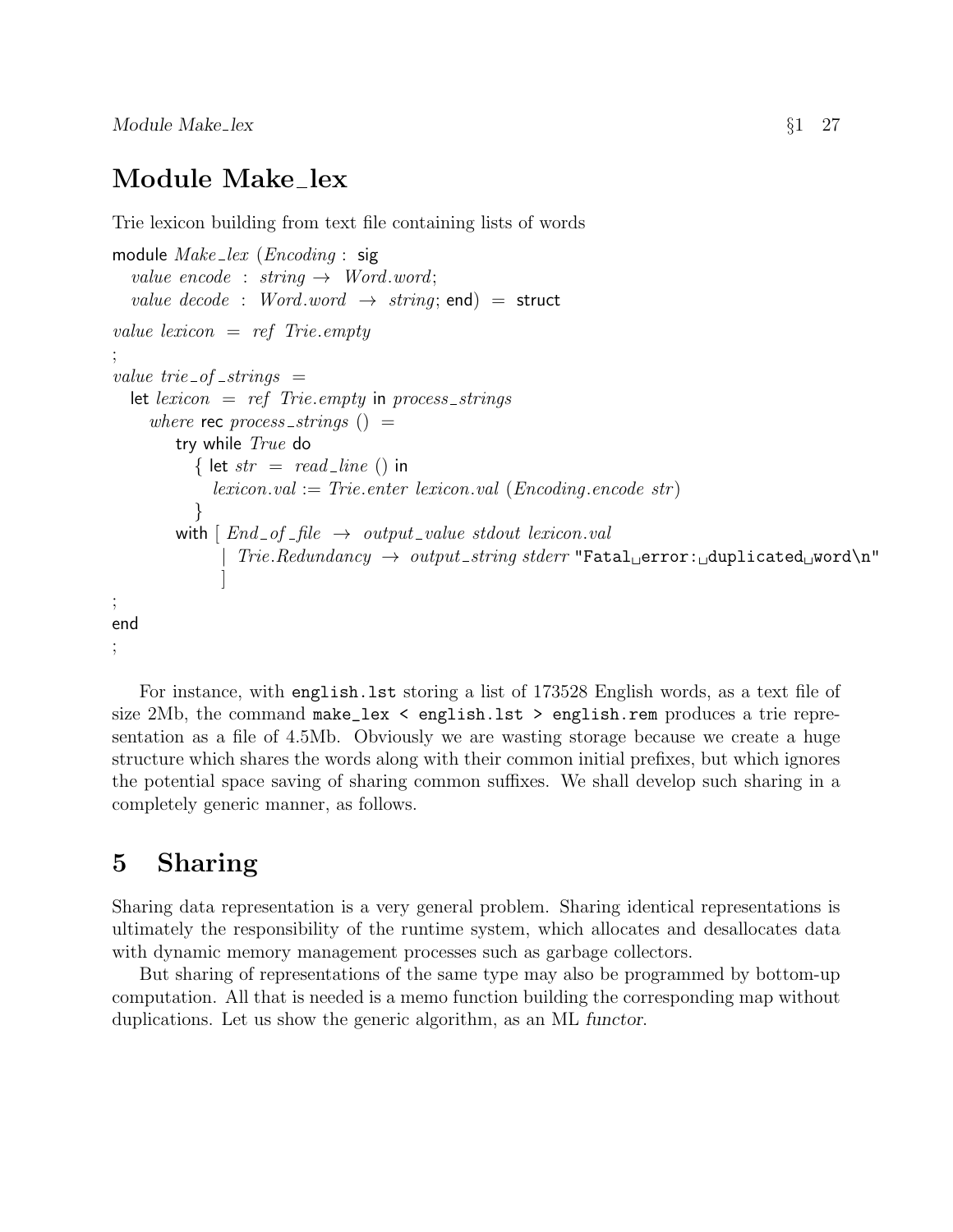### 5.1 The Share functor

This functor (that is, parametric module) takes as parameter an algebra with its domain seen here as an abstract type. Here is its public interface declaration:

# Interface for module Share

```
module Share: functor (Algebra):sig type domain; value size : int; end)
\rightarrow sig value share : Algebra.domain \rightarrow int \rightarrow Algebra.domain;
         value reset : unit \rightarrow unit;
         value memo : array (list Algebra.domain); (* for debugging *)
   end;
```
# Module Share

module Share (Algebra : sig type domain; value size : int; end) = struct

Share takes as argument a module Algebra providing a type domain and an integer value size, and it defines a value share of the stated type. We assume that the elements from the domain are presented with an integer key bounded by  $Algebra.size$ . That is, share x k will assume as precondition that  $0 \le k \le Max$  with  $Max = Algebra.size$ .

We shall construct the sharing map with the help of a hash table, made up of buckets  $(k, [e_1; e_2; ... e_n])$  where each element  $e_i$  has key k.

type  $bucket = list Algebra.domain$ ;

A bucket stores a set e of elements of domain of a given key these sets are here implemented as lists invariant :  $e = [e_1; \dots e_n]$  with  $e_i = e_j$  only if  $i = j$ . That is, a bucket consists of distinct elements.

The memory is a hash-table of a given size and of the right bucket type.

```
value memo = Array.make Algebra.size (| : bucket)
;
```
Resetting the hash-table

value reset () = for  $i = 0$  to Algebra.size - 1 do { memo.(i) := [] } ;

We shall use a service function *search*, such that *search* e l returns the first y in l such that  $y = e$  or or else raises the exception Not-found.

Note search  $e = List.find$  (fun  $x \rightarrow x = e$ ).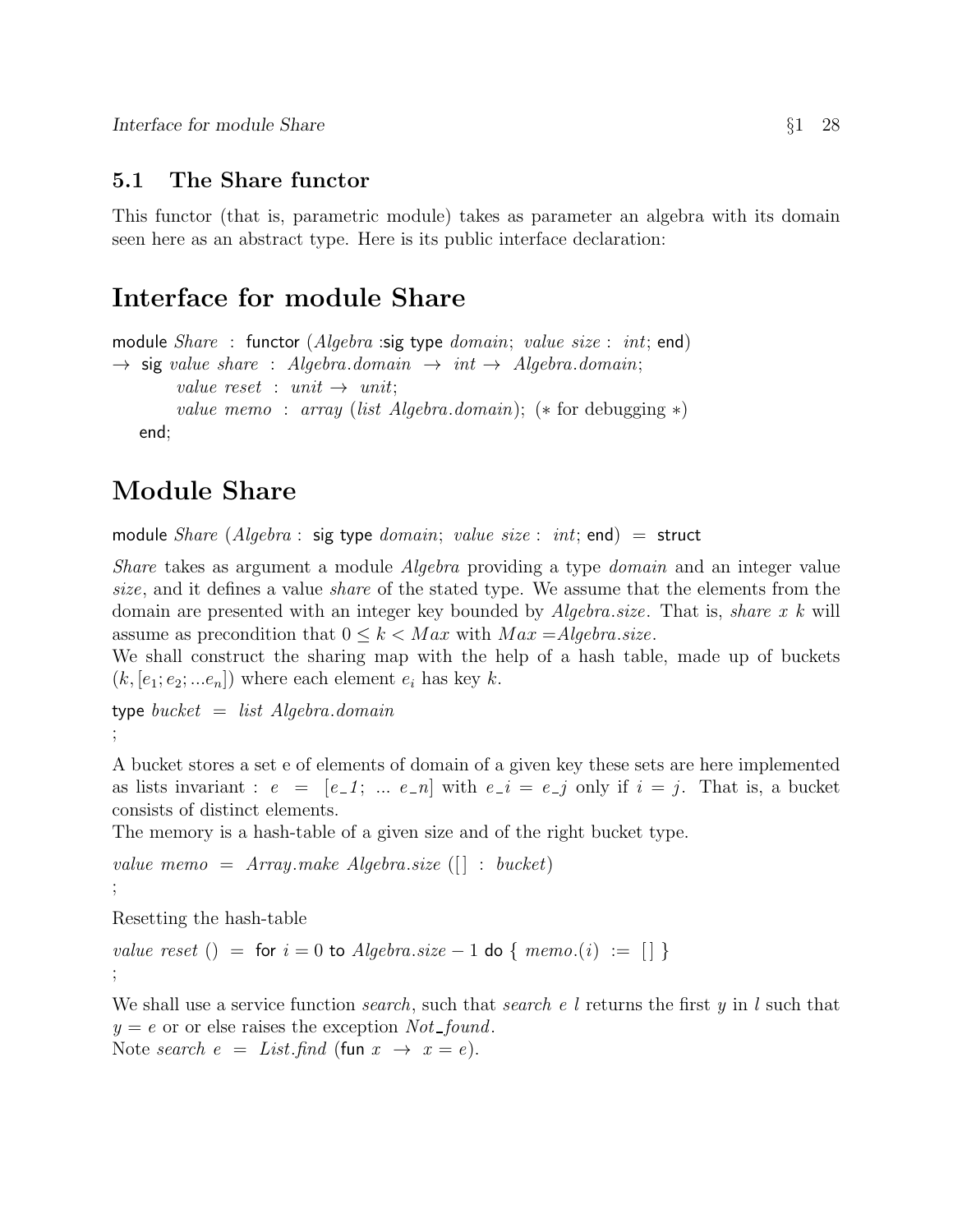```
value search e = \text{searchrec}where rec searchrec = fun
      \lceil \cdot \rceil \rightarrow \text{raise Not\_found}\begin{array}{ccc} | & [x : : :] \rightarrow \text{if } x = e \text{ then } x \text{ else } \text{searchrec } l \end{array}]
;
```
Now share x k, where k is the key of x, looks in k-th bucket l (this is meaningful since we assume that the key fits in the size:  $0 \leq k < Algebra.size)$  and returns y in l such that  $y = x$  if it exists, and otherwise returns x memorized in the new k-th bucket  $[x :: e]$ . Since *share* is the only operation on buckets, we maintain that such  $y$  is unique in its bucket when it exists.

```
value share element key = (* assert 0 \leq k e y < Algebra.size *)
  let bucket = memo(key) in
  try search element bucket with
     \lceil Not\_found \rightarrow do \{ memo(key) := \lceil element :: bucket \rceil; element \rceil \};
```
Instead of share we could have used the name recall, or memory, since either we recall a previously archived equal element, or else this element is archived for future recall. It is an associative memory implemented with a hash-code. But the hash function is external to the memory, it is given as a key with each item .

It is an interesting property of this modular design that sharing and archiving are abstracted as a common notion.

Algorithm. A recursive structure of type *domain* is fully shared if any two distinct subelements have different values. If such a structure is traversed in a bottom-up way with systematic memoisation by share, replacing systematically an element by its memoised equal if possible, then it is reconstructed with full sharing. This only assumes that two equal elements have the same key.

end ;

### 5.2 Compressing tries

We may for instance instantiate Share on the algebra of tries, with a size hash max depending on the application.

# Module Mini

```
value hash_max = 9689 (* Mersenne 21 *)
```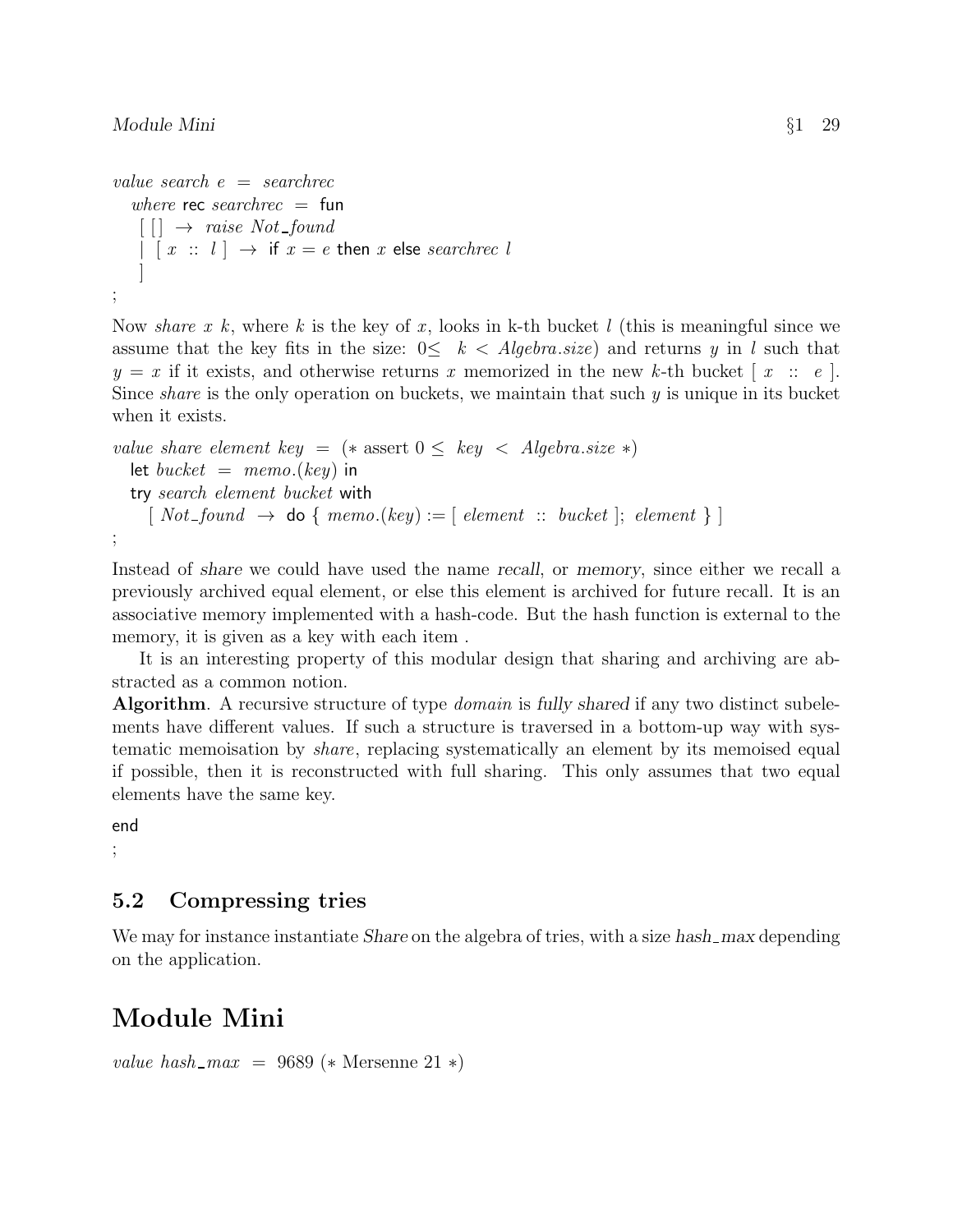;

And now we compress a *trie* into a minimal dag using *share* by a simple bottom-up traversal, where the key is computed along by hashing. For this we define a general bottom-up traversal function, which applies a parametric *lookup* function to every node and its associated key.

value hash $0 = 1$  (\* linear hash-code parameters \*) and hash1 letter key sum = sum + letter  $\times$  key and hash b arcs = (abs (arcs + Gen.dirac b)) mod hash\_max

Caution - abs is needed because possible integer overflow, since otherwise mod may return a negative result, leading to error out-of-bound array at execution.

```
;
value traverse lookup = travel
 where rec travel = fun
  [ Trie. Trie (b, \text{arcs}) \rightarrowlet f (tries, span) (n, t) =let (t0, k) = travel t in
         ([ (n, t0) :: tries], hash1 \t n \t k \t span) in
     let (arcs0, span) = List-fold-left f (||, hash0) arcs inlet key = hash\;b\;span\;in(lookup (Trie. Trie (b, List. rev arcs0)) key, key)\overline{\phantom{a}};
```
Now we make a dag from a trie by recognizing common subtries.

```
value compress = traverse Dag.share
;
value minimize trie = let (dag, \_) = \_com{compress\ true} in dag
;
value reset = Dag.reset;
```
### 5.3 Dagified lexicons

We now return to our problem of building a lexicon which shares common suffixes of words as well as common prefixes.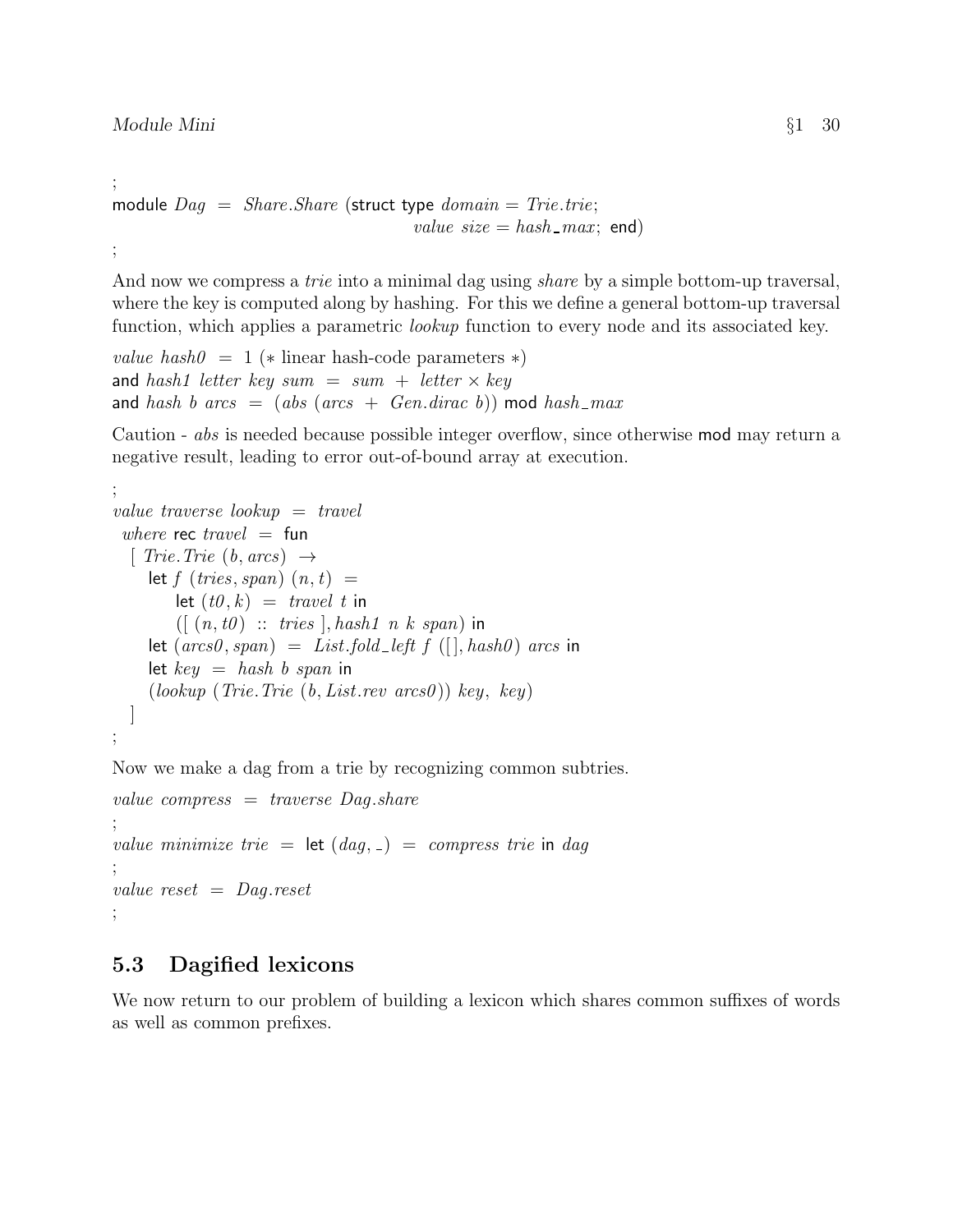Module Dagify Separate Separate Separate Separate Separate Separate Separate Separate Separate Separate Separate Separate Separate Separate Separate Separate Separate Separate Separate Separate Separate Separate Separate S

# Module Dagify

For instance, we may dagify a *trie* value read on the standard input stream with *minimize*, and write the resulting dag on standard output by calling  $\text{dagify}($ , with:

```
value rec dagify () =let lexicon = (input_value stdin : Trie.trie) in
  let dag = Mini.minimize lexicon in
  output_value stdout dag
;
```
# Module Make english lexicon

English words, using ASCII encoding open  $Make\_lex$ ; module  $Make\_lexicon = Make\_lex. Ascii$ ;  $Make\_lexicon.trie_of\_strings()$ ;

#### 5.4 Some statistics

If we apply this technique to our English lexicon, with command:

dagify <english.rem >small.rem, we now get an optimal representation which only needs 1Mb of storage, half of the original ASCII string representation.

The recursive algorithms given so far are fairly straightforward. They are easy to debug, maintain and modify, due to the strong typing safeguard of ML, and even easy to formally certify. They are nonetheless efficient enough for production use, thanks to the optimizing native-code compiler of Objective Caml.

In our Sanskrit application, the trie of 11500 entries is shrunk from 219Kb to 103Kb in 0.1s, whereas the trie of 120000 flexed forms is shrunk from 1.63Mb to 140Kb in 0.5s on a 864MHz PC.

Our list of 173528 English words, represented as an ASCII file of 1.92 Mbytes, is represented as a trie of 4.5 Mbytes, which shrinks to 1.1 Mbytes by sharing (in 2.7s).

Measurements showed that the time complexity is linear with the size of the lexicon (within comparable sets of words). This is consistent with algorithmic analysis, since it is known that tries compress dictionaries up to a linear entropy factor, and that perfect hashing compresses trees in dags in linear time [12].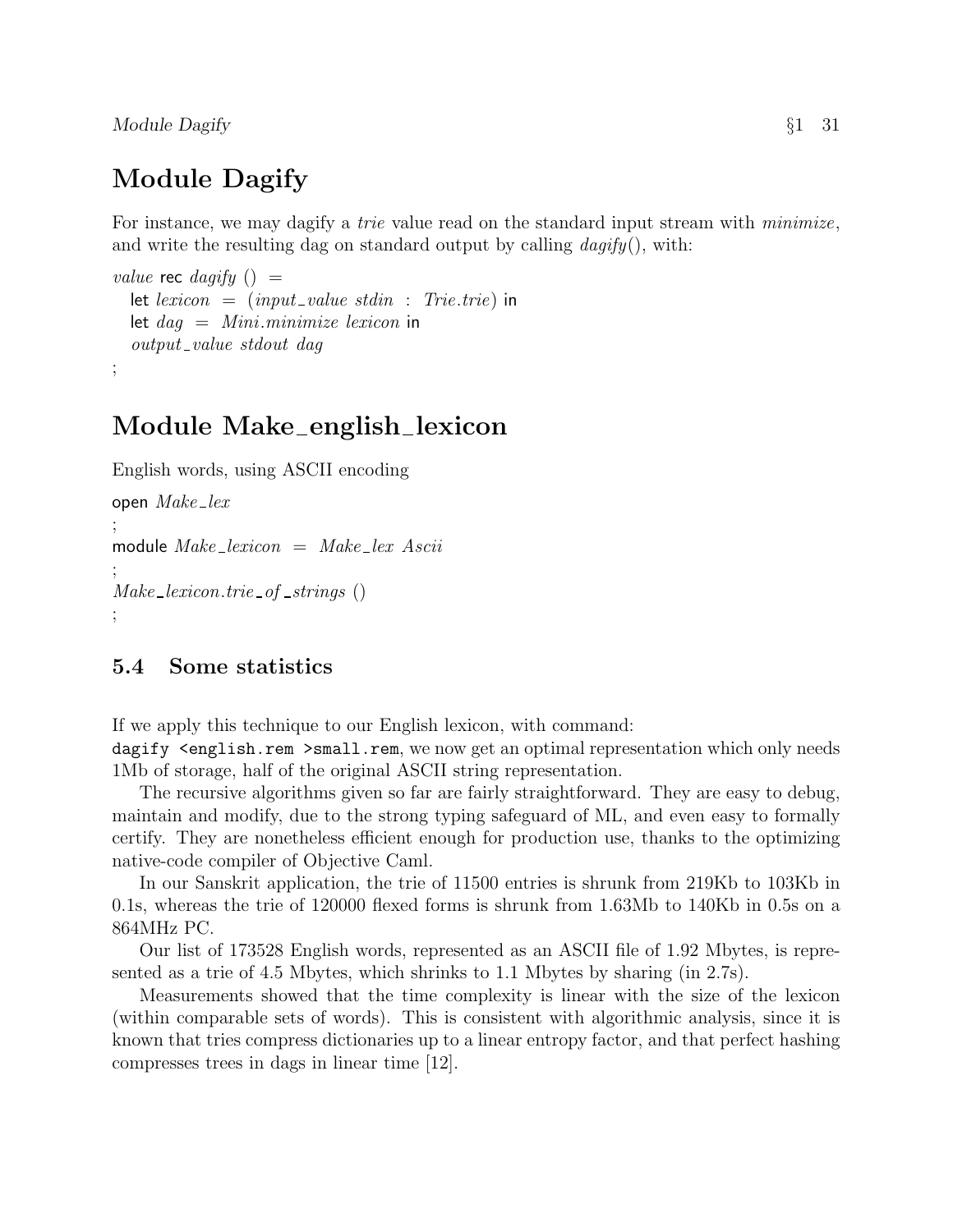Tuning of the hash function parameters leads to many variations. For instance if we assume an infinite memory we may turn the hash calculation into a one-to-one Gödel numbering, and at the opposite end taking hash\_max to 1 we would do list lookup in the unique bucket, with worse than quadratic performance.

Using hash tables for sharing with bottom-up traversal is a standard dynamic programming technique, but the usual way is to delegate computation of the hash function to some hash library, using a generic low-level package. This is what happens for instance if one uses the module hashtbl from the Ocaml library. Here the Share module does not compute the keys, which are computed on the client side, avoiding re-exploration of the structures. That is, Share is just an associative memory. Furthermore, key computation may take advantage of specific statistical distribution of the application domain.

We shall see later another application of the Share functor to the minimization of the state space of (acyclic) finite automata. Actually, what we just did is minimization of acyclic deterministic automata represented as lexical dags.

More sophisticated compression techniques are known, which may combine with array implementations insuring fast access, and which may extend to possibly cyclic automata state spaces. Such techniques are used in lexical analysers for programming languages, for which speed is essential. See for instance the table-compression method described in section 3.9 of  $|1|$ .

#### 5.5 ISO-LATIN and French

The next modules explain how to define the ISO-LATIN encoding, and how to use it to represent French words.

First we give a simple lexer, which is used to parse raw text with Camlp4 grammars. Next we give such a grammar, used to define a transducer from notations such as e' to ISO-LATIN character  $\acute{e}$ . Finally, we give a module Latin which defines ISO-LATIN encoding.

### Module Zen lexer

A very simple lexer recognizing 1 character idents and integers and skipping spaces and comments between % and eol; used for various transduction tasks with Camlp4 Grammars.

```
open Camlp4 .PreCast;
open Format;
  module Loc = Loc; (* Using the PreCast Loc *)
  module Error = Camp4.Struct. EmptyError; (* Dummy Error module *)
  module Token = struct
    module Loc = Loc;
```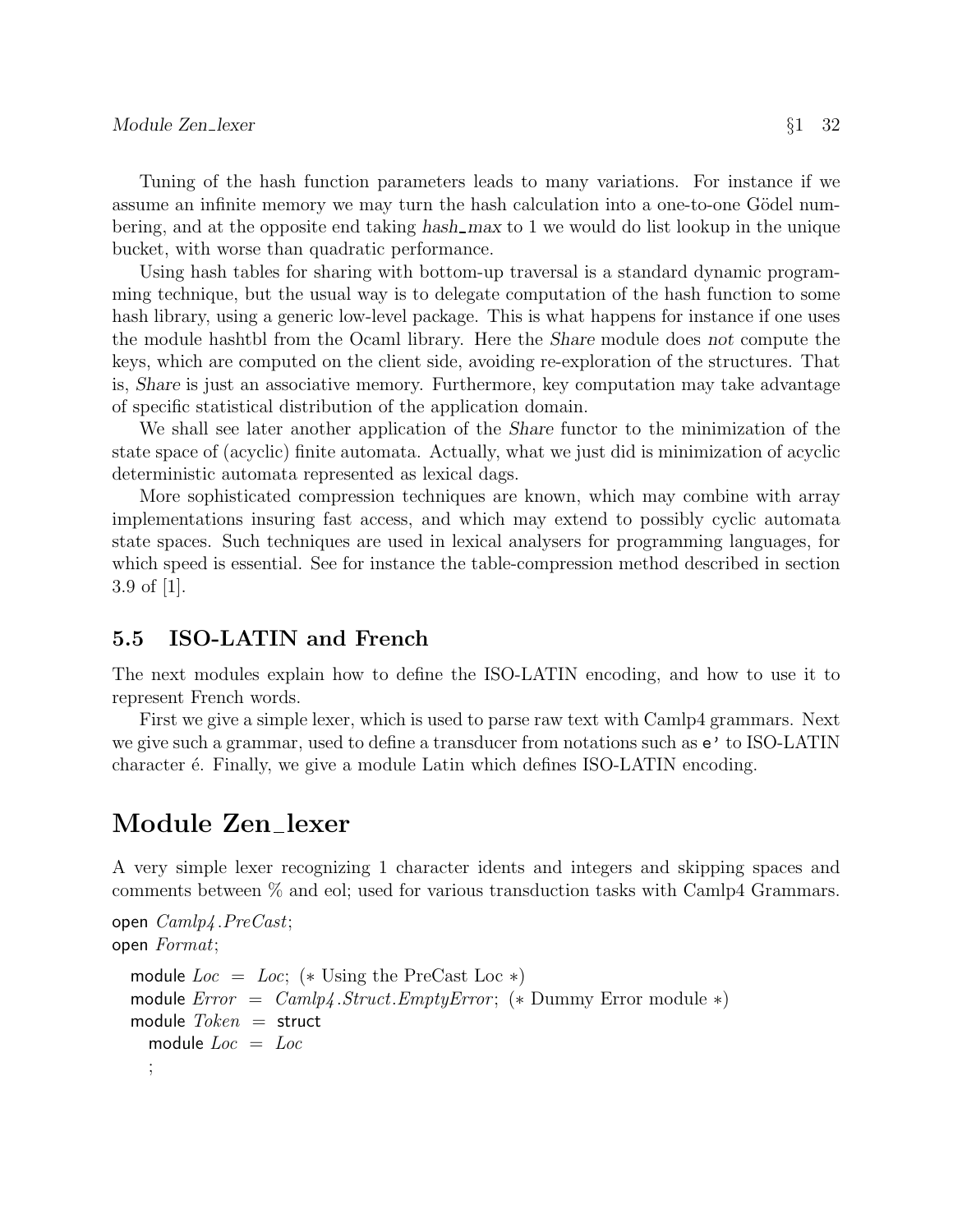```
type t =[ KEYWORD of string
    LETTER of string
    INT of int
     | EOI
   ]
;
module Error = Error;
module Filter = structtype token\_filter = Camlp4.Sig.stream\_filter \ t\ Loc.t;
  type t = string \rightarrow bool;
   value mk is kwd = is \text{-}kwd;
  value rec filter is kwd = parser
     [ [: '((KEYWORD s, loc) as p); strm :] \rightarrowif is_kwd s then [: 'p; filter is \_kwd \, strm : ]else failureilwith ("Undefined token: " \hat{s})
     | [: 'x; s :] \rightarrow [': 'x; filter is \_kwd s :]| [ : :] \rightarrow [ : :]]
   ;
  value define filter = = ();
  value keyword_added = - = ();
   value keyword_removed = = ();
end
;
value to_string = fun
   \left[ \begin{array}{l} KEYWORD \ s \ \rightarrow \ sprintf "KEYWORD<sub>L</sub>%S" s
    LETTER \, s \rightarrow sprintf "LETTER<sub>L</sub>%S" s
    INT \ i \ \rightarrow \ sprint "INT^{\circ}_{\sqcup}%d" i
    EOI \rightarrow "E0I"]
;
value print ppf x = pp-print-string ppf (to-string x)
```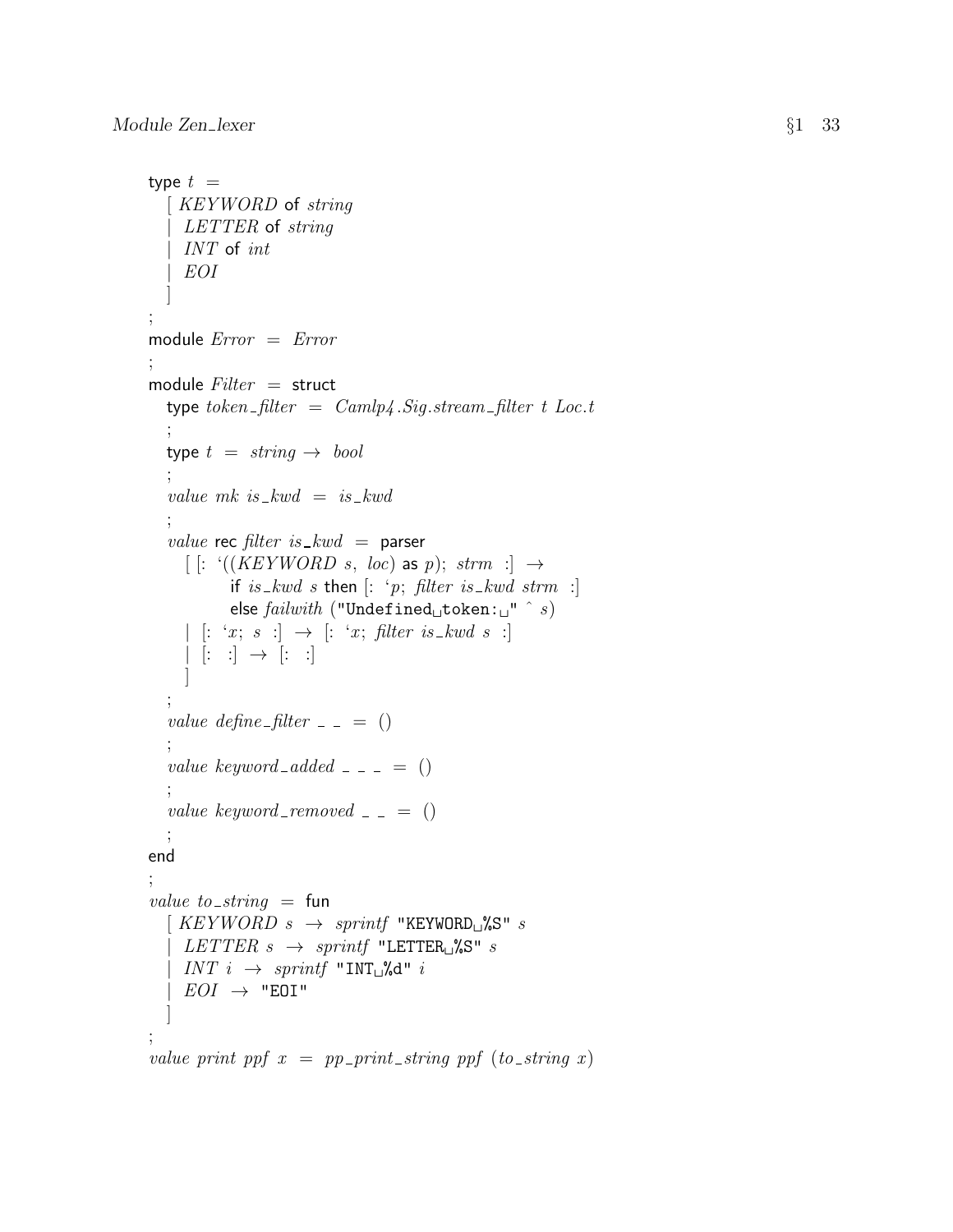```
;
   value match_keyword kwd = fun
     \begin{array}{rcl} KEVWORD \; kwd' \; \textbf{when} \; kwd' & = \; kwd \; \rightarrow \; True \end{array}\rightarrow False
      ]
  ;
  value extract_string = fun
     \left[INT\ i \rightarrow string\_of\_int\ iLETTER \ s \ | \ KEVWORD \ s \ \rightarrow \ sEOI \rightarrow ""
      ]
  ;
end
;
open Token
;
The string buffering machinery.
value store buf c = do { Buffer.add_char buf c; buf }
;
value rec number buf =parser
  [: '('0'..'9' as c); s : \rightarrow number (store buf c) s
  | [::] \rightarrow Buffer.contents buf
   ]
;
value rec skip\_to\_eol =
  parser
  [ : ' \n\lambda^n \mid '026' \mid '012'; s :] \rightarrow ()| [: 'c ; s : ] \rightarrow skip\_to\_eol s]
;
value next\_token\_fun =let rec next\_token =parser _bp
     \left[ \begin{array}{ccc} \cdot & \cdot & \cdot \\ \cdot & \cdot & \cdot \end{array} \right] = skip\_to\_eol; s : ] \rightarrow next\_token \ s| [: '('a'..'z' | 'A'..'Z' | '\\192'..'\246' | '\\248'..'\255' (* | '-'')as c) : \rightarrow LETTER (String.make 1 c)
     | [: '('0'. '9' as c); s = number (store (Buffer.create 80) c) :] \rightarrowINT (int\_of\_string\ s)
```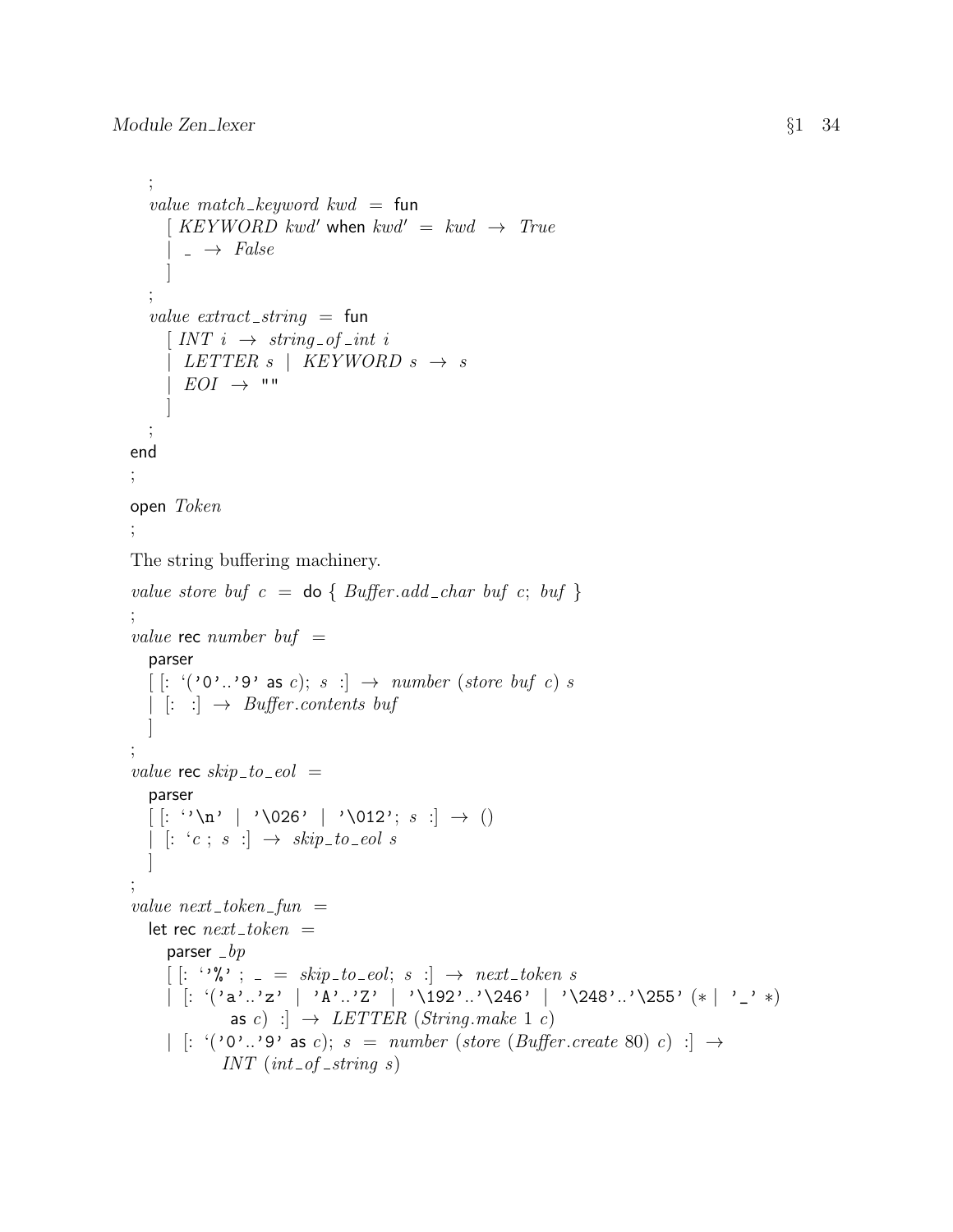```
| [: 'c : ] _{ep} \rightarrow KEYWORD (String.make 1 c)\lnlet rec next\_token\_loc =parser bp[: '' '\n\cdot '\cdot '\cdot '\cdot '\cdot '\cdot '\cdot '\cdot '\cdot '\cdot '\cdot '\cdot '\cdot '\cdot '\cdot '\cdot '\cdot '\cdot '\cdot '\cdot '\cdot '\cdot '\cdot '\cdot '\cdot '\cdot '\cdot '\cdot '\cdot '\cdot '\cdot '\cdot '\cdot '\cdot '\cdot '
      | \colon tok = next_token : | ep \to (tok, (bp, ep))
      | \vert: \vert = Stream.empty : | \rightarrow (EOI, (bp, succ bp))
      \vert in
   next\_token\_loc;
value mk () =
   fun init_loc cstrm \rightarrow Stream.from
      (fun \overline{\phantom{0}} \rightarrowlet (tok, (bp, ep)) = next\_token\_fun \textit{cstrm} in
          let loc = Loc.move 'start bp (Loc.move 'stop ep init_loc) in
          Some (tok, loc))
;
```
# Module Transducer

```
module Gram = MakeGram Zen\_lezer;open Zen lexer .Token;
value transducer trad t =try Gram.parse\_string trad Loc.ghost t
  with
  \left[ Loc.Exc_located loc e \rightarrow do
      \{print\_string \"\n\in\mathbb{N}!"
      ; \textit{Format}.\textit{eprintf} "In
string
\"%s\",
\docation
\docation
\docation
\docation
                           t Loc.print loc
      ; raise e
      }
  ]
;
French with accents.
value french = Gram. Entry.mk "french encoding"
;
value french_word = Gram. Entry.mk "french word encoding"
;
```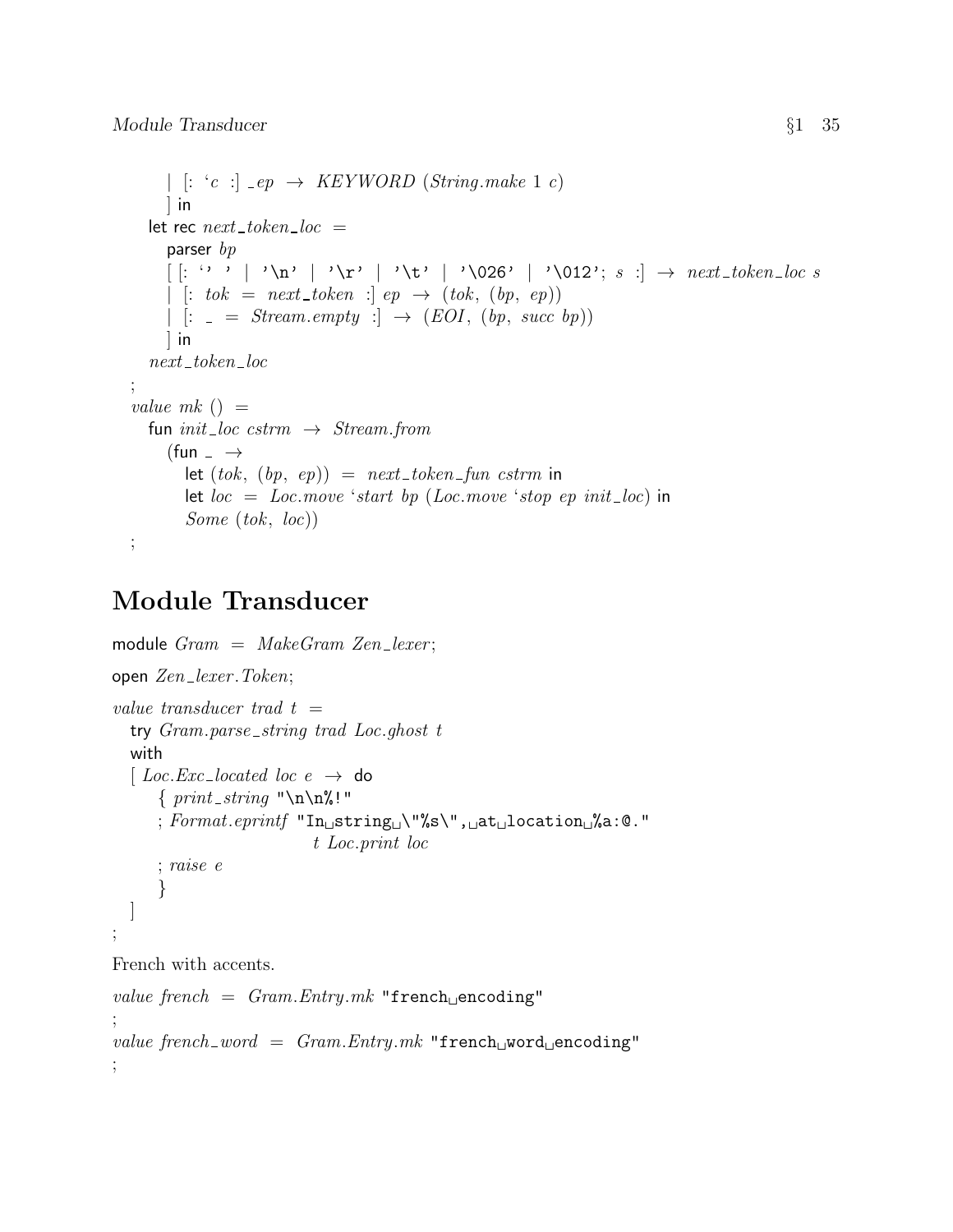```
EXTEND Gram (* french to code *)
  french :
     [ [ LETTER "a"; "^" \rightarrow "â"
          LETTER "a"; "'" \rightarrow "à"
          LETTER "a" \rightarrow "a"
          LETTER "e"; "'" \rightarrow "é"
          LETTER "e"; "'" \rightarrow "è"
          LETTER "e"; "^" \rightarrow "ê"
          LETTER "e"; "\"" \rightarrow "ë"
          LETTER "e" \rightarrow "e"
          LETTER "i"; "^" \rightarrow "î"
          LETTER "i"; "\setminus"" \rightarrow "ï"
          LETTER "i" \rightarrow "i"
          LETTER "o"; "^" \rightarrow "ô"
          LETTER "o" \rightarrow "o"
          LETTER "u"; "'" \rightarrow "ù"
          LETTER "u"; "^" \rightarrow "\hat{u}"
          LETTER "u"; "\setminus"" \rightarrow "ü"
        | LETTER "y"; "\"" \rightarrow "y\"" (* oulipo *)
          LETTER "u" \rightarrow "u"
          LETTER "c"; "/" \rightarrow "ç"
          LETTER "c" \rightarrow "c"
          " - "\rightarrow "-"
          \overline{}}\:{\mathbb T}^n\to{\mathbb T}^n{\mathbb T}^n\cdots "\rightarrow "'" (* aujourd'hui *)
          l = LETTER \rightarrow l] ];
  french\_word:
     [ [w = LIST0 french; 'EOI \rightarrow String.concat "" w ] ];
END ;
value\ latin\_of\_string =\ transducer\ french\_word;
```
# Module Latin

The ISO-latin encoding scheme  $encode : string \rightarrow word$  $decode : word \rightarrow string$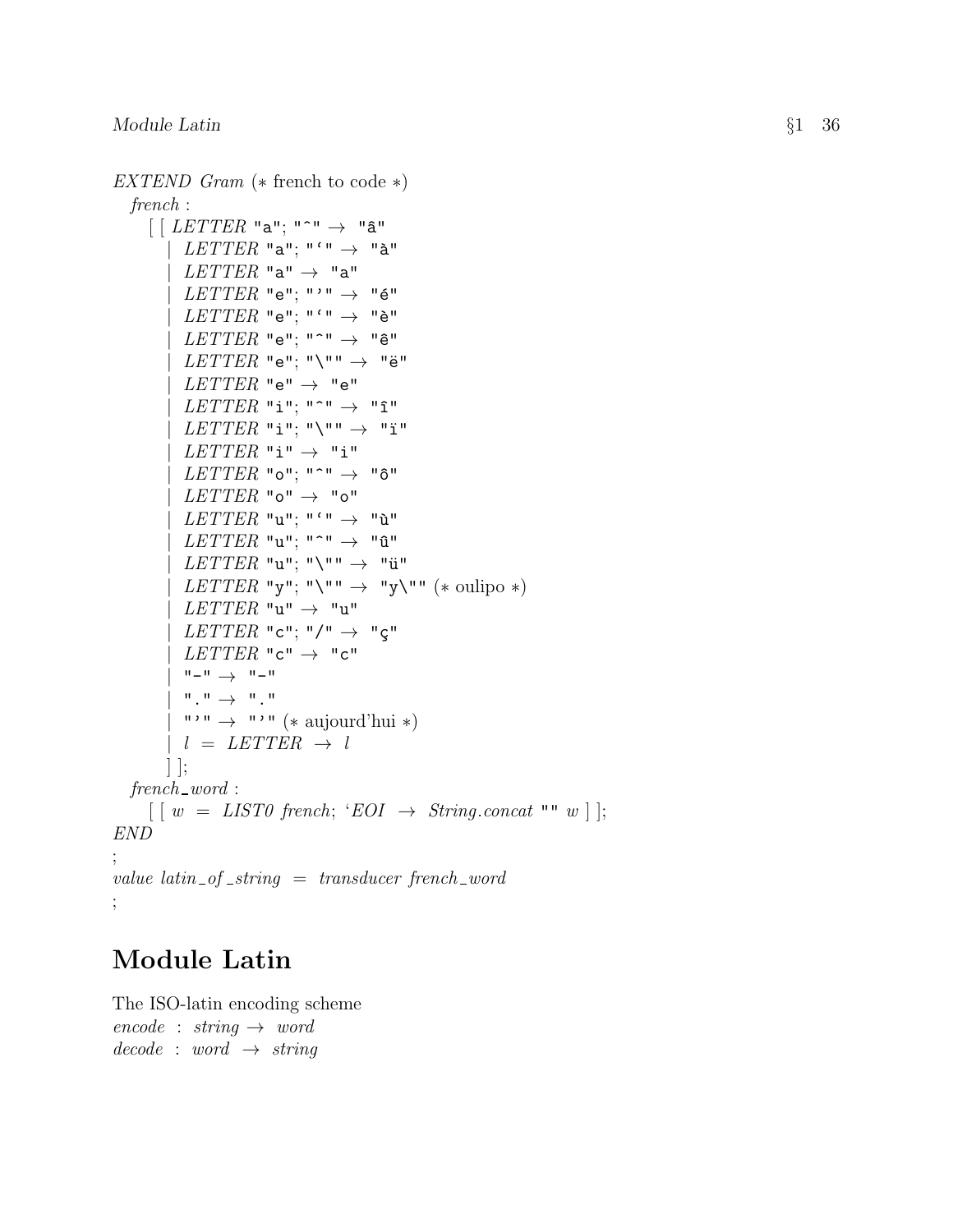```
value encode string =
```

```
let iso = Transducer.latin of string string in
  List.map int_of_char (List2.\explode\ iso)and decode word = List2. \text{implode} (List.map char of int word);
```
### 5.6 Statistics for French

We may now instanciate the functor *make\_lex* with the Latin module.

## Module Make french lexicon

French words, using Latin encoding.

```
module Make\_lexicon = Make\_lex Latin;
Make\_lexicon.trie_of\_strings();
```
A list of 138257 French words, represented as an 8-bit ASCII file of 1.52 Mbytes, is represented as a trie of 2.4 Mbytes, which shrinks to 450 Kbytes by sharing.

### 5.7 Lexicon repositories using tries and decos

In a typical computational linguistics application, grammatical information (part of speech role, gender/number for substantives, valency and other subcategorization information for verbs, etc) may be stored as decoration of the lexicon of roots/stems. From such a decorated trie a morphological processor may compute the lexmap of all inflected forms, decorated with their derivation information encoded as an inverse map. This structure may itself be used by a tagging processor to construct the linear representation of a sentence decorated by feature structures. Such a representation will support further processing, such as computing syntactic and functional structures, typically as solutions of constraint satisfaction problems.

Let us for example give some information on the indexing structures trie, deco and lexmap used in our computational linguistics tools for Sanskrit.

The main component in our tools is a structured lexical database, described in [15, 16]. From this database, various documents may be produced mechanically, such as a printable dictionary through a TEX/Pdf compiling chain, and a Web site (http://pauillac.inria. fr/~huet/SKT) with indexing tools. The index CGI engine searches the words by navigating in a persistent trie index of stem entries. In the current version, the database comprises 12000 items. The corresponding trie (shared as a dag) has a size of 103KB.

When computing this index, another persistent structure is created. It records in a deco all the genders associated with a noun entry (nouns comprise substantives and adjectives, a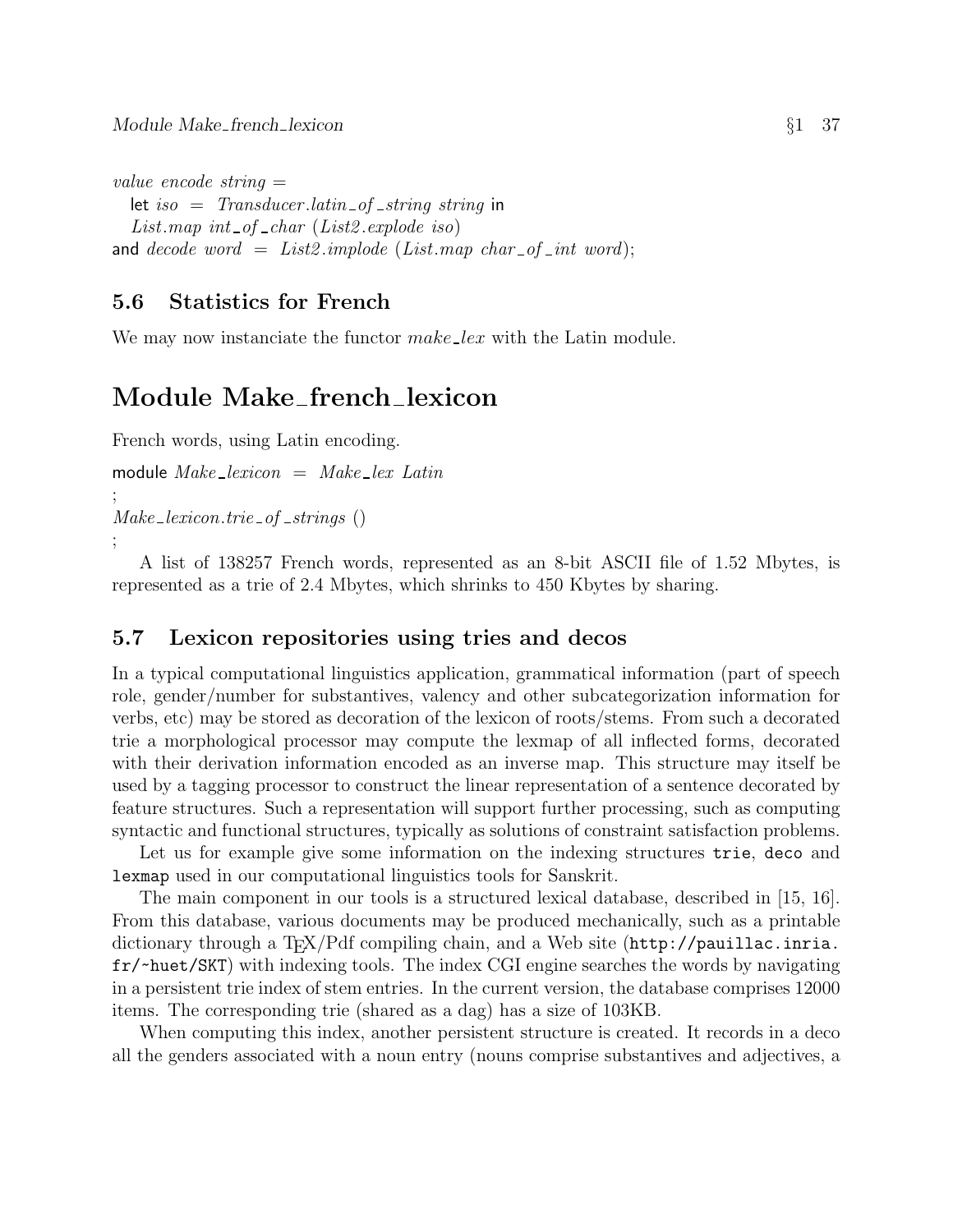blurred distinction in Sanskrit). At present, this deco records genders for 5700 nouns, and it has a size of 268KB.

A separate process may then iterate on this genders structure a grammatical engine, which for each stem and associated gender generates all the corresponding declined forms. Sanskrit has a specially prolific morphology, with 3 genders, 3 numbers and 7 cases. The grammar rules are encoded into 84 declension tables, and for each declension suffix an internal sandhi computation is effected to compute the final inflected form. All such words are recorded in a inflected forms lexmap, which stores for every word the list of pairs (stem,declension) which may produce it. This lexmap records about 120000 such inflected forms with associated grammatical information, and it has a size of 341KB (after minimization by sharing, which contracts approximately by a factor of 10). A companion trie, without the information, keeps the index of inflected words as a minimized structure of 140KB.

A similar process produces the conjugated forms of root verbs.

## 6 Variation: Ternary trees

Let us now try a variation on lexicon structure, using the notion of a ternary tree.

This notion is fairly natural if one wants to restore for ordered trees the locality of zipper navigation in binary trees. Remark that when we go up to the current father, we have to close the list of elder siblings in order to restore the full list of children of the upper node. With ternary trees each tree node has two lists of children, elders and youngers. When we go up in the zipper structure, it is now a constant cost operation. Remark that this partition into elders and youngers is not intrinsic and carries no information, except the memory of the previous navigation. This is again an idea of optimizing computation by creating redundancy in the data structure representations. We may for instance exploit this redundancy in balancing our trees for faster access.

Ternary trees are inspired from Bentley and Sedgewick[3].

## Module Tertree

Trees are ternary trees for use as two-ways tries with zippers. Tree  $(b, l, i, t, r)$  at occurrence u stores u as a word iff  $b = True$ , and gives access to t at occurrence  $|u|$ :  $i |$  as a son, having l and r as respectively left stack of elder and right list of younger brothers; Leaf True at occurrence u stores u as a word with no descendants; Leaf False is only needed to translate  $Trie. empty = Trie (False, []).$ 

```
type tree =Tree of (bool \times forest \times int \times tree \times forest)
     Leaf of bool
   ]
```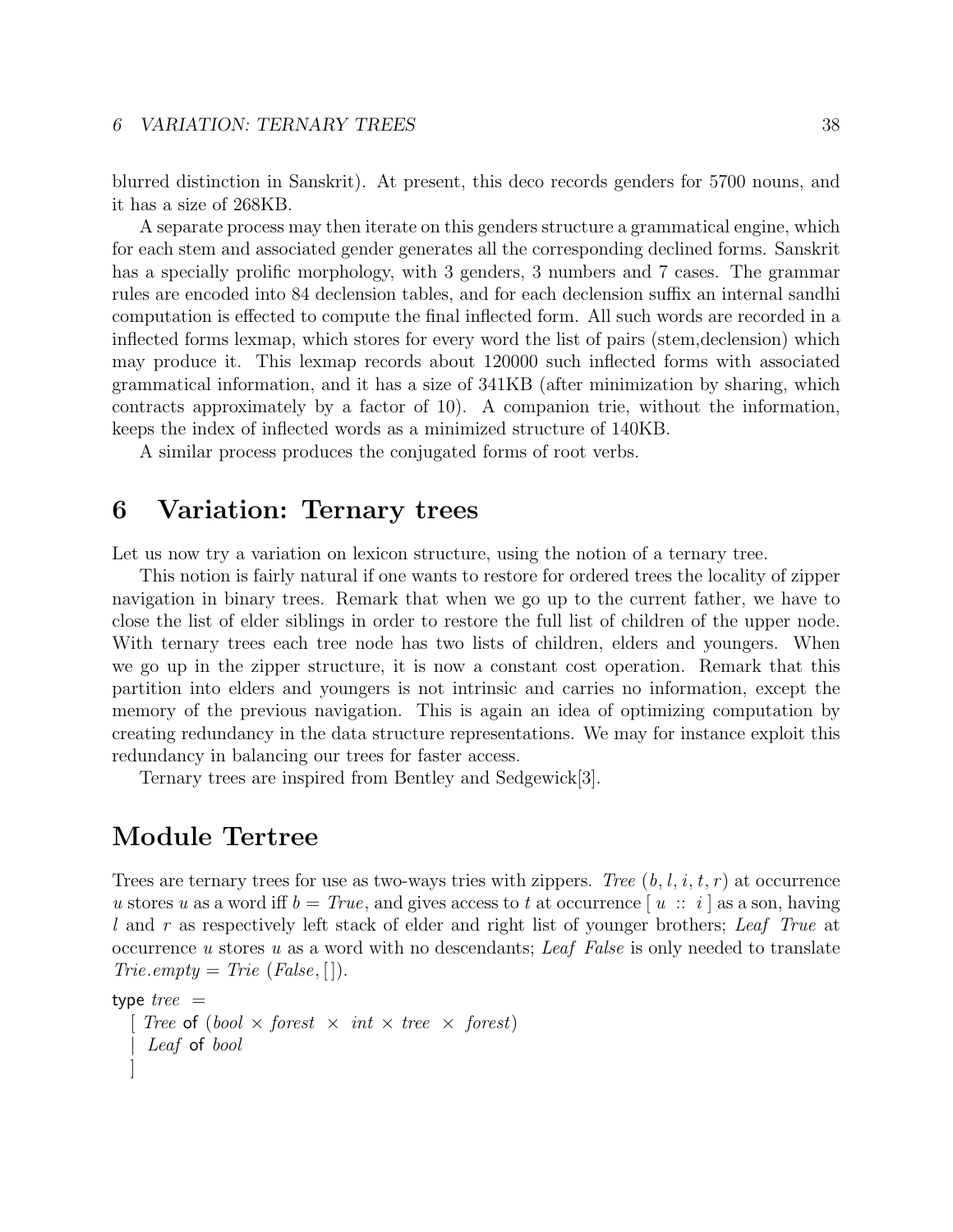;

```
and forest = list (int \times tree)
;
```
Invariant : integers are in increasing order in siblings, no repetition. Simple translation of a trie as a tree.

```
value rec trie\_to\_tree = fun
  [ Trie. Trie (b, arcs) \rightarrow match arcs with
      \lceil \lceil \cdot \rceil \rightarrow Leaf b
       | [(n, t) :: arcs] \rightarrow Tree (b,[], n, trie_to-tree t, List-map f arcs)where f(n, t) = (n, trie\_to\_tree t)]
  ]
;
exception Anomaly
;
```
More sophisticated translation as a balanced tree.

```
value rec balanced = fun
  [ Trie. Trie (b, arcs) \rightarrow match arcs with
       [ | ] \rightarrow Leaf b
       | \rightarrow (* bal balances k first arcs of l and stacks them in acc *)
           let rec bal acc l k = (* assert |l| \geq k*)if k = 0 then (ac, l)else match l with
                   \begin{bmatrix} \end{bmatrix} \rightarrow \text{raise } Anomaly (\ast \text{impossible by assertion } \ast)\lceil \int (n,t) : r \rceil \rightarrow \text{bal} \lceil (n, \text{balanced } t) : \text{acc} \rceil r (k-1)\vert in
           let (state, rest) = let half = (List.length \ arcs)/2 in
                                          bal \lceil arcs half in
           match rest with
              \lceil \lceil \cdot \rceil \rightarrow \text{raise } Anomaly \; (* \; | \; \text{rest } \; | \; = \; | \; \text{arcs } \; | \; - \text{half } > \; 0 \; * \rangle| (n, t) :: right | \rightarrowTree (b, stack, n, balanced\ t, List\ map\ f\ right)where f(n, t) = (n, balanced t)]
        ]
  ]
```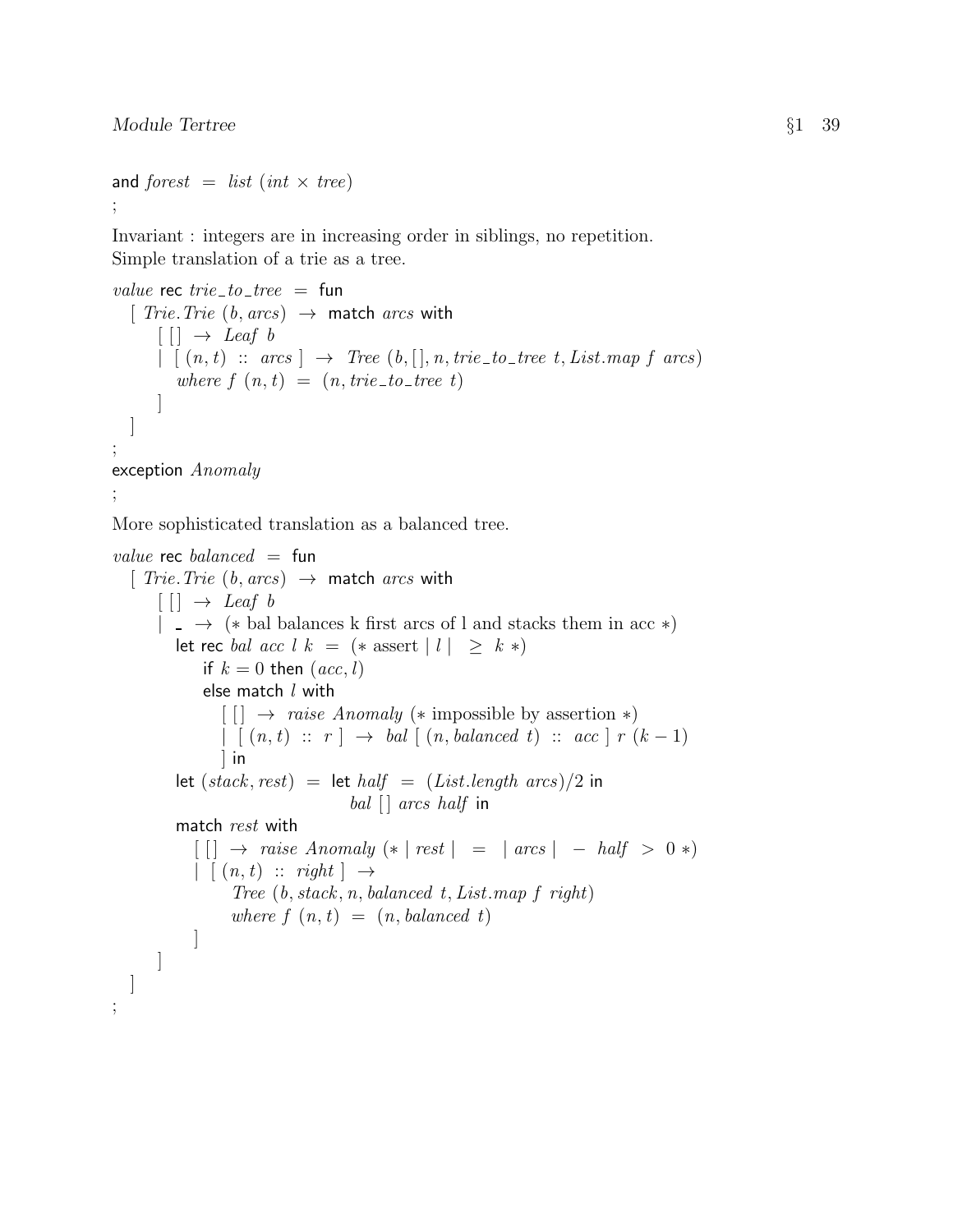```
type zipper =\lceil Top
      Zip \; \circ f \; (bool \times forest \times int \times forest \times zipper)]
;
zip\_up : tree \rightarrow zipper \rightarrow treevalue rec zip \_ up \ t = \text{fun}\lceil Top \rightarrow t \rceil| Zip (b, left, n, right, up) \rightarrow zip-up (Tree (b, left, n, t, right)) up
    ]
;
tree of c builds the filiform tree containing c.
tree\_of : word \rightarrow trievalue rec tree of = fun\lceil \lceil \cdot \rceil \rightarrow Leaf False
   | \nvert n \rvert \rightarrow \text{Tree } (False, [\nvert, n,Leaf \text{ True}, [\nvert])| \cdot | n :: rest | \rightarrow Tree (False, [|n, tree_of rest, [])]
;
mem\_tree : word \rightarrow tree \rightarrow boolvalue rec mem\_tree = fun
   [Tree (b, l, n, t, r) \rightarrow match c with[ ] \rightarrow b| [ i :: s ] \rightarrowlet rec memrec l n t r =if i = n then mem_tree s t
               else if i < n then match l with
                   [ ] \rightarrow False
                   \vert \, \vert \, (m, u) \; :: \; l' \vert \; \rightarrow \; \textit{memrec } l' \; \textit{m} \; u \; \vert \, (n, t) \; :: \; r \; \vert]
               else match r with
                   \lceil \cdot \rceil \rightarrow False\vert \, \vert \, (m, u) \; :: \; r' \, \vert \; \rightarrow \; \textit{memrec} \; \vert \, (n, t) \; :: \; l \vert \; m \; u \; r'] in
          memrec l n t r
       ]
    | Leaf b \rightarrow b \land c = []]
```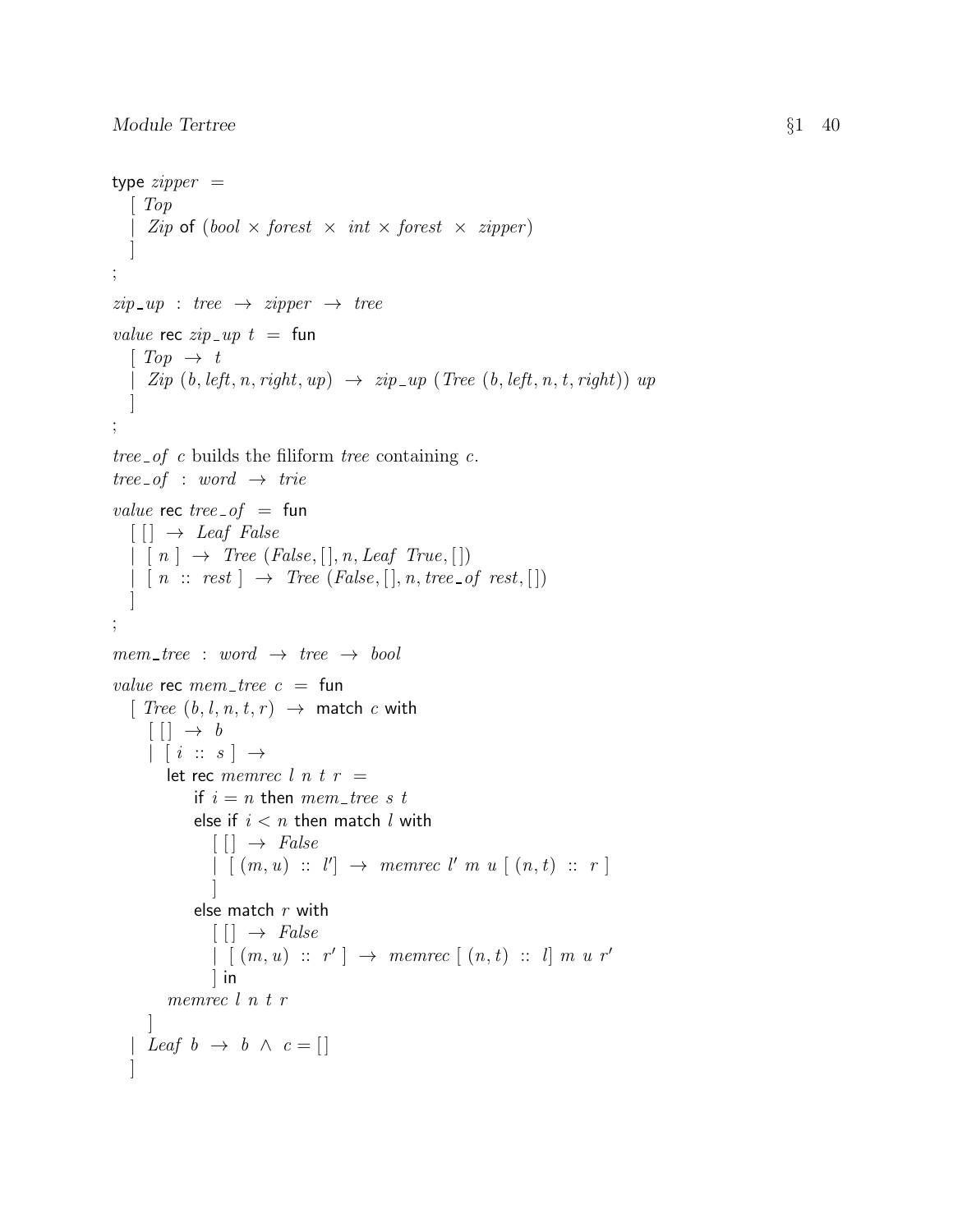;

We assume that *enter* used over tries, and that *trees* are not updated. Translates trie in *entries* file into corresponding tree.

```
value translate_entries entries_file result_file =let entries_trie = (Gen.gosable entries-file : Trie.trie) in
  Gen.dimp (balanced entries_trie) result_file
;
```
# Module Minitertree

Similarly to *Mini* for tries, we may dagify ternary trees.

```
value hash_max = 9689 (* Mersenne 21 *)
;
module Dag = Share.Share (struct type domain = Tertree.tree;value size = hash\_max; end)
;
value hash0 = 1 (* linear hash-code parameters *)
and hash1 letter key sum = sum + letter \times key
and hash b arcsl k n arcsr = (arcsl + arcsr + n \times k + Gen.dirac b) mod hash_max;
value leaff = Tertree.Leaf False
and \text{leaf}t = \text{Tertree}. \text{Leaf} \text{True};
value traverse lookup = travel
 where rec travel = fun
  \lbrack Tertree. Tree(b, fl, n, t, fr) \rightarrowlet f (trees, span) (n, t) =let (t0, k) = travel t in
        ([ (n, t0) :: trees], hash1 \t n \t k \t span) in
     let (arcsl, spanl) = List.fold-left f ([], hash0) fland (t1, k1) = travel t
     and (arcsr, spanr) = List-fold-left f (||, hash0) fr in
     let key = hash\ b\ spanl\ k1\ n\ spanr in
     (lookup (Tertree, Tree(b, List. rev, arcsl, n, t1, List. rev, arcsr)) key, key)Tertree.Leaf\ b \rightarrow \text{if } b \text{ then } (leaft, 1) \text{ else } (leaft, 0)]
;
```
Now we make a dag from a trie by recognizing common subtries.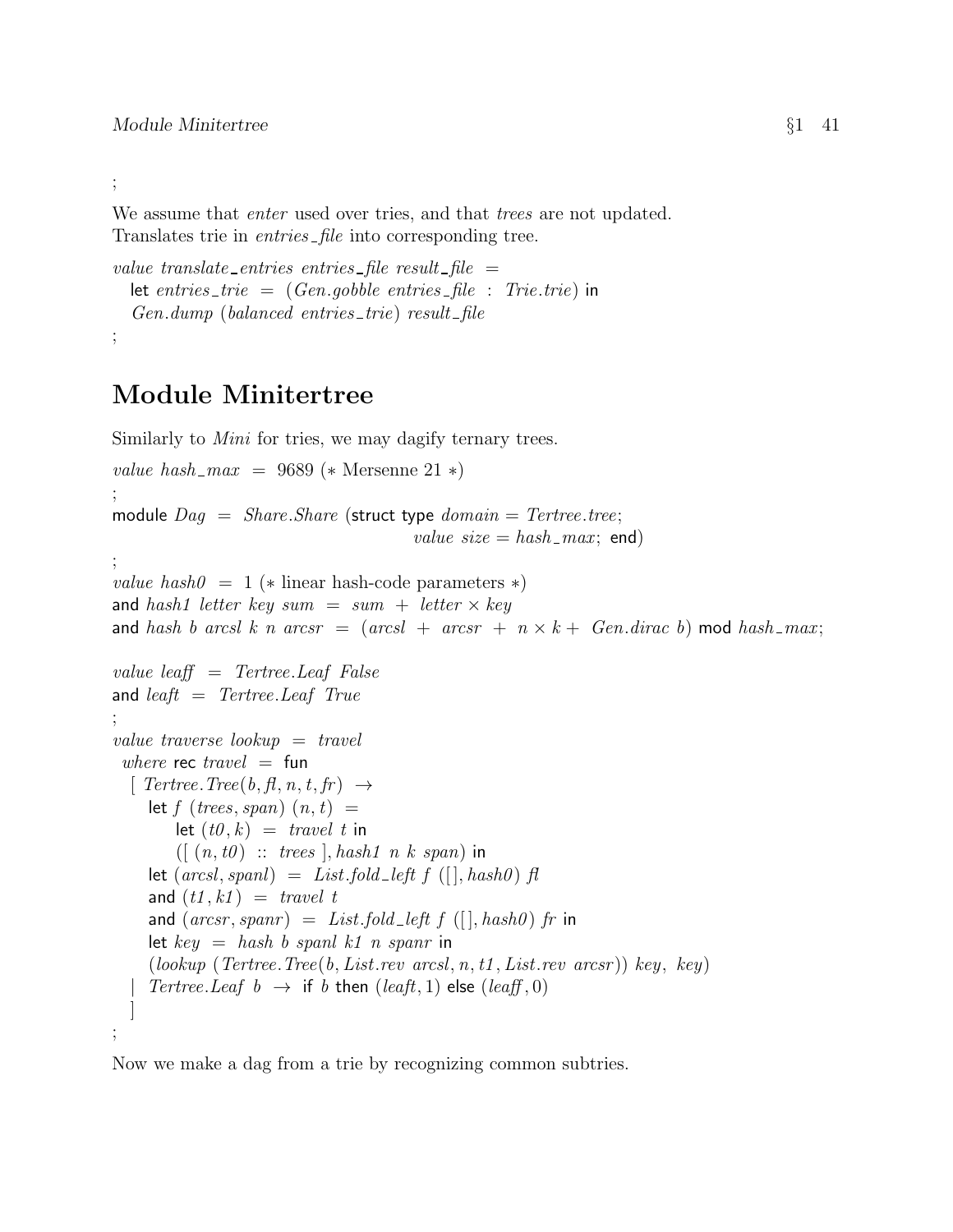```
value compress = traverse Dag.share
;
value minimize tree = let (dag, \_) = compress tree in dag
;
value rec dagify_tree () =let lexicon = (input_value stdin : Tertree.tree) in
  let d a q = minimize le xicon in
  output_value stdout dag
;
value reset = Dag.reset;
```
Ternary trees are more complex than tries, but use slightly less storage. Access is potentially faster in balanced trees than tries. A good methodology seems to use tries for edition, and to translate them to balanced ternary trees for production use with a fixed lexicon.

The ternary version of our English lexicon takes 3.6Mb, a savings of 20% over its trie version using 4.5Mb. After dag minimization, it takes 1Mb, a savings of 10% over the trie dag version using 1.1Mb. In the case of our Sanskrit lexicon index, the trie takes 221Kb and the tertree 180Kb, whereas shared as dags the trie takes 103Kb and the tertree 96Kb.

## 7 Decorated Tries for Inflected Forms Storage

### 7.1 Decorated Tries

A set of elements of some type  $\tau$  may be identified as its characteristic predicate in  $\tau \to b \omega$ . A trie with boolean information may similarly be generalized to a structure representing a map, or function from words to some target type, by storing elements of that type in the information slot.

In order to distinguish absence of information, we could use a type (option info) with constructor None, presence of value v being indicated by  $Some(v)$ . We rather choose here a variant with lists, which are versatile to represent sets, feature structures, etc. Now we may associate to a word a non-empty list of information of polymorphic type  $\alpha$ , absence of information being encoded by the empty list. We shall call such associations a decorated trie, or deco in short.

## Module Deco

Same as Trie, except that info carries a list. A deco associates to a word a non-empty list of attributes.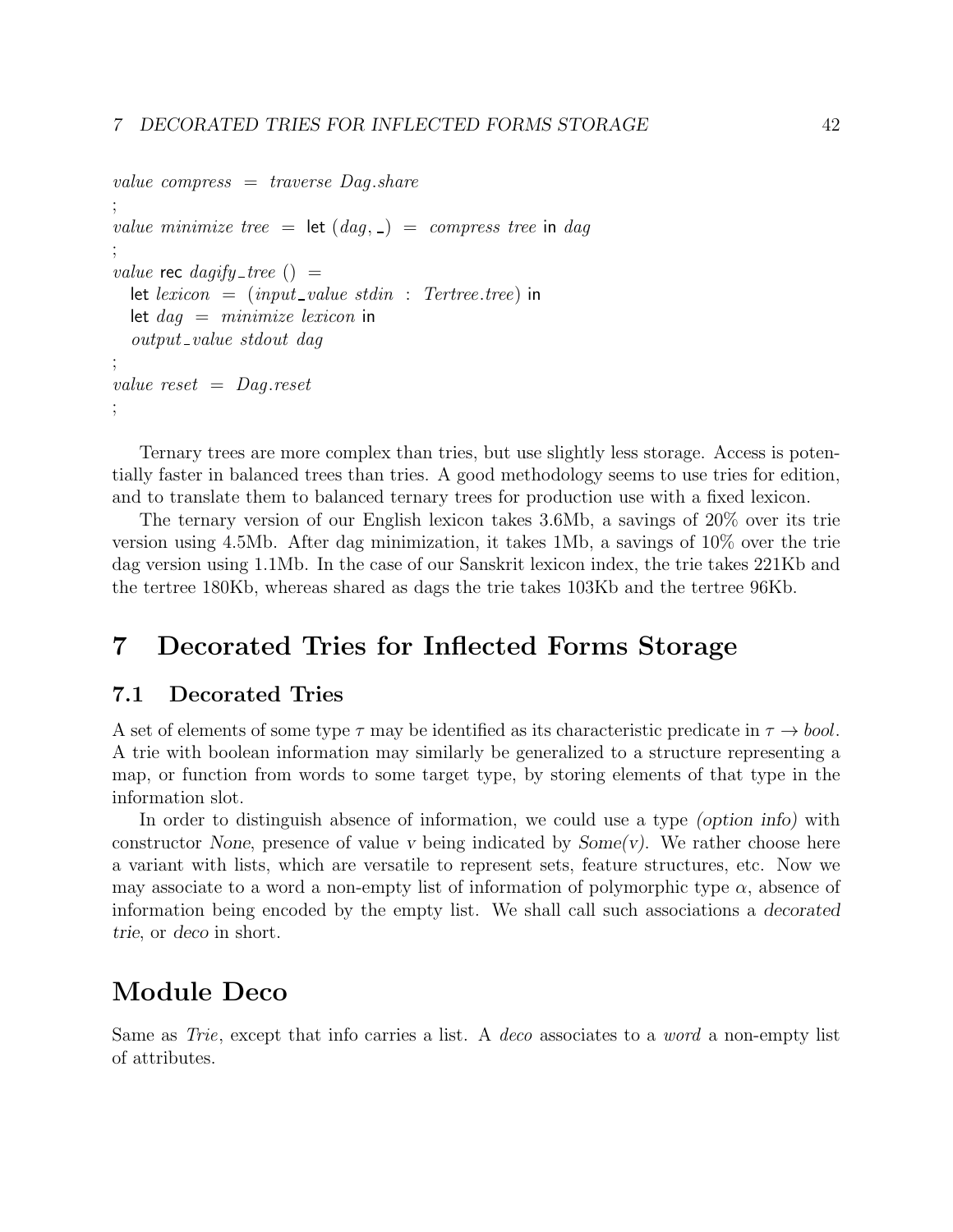#### Module Deco  $\S1$  43

Tries storing decorated words.

```
type deco \alpha = [ Deco of (list \alpha \times darcs \alpha) ]
and darcs \alpha = list (Word. letter \times deco \alpha);
```
Invariant: integers are in increasing order in darcs, no repetition.

The zipper type is adapted in the obvious way, and algorithm  $zip \_\mathit{up}$  is unchanged.

```
type zipd \alpha =\mid Top\langle Zip\;of\;((list\;\alpha)\;\times\;(darcs\;\alpha)\;\times\;Word.letter\;\times\;(darcs\;\alpha)\;\times\;(zipd\;\alpha)\rangle]
;
zip \_\mathit{up} : (zipd \alpha) \rightarrow (deco \alpha) \rightarrow (deco \alpha)value rec zip \_\mathit{up} z t = \text{match} z \text{ with}\lceil Top \rightarrow t \rceil| Zip (i, left, n, right, up) \rightarrowzip \text{\_up up} (Deco (i, List2.unstack left [(n, t) :: right]))]
;
```
Function  $trie\_of$  becomes  $deco\_of$ , taking as extra argument the information associated with the singleton trie it constructs.

```
deco\_of i w builds the filiform deco containing w with info i.
deco\_of : (list \alpha) \rightarrow word \rightarrow (deco \alpha)value deco-of i = decrec
   where rec decrec = fun
     [ | ] \rightarrow Deco (i, [])\vert \ [\ n \ :: \ rest \ ] \ \rightarrow \ Deco \ ([], \ [\ (n, \text{decrec rest}) \ ])]
;
```
Note how the empty list  $\lceil \cdot \rceil$  codes absence of information. We generalize algorithm *enter* into add, which unions new information to previous one: add :  $deco \alpha$ )  $\rightarrow$  word  $\rightarrow$   $(list \alpha) \rightarrow (deco \alpha)$ 

value add deco word  $i =$  enter-edit Top deco word where rec enter-edit  $z$   $d =$  fun  $[$   $] \rightarrow$  match d with  $[$  Deco  $(j, l) \rightarrow zip_{up} z$  (Deco (List2.union i j, l))  $]$  $| \cdot |$   $n \ :: \ rest \ | \ \rightarrow \$  match d with  $[Deco (j, l) \rightarrow let (left, right) = List2.zip n l in$ match right with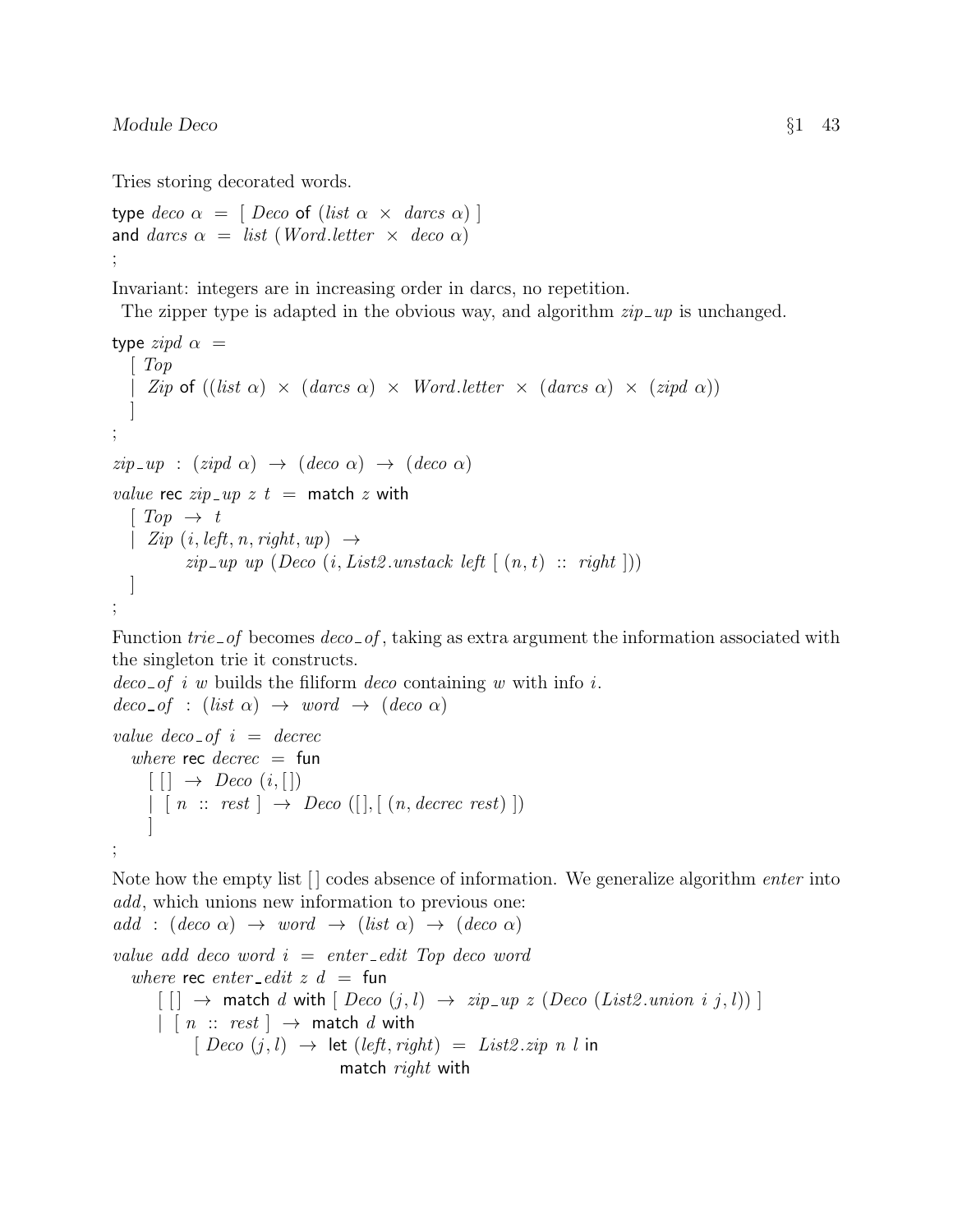```
\lceil \lceil \cdot \rceil \rightarrow zip \sqcup p \ (Zip \ (j, left, n, [\cdot], z)) \ (deco \of \ i \ rest)| (m, u) :: r | \rightarrowif m = n then enter-edit (Zip (j, left, n, r, z)) u rest
                   else zip \_\mathit{up} (Zip (j, left, n, right, z)) (deco \_\mathit{of} i \ \mathit{rest})]
             ]
       ]
;
(* add1 : (deco \alpha) \rightarrow word \rightarrow \alpha \rightarrow (deco \alpha) *)(∗ fast version, takes info as list with possible repetitions ∗)
value add1 deco word i = enter\_edit Top deco word
   where rec enter edit z d = fun
       [ [ ] \rightarrow match d with [ Deco (j, l) \rightarrow zip_{\mathcal{I}} up z (Deco ([i :: j], l)) ]
       | \cdot | n \ :: \ rest \ } \rightarrow \ match d with
             [Deco(j, l) \rightarrow let (left, right) = List2.zip n l inmatch right with
                [[] \rightarrow zip_{up}(Zip (j, left, n, [], z)) (deco_{of} [i] rest)| (m, u) :: r | \rightarrowif m = n then enter-edit (Zip (j, left, n, r, z)) u rest
                   else zip\_up (Zip (j, left, n, right, z)) (deco_of [i] rest)
                ]
             ]
       ]
;
value empty = Deco ([], [])
;
Invariant: contents returns words in lexicographic order.
contents : deco \alpha \rightarrow list (word \times list \alpha)
value contents t = contents prefix \lceil \mid t \rceilwhere rec contents prefix pref = fun
     [ Deco (i, l) \rightarrowlet down = \text{let } f \mid l \mid (n, t) = \text{let } g \mid (contents\_prefix \mid n :: pref \mid t) in
                         List.fold_left f \mid \mid l in
        if i = [] then down else [(Word.mirror pref, i) :: down]]
;
iter : (word \rightarrow \alpha \rightarrow unit) \rightarrow (deco \alpha) \rightarrow unitvalue iter f \, t \, = \, iter\_prefix \, [\,] \, twhere rec iter prefix pref = fun
```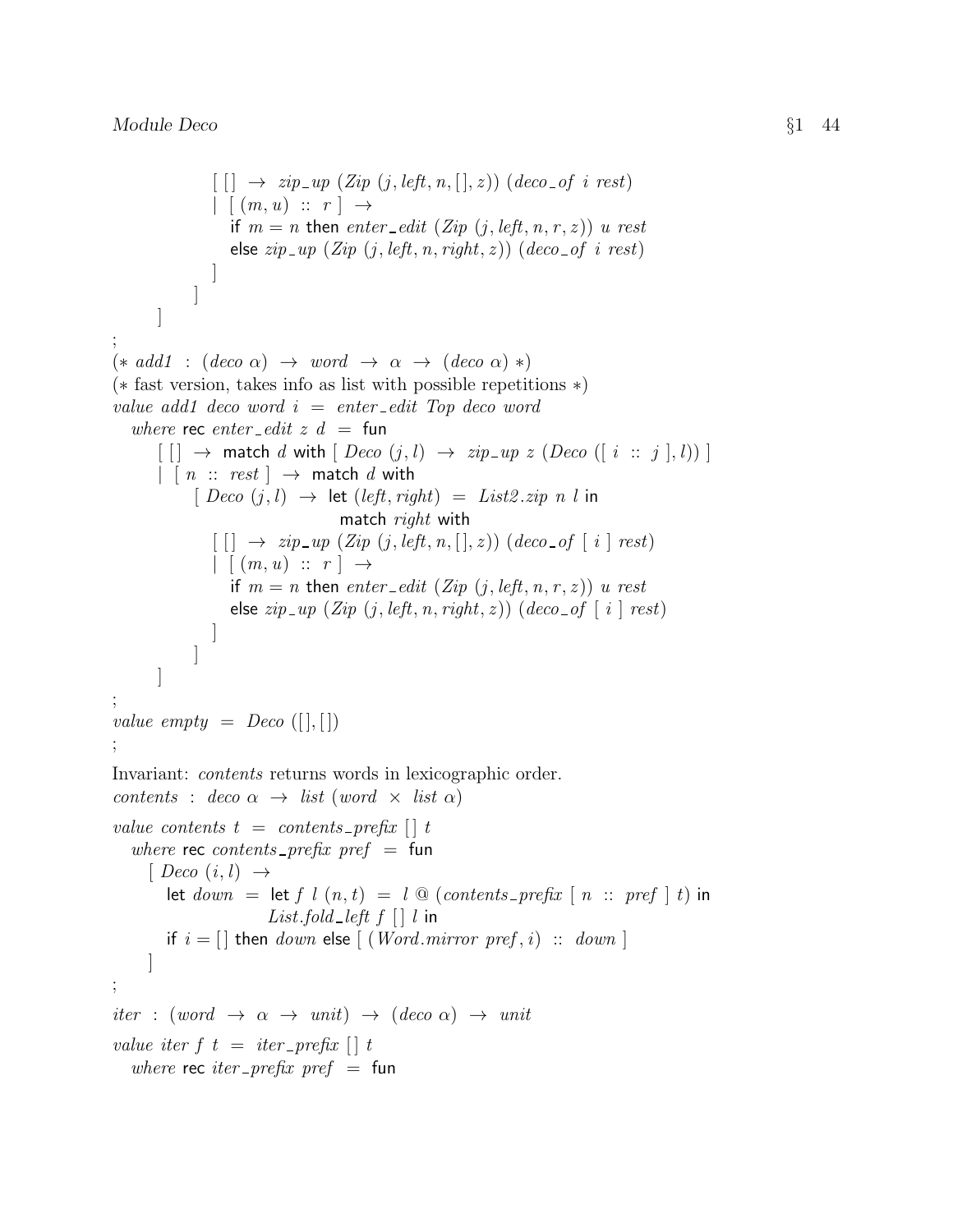```
[ Deco (i, l) \rightarrow do
           { List.iter (f (Word.mirror pref)) i (* no action if i = \lceil x \rceil)
           ; let phi (n, u) = iter\_prefix \mid n :: pref \mid u in
              List.iter phi l
           }
      ]
;
iter : (word \rightarrow (list \alpha) \rightarrow unit) \rightarrow (deco \alpha) \rightarrow unit
value iter_list f t = iter\_prefix \begin{bmatrix} t \end{bmatrix} twhere rec iter prefix pref = fun
      [ Deco (i, l) \rightarrow do
           \{ f (Word.mirror pref) i; let phi (n, u) = iter\_prefix \mid n :: pref \mid u in
              List.iter phi l
           }
      ]
;
fold : (\alpha \rightarrow word \rightarrow (list \beta) \rightarrow \alpha) \rightarrow \alpha \rightarrow (deco \beta) \rightarrow \alphavalue fold f(x) = iter\_prefix \mid xwhere rec iter prefix pref x = fun
      [ Deco (i, l) \rightarrowlet accu = if i = [] then x else (f x (Word.mirror pref) i)
         and g(x(n, t)) = iter\_prefix \lceil n :: pref \rceil x t in
         List.fold left g accu l
      ]
;
assoc : word \rightarrow (deco \alpha) \rightarrow (list \alpha)
value rec assoc c = \text{fun}[Deco (i, arcs) \rightarrow match c with][ ] \rightarrow i\vert \cdot \vert n :: r \vert \rightarrow \text{try } assoc \ r (List. assoc \ n \ arcs)with \lceil Not found \rightarrow \lceil \rceil]
   ]
;
```
next t returns the first element of deco t with non-empty info.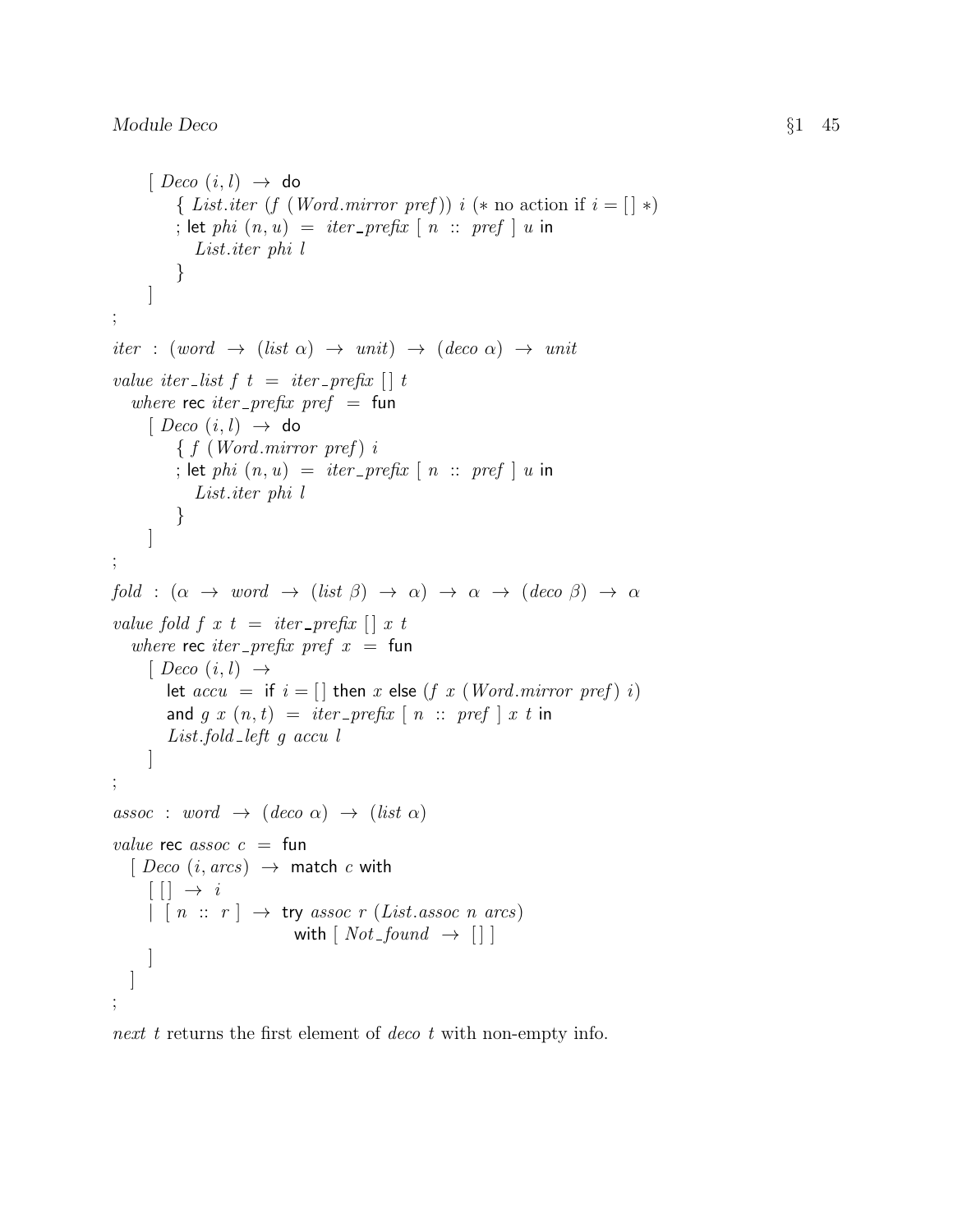```
value next t = next\_rec \mid twhere rec next rec pref = fun
     [ Deco (i, arcs) \rightarrowif i = \lceil \cdot \rceil then match arcs with
            \lceil \cdot \rceil \rightarrow \text{raise (Failure "next-deco")}| [(n, u) :: ] \rightarrow next\_rec [ n :: pref ] u]
        else Word.mirror pref
     ]
;
last t returns the last element of deco t.
value last t = last\_rec \cup twhere rec last\_rec acc = fun[Deco (i, l) \rightarrow match l with\lceil \cdot \rceil \rightarrow Word.mirror acc|\rightarrow let (m, u) = List2. last l in
                   last\_rec \mid m :: acc \mid u]
      ]
;
Now the forgetful functor: forget_deco : (deco \alpha) \rightarrow trievalue rec forget_deco = fun
  [ Deco (i, l) \rightarrowTrie. Trie (List2.non_empty i, List.map (fun (n, t) \rightarrow (n, forget\_deco t)))
  ]
;
value trie of = forget deco;
```
## 7.2 Lexical maps

We can easily generalize sharing to decorated tries. However, substantial savings will result only if the information at a given node is a function of the subtrie at that node, i.e. if such information is defined as a trie morphism. This will not be generally the case, since this information is in general a function of the word stored at that point, and thus of all the accessing path to that node. The way in which the information is encoded is of course crucial. For instance, encoding morphological derivation as an operation on the suffix of a inflected form is likely to be amenable to sharing common suffixes in the inflected trie, whereas encoding it as an operation on the whole stem will prevent any such sharing.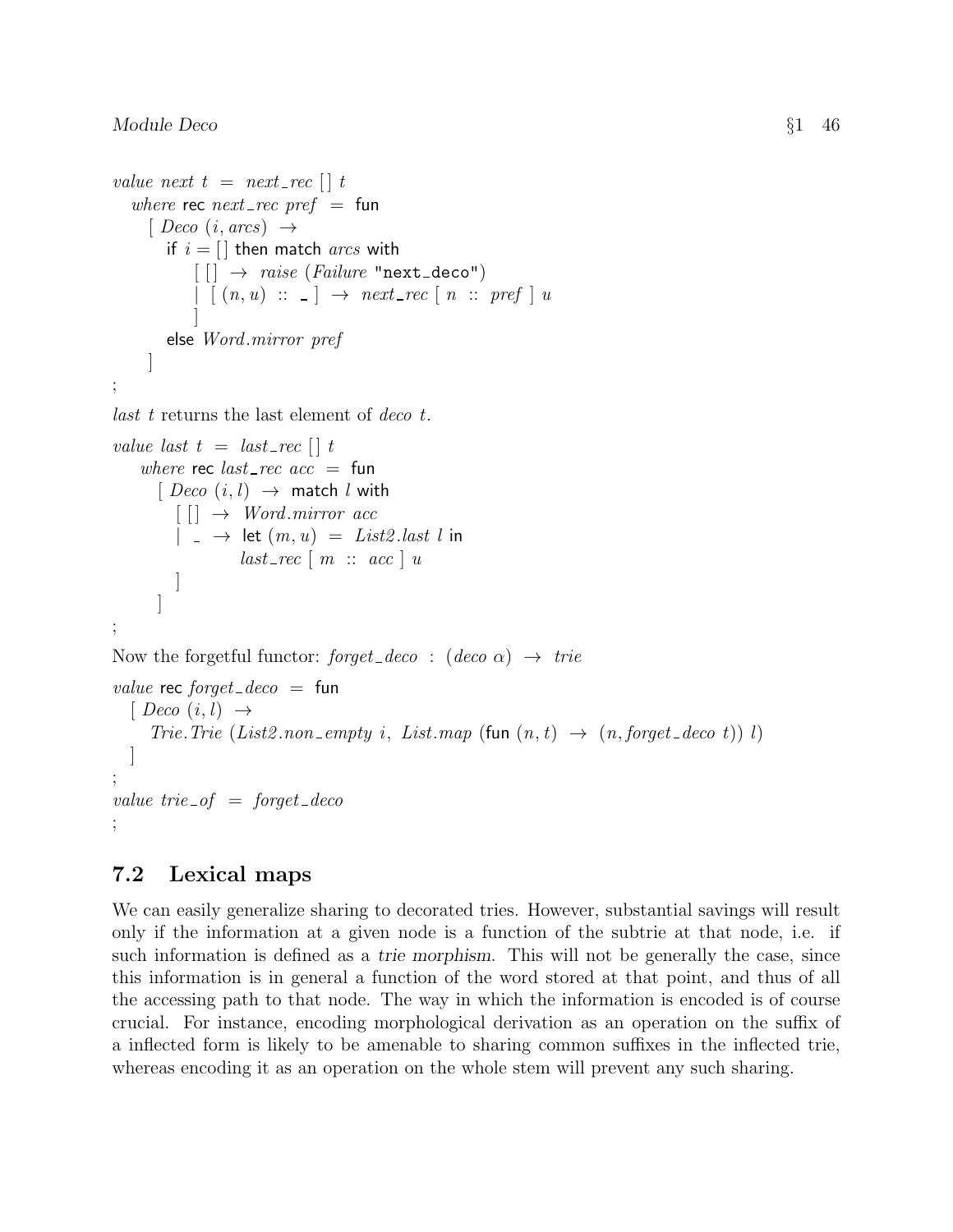In order to facilitate the sharing of mappings which preserve an initial prefix of a word, we shall use the notion of differential word above.

We may now store inverse maps of lexical relations (such as morphology derivations) using the following structures (where the type parameter  $\alpha$ : codes the relation).

## Module Lexmap

A specialisation of Deco, with info localised to the current word.

```
type inverse \alpha = (Word. delta \times \alpha)and inv-map \alpha = list (inverse \alpha)
;
```
Such inverse relations may be used as decorations of special lexical trees called lexical maps.

open Deco;

```
type lexmap \alpha = deco (inverse \alpha)
;
```
Typically, if word w is stored in a lexmap at a node whose decoration carries  $(d, r)$ , this represents the fact that w is the image by relation r of  $w' = patch\ d\ w$ . Such a lexmap is thus a representation of the image by  $r$  of a source lexicon. This representation is invertible, while preserving maximally the sharing of prefixes, and thus being amenable to sharing. Here  $\alpha$  is list morphs. When word w has info [... (delta, l) ...] with delta = diff w w' it tells that R w' w for every morph relation R in l where  $w' = patch$  delta w.

```
value single (d, i) = (d, \lceil i \rceil);
add_inv : (inverse \alpha) \rightarrow (inv_map (list \alpha)) \rightarrow (inv_map (list \alpha))
value rec add\_inv ((delta, flex) as i) = fun
   [ ] \rightarrow [ single i ]\parallel \lceil (d, lflex) \ :: \ l \rceil as infos \ \rightarrowif d = delta then \left[ (d, List2.union1 \text{ flex } lflex) :: l \right]else if Word. less\_diff d delta then [(d, lflex) :: add_inv i l]else \left[ \text{ single } i \right]: \text{infos}]
;
```
 $add\_inv2$ :  $(inverse \alpha) \rightarrow (inv\_map (list \alpha)) \rightarrow (inv\_map (list \alpha))$ Similar to  $add\_inv$  but raises the exception  $List2.Twice\_the\_same\_value$  when trying to add twice the same decoration for a same word with the same delta.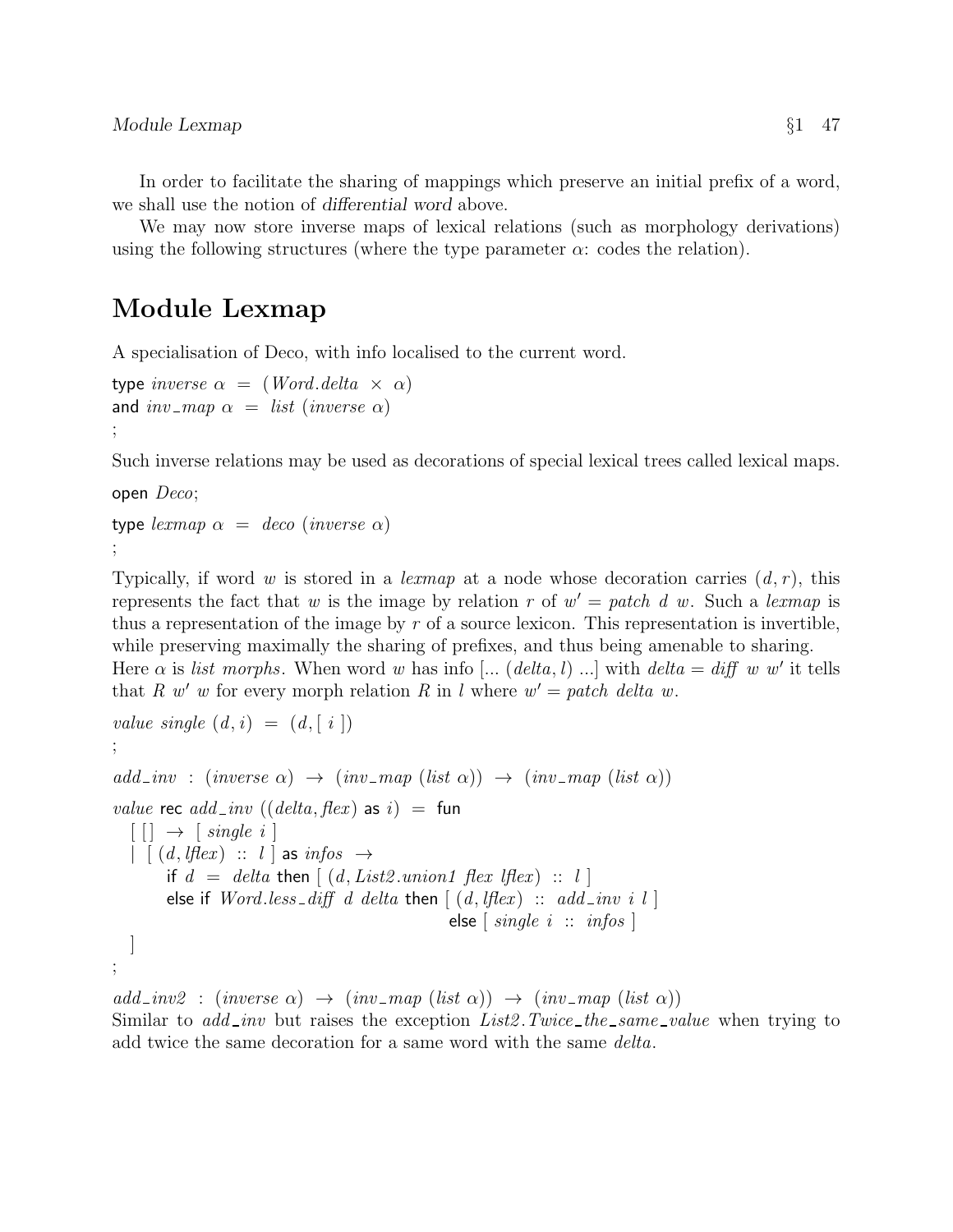```
value rec add\_inv2 ((delta, flex) as i) = fun
      \lceil \lceil \cdot \rceil \rightarrow \lceil \text{ single } i \rceil\parallel \lceil (d, lflex) \therefore l as infos \rightarrowif d = delta then \left[ (d, List2.union2 \text{ flex } lflex) :: l \right]else if Word. less\_diff \ d \ delta then \lceil (d, lflex) :: \ add\_inv \ i \ l \rceilelse \lceil \text{single } i \ :: \text{infos } \rceil]
;
addl : (lexmap (list \alpha)) \rightarrow word \rightarrow (inverse \alpha) \rightarrow (lexmap (list \alpha))
value addl lexmap word i = enter-edit Top lexmap word
   where rec enter edit z d = fun
   \lceil \cdot \rceil \rightarrow match d with \lceil \text{Deco } (j, l) \rightarrow zip \text{--} up \ z \ (\text{Deco } (add \text{--} inv i j, l)) \rceil| \cdot | \cdot n \ :: \ rest | \rightarrowmatch d with
          [ Deco (j, l) \rightarrowlet (left, right) = List2.\dot{zip} n l in
             match right with
             \lceil \lceil \cdot \rceil \rightarrow zip\_up \ (Zip \ (j, left, n, [\cdot], z) ) \ (deco\_of \ [\ single \ i \ ] \ rest)| (m, u) :: r | \rightarrowif m = n then enter-edit (Zip (j, left, n, r, z)) u rest
                 else zip\_up (Zip (j, left, n, right, z)) (deco_of [single i ] rest)
             \overline{\phantom{a}}]
   ]
;
exception Duplication
;
addl2: (lexmap (list \alpha)) \rightarrow word \rightarrow (inverse \alpha) \rightarrow (lexmap (list \alpha))value addl2 lexmap word i =try enter edit Top lexmap word
          where rec enter edit z d = fun
          \lceil \lceil \cdot \rceil \rightarrow match d with \lceil \text{Deco}(i,l) \rceil \rightarrow \text{zip}_w \text{z} \text{ (Deco} \text{ (add}_v \text{inv2 } i \text{ } j, l) \text{)} \rceil| \nvert n :: rest | \rightarrowmatch d with
                 [ Deco (j, l) \rightarrowlet (left, right) = List2.\dot{zip} n l in
                    match right with
                    [[] \rightarrow zip_{up}(Zip (j, left, n,[], z)) (deco_{of} [single i] rest)| (m, u) :: r | \rightarrow
```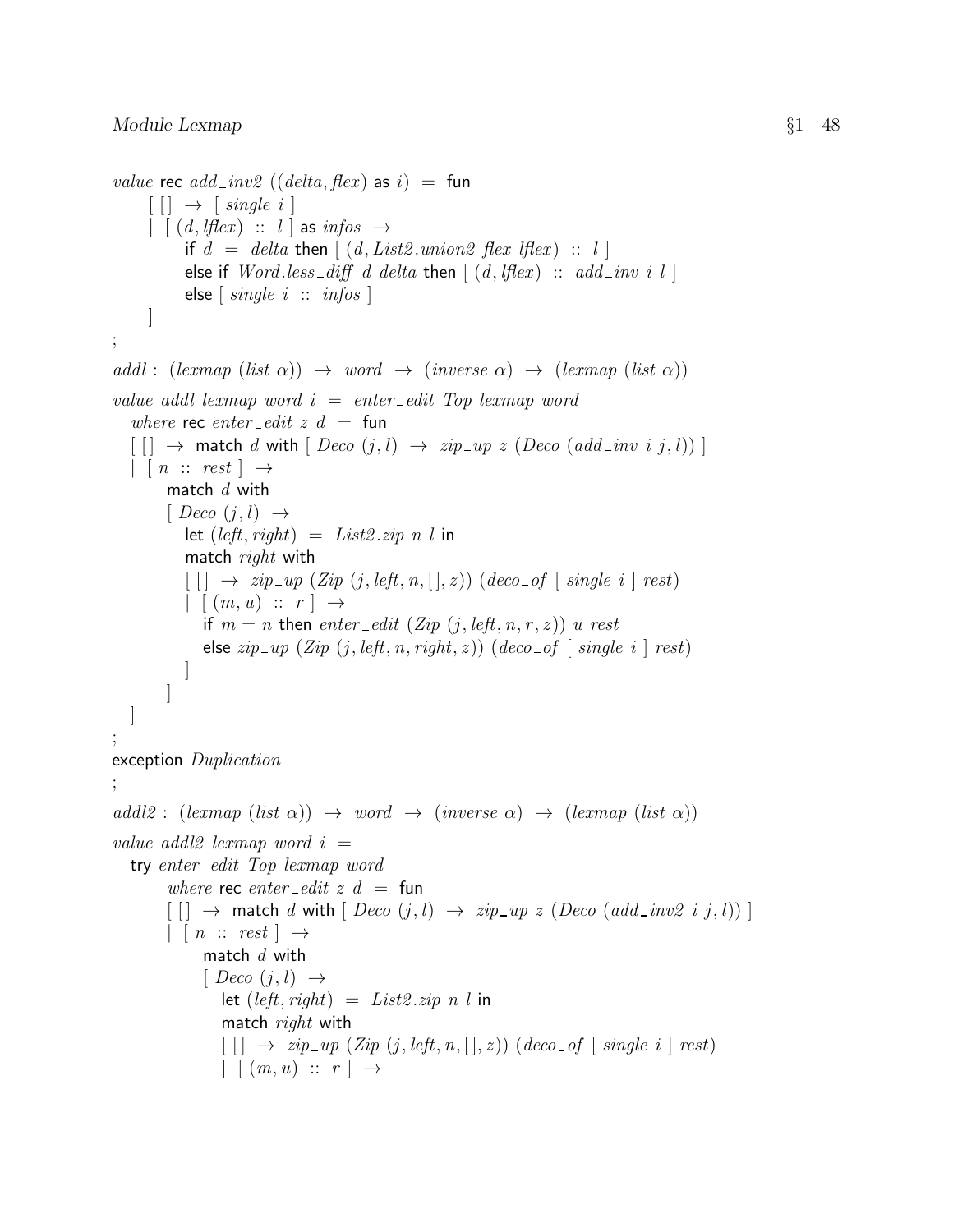```
if m = n then enter-edit (Zip (j, left, n, r, z)) u rest
                   else zip\_up (Zip (j, left, n, right, z)) (deco_of [single i ] rest)
                ]
             ]
        ]
  with \lceil List2.Twice\_the\_same\_value \rightarrow raise\; Duplication \rceil;
```
## 7.3 Minimizing lexical maps

We may now profit of the local structure of lexical maps to share them optimally as dags.

# Interface for module Minimap

Minimization of Lexical Maps.

```
module Minimum : functor (Map :sig type inflected; end)
\rightarrow sig type inflected map = Lexmap.lexmap (list Map.inflected);
        value minimize : inflected_map \rightarrow inflected_map;
        value reset : unit \rightarrow unit; end;
```
# Module Minimap

module  $Minimap$  (Map :sig type inflected; end) = struct Minimization of lexmaps of inflected forms as dags by bottom-up hashing. type inflected  $\text{map} = \text{Lemma}$ . lexmap. (list Map.inflected); Use Mersenne  $21 = 9689$  for small dictionaries. value hash\_max = 216091 (\* Mersenne 31 \*) ; module Inflected = struct type  $domain = inflected\_map$ ; value  $size = hash\_max$ ; end ; module  $Memo = Share.Share Inflected$ ;

Bottom-up traversal with lookup computing a  $key < hash\_max$ .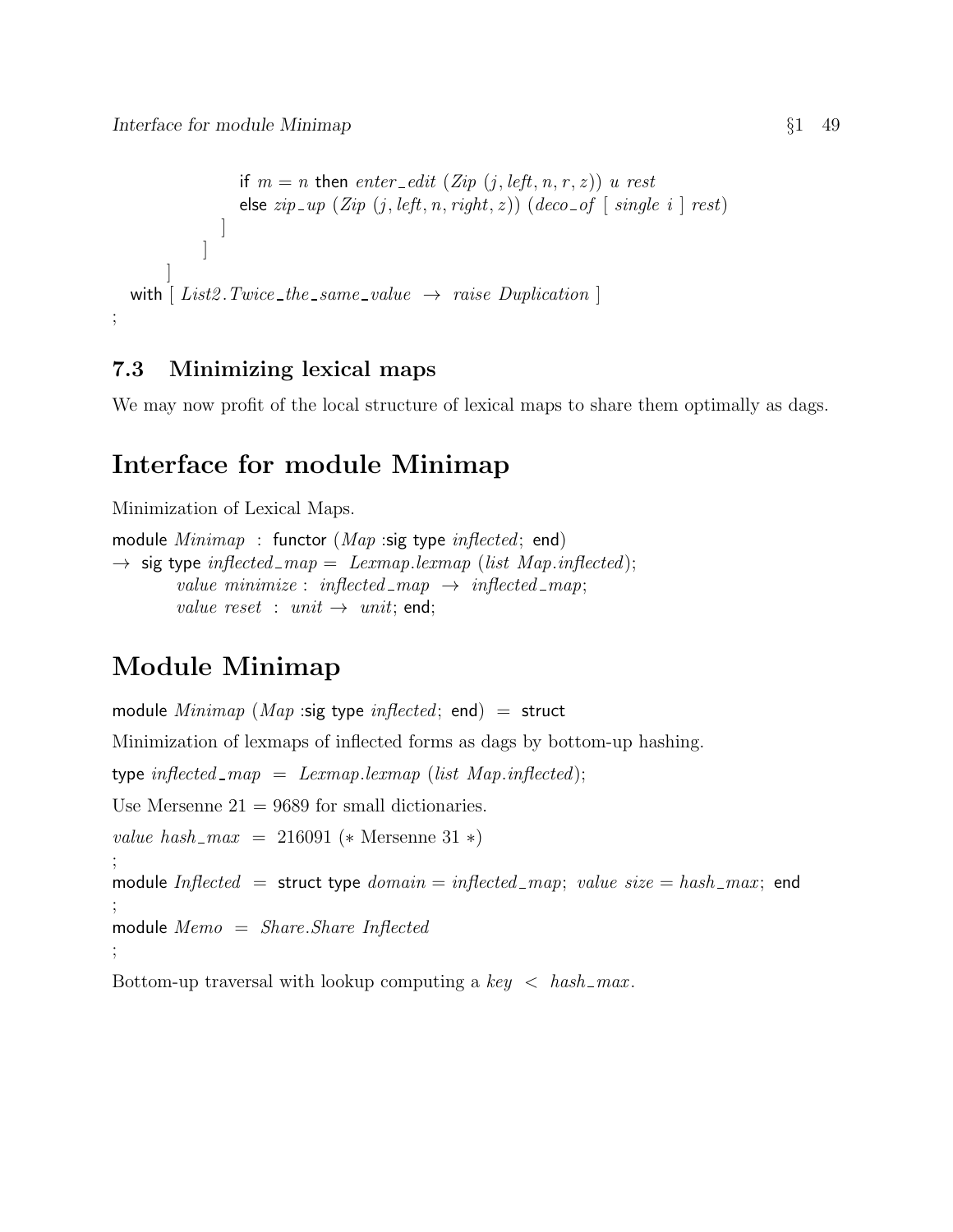```
value hash0 = 0and hash1 letter key sum = sum + letter \times key
and hash i arcs = (abs (arcs + List.length i)) mod hash_max
;
value traverse \text{map} lookup = travel
 where rec travel = fun
  [ Deco.Deco (i, arcs) \rightarrowlet f (tries, span) (n, t) =let (t0, k) = travel t in
        ([ (n, t0) :: tries], hash1 \t n \t k \t span) in
    let (arcs0, span) = List-fold-left f (||, hash0) arcs inlet key = hash i span in
    (lookup (Deco. Deco (i, List. rev arcs0)) key, key)]
;
Make a dag of inflected_map by recognizing common substructures.
value compress \text{map} = \text{traverse\_map} Memo.share
;
value minimize map = let (dag, ) = compress map map in dag
;
```
value  $reset = Memo.reset$ 

```
;
end;
```
# 8 Finite State Machines as Lexicon Morphisms

## 8.1 Finite-state lore

Computational phonetics and morphology is one of the main applications of finite state methods: regular expressions, rational languages, finite-state automata and transducers, rational relations have been the topic of systematic investigations [27, 37], and have been used widely in speech recognition and natural language processing applications. These methods usually combine logical structures such as rewrite rules with statistical ones such as weighted automata derived from hidden Markov chains analysis in corpuses. In morphology, the pioneering work of Koskenniemi [24] was put in a systematic framework of rational relations and transducers by the work of Kaplan and Kay [21] which is the basis for the Xerox morphology toolset [22, 23, 2]. In such approaches, lexical data bases and phonetic and morphological transformations are systematically compiled in a low-level algebra of finitestate machines operators. Similar toolsets have been developed at University Paris VII, Bell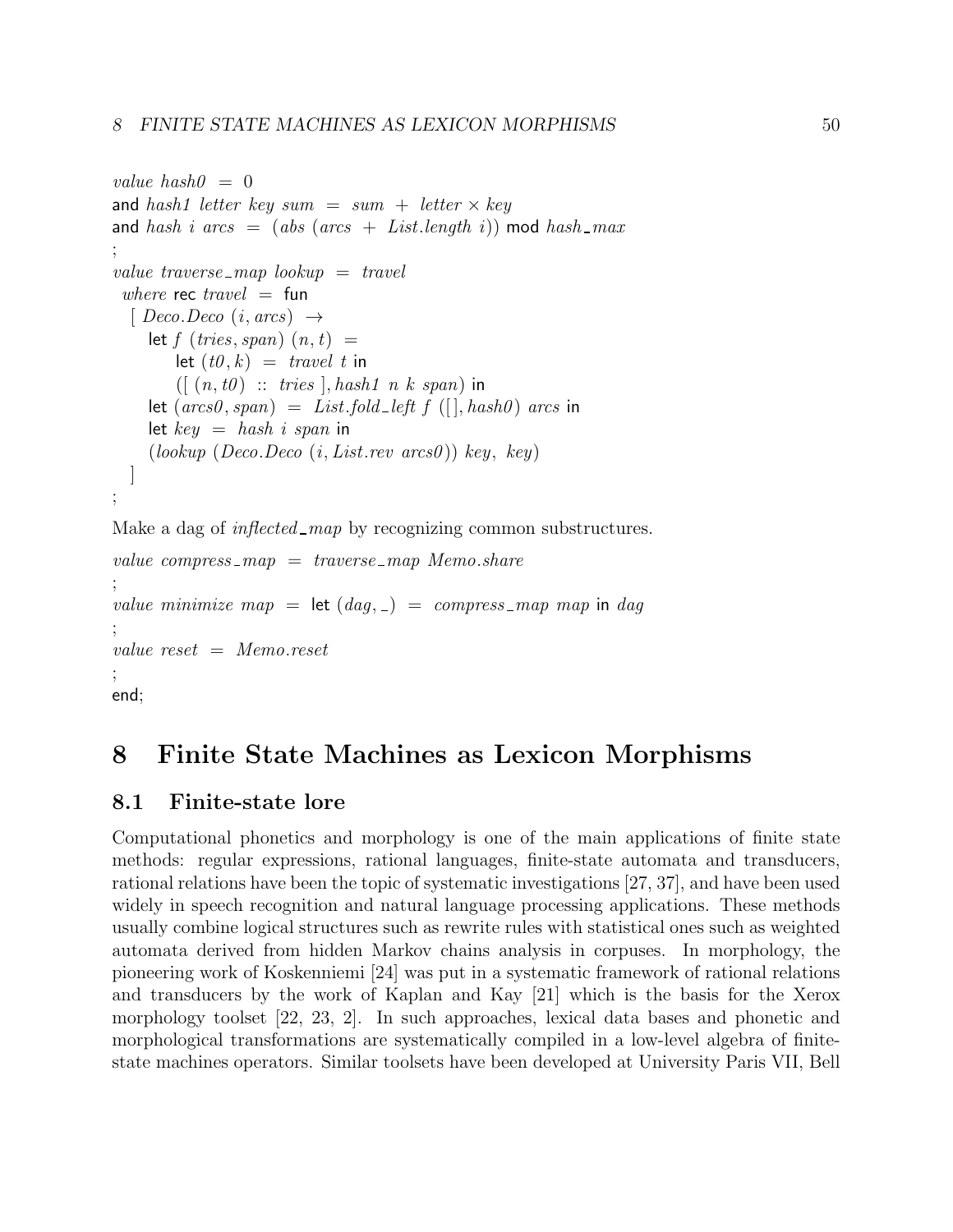Labs, Mitsubishi Labs, etc.

Compiling complex rewrite rules in rational transducers is however rather subtle. Some high-level operations are more easily expressed over deterministic automata, certain others are easier to state with  $\epsilon$ -transitions, still others demand non-deterministic descriptions. Inter-traductions are well known, but tend to make the compiled systems bulky, since for instance removing non-determinism is an exponential operation in the worst case. Knowing when to compact and minimize the descriptions is a craft which is not widely disseminated, and thus there is a gap between theoretical descriptions, widely available, and operational technology, kept confidential.

Here we shall depart from this fine-grained methodology and propose more direct translations which preserve the structure of large modules such as the lexicon. The resulting algorithms will not have the full generality of the standard approach, and the ensuing methodology may be thought by some as a backward development. Its justification lies in the greater efficiency of such direct translations, together with a simpler understanding of high-level operations which may be refined easily e.g. with statistical refinements, whereas the automata compiled by complex sequences of fine-grained operations are opaque blackboxes which are not easily amenable to heuristic refinements by human programming. Furthermore, the techniques are complementary, and it is envisioned that a future version of our toolset will offer both fine-grained and lexicon-based technologies.

The point of departure of our approach is the above remark that a lexicon represented as a lexical tree or trie is directly the state space representation of the (deterministic) finite state machine that recognizes its words, and that its minimization consists exactly in sharing the lexical tree as a dag. Thus we are in a case where the state graph of such finite languages recognizers is an acyclic structure. Such a pure data structure may be easily built without mutable references, and thus allocatable in the static part of the heap, which the garbage collector need not visit, an essential practical consideration. Furthermore, avoiding a costly reconstruction of the automaton from the lexicon data base is a computational advantage.

In the same spirit, we shall define automata which implement non-trivial rational relations (and their inversion) and whose state structure is nonetheless a more or less direct decoration of the lexicon trie. The crucial notion is that the state structure is a lexicon morphism.

### 8.2 Unglueing

We shall start with a toy problem which is the simplest case of juncture analysis, namely when there are no non-trivial juncture rules, and segmentation consists just in retrieving the words of a sentence glued together in one long string of characters (or phonemes). Let us consider an instance of the problem say in written English. You have a text file consisting of a sequence of words separated with blanks, and you have a lexicon complete for this text (for instance, 'spell' has been successfully applied). Now, suppose you make some editing mistake, which removes all spaces, and the task is to undo this operation to restore the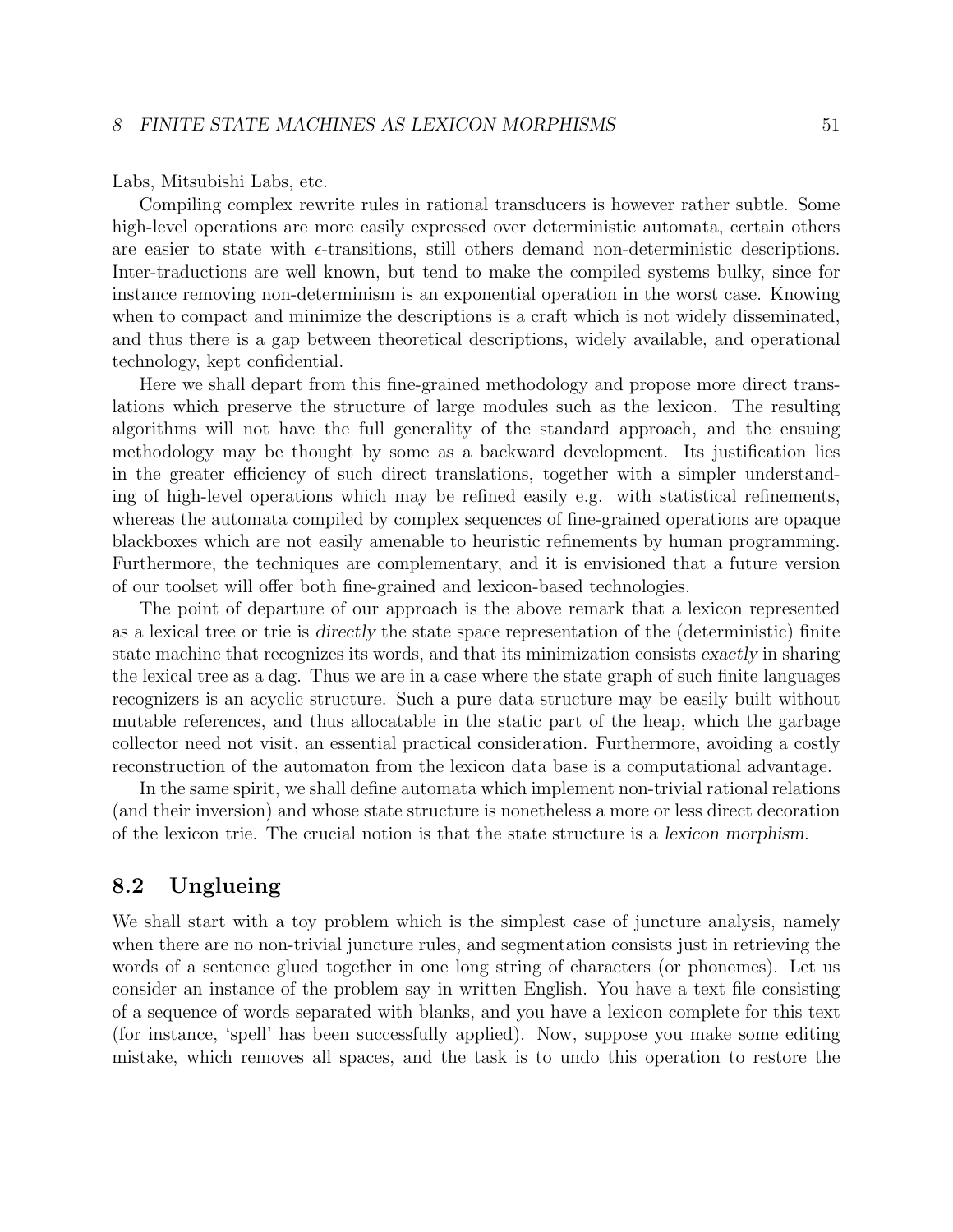original.

We shall show that the corresponding transducer may be defined as a simple navigation in the lexical tree state space, but now with a measure of non-determinism. Let us give the detailed construction of this unglueing automaton.

The transducer is defined as a functor, taking the lexicon trie structure as parameter.

## Module Unglue

The unglueing problem is the simplest case of juncture analysis, namely when there are no non-trivial juncture rules, and segmentation consists just in retrieving the words of a sentence glued together in one long string of characters (or phonemes).

We shall show that the corresponding transducer may be defined as a simple navigation in the lexical tree state space, but now with a measure of non-determinism. The unglueing transducer is a lexicon morphism.

```
module \text{Update} (Lexicon : sig value lexicon : Trie.trie; end) = struct
type input = Wordword (* input sentence as a word *)
and output = list Word.word (* output is sequence of words *)
;
type backtrack = (input \times output)
and resumption = list backtrack (* coroutine resumptions *);
```
Now we define our unglueing reactive engine as a recursive process which navigates directly on the (flexed) lexicon trie (typically the compressed trie resulting from the Dag module considered above). The reactive engine takes as arguments the (remaining) input, the (partially constructed) list of words returned as output, a backtrack stack whose items are (*input, output*) pairs, the path *occ* in the state graph stacking (the reverse of) the current common prefix of the candidate words, and finally the current trie node as its current state. When the state is accepting, we push it on the *backtrack* stack, because we want to favor possible longer words, and so we continue reading the input until either we exhaust the input, or the next input character is inconsistent with the lexicon data.

```
value rec react input output back occ = fun[ Trie. Trie (b, \text{arcs}) \rightarrowlet continue cont = match input with
            \lceil \cdot \rceil \rightarrow \text{backtrack cont}| [ letter :: rest \rightharpoonuplet opt_state = try Some (List.assoc letter arcs) with
                                      [Not\_found \rightarrow None] in
               match opt\_state with
```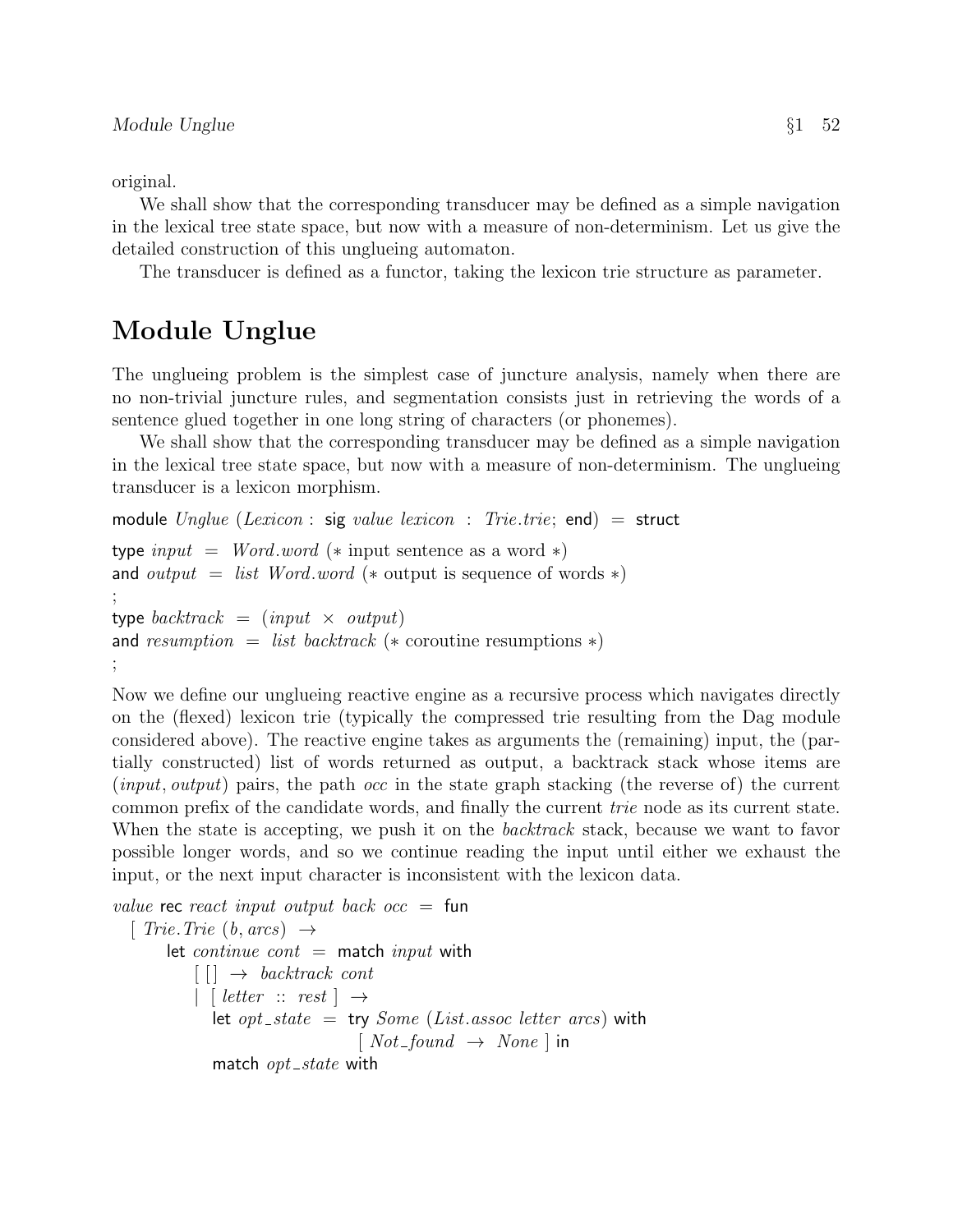```
\lceil Some \ s \rightarrow react \ rest \ output \ cont \ [letter \ :: \ occ \ ] \ sNone \rightarrow backtrack cont]
            ] in
        if b then
             let pushout = [occ :: output] in
             if input = [ then Some (pushout, back) (* solution found *)
             else let pushback = [(input, pushout) :: back] in
                    (∗ we first try the longest possible matching word ∗)
                    continue pushback
        else continue back
  \overline{\phantom{a}}and backtrack = fun[[] \rightarrow None| \left( \text{input}, \text{output} \right) :: \text{back} \left[ \rightarrow \text{react input output back} \right] Lexicon.lexicon
   ]
;
```
Now, unglueing a sentence is just calling the reactive engine from the appropriate initial backtrack situation:

```
value unglue sentence = backtrack \left[ (sentence, \left[ \right]) \right];
```

```
value print out solution = List.iter pr (Word.mirror solution)
  where pr word = print_string (Ascii.decode (Word.mirror word) \n\hat{ } "u");
resume : resumption \rightarrow int \rightarrow resumptionvalue resume cont n = match backtrack cont with
  [Some (output, resumption) \rightarrow do\{print\_string \"\n
      : print\_int n
      ; print_string "\Box"
      ; print\_out output
      ; Some resumption
      }
  |\rightarrow None]
;
value unglue_first sentence = (* \text{ similar to unglue } *)resume \left[ (sentence, [] \right) 1
```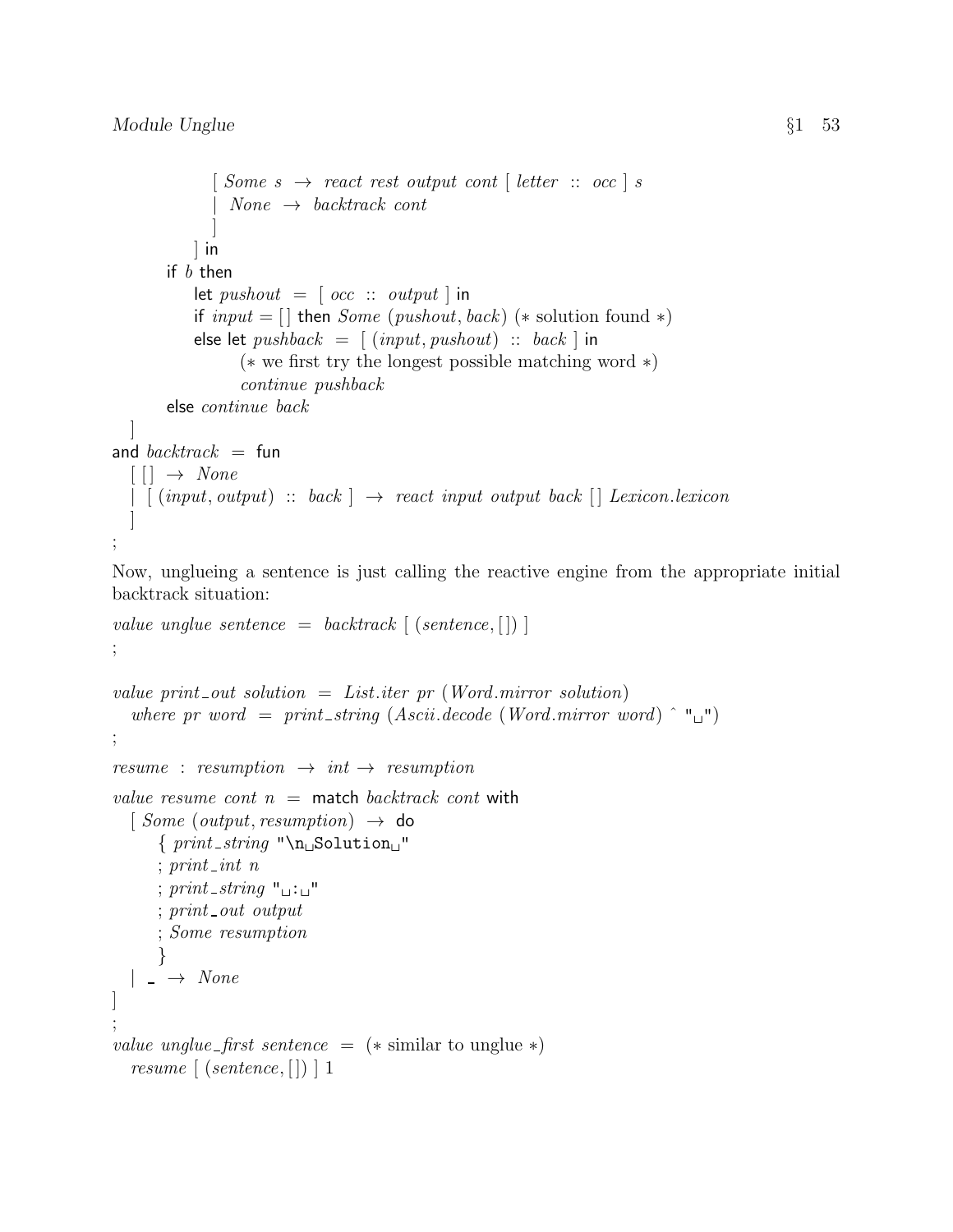```
;
value unglue all sentence = restore \left[ (sentence, \left[ \right]) \left[ \right] 1
   where rec restore cont n = match resume cont n with
   [ Some resumption \rightarrow restore resumption (n+1)]
     None \rightarrow print\_string (if n = 1 then "No_{\text{U}}\text{solution}_{\text{U}}\text{found}\n\cdot \text{else} "\n")
   ]
;
```
end;

# Module Unglue\_test

The unglueing process is complete, relatively to the lexicon: if the input sentence may be obtained by glueing words from the lexicon, unglue sentence will return one possible solution. For instance, assuming the sentence is in French Childish Scatology:

```
module Childtalk = struct
value lexicon = Lexicon.make_lex ["boudin";"caca";"pipi"];
end
;
module Childish = Unglue Childtalk;
```
Now, calling Childish.unglue on the encoding of the string "pipicacaboudin" produces a pair (sol, cont) where the reverse of sol is a list of words which, if they are themselves reversed and decoded, yields the expected sequence ["pipi"; "caca"; "boudin"].

```
match Childish.unglue (Ascii.encode "pipicacaboudin") with
  [Some (sol, ) \rightarrow Childish.print.out sol]None \rightarrow failureith "Error"
  ]
;
```
We recover as expected: pipi caca boudin. Another example, this time American street talk:

```
module Streettalk = structvalue lexicon = Lexicon.make_lex["a"; "brick"; "fuck"; "shit"; "truck"];
end
;
module Slang = Unglue Streettalk;
```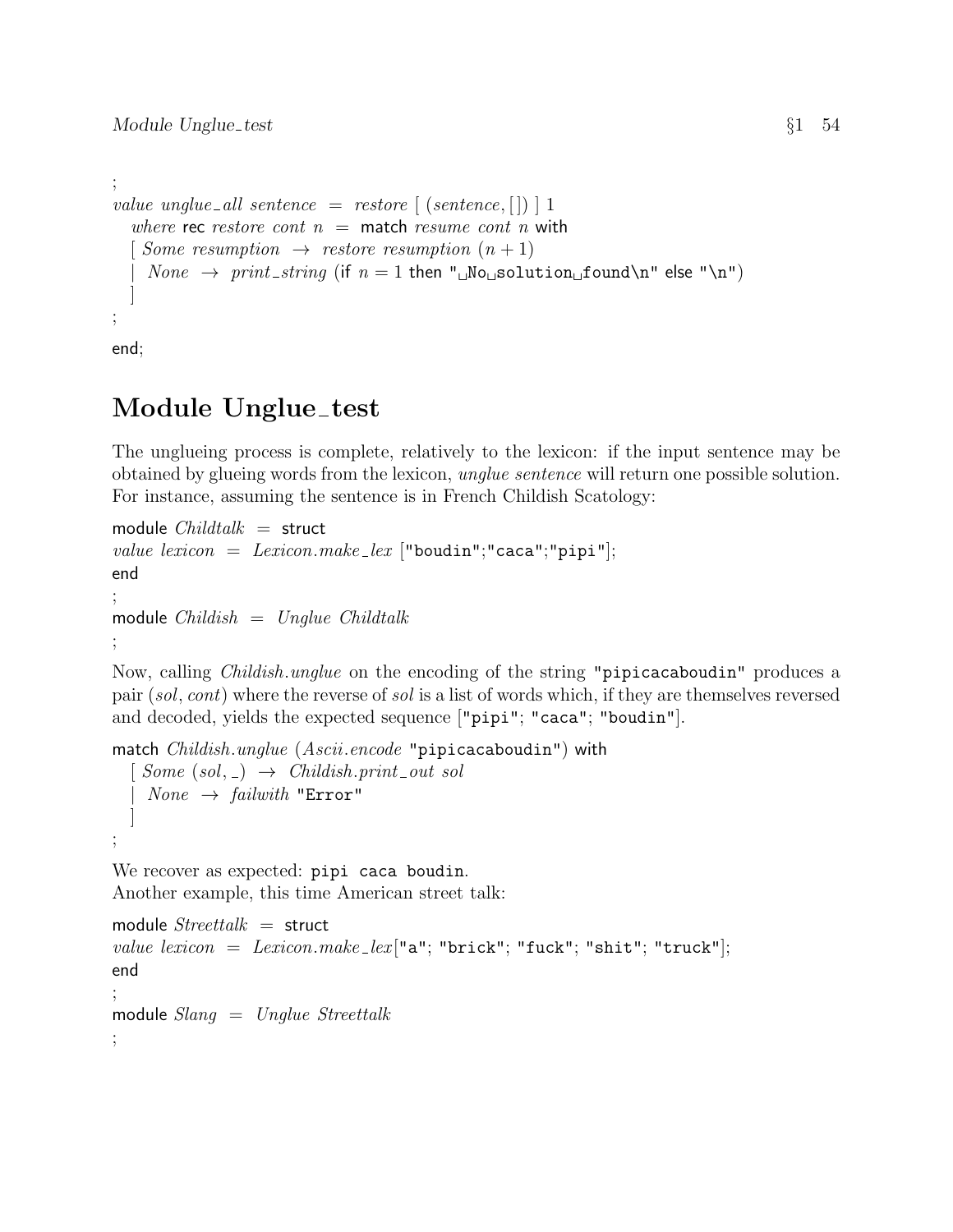```
match Slang.unglue (Ascii.encode "fuckatruckshitabrick") with
  [Some (sol, cont) \rightarrow Slang.print-out sol]| None \rightarrow \text{failure} "Error"
  ]
;
```
We get as expected: fuck a truck shit a brick.

Of course there may be several solutions to the unglueing problem, and this is the rationale of the cont component, which is a resumption. For instance, in the previous example, cont is empty, indicating that the solution sol is unique.

We saw above that we could use the process *backtrack* in coroutine with the printer  $print\_out$ within the *unglue* all enumerator.

Let us test this segmenter to solve an English charade (borrowed from "Palindroms and Anagrams", Howard W. Bergerson, Dover 1973).

```
module Short = structvalue lexicon = Lexicon.make_lex
    ["able"; "am"; "amiable"; "get"; "her"; "i"; "to"; "together"]
  ;
  end
;
module Charade = Unglue Short;
Charade.unglue\_all (Ascii. encode "amiabletogether");
```
We get 4 solutions to the charade, printed as a quatrain polisson:

```
Solution 1 : amiable together
Solution 2 : amiable to get her
Solution 3 : am i able together
Solution 4 : am i able to get her
```
Unglueing is what is needed to segment a language like Chinese. Realistic segmenters for Chinese have actually been built using such finite-state lexicon driven methods, refined by stochastic weightings [38].

Several combinatorial problems map to variants of unglueing. For instance, over a oneletter alphabet, we get the Fröbenius problem of finding partitions of integers into given denominations (except that we get permutations since here the order of coins matters). Here is how to give the change in pennies, nickels and dimes:

value rec unary = fun  $[0 \rightarrow$  ""  $| n \rightarrow$  " $|$ " ^  $(unary (n-1))$ ;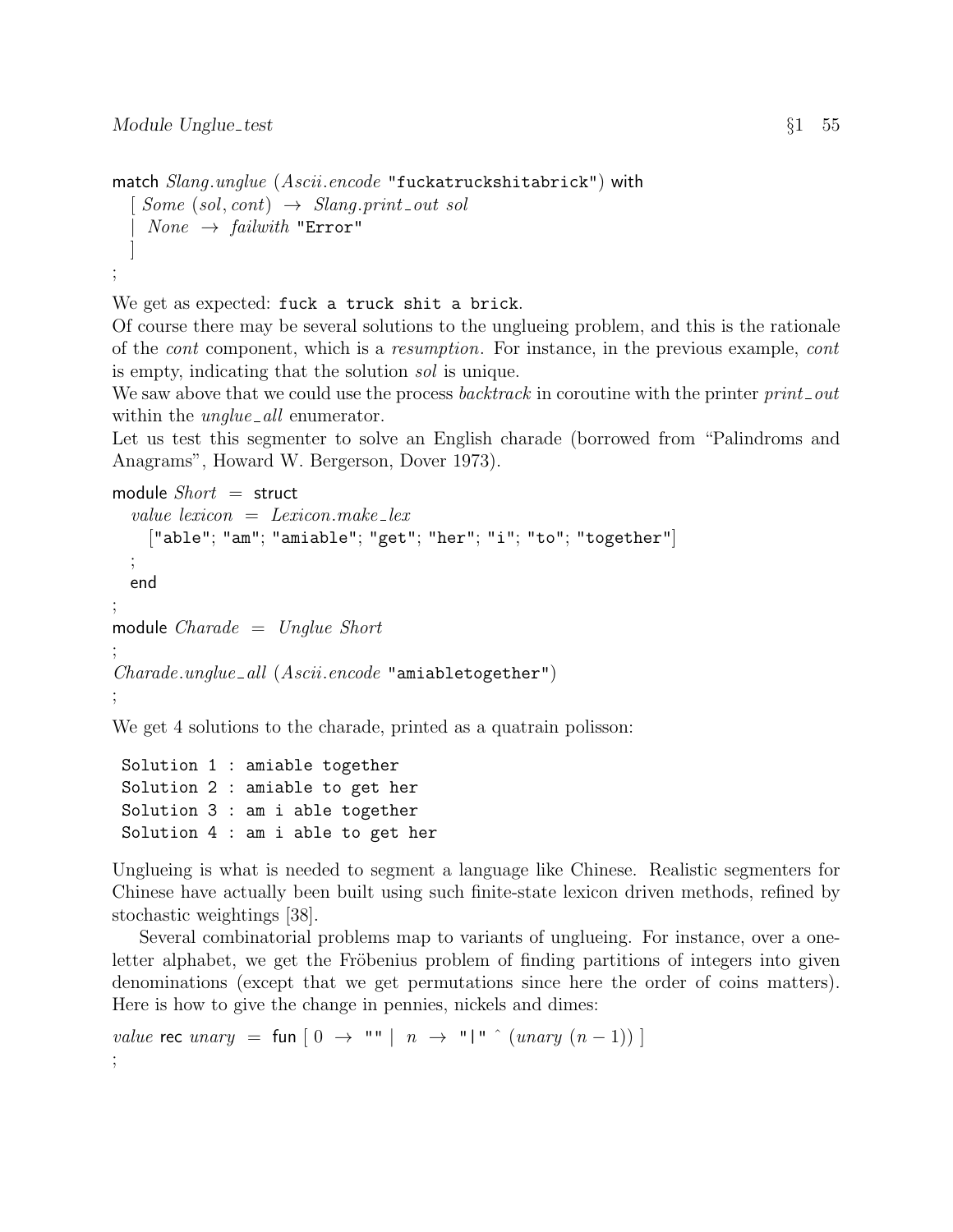The coins are the words of this arithmetic language:

```
value penny = unary 1 and nickel = unary 5 and dime = unary 10
;
module Coins = struct
  value lexicon = Lexicon.make_lex [penny; nickel; dime];end
;
module Frobenius = Unglue Coins;
value change n = Frobenius.\nundue \llbracket .\n    all \n    (Ascii.\nendie (unary n));
change 17
;
```
This returns the 80 ways of changing 17 with our coins:

```
Solution 1 : |||||||||| ||||| | |
...
Solution 80 : | | | | | | | | | | | | | | | | |
```
Now we try phonemic segmentation in phonetic French.

```
module Phonetic = struct
value lexicon = Lexicon.make_lex ["gal";"aman";"de";"l a";"rene";"al a";"tour";"magn";"a";"nime";"galaman";"l";"arene";"magnanime"];
end
;
module Puzzle = Update Phonetic;
Puzzle.update\_all (Ascii. encode "galamande1arenealatourmagnamine");
Here we get 36 solutions, among which we find the two classic verses:
Solution 25 : gal aman de la rene ala tour magnanime
Solution 10 : galaman de l arene a la tour magn a nime
```
One last exemple, in Latin.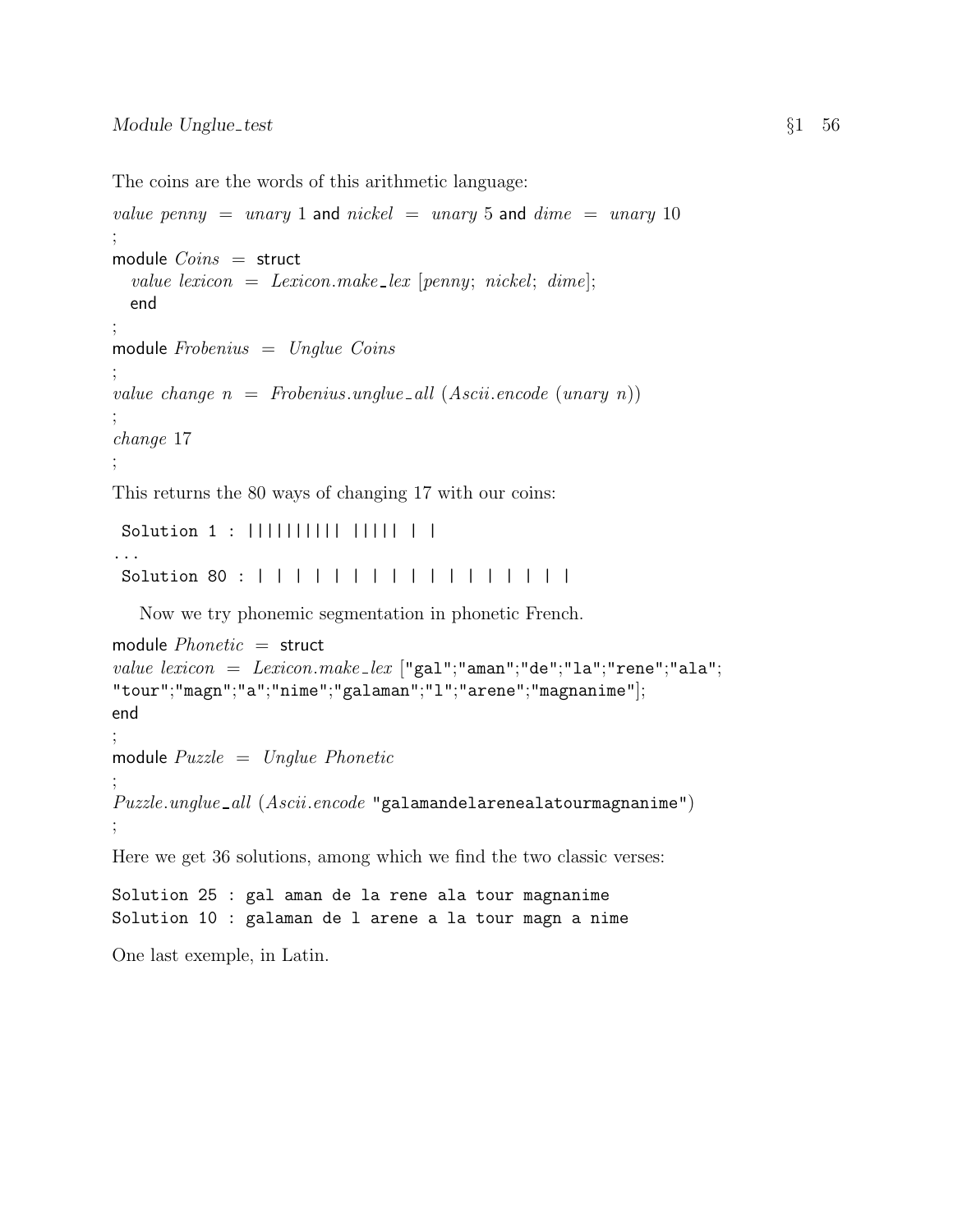```
module Latin = structvalue lexicon = Lexicon.make_lex ["\text{collectam";"ex";"ilio";"pubem";"exilio";end
;
module Virgil = Unglue Latin;
Virgil.unglue_all (Ascii.encode "collectamexiliopubem")
;
Here the good solution is
 Solution 1 : collectam exilio pubem
```
(a people gathered for exile) and not

Solution 2 : collectam ex ilio pubem

(a people gathered from Troy) as Donat interpreted Virgil's Aeneid, incurring the criticism of his fellow grammarian Servius (Borrowed from Alberto Manguel, A History of Reading.)

We remark that nondeterministic programming is basically trivial in a functional programming language, provided one identifies well the search space, states of computation are stored as pure data structures (which cannot get corrupted by pointer mutation), and fairness is taken care of by a termination argument (here this amounts to proving that react always terminate).

Nondeterminism is best handled by a generating process which delivers one solution at a time, and which thus may be used in coroutine fashion with a solution handler.

The reader will note that the very same state graph which was originally the state space of the deterministic lexicon lookup is used here for a possibly non-deterministic transduction. What changes is not the state space, but the way it is traversed. That is we clearly separate the notion of finite-state graph, a data structure, from the notion of a reactive process, which uses this graph as a component of its computation space, other components being the input and output tapes, possibly a backtrack stack, etc.

We shall continue to investigate transducers which are lexicon mappings, but now with an explicit non-determinism state component. Such components, whose structure may vary according to the particular construction, are decorations on the lexicon structure, which is seen as the basic deterministic state skeleton of all processes which are lexicon-driven; we shall say that such processes are lexicon morphisms whenever the decoration of a lexicon trie node is a function of the sub-trie at that node. This property entails an important efficiency consideration, since the sharing of the trie as a dag may be preserved when constructing the automaton structure:

Fact. Every lexicon morphism may minimize its state space isomorphically with the dag maximal sharing of the lexical tree. That is, we may directly decorate the lexicon dag, since in this case decorations are invariant by sub-tree sharing.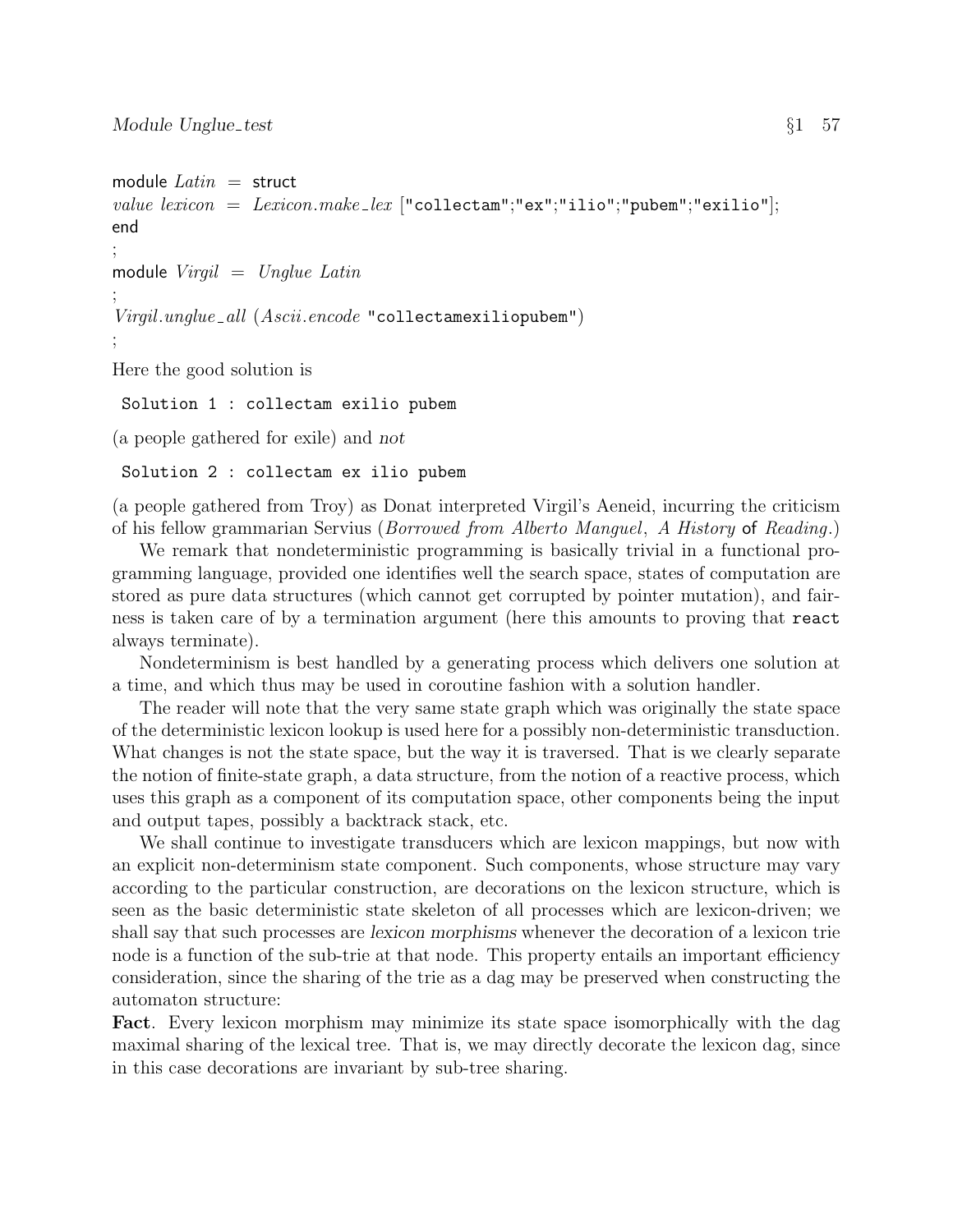There are numerous practical applications of this general methodology. For instance, it is shown in [18] how to construct a Sanskrit segmenter as a decorated inflected forms lexicon, where the decorations express application of the euphony (sandhi) rules at the juncture between words. This construction is a direct extension of the unglueing construction, which is the special case when there are no euphony rules, or when they are optional.

# Part II Reactive Transducers

## 9 Introduction

This second part gives additional tools for manipulating variants of finite-state machines. They are a natural extension of the unglueing process presented at the end of Part I.

The general idea is to represent applicatively the state graph of finite-state machines as a decorated dictionary. The dictionary, used as spanning tree of the state transition graph, is a deterministic subset of this graph. The rest of the structure of the finite-state machine, permitting the representation of non-determinism, of loops, and of transducer operations, is encoded as attributes decorating the dictionary nodes. This general framework of mixed automata or aums, is described in reference [17]. Its application to the problem of segmentation and tagging of Sanskrit is described in [18].

We provide here various specific examples of this general methodology, and a mechanism for composing such finite-state descriptions in a modular fashion [19].

This methodology has been lifted more recently to a very general paradigm of relational programming within the framework of Eilenberg machines by Benoît Razet [20, 32, 33, 34].

## 10 A simplistic modular Automaton recognizer

The simplest aum structure is the one reduced to deterministic acyclic finite-state automata, where the aum structure is reduced to the underlying dictionary (Trie). Provided all states are accessible from the initial one, the reduced structure obtained by applying the Sharing functor yields the minimal deterministic automaton. This framework applies to the simple but important subcase of finite languages.

We assume known the modules of the first part of the toolkit documentation.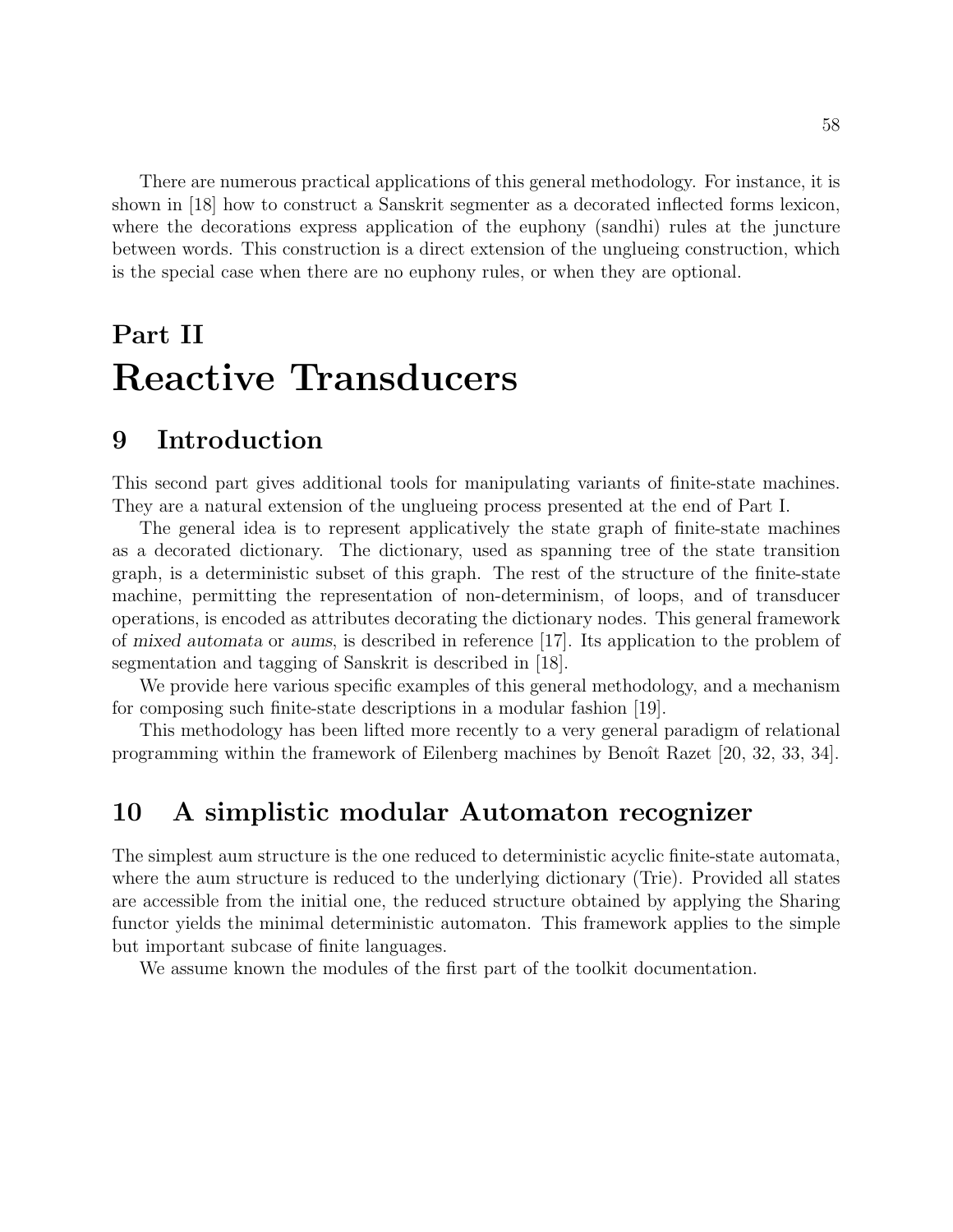## 10.1 Simplistic aums

## Interface for module Aum0

The auto structure for simplistic aums. This is a very simplified model with deterministic dictionaries; phase transition occurs at accepting states.

```
module Auto : sigtype auto = [ State of (bool \times deter)]
   (∗ bool is True for accepting states ∗)
and deter = list (Word. letter \times auto)(∗ deter is the deterministic structure ∗)
;
end;
```
### 10.2 From automata to reactive processes

We consider finite state automata and transducers as data structures representing the states and their transitions. Such automata are interpreted by a computational process, which will manage the input tape, possibly an output tape in the case of transducers, and a backtrack stack used to manage non-deterministic search through fair backtracking. This is the point of view of finite-state control as presented in the reactive programming methodology, and thus we shall speak of this interpretative process as a reactive engine. In our first level of automata, this engine will be a simple recognizer for its input string: il will successfully terminate when this input string is a word belonging to the language, and raise the exception Finished otherwise.

Our methodology is modular, in the sense that it allows the composition of automata by layers - at the upper level, we consider a regular expression over a finite alphabet of phases, while at the lower level each phase corresponds to a finite automaton over letters of the global language. The global language corresponds to the substitution of each phase language in the given regular expression. The handling of control from the automaton of some phase into the automaton of the next phase is effected by the reactive engine through a scheduling switch implemented as a Dispatch module.

### 10.3 Dispatching

We compile our regular expressions using the Berry-Sethi method, which linearizes the expression, and computes the local automaton associated to this linearization [4, 5]. We call phases the morphology categories, defining the alphabet of the regular expression. The local automaton is described by an initial phase, a set of terminal phases, here represented as a boolean function over phases, and a dispatch transition function, mapping each phase to a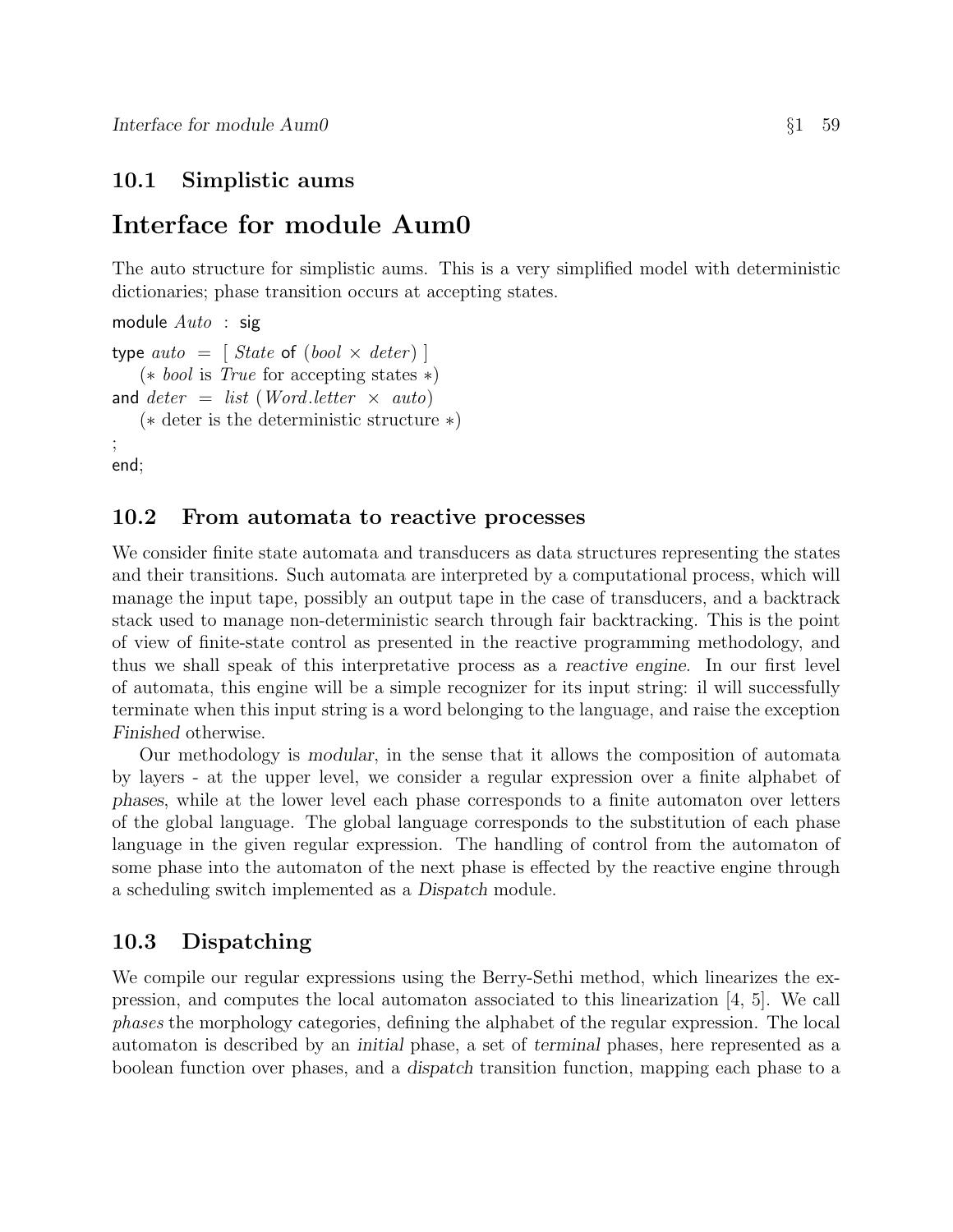set of following phases, sequentialized here as a list. In terms of Berry-Sethi [4], initial is called 1, dispatch is called follow, and terminal is implicit from use of an endmarker symbol. In the terminology of Eilenberg [10], the phase language presented by Dispatch is a local set over phases.

The Dispatch module is generated by meta-programming from the regular expression, as we shall explain in section 12.

## 10.4 Scheduling and React

We are now ready to start the description of the reactive engine, as a functor React taking a module Dispatch as parameter, and using the Dispatch.dispatch function as a local scheduler. We assume the utility programming functions fold right, assoc, length, mem, etc. from the List standard library.

Corresponding to simplistic aums  $Aum0$ , we have a simplified  $Reach0$  implementation.

# Module React0

The reactive engine - an aum interpreter. Simplistic model with just deterministic transitions and no loops. Phase transition occurs at accepting states and jump to initial states of next phases.

```
open Aum0 .Auto; (∗ auto State deter ∗)
module React
  (Disp : sig)type phase;
         value transducer : phase \rightarrow auto;
         value initial : phase;
         value terminal : phase \rightarrow bool;
         value dispatch : phase \rightarrow list phase;
         end = struct
open Disp
;
type input = Wordword;
```
Access stack in the deterministic part of the automaton: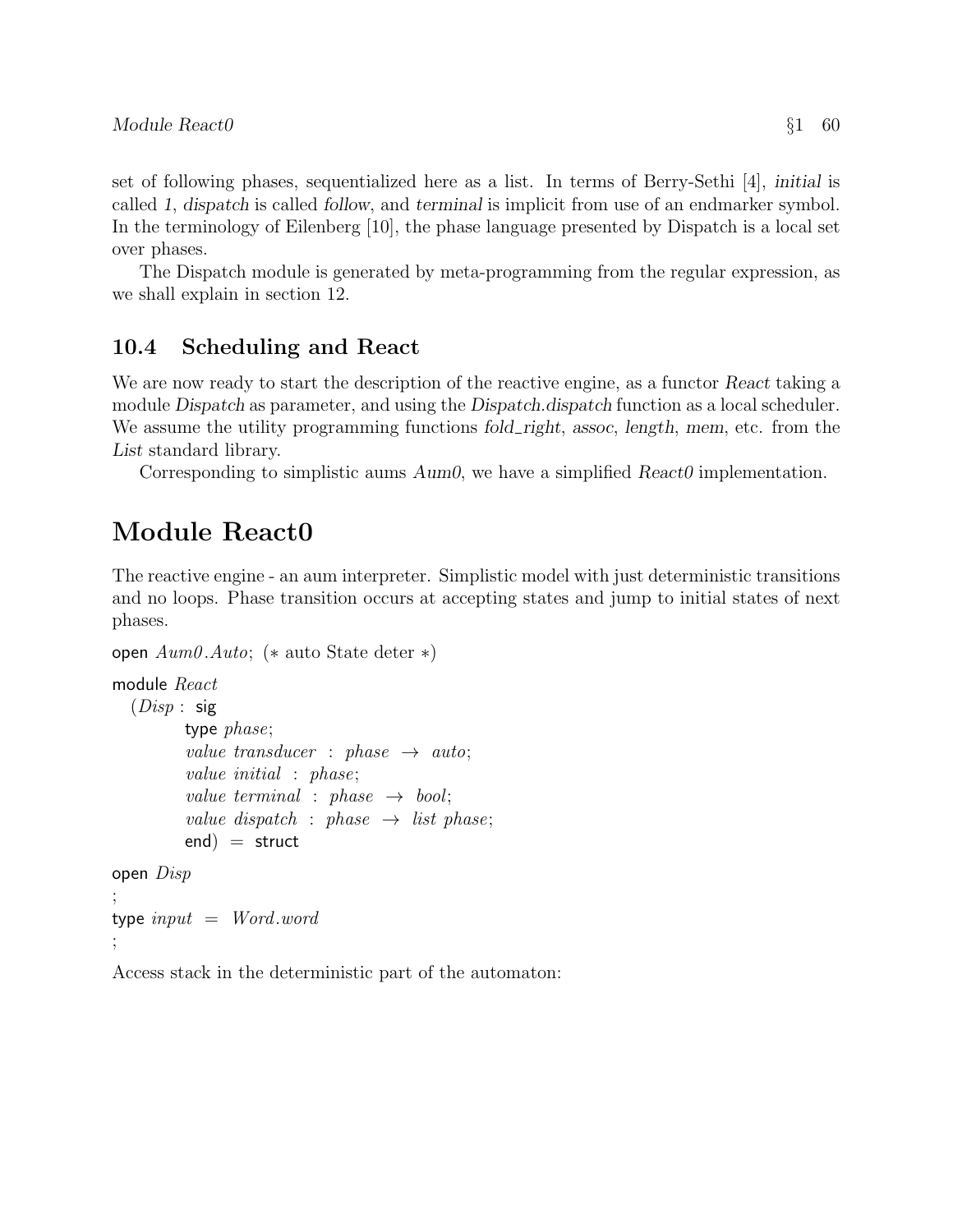```
type stack = list (Word.letter \times auto)
;
type backtrack =[Advance of phase and input ]
and resumption = list backtrack (* coroutine resumptions *);
```
The scheduler gets its phase transitions from dispatch.

```
value schedule phase input cont =let add phase cont = [ Advance phase input :: cont ] in
  List.fold_right add (dispatch phase) cont (\ast respects dispatch order \ast)
;
```
The reactive engine: *phase* is the parsing phase, *input* is the input tape represented as a word, back is the backtrack stack of type resumption.

```
value rec react phase input back = fun
  \lceil State (b, det) \rightarrowlet deter\ cont = match input with
        \lceil \cdot \rceil \rightarrow \text{continue cont}| letter :: rest \rightarrowlet opt_state = try Some (List.assoc letter det) with
                                 [Not\_found \rightarrow None] in
           match opt\_state with
           \lceil Some \ s \rightarrow react \ phase \ rest \ cont \ sNone \rightarrow continue cont]
        ] in
     if b then
        if input = [] then
           if terminal phase then Some back (* solution found *)
           else continue back
        else let cont = schedule phase input back in
               deter cont
     else deter back
  ]
and continue = fun\lceil \lceil \cdot \rceil \rightarrow \text{None}| [ resume :: back ] \rightarrow match resume with
        \mid Advance phase input \rightarrowreact phase input back (transducer phase)
        ]
```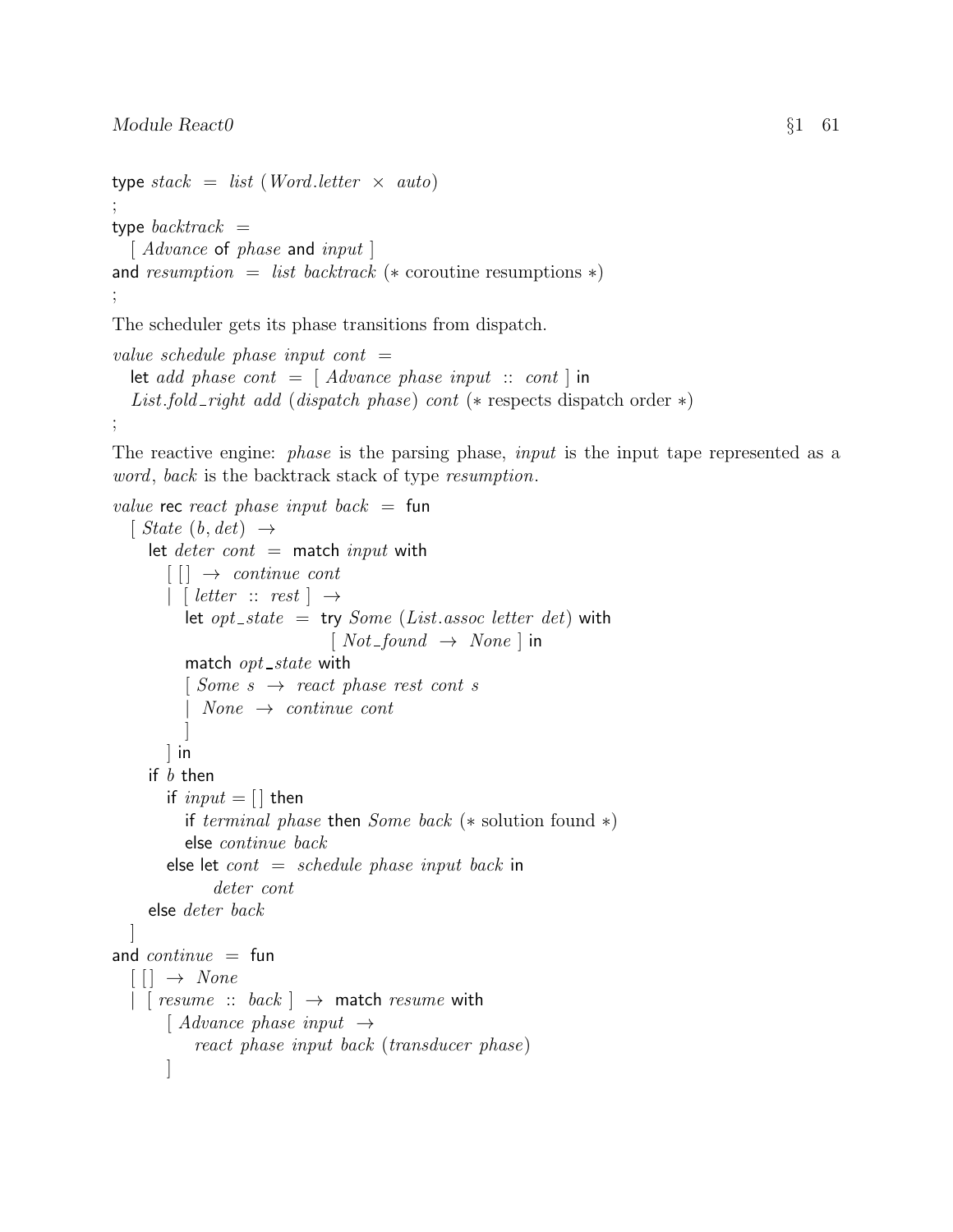```
]
;
value init_react sentence = [ Advance initial sentence ]
;
value react1 sentence = continue (init_react sentence)
;
```
Computing multiplicities

```
value multiplicity sentence =count\ 0\ (init\_react\ sentence)where rec count n c =match continue c with
     \lceil Some next \rightarrow count (n+1) next
       None \rightarrow n]
;
```
end;

The function react1 is a recognizer for the rational language which is the image by the transducer morphism of the regular expression over phases. It stops at the first solution when the input string is a word in this language - otherwise it raises the exception Finished. However, note that the general mechanism for managing non-determinism through coroutine resumptions allows restarting the computation to find other solutions. This mechanism will be specially important later when our engine is used for transductions, where we may be interested in the various solutions.

We give above an example of using *continue* as a coroutine by computing the *multiplicity* function, which counts the number of ways in which the input string may be solution to the regular expression. We remark that standard formal language theory deals with languages as sets of words, whereas here we formalize the finer notion of a stream (i.e. a potentially infinite list) of words recursively enumerating a multiset of words.

## 11 Modular aum transducers

So far our automata were mere deterministic recognizers for finite sets of words (although a dose of non-determinism arises from the choice, at any accepting node, between external transition to the next phase and continuing the local search, since the local language may contain a word and one of its proper prefixes). We now consider a more general framework where we handle loops in the transition relation, non-deterministic transitions, and output.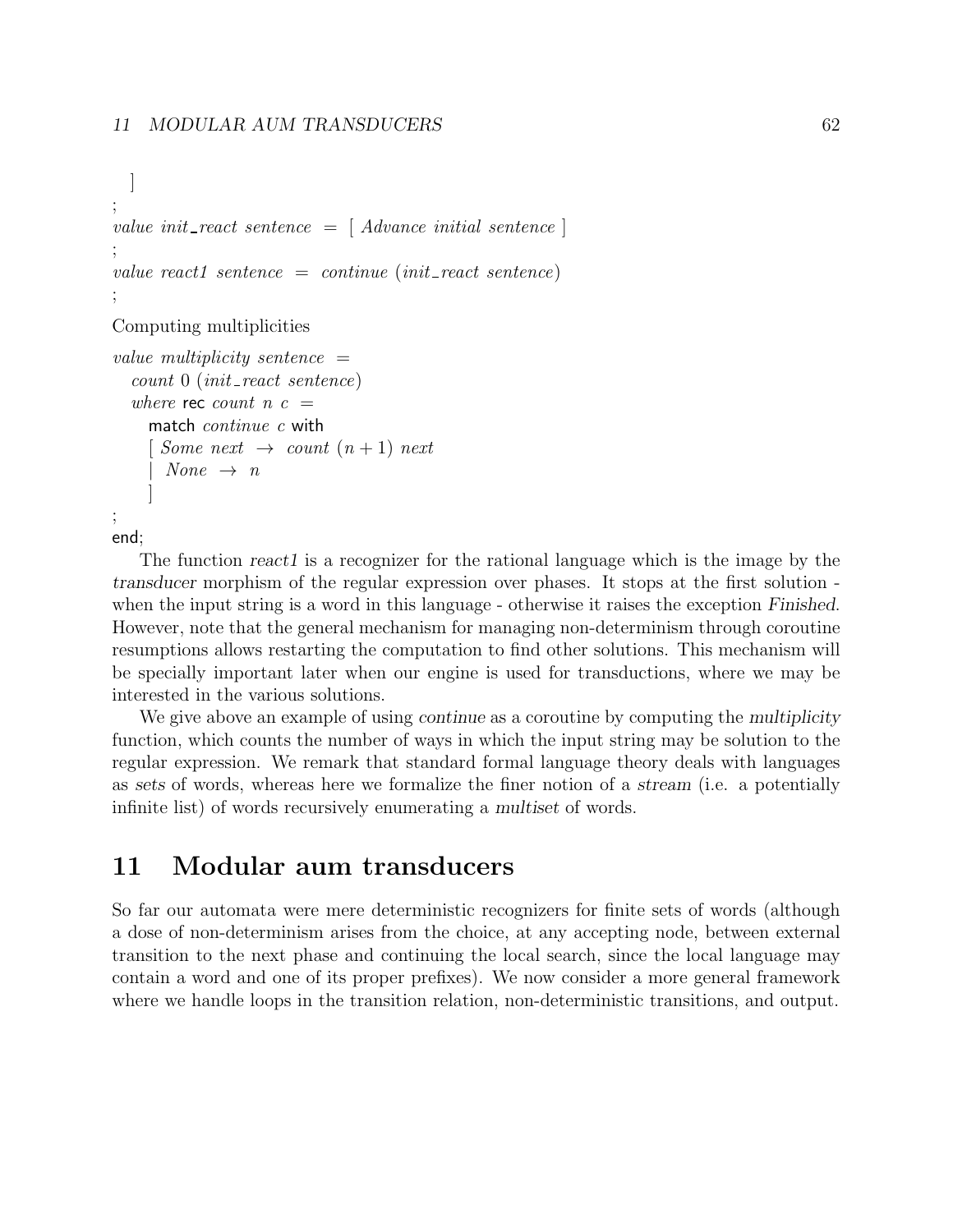# Interface for module Aumt

The auto structure: model with both External and Internal transitions.

```
module Auto : sig
type continuation = (Word.word \times Word.word)
and transition =[ External of (Word.word \times continuation)Internal of (Word.word \times Word.delta)]
;
```
An internal transition  $Internal(w, d)$  recognizes w on the input tape and jumps to the state relatively addressed by d. An external transition  $External(w, c)$  recognizes w on the input tape and executes the continuation c. A continuation  $(u, v)$  stores words u as output parameter and v as access parameter in the next phase transducer.

The role of the continuation  $(u, v)$  depends on the application at hand. Typically, in a segmentation application,  $u$  will indicate some suffix of a word of the current phase language (the maximal suffix of a word which may be affected by a phonetic change), while  $v$  will indicate the minimal prefix of a word in the next phase language which provokes the phonetic change. Thus, in the Sanskrit application, where segmentation does the analysis of euphony transformation, the transition  $External(w,(u, v))$  will correspond to the sandhi rule (rev u)  $v \rightarrow w.$ 

```
type auto = [ State of (deter \times choices)]
and deter = list (Word. letter \times auto)(∗ deter is the deterministic structure ∗)
and choices = list transition:
```
NB. In realistic applications, State should carry a boolean for acceptance

end

;

Note that in this model there is no acceptance boolean. Their role is played by the existence in the current choices of an External transition.

The acceptance condition for the full language is that, when the input string has been completely read, we are in a terminal phase, and the final External transition has a v component which is recognized as final - here we shall adopt the convention that v must be empty. Otherwise, when the input string is not empty, it must contain v as a prefix.

The next module will present the corresponding reactive engine, which will be used to realize possibly non-deterministic transductions.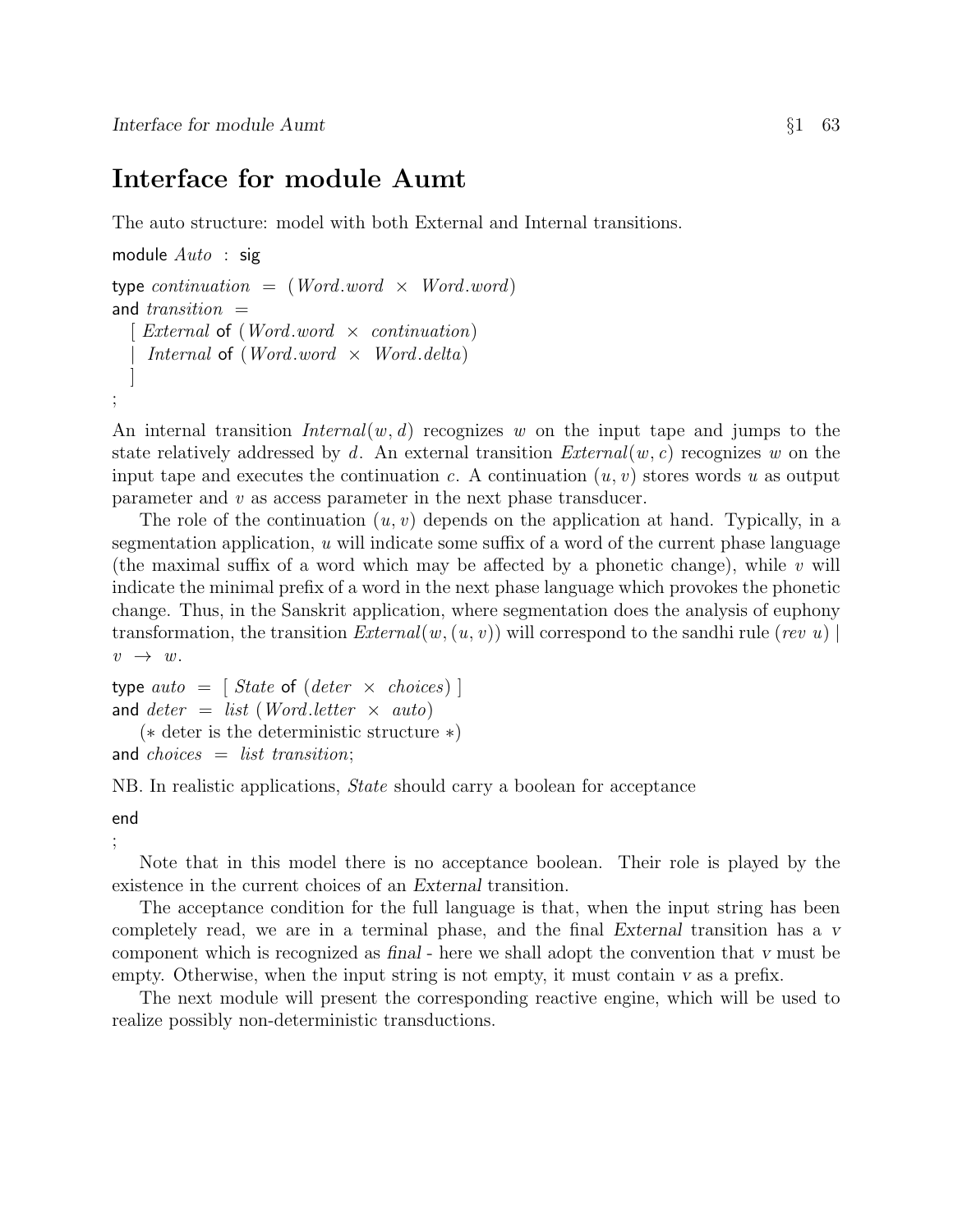# Module Reactt

The reactive engine - an aum simulator used by transducers. This model uses both External and Internal transitions.

open Aumt.Auto; (∗ auto State transition External Internal deter choices ∗)

```
module React
  (Disp : sig)type phase;
           value transducer : phase \rightarrow auto;
           value initial : phase;
           value terminal : phase \rightarrow bool;
           value dispatch : phase \rightarrow list phase;
           end = struct
open Disp
;
type input = Word-wordand output = list (phase \times Word.word)
;
Access stack in the deterministic part of the automaton.
type stack = list (Word.letter \times auto)
;
type backtrack =\int Choose of phase and input and output and auto and stack and choices
   | Advance of phase and input and output and Word.word
   ]
and resumption = list backtrack (* coroutine resumptions *);
A few service routines.
advance : int \rightarrow word \rightarrow wordadvance n \mid a1; \ldots aN \mid = \mid ap; \ldots aN \mid where p = N - nprecondition: n \leq N = |w| exception: Guard.
exception Guard
;
value rec advance n w = if n = 0 then w else match w with
  \lceil \cdot \rceil \rightarrow \text{raise } Guard\begin{bmatrix} \begin{bmatrix} \end{bmatrix} & \cdots & \begin{bmatrix} t \end{bmatrix} \end{bmatrix} \rightarrow \text{advance } (n-1) \text{ } tl]
;
```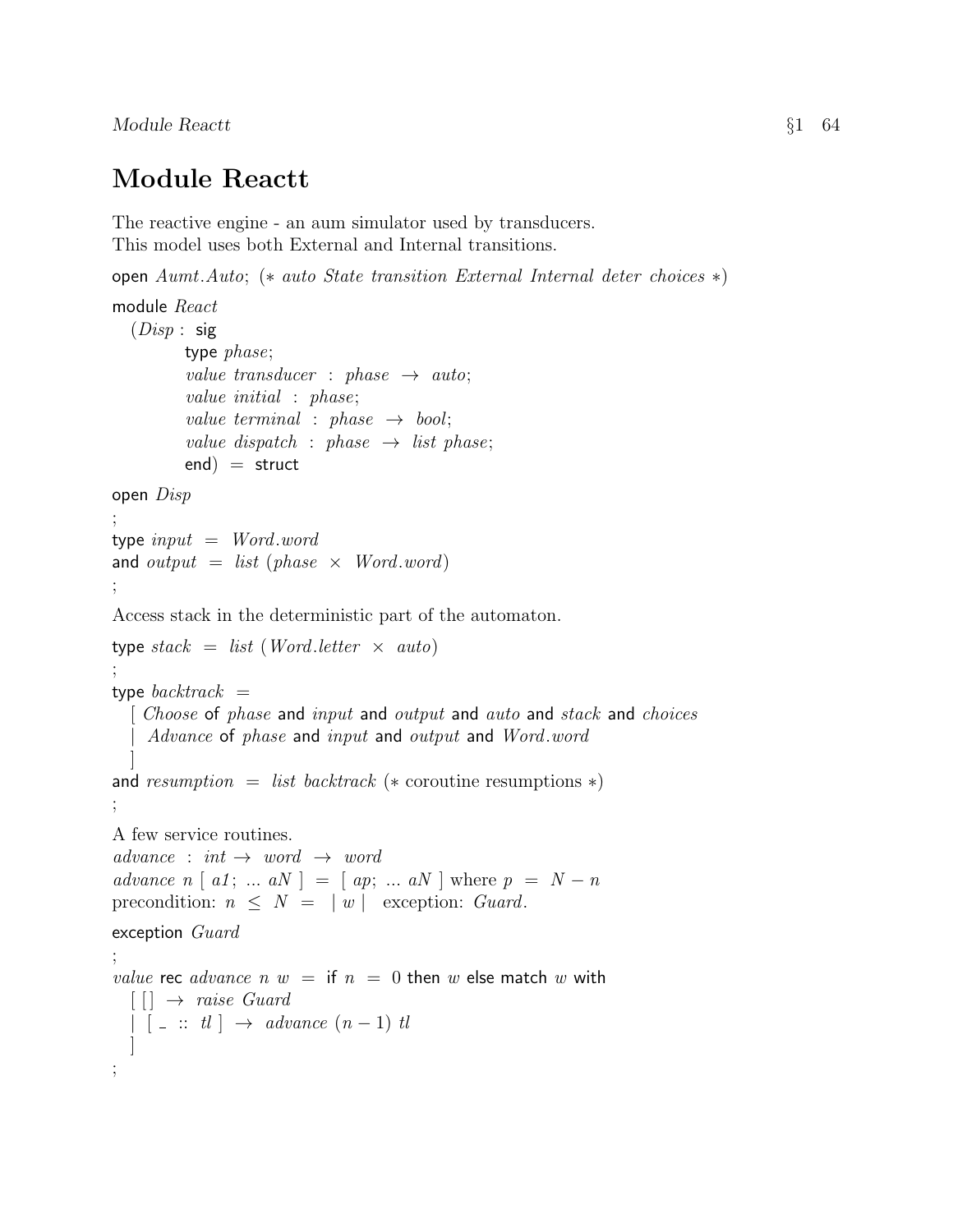```
access : phase \rightarrow word \rightarrow (auto \times stack)value access phase = acc (transducer phase) []
    where rec acc state stack = fun
         \lceil \cdot \rceil \rightarrow Some (state, stack)\vert \cdot \vert c \ :: \ rest \vert \rightarrow match state with
            [ State (deter, \Box) \rightarrow match List2.ass c deter with
                        \lceil Some next_state \rightarrow acc next_state \lceil (c, state) :: stack \lceil rest
                          None \rightarrow None]
           ]
         ]
;
```
The scheduler gets its phase transitions from dispatch.

```
value schedule phase input output w cont =let add phase cont = [ Advance phase input output w :: cont ] in
   List.fold_right add (dispatch phase) cont (\ast respects dispatch order \ast)
;
value rec pop n state stack =if n = 0 then (state, stack)
   else match stack with
       \text{[} \text{ } \text{]} \rightarrow \text{ raise } (\text{failure } \text{ "Wrong}\_\text{L} \text{Internal}\_\text{L} \text{jump")}\left| \begin{array}{c} [(-, st) \ :: \ rest \end{array} \right| \rightarrow pop (n-1) \ st \ rest]
and push w state stack = match w with
       \lceil \cdot \rceil \rightarrow (state, stack)| [c \ :: \ rest] \rightarrow match state with
          \lceil State (deter, \lceil) \rightarrowpush rest (List.assoc c deter) \lceil (c, state) :: stack \rceil]
       ]
;
value jump (n, w) state stack =let (state0, stack0) = pop n state stack inpush w state0 stack0
;
value extract stack (,(u, )) =
   List.fold_left unstack u stack
      where unstack acc (c, z) = [c :: acc];
```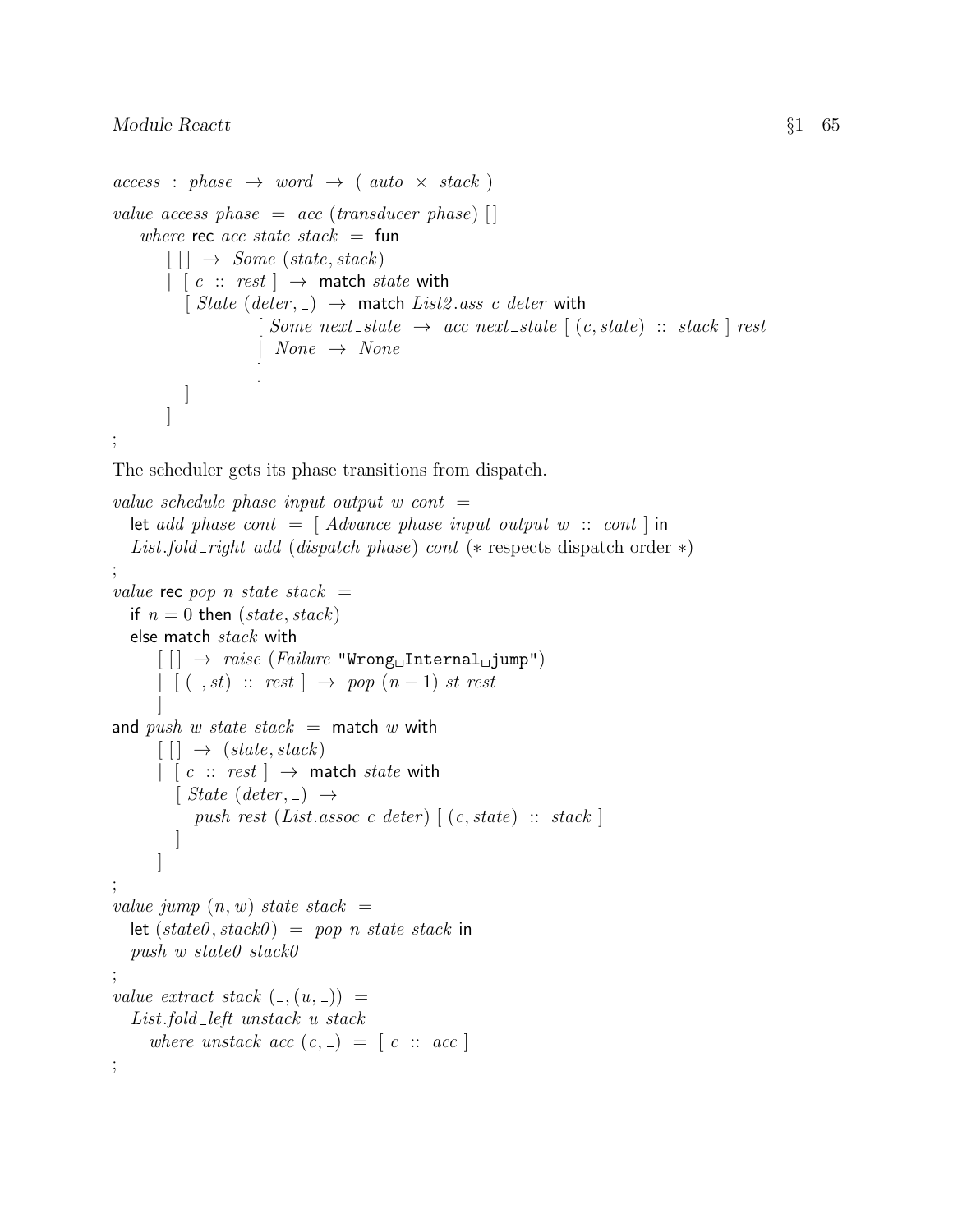### Module React  $\{1 \}$  66

value final  $v =$ 

```
v = [ ] (* or some end of input marker *)
;
The non deterministic reactive engine:
phase is the parsing phase,
input is the input tape represented as a word,
output is the current result of type output,
back is the backtrack stack of type resumption,
stack is the current reverse access path in the deterministic part and
state is the current state of type auto.
value rec react phase input output back stack state = match state with
  \lceil State (det, choices) \rightarrow(∗ we try the deterministic space before the non deterministic one ∗)
     let cont = if choices = \Box then back
                   else \lceil Choose phase input output state stack choices :: back \lceil in
     match input with
         \lceil \cdot \rceil \rightarrow \text{continue cont}| [ letter :: rest \rceil \rightarrow match List2 ass letter det with
                  \lceil Some next_state \rightarrowlet next\_stack = [(letter, state) :: stack]react phase rest output cont next_stack next_state
                  | None \rightarrow continue cont
                  ]
         ]
  ]
and choose phase input output back state stack = fun
  \begin{bmatrix} \end{bmatrix} \rightarrow continue back
  | [ External((w, (u, v)) as rule) :: others ] \rightarrowlet cont = if others = [] then backelse \lceil Choose phase input output state stack others \therefore back \lceil in
        match List2.subtract input w with (* try to read w on input *)
           \lceil Some tape \rightarrowlet out = [ (phase, extract stack rule) :: output | in
                  if \text{tape} = [] (* input finished *) then
                         if terminal phase \land final v then Some (out, cont)
                         else continue cont
                  else continue (schedule phase tape out (Word.mirror v) cont)
             None \rightarrow continue cont]
```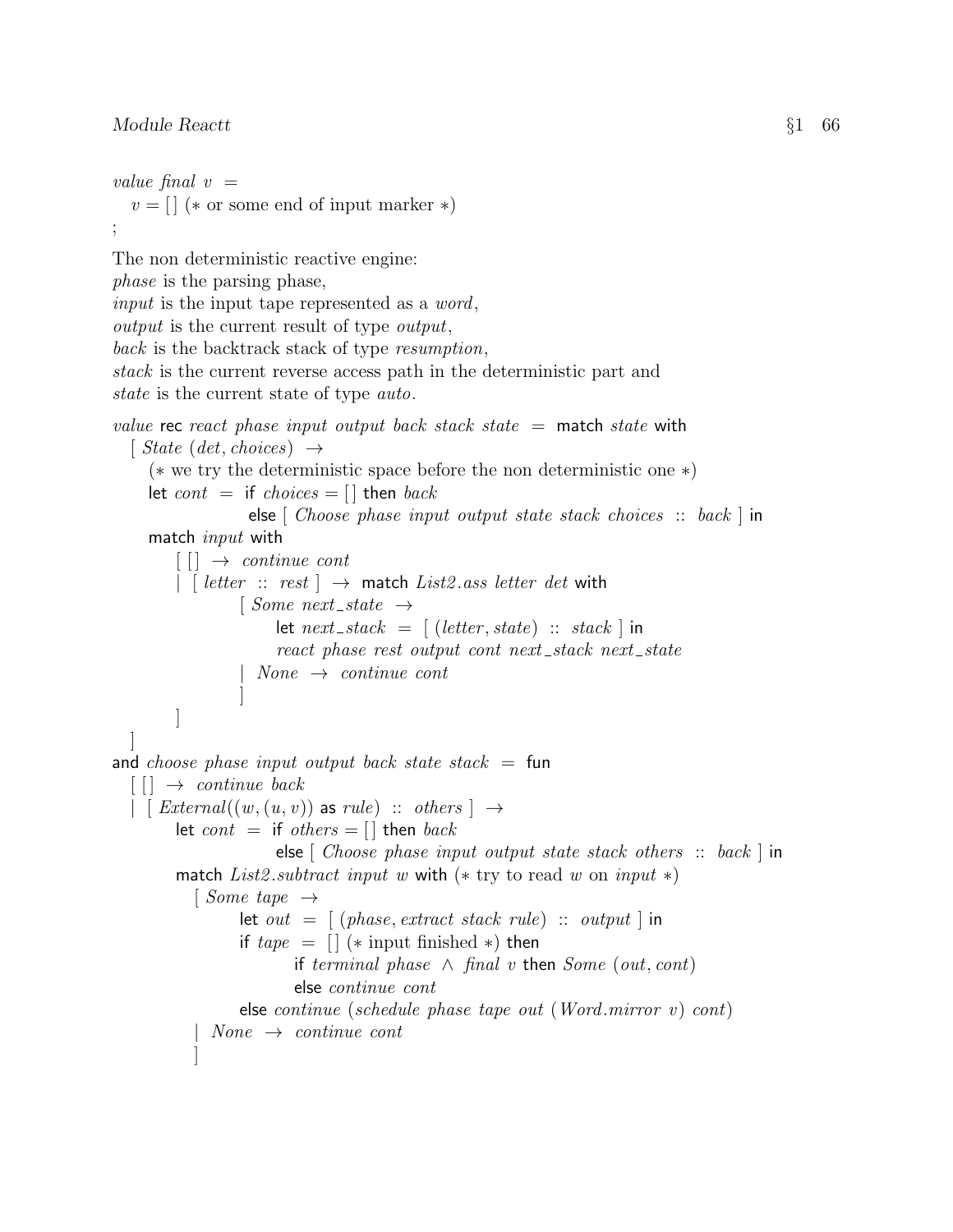```
| [ Internal(w, delta) :: others ] \rightarrowlet cont = if others = [] then backelse \lceil Choose phase input output state stack others \therefore back \lceil in
        match List2.subtract input w with (* try to read w on input *)\lceil Some tape \rightarrowlet (next\_state, next\_stack) = jump delta state stack in
                  react phase tape output cont next_stack next_state
             None \rightarrow continue cont]
  ]
and continue = fun[[] \rightarrow None| [ resume :: back ] \rightarrow match resume with
       [ Choose phase input output state stack choices \rightarrowchoose phase input output back state stack choices
       | Advance phase input output word \rightarrow match access phase word with
                [Some (next-state, next-state) \rightarrowreact phase input output back next_stack next_state
                  None \rightarrow continue \, back]
       ]
  ]
;
value init_react sentence = \lceil Advance initial sentence \lceil \rceil \rceil;
value react1 sentence = continue (init_react sentence)
;
```
end;

Similarly to above, we could use continue to compute the stream of solutions in coroutine fashion. Such examples have already been given in Part I, for the unglueing process.

Remark that we may now understand unglueing as a special case of a reactive transducer. There is only one phase  $L$ , and the global regular expression is  $L^*$ . The dictionary nodes Trie(b,arcs) play the role of State(arcs,c) where  $c=\ell$  if b=False and  $c=[External(\ell],(\ell],\ell])$  if  $b = True$ .

Remark that when we have only External transitions, the engine simplifies, since the stack access path is not needed any more to interpret the internal jumps. However, its first component, i.e. the access word, may be necessary as an argument to the transducer output.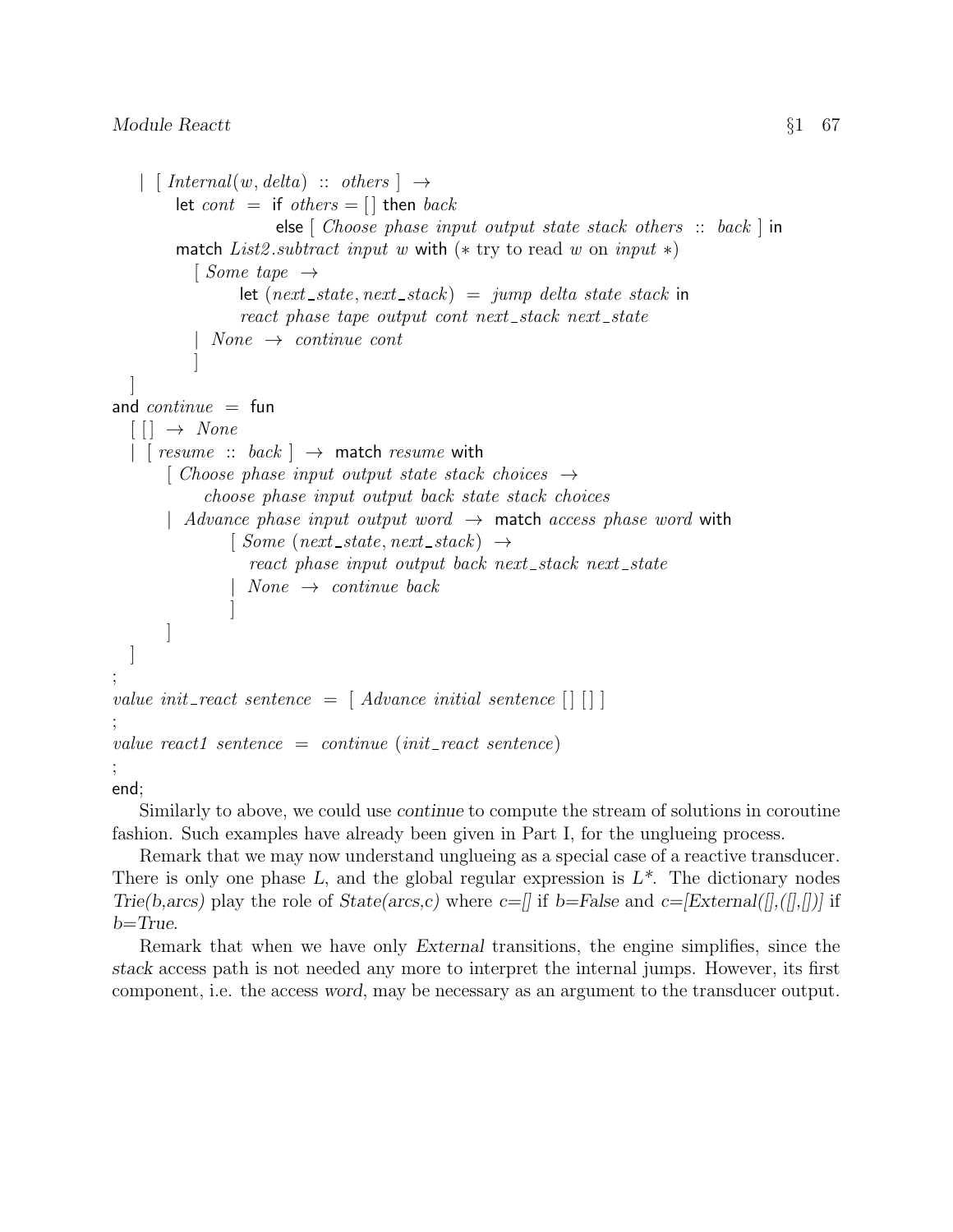## 12 Macro-Generation of the *Dispatch* module

### 12.1 Introduction

The meta-programming of the *Dispatch* module is effected by the Regular module, which uses the Berry-Sethi algorithm to linearize the given regular expression, compute the follow relation, and macro-generate the source of a specific dispatching module, seen as a userspecified plug-in to the generic toolkit.

This facility uses the excellent Camlp4 Caml preprocessor, both for input (yielding a parser for the regular expression minilanguage), and for output (macro-generating the abstract syntax of the resulting module, piped into the Pidgin ML pretty-printer).

# Module Regular

### 12.2 Module Berry\_Sethi

First we define a module  $Berry\_Sethi$  implementing the Berry-Sethi algorithm for compiling regular expressions. We provide a data type for representing regular expressions, a type for standard local automata and a function compile that takes an initial state, a regular expression, and returns a local automaton representation.

```
module \textit{Berry}\_Sethi : sig
```

```
type regexp \alpha =[ One
     Symb of \alpha (* \alpha is the type parameter of symbols *)
     Union of regexp \alpha and regexp \alphaConc of regexp \alpha and regexp \alphaStar of regexp \alphaEpsilon of regexp \alphaPlus of regexp \alpha]
;
type marked \alpha = (\alpha \times int)and local_auto \alpha =(marked \alpha)\times list (marked \alpha)
      \times list (marked \alpha \times list (marked \alpha))
      \times list (marked \alpha)
     \lambda;
```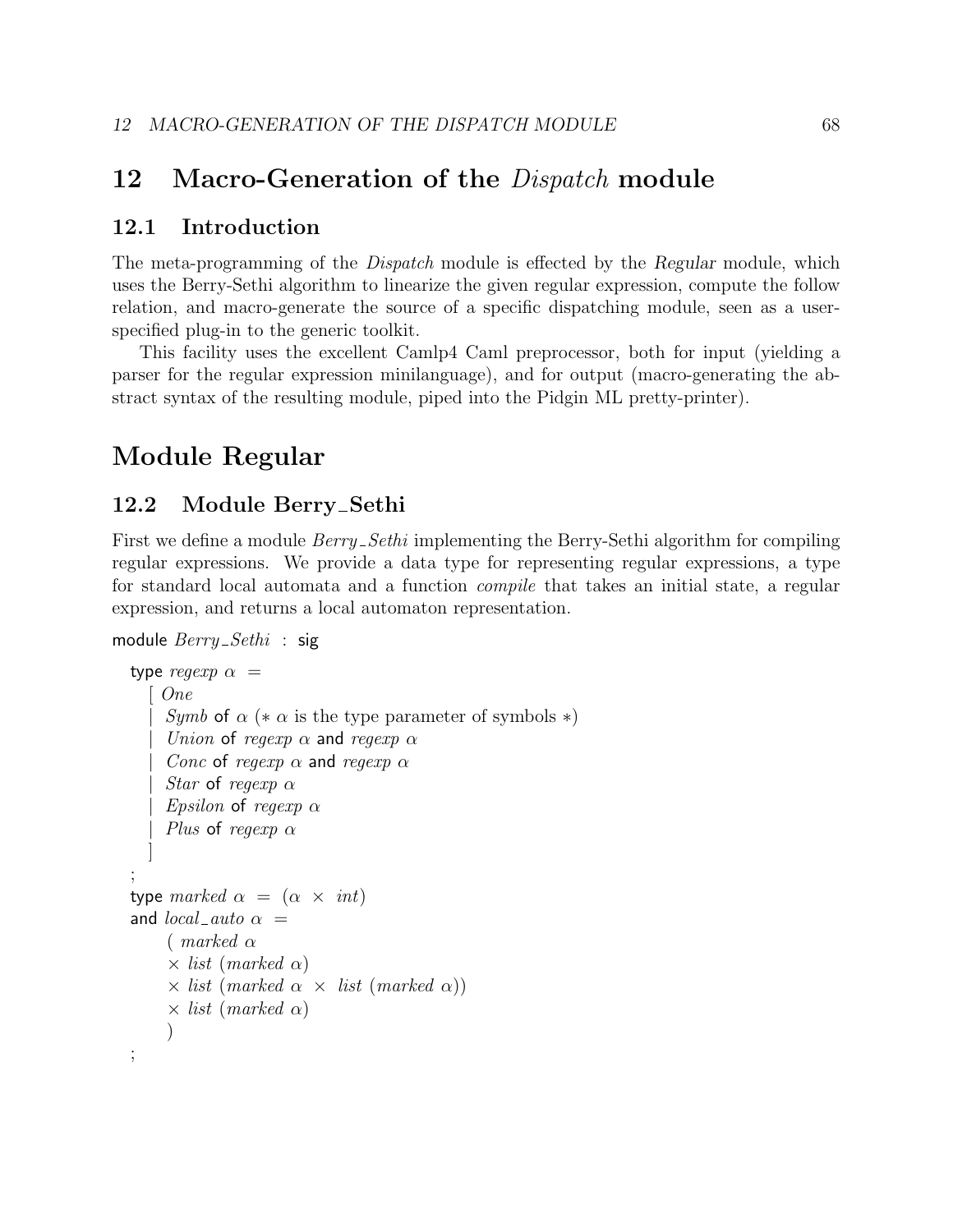```
value compile : marked \alpha \rightarrow regexp \alpha \rightarrow local_auto \alpha;
end =struct
```
We describe regular expressions using a type abstracted from a basis alphabet  $\alpha$ . This type provides extra constructors such as Plus, useful for practical applications

```
type regexp \alpha =\int OneSymb of \alphaUnion of regexp \alpha and regexp \alphaConc of regexp \alpha and regexp \alphaStar of regexp \alphaEpsilon of regexp \alphaPlus of regexp \alpha]
;
```
One, Symb, Union, Conc, and Star are the classical operators. Epsilon e has the meaning of Union One e and Plus e the meaning of Union e  $(Star e)$ , but treated as an atomic expression. In the following we shall abbreviate "regular expression" into regexp.

Berry-Sethi compilation applies to linear regexps to produce a local automaton. Let us recall that a linear regexp has the property that any symbol appears only once in it. This can be made by adding an integer to the symbol making the whole unique in the regexp, thus it changes a bit the structure of symbols for linear regexps. A local automaton is an automaton in which the guarded symbol of the transition corresponds to the target state of the transition. The types for marked symbols and local automata are:

```
type marked \alpha = (\alpha \times int)and local_auto \alpha =( marked \alpha (* initial state *)
      \times list (marked \alpha) (* other states *)
      \times list (marked \alpha \times list (marked \alpha)) (* transitions *)
      \times list (marked \alpha) (* terminal states *)
      )
;
```
A local automata is structurally represented with four components. The first is the initial state, this shows that we have decided to produce standard local automata. The second is for the set of states of the automaton, excluding the initial one. The third is the set of transitions: a transition is a state and the list of states associated with the transition. The forth component is for the set of terminal states.

Now that we have given the data-structures for representing regexps let us give our algorithm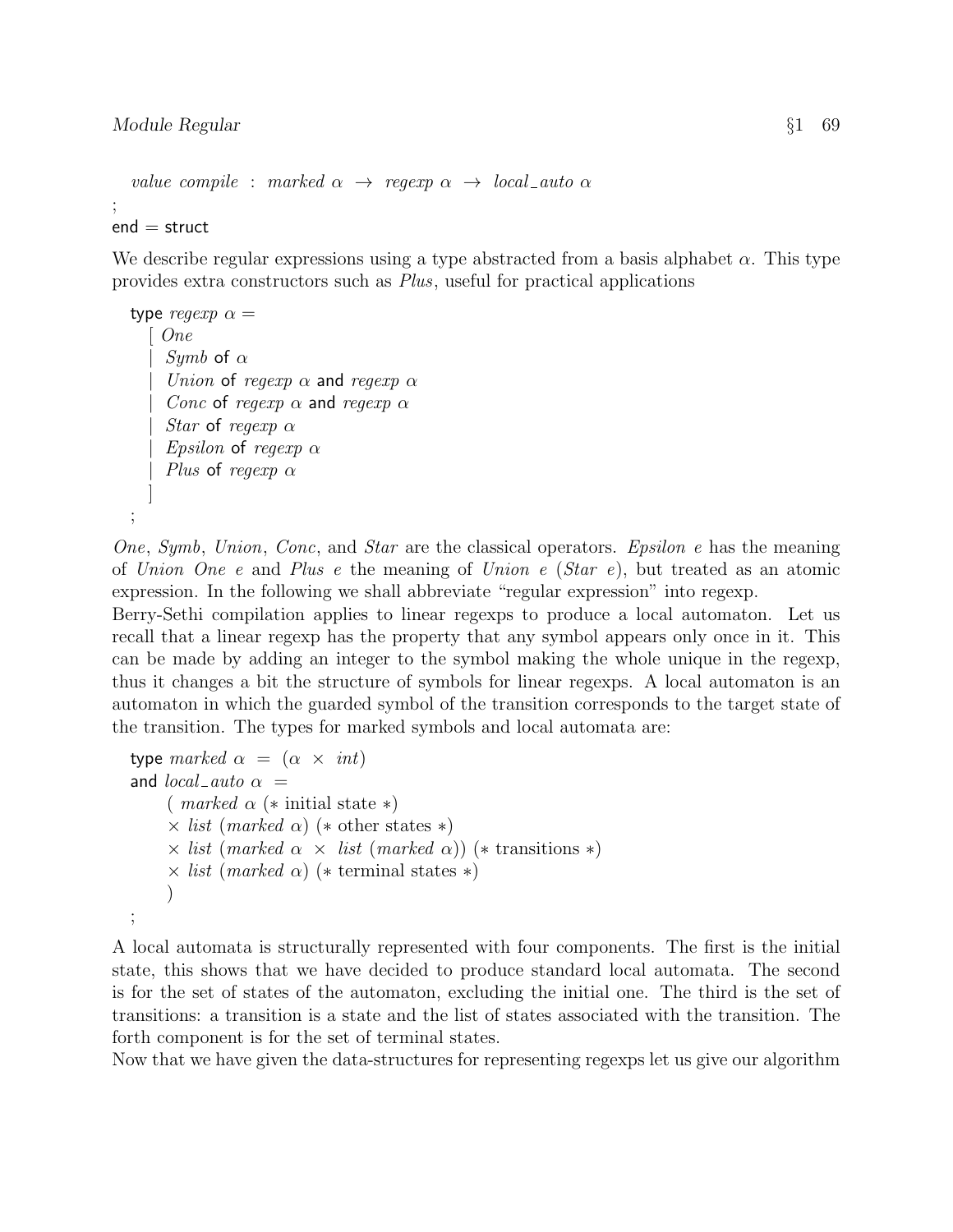to mark a regexp linear. To get the list of symbols from any regexp, reading left to right, we use the function:

```
symb_lr : regexp \alpha \rightarrow list \alphavalue symb \lfloor r e \rfloor = symb \lfloor r e \rfloorwhere rec symb accu = fun
  [One \rightarrow accu| Symb s \rightarrow [s :: accu]| Union e1 e2 | Conc e1 e2 \rightarrowsymb (symb accu e2) e1
  | Star e | Epsilon e | Plus e \rightarrow symb accu e
   ]
;
```
Having computed the resulting list from  $symb\_lr$ , we want to append to each symbol a unique number, meaning the number of times we have encountered a symbol reading left to right the list, beginning to count from 1 except when a symbol is present only once in the list, in which case we count 0.

```
mark_list : list \alpha \rightarrow list (marked \alpha)
value mark_list l = mark[i]where rec markr laccu = fun
   [ [ ] \rightarrow [ ]| x :: l | \rightarrowlet count_x = count_1where rec count sum = fun
                                  \lceil \lceil \cdot \rceil \rightarrow \text{sum}| [y :: l] \rightarrow count (if y = x then sum + 1 else sum) l
                                  \vert in
      if List.mem x laccu \vee List.mem x l (* multiples *)
      then \left[ (x, count\_x \text{ } laccu) \ :: \text{ } markr \ [x \ :: \text{ } laccu] \ l \ \right]else \lceil (x, 0) \rangle: markr laccu l \lceil]
;
```
The mark list function has a laccu list that records symbols present at least twice. Now we can define the *mark* function using a function  $map\_lr$  that replaces in a regexp, from left to right, its symbols with a list of marked symbols (resulting from  $mark\_list$ ). mark : regexp  $\alpha \rightarrow (regexp (marked \alpha) \times list (marked \alpha))$ 

```
value mark e =let rec map\_lr li = fun
    [One \rightarrow (One, li)
```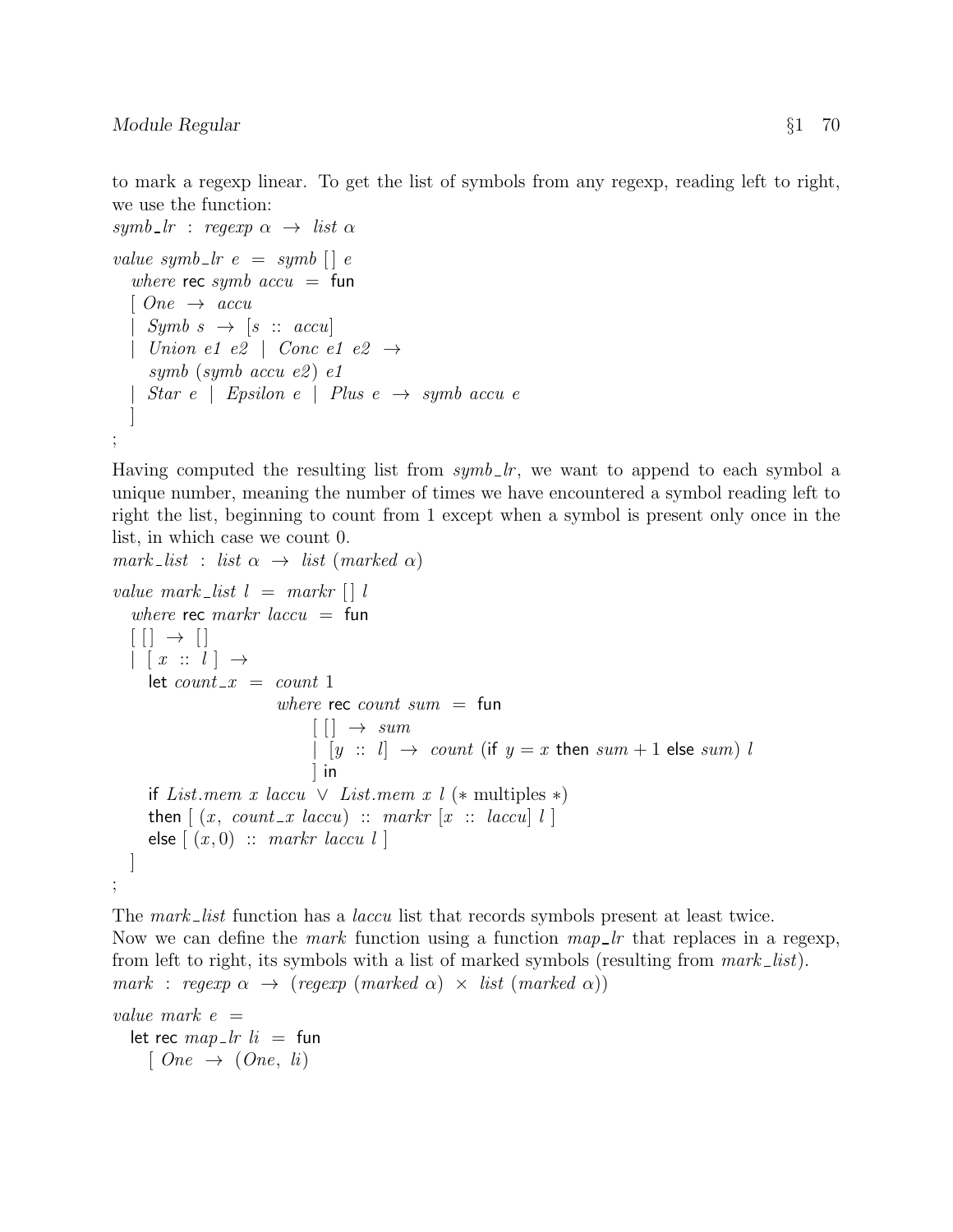```
| Symbs \rightarrow(Symb (List.hd \, li), List.tl \, li)| Union e1 e2 \rightarrowlet (e1_m, l_i) = map\_lr li e1 in
       let (e2-m, lk) = map\_lr \, lj \, e2 in
        (Union e1 m e2 m, lk)
  | Conc e1 e2 \rightarrowlet (e1_m, l_j) = map\_lr li e1 in
        let (e2-m, lk) = map\_lr \, lj \, e2 in
        (Conc e1 m e2 m, lk)
   | Star e1 \rightarrowlet (e1_m, l_j) = map\_lr li e1 in
        (Star \ e1_m, lj)| Epsilon e1 \rightarrowlet (e1_m, l_j) = map\_lr li e1 in
        (Epsiloned - m, l<sub>j</sub>)| Plus e1 \rightarrowlet (e1_m, l_j) = map\_lr li e1 in
        (Plus \ e1_m, lj)\vert in
let symbols = symb<sub>-</sub>lr e in
let symbols m = mark\_list symbols in
let (e_{-}m, h) = map_{-}lr symbols - m e in
  (* note li must be \lceil *)
(e_{-}m, \; symbols_{-}m)
```
The list of symbols mapped into the expression is  $\mathit{symbols}$  m. Note that the first component of a marked symbol is the original one, so one can easily recover the original symbol from a marked one.

By now, we assume our regexps linear and we define the functions of Berry-Sethi compiling. It is very useful to get the information whether the empty string belongs to the regexp to compute the automaton efficiently. We thus present a new type  $d$ -regexp for discriminating regexps that generate or not the empty string. It is almost the same as type regexp but with an information encoding the discrimination, and this for all sub-constructions of the expression. It is represented with a boolean: True if the empty string is generated by the regexp, False otherwise.

```
type d regexp \alpha =
   \mid DO<sub>ne</sub>
   | DSymb of \alpha
```
;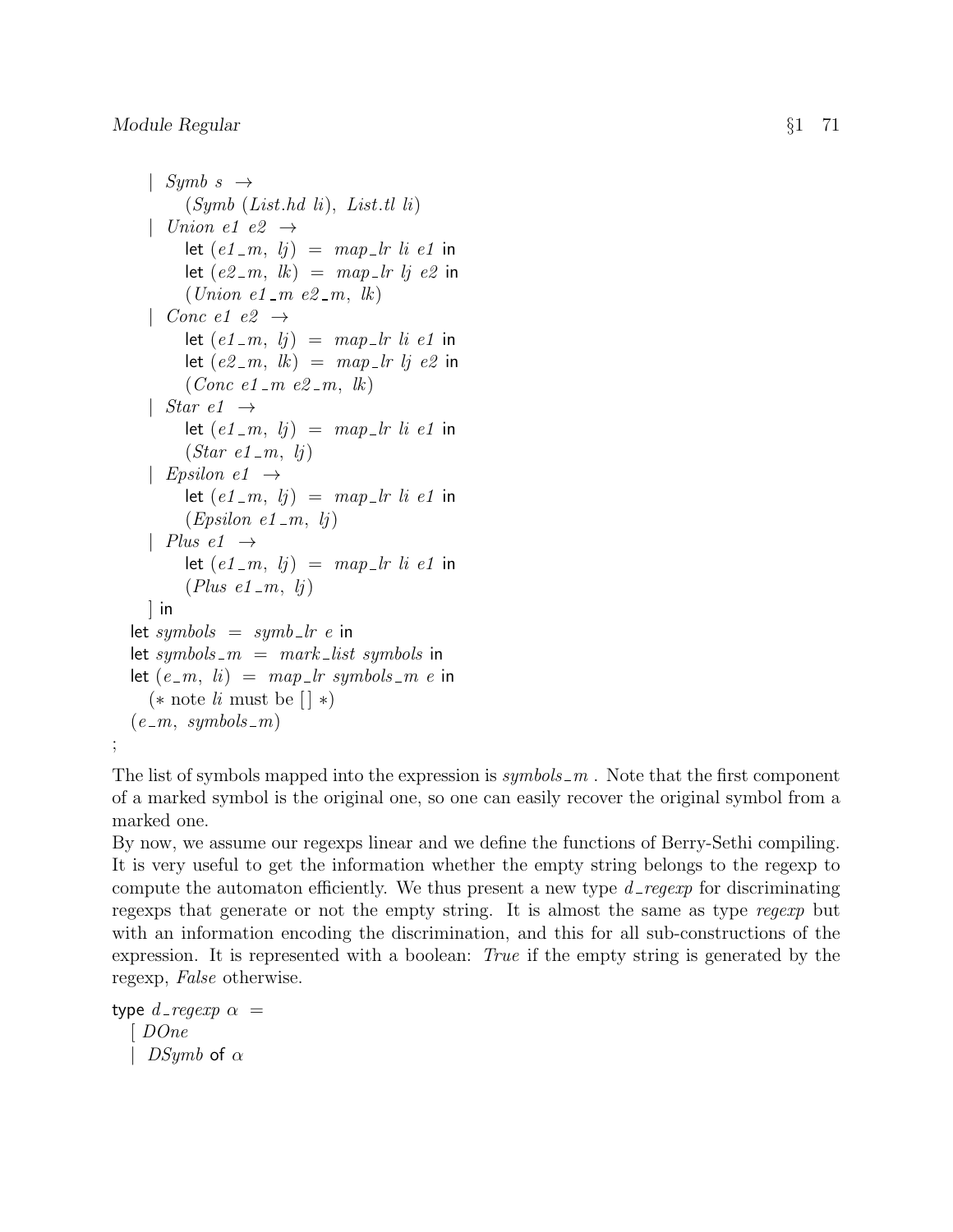] ;

 $D Union$  of bool and d\_regexp  $\alpha$  and d\_regexp  $\alpha$ DConc of bool and d\_regexp  $\alpha$  and d\_regexp  $\alpha$ | DStar of d\_regexp  $\alpha$ | DEpsilon of d\_regexp  $\alpha$ | DPlus of bool and  $d$ -regexp  $\alpha$ 

DOne, DSymb, DStar and DEpsilon don't need this boolean because they have the information implicitly.

We simply extract this information from a regexp in a constant time analyzing the top node of a regexp:

```
delta : d_regexp \alpha \rightarrow \text{bool}
```

```
value delta = fun
  [ DOne \rightarrow True
    DSymb \rightarrow False| D Union \ b = \ \ | \ \ DConc \ b = \ \ \rightarrow \ b| DStar = | DEpsilon = \rightarrow True| DPlus b \rightarrow b]
;
```
The following algorithm transforms a regexp of type *regexp* into the discriminating one of type  $d$  regexp.

```
discr : regexp \alpha \rightarrow d regexp \alphavalue rec discr = fun
  [One \rightarrow DoneSymb \, s \rightarrow \, DSymb \, s| Union e1 e2 \rightarrowlet de1 = discr e1and de2 = discr e2 in
       DUnion (delta de1 \vee delta de2) de1 de2
  | Conc e1 e2 \rightarrowlet de1 = discr e1and de2 = discr e2 in
       DConc (delta de1 \wedge delta de2) de1 de2
   Star\ e\ \rightarrow\ DStar\ (discr\ e)| Epsilon e \rightarrow DEpsilon (discr e)
  | Plus e \rightarrowlet de = discr e in
       DPlus (delta de) de
```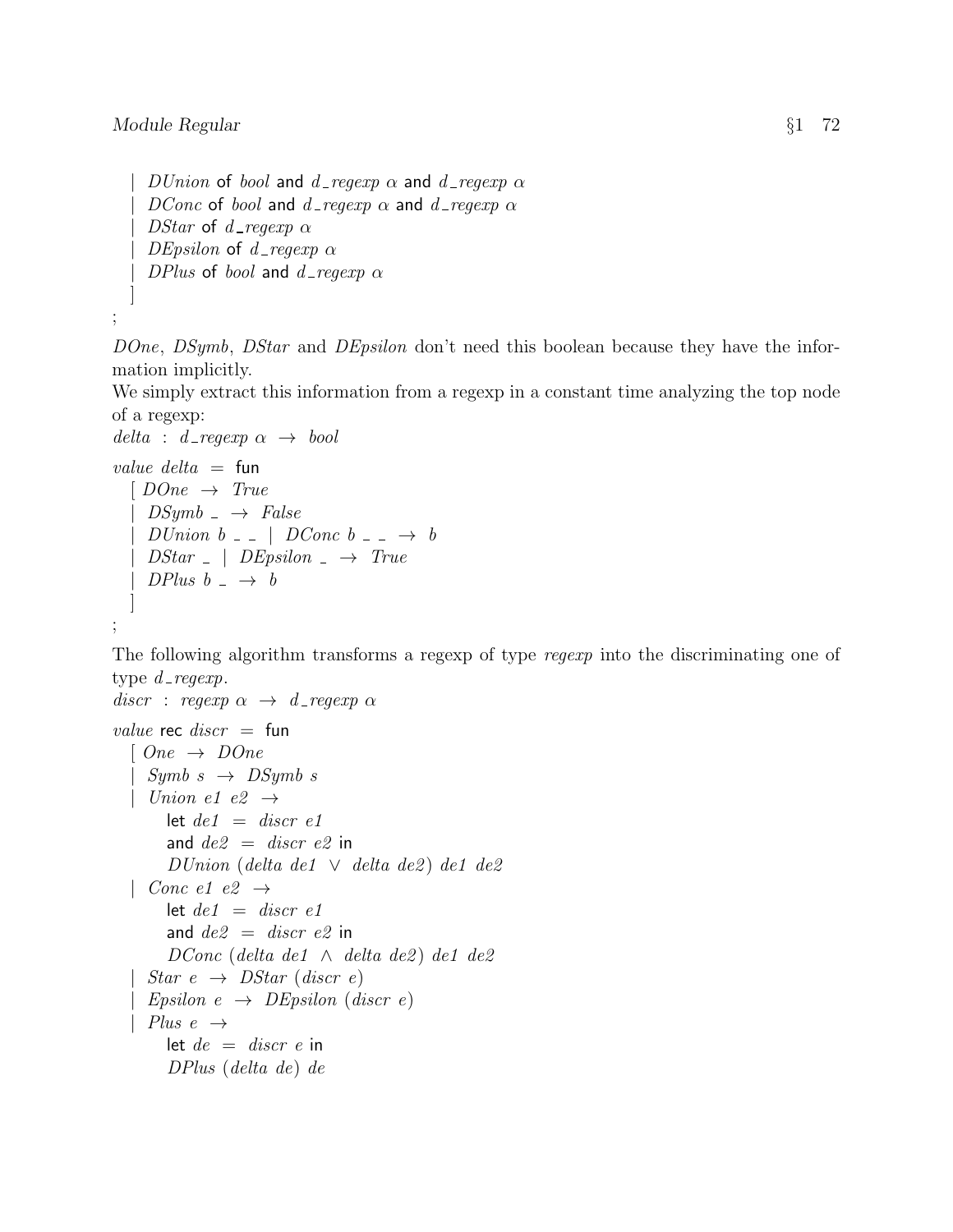] ;

The cost of this computation is linear in the size of the regexp. Then we give an implementation of the first function, that gives the first symbols from a regexp, in linear time :

```
first : list \alpha \rightarrow d-regexp \alpha \rightarrow list \alphavalue rec first l = \text{fun}[ DOne \rightarrow l
     DSymb \, d \rightarrow [d :: l]| DUnion \angle e1 e2 \rightarrow first (first l e2) e1
   | DConc = e1 e2 \rightarrowlet b1 = delta e1 in
        if b1 then first (first l e2) e1
        else first l e1
  | DStar e | DEpsilon e | DPlus -e \rightarrow first l e
   ]
;
```
The parameter l is for already computed first elements, a partial result.

A follow set is the list of directly accessible symbols from a given one in a regexp, it corresponds to the notion of continuation in the Berry-Sethi article. Now we have all the routines to present an implementation of the 'F' function from the Berry-Sethi article for computing the set of all follow sets.

```
follow : \alpha \rightarrow \text{regexp } \alpha \rightarrow \text{list } (\alpha \times \text{list } \alpha)value follow initial exp =let rec f1 exp l fol =match exp with
      [ DOne \rightarrow fol
      | DSymb d \rightarrow [(d, l) :: fol]| D Union = e1 e2 \rightarrowlet fol2 = fl e2 l fol in
          f1 e1 l fol2
      | DConc = e1 e2 \rightarrowlet fol2 = fl e2 l fol in
          let l1 = if delta e2 then first l e2 else first \lceil \cdot \rceil e2 in
          f1 e1 l1 fol2
      | DStar e | DPlus -e \rightarrowlet l_{\text{res}} = \text{first } l \text{ e in}f2 e l-res fol
      | DEpsilon e \rightarrow f1 \ e \ l \ fol
```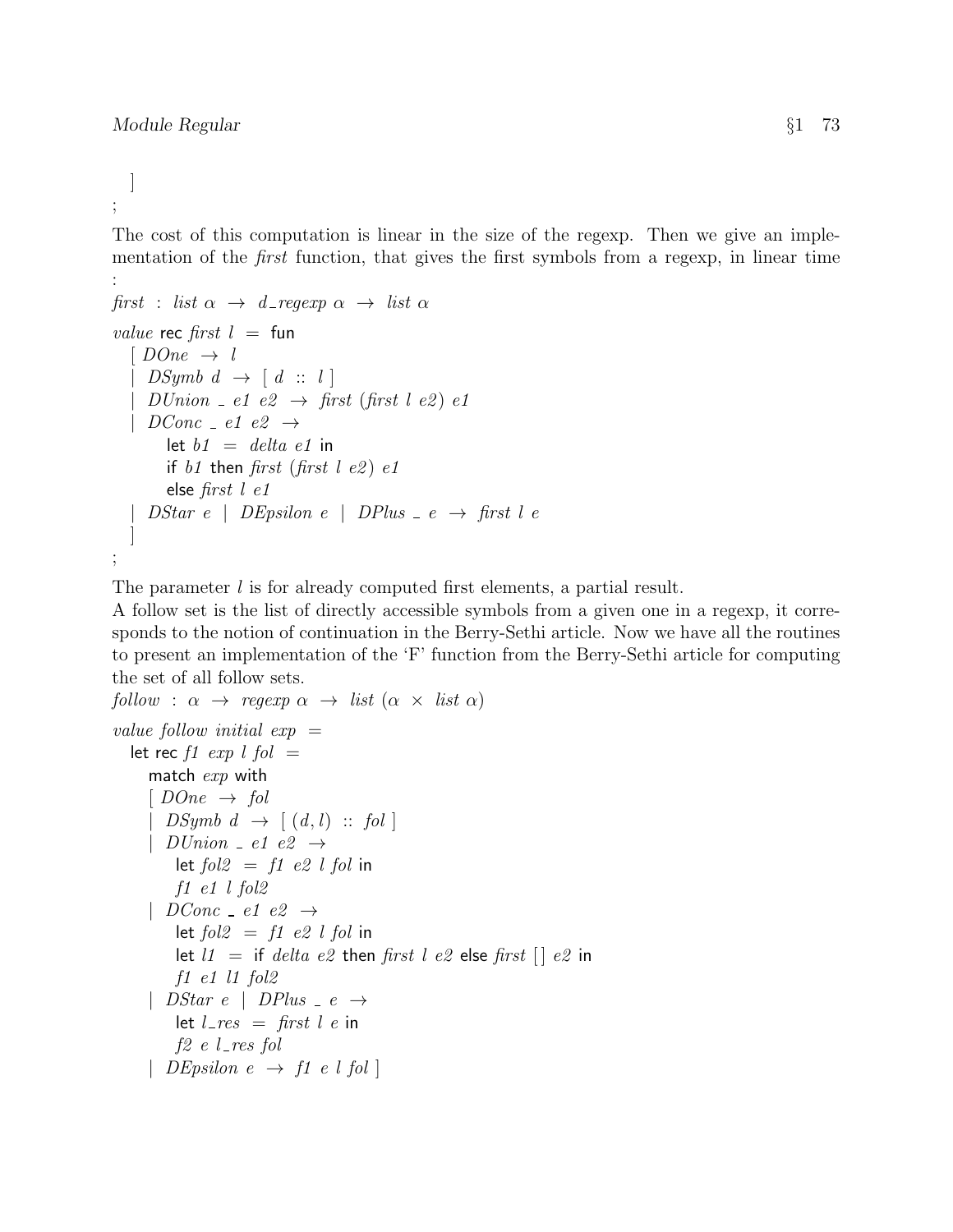;

```
and f2 \exp l fol = (* (first \lceil \cdot \exp \rceil already in l \cdot \mathbf{\hat{x}})
   match exp with
   [ DOne \rightarrow fol
     DSymb \, d \rightarrow [(d, l) \ :: \ fol \, || D Union \_ e1 \ e2 \rightarrowlet fol2 = f2 e2 l fol in
       f2 e1 l fol2
   | DConc = e1 e2 \rightarrowlet b1 = delta e1
       and b2 = delta e2 in
       if b1 (* l1 and l2 in l *)
       then if b2then f2 e1 l (f2 e2 l fol)else f1 e1 (first \lceil \cdot \rceil e2) (f2 e2 l fol)
       else if b2then f2 e1 (first l e2) (f1 e2 l fol)
                else f1 e1 (first \lceil \cdot \rceil e2) (f1 e2 l fol)
   | DStar e | DEpsilon e | DPlus -e \rightarrow f2 e l fol
  ] in
let fol_sets = f1 exp \{ | \}and initials = first \left[ \begin{array}{cc} e^{i\pi} & e^{-i\pi} \\ e^{i\pi} & e^{-i\pi} \end{array} \right]\lceil (initial, initials) \therefore fol sets \lceil
```
The initial state is a parameter of the function because it is not a state derived from symbols of the regexp. Its name must be chosen as a fresh symbol, not already occurring in the regexp. Because of our implementation of sets with lists we must guarantee not returning a list with duplicated elements. This can be done having the property that  $(first \; exp)$  is already in l or not. The computation is different in both cases, this is why we have  $f_1$  and  $f2$ . We add a link between the initial state and the first states of the regexp.

The function *last* returns the last symbols from a regexp.

 $last : \alpha \rightarrow d_{\text{-}}reqexp \alpha \rightarrow list \alpha$ 

```
value last initial e =let rec last_rec exp l = match exp with
     [ DOne \rightarrow l
      DSymb \, d \rightarrow [d :: l]D Union \_el \ e2 \rightarrowlet l2 = last\_rec e2 l in
          last\_rec e1 l2| DConc = e1 e2 \rightarrow
```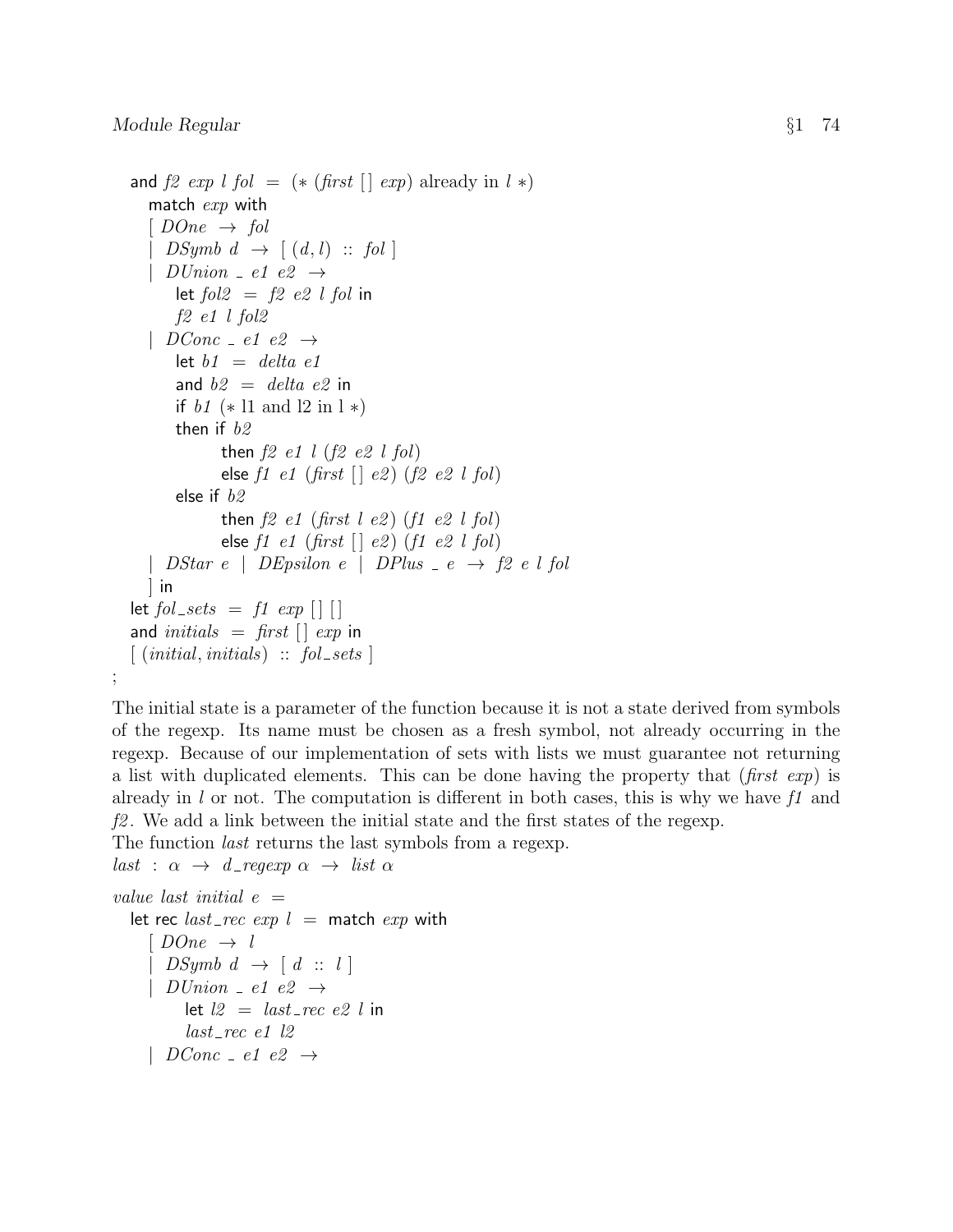```
let b2 = delta e2 in
        if b2 then last\_rec e1 (last\_rec e2 l)
        else last\_rec e2 l| DStar e | DEpsilon e | DPlus -e \rightarrow last\_rec \ e \ l] in
let l = last\_rec \ e \ [ \ ] in
if delta e then \left[ initial :: l \right] else l
```
We add the initial state to the set of last states if the empty word belongs to the language. In terms of the note on "Local languages and the Berry-Sethi algorithm" by Jean Berstel and Jean-Eric Pin, we have presented algorithms to compute a linear regular expression into a local standard automaton. Adding Plus e directly as an operator in the abstract syntax is an optimisation because the equivalent Conc e (Star e) duplicates marked symbols and thus the number of states of the automaton.

We now present the *compile* function that computes the automaton from a regexp. compile : marked  $\alpha \rightarrow$  regexp  $\alpha \rightarrow local_auto \alpha$ 

```
value compile initial exp =let (exp_{-}m, \; states) = mark \; exp \; inlet d<sub>-</sub>exp = discr exp<sub>-</sub>m in
  let fol = follow initial d = expand lasts = last initial d_exp in
  (initial, states, fol, lasts)
;
```
end;

;

This is the end of our Berry-Sethi compilation algorithm. We ensure that we have presented an implementation that takes care of respecting the theoretical complexity, that is quadratic in the number of symbols in the regexp. The proof of the complexity is by induction on the regexp structure.

## 12.3 Module Regexp\_system

We extend the way to define regexps with a regexp system that allows some degree of sharing, but no recursion.

```
module Regexp\_system = struct
```
We use the structure of regular expressions defined in module  $Berry\_Sethi$ .

open  $\textit{Berry}\_Sethi;$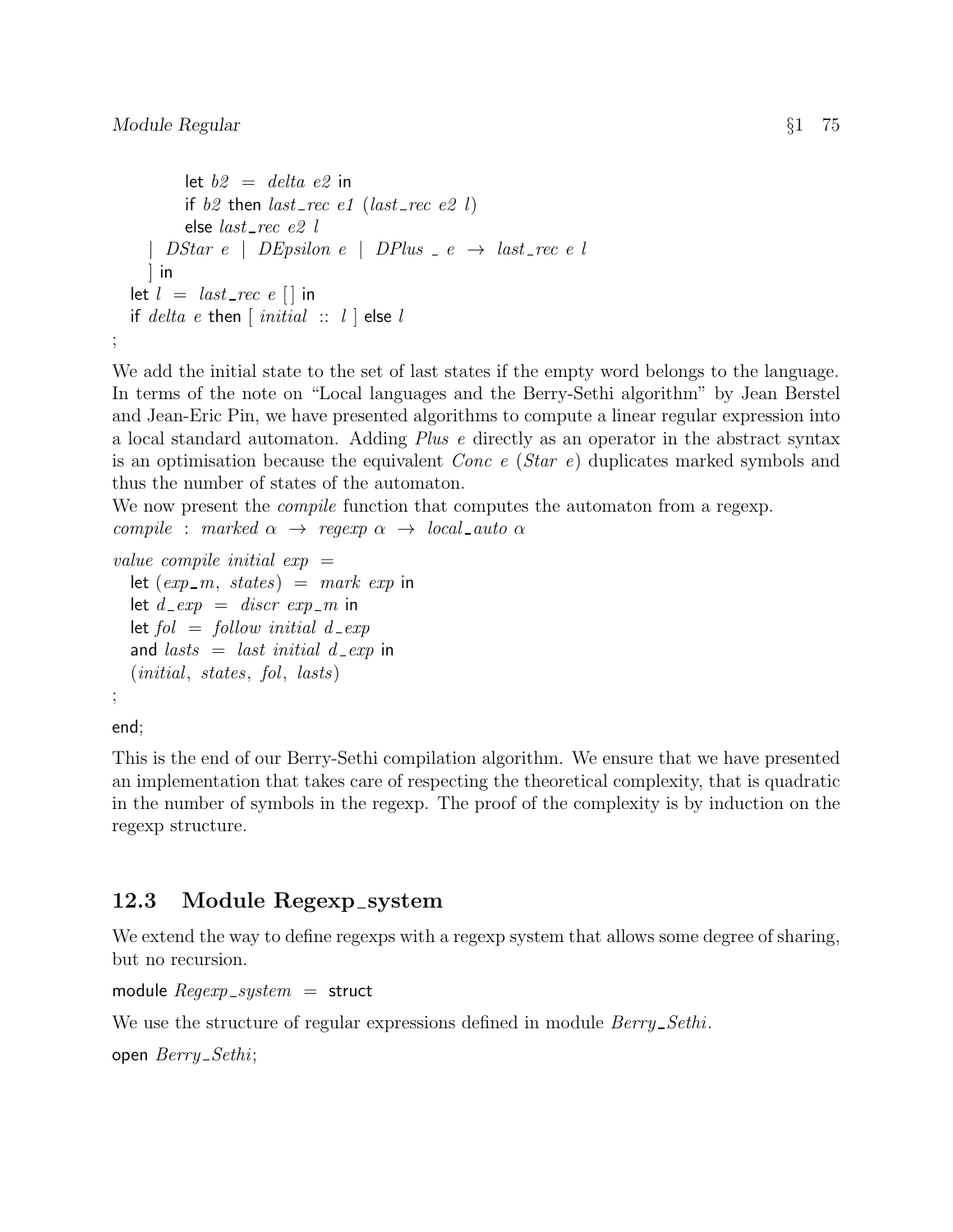We mean by modularity the possibility of naming a regexp which may postmaster@inria.fr be used in another regexp as if it were a basic symbol. Now a Symb in a regexp can be a name or a symbol from an alphabet and we define a type  $mix\_symb$  for describing this mix.

```
type name = stringand mix\_symb \alpha =[ Name of name
      Alph of \alpha]
;
```
Then we define a *system* as a list of names and associated regexp:

```
type system \alpha = list (name \times regexp (mix\_symb \alpha));
```
We give an algorithm to transform a system into a simple regular expression. flatten : system  $\alpha \rightarrow$  regexp  $\alpha$ 

```
value flatten sys =let rec \text{flatten\_reqexp}\, system \, l = \, \text{fun}[One \rightarrow (One, l)]| Symb (Name s) \rightarrowtry (∗ we try to find s in already flattened regexp ∗)
            let e-flattened = List.assoc s l in
             (e-flattened, l)
         with \lceil Not_{\text{bound}} \rceil \rightarrowlet rec extract\_s = fun
                           \lceil \cdot \rceil \rightarrow \text{failure} "no extraction"
                           \Box [ (s2, e) :: sys ] \rightarrow if s = s2 then (e, sys)else extract\_s sys
                           ] in
                     (∗ knowing that dependencies must be in the rest of system ∗)
                     let (e, new_sys) = extract_s system in
                     let (e_{\textit{=}}\textit{flattened}, \textit{new}_{\textit{=}}l) = \textit{flatten}_{\textit{=}}\textit{regexp} \textit{new}_{\textit{=}}\textit{sys} \textit{l} \textit{e} \textit{in}(e_{\textit{=flattened}}, \lceil (s, e_{\textit{=flattened}}) :: new_{\textit{=}} l \rceil)Symb (Alph s) \rightarrow (Symb s, l)| Union e1 e2 \rightarrowlet (e1-f, l_{\text{left}}) = \text{flatten\_regexp} system l e1 in
             let (e2-f, l\_right) = flatten regexp system l left e2 in
             (Union e1-f e2-f, l-right)| Conc e1 e2 \rightarrowlet (e1-f, l_{\text{left}}) = flatten_{\text{regexp}} system \, l \, el \, in
```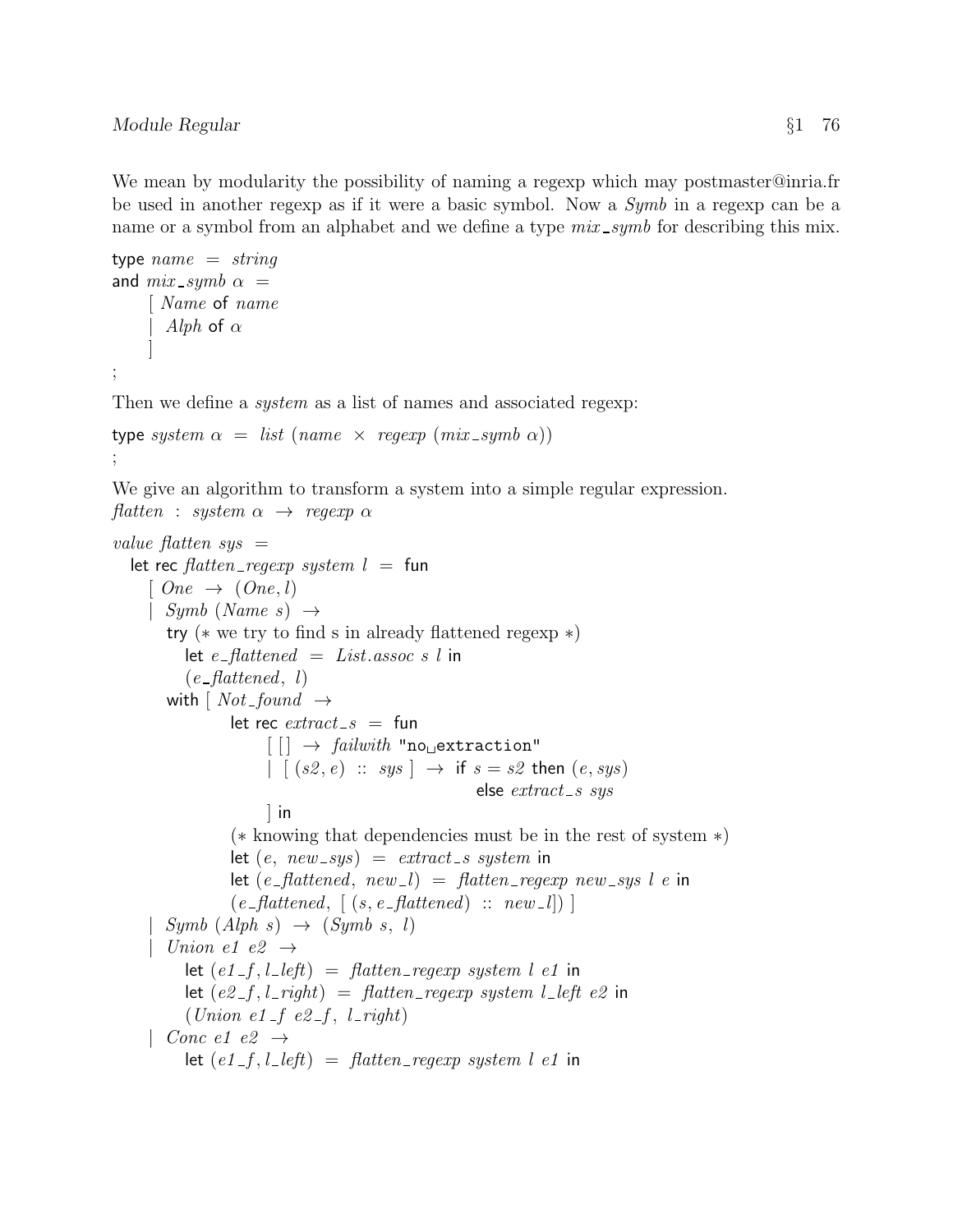;

```
let (e2-f, l\_right) = flatten regexp system l left e2 in
           (Conc e1_f e2_f, l_right)
     | Star e \rightarrowlet (e_{-}f, new_{-}l) = flatten_{-}regexp\, system\, l\, e in
           (Star e-f, new_l)| Epsilon e \rightarrowlet (e_{-}f, new_{-}l) = flatten_{-}regexp system l e in
           (Epsilon e_f, new_l)| Plus e \rightarrowlet (e_{-}f, new_{-}l) = flatten_{-}regexp system l e in
           (Plus e_f, new_l)\vert in
  let (e, system) = match sys with
     \lceil \lceil \cdot \rceil \rightarrow \text{failure} "empty<sub>\sqcup</sub> system!!"
     | (z, e) :: system | \rightarrow (e, system)] in
  let (e_{-}f, -) = flatten_regexp system \lceil e \rceil in
  e-fend;
```
The parameter l of flatten regexp defines the list of regular expressions already flattened for a kind of lazy evaluation, it is initialized to the empty list. The parameter system represents the list of couple - name and regexp - not yet treated. The function  $\text{flatten\_regexp}$ , providing a system and a list of expressions already flattened, replaces each symbol that is a name of regular expression by the associated one.

## 12.4 The concrete syntax for modular aums

A modular aum is a two-level structure: a regexp defined over an aum alphabet. And now we precise the concrete syntax for defining modular aums. It includes a name for the initial state, together with the name of the aum which recognizes the empty word, a basic alphabet of symbols represented as lower case strings between delimiters alphabet and end (corresponding to names of aums), then follows the definition of the regexp as a regexp system, between delimiters **automaton** and end together with a parameter for the name of the module implementing the state transitions.

```
module Id = struct
  value name = "Regular":value version = "2.3";
```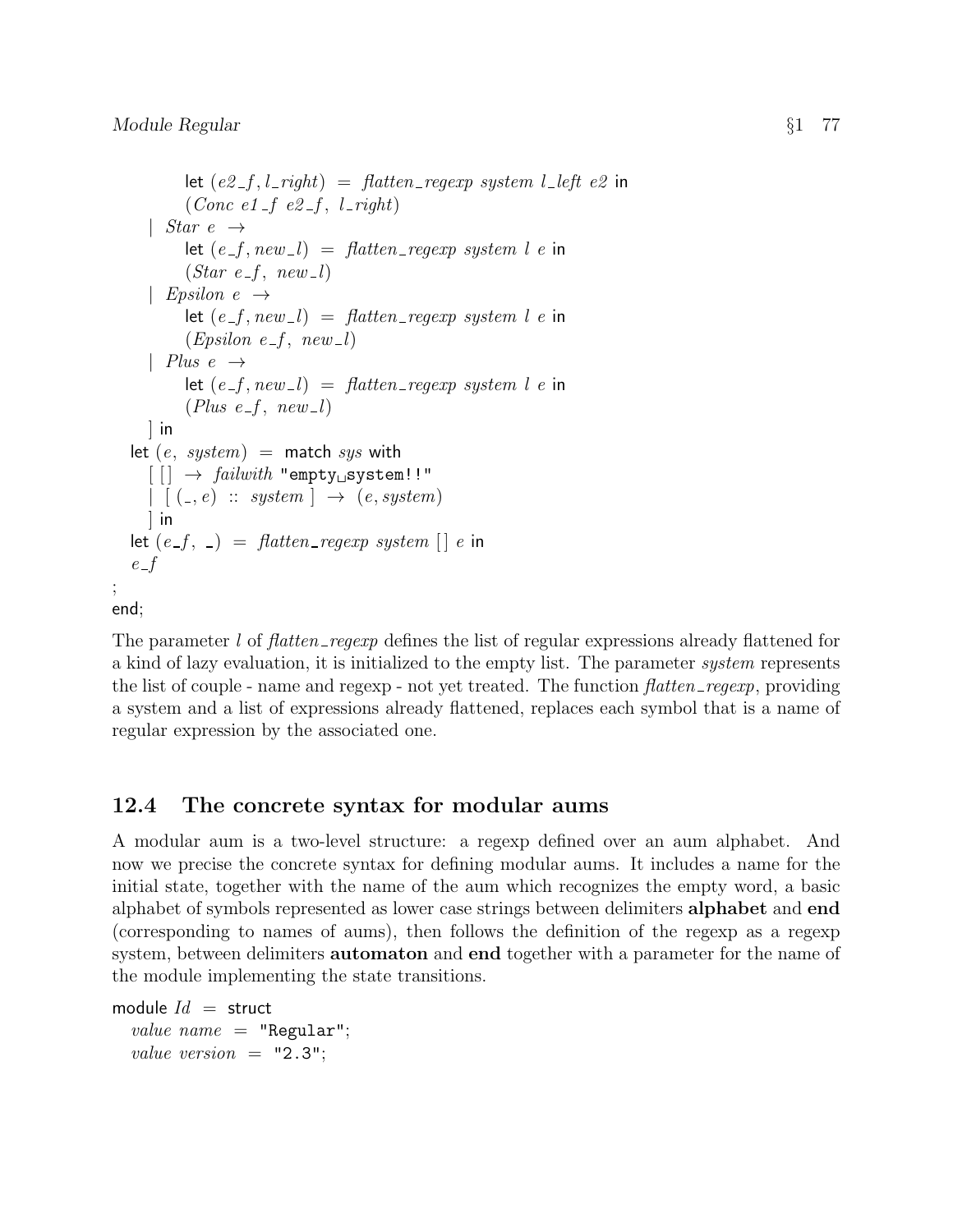end;

```
module Regular (Ast : Camlp4.Siq.Camlp4Ast) = structmodule Ast = Ast;open Ast;
  module Token = Camlp4.Struct. Token. Make Loc;module Lexer = Camlp4.Struct. Lexer. Make Token;open Camlp4.Siq;module Parser = structopen \textit{Berry}\_Sethi;open Regexp_system;
Using a standard lexer.
module Gram = Camlp4.Struct. Grammar. Static. Make Lerer;We define the entry point of grammar def\_auto:
```

```
value def\_auto = Gram. Entry.mk "def _auto"
```

```
;
```
Here is the definition of the grammatical construction for a concrete system of regular expressions.

```
EXTEND Gram
   GLOBAL: def_auto;def_ - auto:\left[ \ \right] "initial"; init = LIBENT; empty_aum = LIDENT;
            "alphabet"; aums = aum\_names; "end";
            "automaton"; module\_name = UIDENT;system = rule\_list; "end"; 'EOI \rightarrow(empty_aum, init, aums, module_name, system)]
     ];
   aum -names:
     \begin{bmatrix} l & = & LIST1 \text{ } aum\_name \text{ } SEP \end{bmatrix} \rightarrow l];
   aum\_name:
     \left[ \begin{array}{ccc} l = LIDENT \rightarrow l \end{array} \right]];
   rule\_list:\lceil \, \lceil \, r \, = \, \text{LIST1 rule} \, \text{SEP} \, \rceil \, \text{in} \, \rceil \rightarrow \, r \, \rceil];
   rule :
```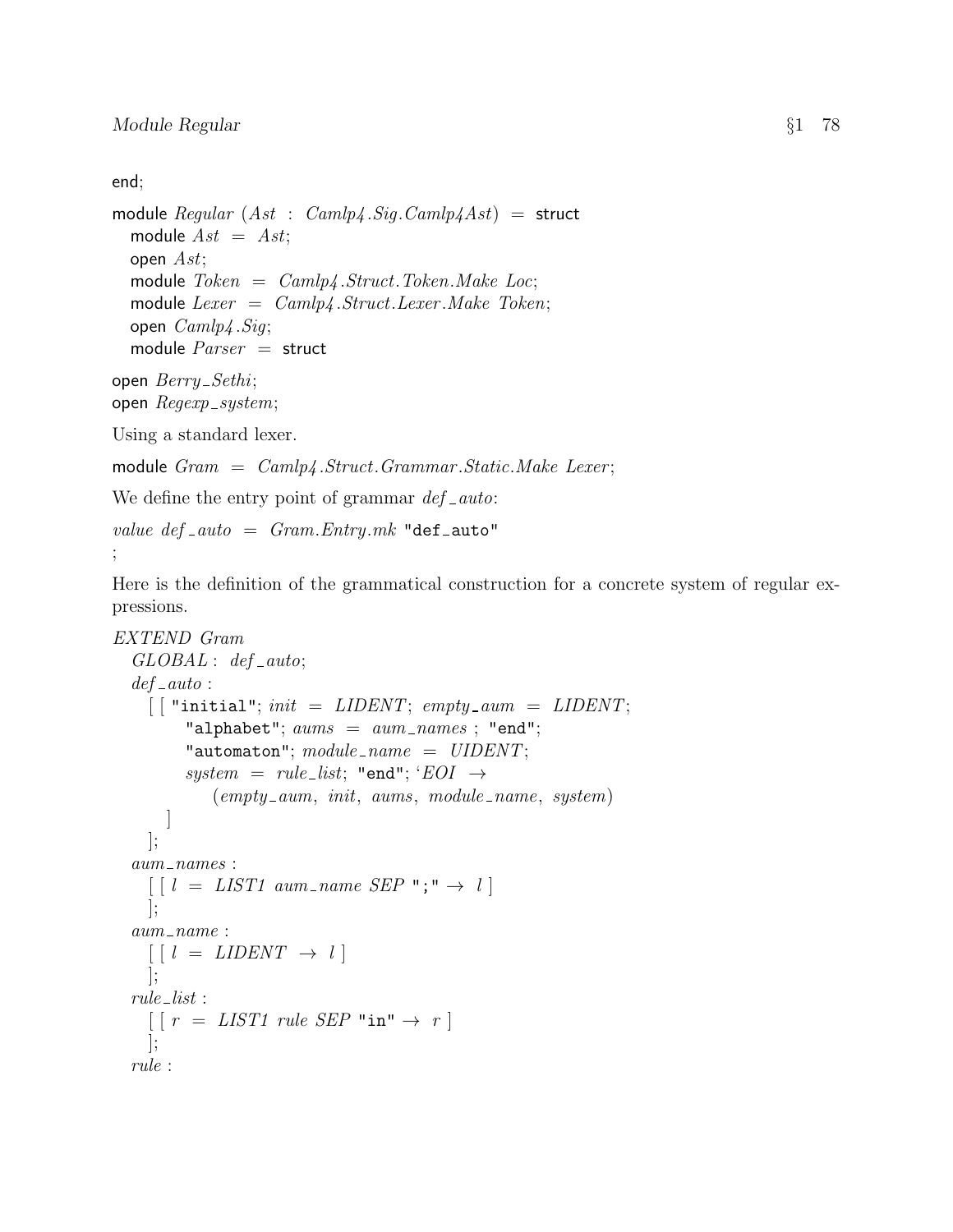```
\lceil [ "node"; name = UIDENT; "="; e = \text{expreg} \rightarrow \text{(name, } e) ]
      ];
   expreg :
      \lceil \, \lfloor e1 \rfloor = \text{expreg}; \, \blacksquare \, \blacksquare; \, e2 \, = \text{expreg} \rightarrow \text{Union} \, e1 \, e2 \, \rceil| [ e1 = expreg; "."; e2 = expreg \rightarrow Conc e1 e2 ]| e = \text{expreq}; "*" \rightarrow Star e
         | e = \text{expreq}; \text{''?} \rightarrow \text{Epsilon}| e = \text{expreg}; \dashv \dashv" \rightarrow \text{Plus } e || n = INT \rightarrowmatch int\_of\_string n with
                   [1 \rightarrow One\Box \rightarrow \; \mathit{failure} "integer\Boxnot\Boxautorized"
                   ]
          | name = LIBENT \rightarrow Symbol (Alpha name)name = UIDENT \rightarrow Symb (Name name)"("; e = expres; "")" \rightarrow e];
END;
```
end;

N.B. Since we use a pre-defined lexer, one must take care of possible conflicts: "a\*.b" would be interpreted with the floating-point times instead of suffix "\*" followed by infix ".". The construction automaton ... end is parameterized by a string which will be the name of the module for the resulting automaton.

# 12.5 Example: Sanskrit morphology

We give a concrete example in the case of Sanskrit morphology. We have various phases for nominal forms:

- Noun for declined substantives
- Iic for beginnings of compounds
- If c for endings of compounds

similarly for verbal forms:

- Root for conjugated forms of roots
- Pv1 for preverb sequences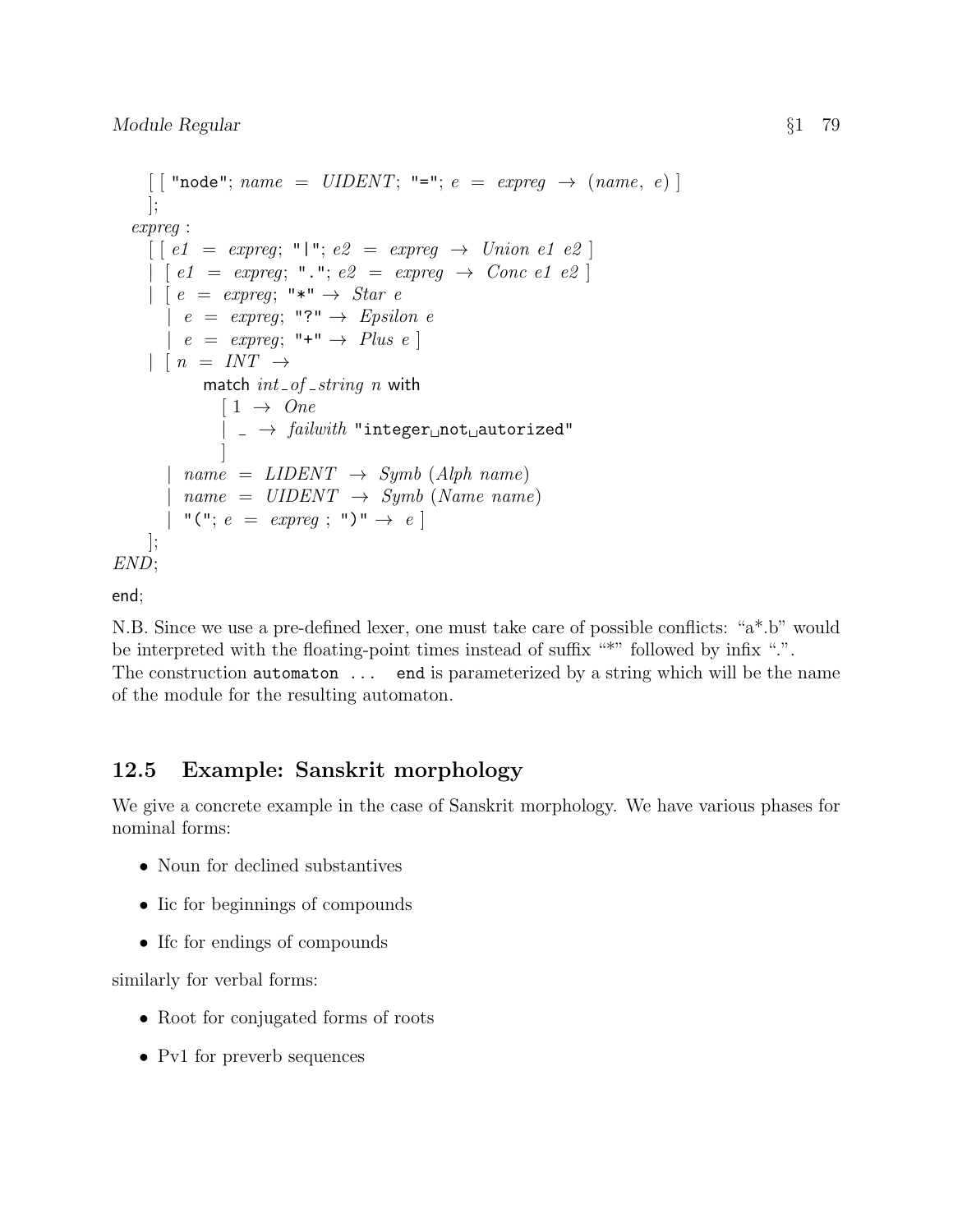- Auxi for auxiliary verb forms
- Iiv for periphrastic prefixes

and finally for adverbs and particles:

- Unde undeclinable forms (infinitives, adverbs, etc.)
- Abso (absolutives)
- Pv2 for preverb sequences

Pv1 and Pv2 are two occurrences of the language of preverbs, issued from the linearization of the regular expression defining a Sanskrit sentence as a non-empty sequence of inflected word forms:

```
initial init epsilon_aum
alphabet
  noun ; root; unde; abso; iic; iiv; auxi; ifc; prev
end
automaton Disp
  node INVAR = prev.abso | unde in
  node CONJUG = prev? . root in
  node SUBST = iic* .noun | iic+ .ifc in
  node VERB = CONJUG | iiv.auxi in
  node PHRASE = (SUBST | VERB | INVAR)+
end
```
We remark that our language permits a succinct expression to what would be a complex regular expression if it had to be flattened.

#### 12.6 Module Generate ast

Let us define a module for generating the abstract syntax tree of a program implementing a phase automaton, assuming we provided a name for the aum of empty word, a list of aums used in the definition of the automaton, a name for the module associated to the automaton, the phase representing the first state of the automaton, the list of phases, the follow sets and the list of terminal states.

Dummy location needed for the quotation mechanism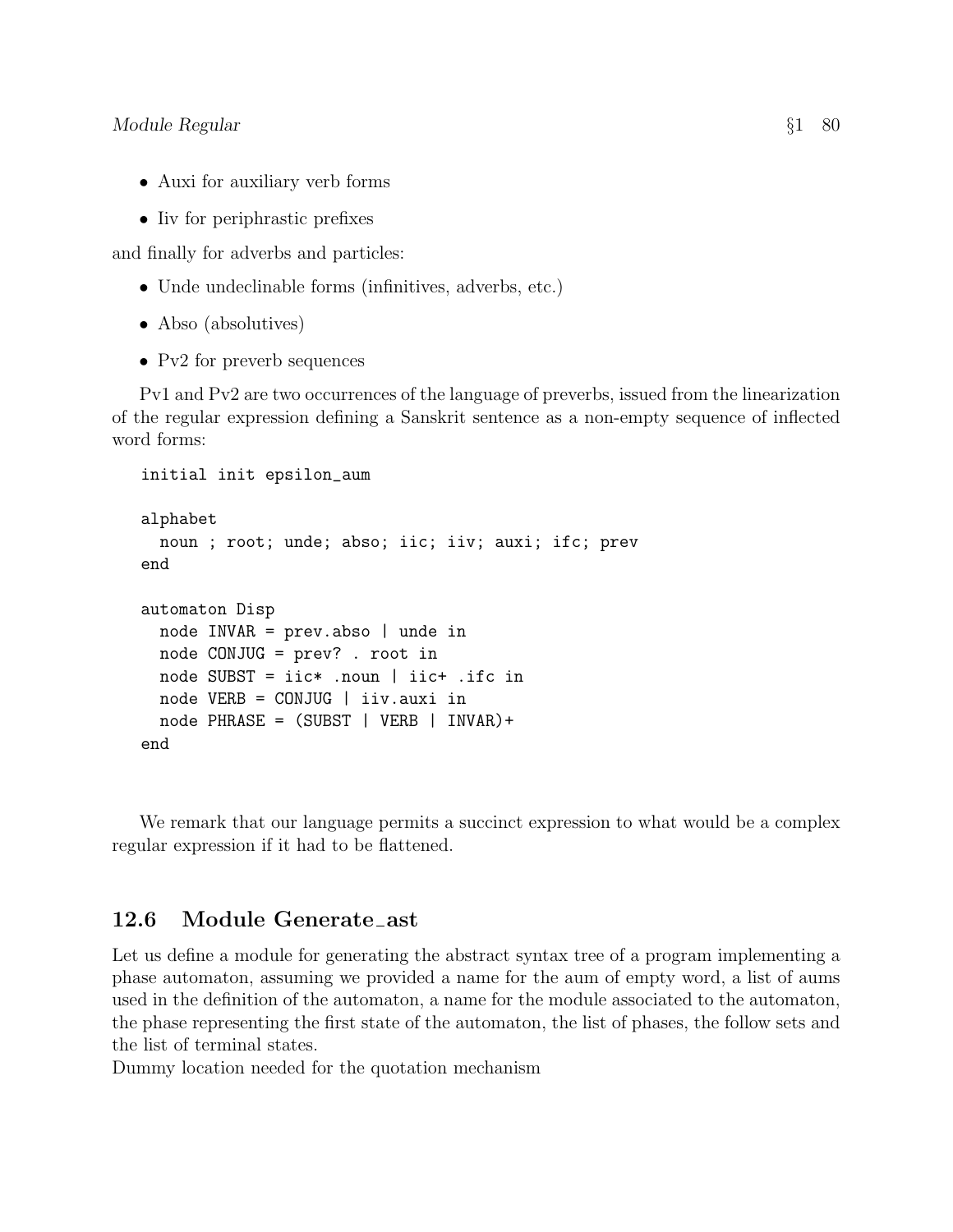```
value \lnot loc = Loc.ghost
;
module Generate\_ast: sig
  type aum_name = stringand module\_name = stringand phase = (string \times int)and follows = list (phase \times list phase)
  and program = Ast.str\_item;value gen_ast : aum_name \rightarrow list aum_name \rightarrow module_name \rightarrowphase \rightarrow list phase \rightarrow follows \rightarrowlist phase \rightarrow program;
```

```
end = struct
```
;

The implementation consists in encapsulating the structures in the given datatypes and functions, with help of the macro-generating facilities of Camlp4. The reader is advised to skip this section at first reading.

```
type aum_name = stringand module\_name = stringand phase = (string \times int)and follows = list (phase \times list phase)
and program = Ast.str\_item
```
To append a number  $i$  to *name* capitalized, except for the number 0:

```
value convert uid\_int (name, i) =
  let cap = String.capitalize name in
  if i = 0 (* the name is used once in the regular expression *)
  then cap else cap \hat{i} string of int i
;
```
Generates the type record *auto-vect*.

```
value gen_type_vect phases =let f n acc = \langle : ctyp \langle \text{S} \rangle \text{ and } : n\$\rangle : Auto.auto; \langle \text{S} \rangle acc\langle \text{S} \rangle >> in
let type_record = List.fold_right f phases \langle: ctyp \langle \rangle in
       \langle \cdot | str\_item \langle \cdot \rangle type auto vect = { \exists type\_record\ } >>
;
```
Generates the type phase.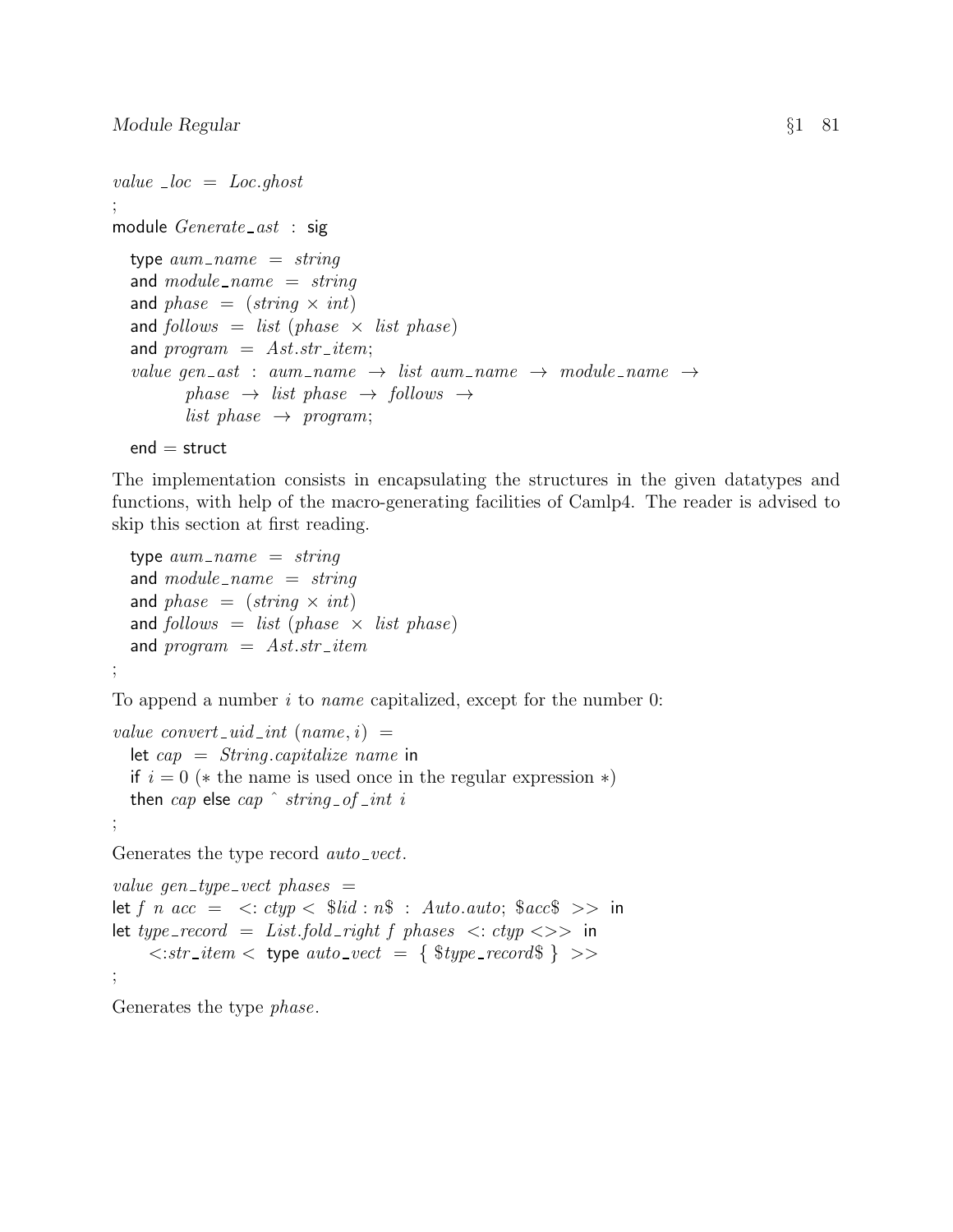```
value gen_type_phase phases =(∗ first compute the names of all phases ∗)
   let list_type = List.map convert_uid_int phases in
   let sslt = List.fold_right (fun x acc \rightarrow \langle: ctyp\langle $uid : x\$ | \$acc\$ >>) list_type \langle:
ctyp \ll >> in
    \langle \cdot \rangle:str_item \langle \cdot \rangle type phase = [ \sslt\ ] \langle \cdot \rangle;
Generates the transducer function.
value gen fun-morphism phases =let mc =let process (x, y) acc =
                  \langle \cdot \rangle: match_case \langle \cdot \rangle $uid : x\ \rightarrow Fsm.autos.$lid : y\ | $acc$ \rangle in
            List.fold_right process phases \lt: match_case \lt\gt in
    \langle \cdot | str\_item \langle \cdot | value\ transducer \rangle = \text{fun} |\\mc$ | >>
;
Generates the dispatch function.
value gen fun dispatch follows =(∗ translates a follow ∗)
   let trad_a_f\_\text{follow}(n, ln) acc =
        let \ell ln = List-fold\_right tr ln \lt c: expr \lt [where tr x l =let x' = convert\_uid\_int x in
                       \langle 0.15 \times 10^{3} \times 10^{4} \times 10^{4} \times 10^{4} \times 10^{4} \times 10^{4} \times 10^{4} \times 10^{4} \times 10^{4} \times 10^{4} \times 10^{4} \times 10^{4} \times 10^{4} \times 10^{4} \times 10^{4} \times 10^{4} \times 10^{4} \times 10^{4} \times 10^{4} \times 10^{4} \times 10^{4} \times 10^{4} \times 10^{4} \times 10^{4} \times 10^{4} \times 10^{4} \times 10\langle \cdot \rangle:match_case \langle \cdot \rangle $uid : convert_uid_int n$ \rightarrow \rangle $tln$ | $acc$ \rangle in
    (∗ translates follow sets ∗)
   let match\_cases = List.fold\_right trad_a\_follow follows <:match\_case <>>></math> in\langle \cdot | str\_{item} \langle \cdot | value \; dispatch = \text{fun} \; | \; \text{\$match}\_{cases} \; | \rangle;
value gen initial state initial phase =\langle str_item \langle value initial = $uid : convert_uid_int initial_phase$ \rangle;
Generation of the list of terminal states.
value gen fun terminal l =let the list =List.fold_right tr l \leq \epsilon expr\leq [ >>where tr e l =let e' = \langle . \in xpr \langle \text{S} \text{u} \text{u} \rangle : \text{convert}\text{u} \text{u} \text{u} \text{u} \text{u} \text{u} \text{v} \text{u} \text{v}\langle 0.1 \times 10^{3} \times 10^{3} \times 10^{4} \times 10^{4} \times 10^{4} \times 10^{4} \times 10^{4} \times 10^{4} \times 10^{4} \times 10^{4} \times 10^{4} \times 10^{4} \times 10^{4} \times 10^{4} \times 10^{4} \times 10^{4} \times 10^{4} \times 10^{4} \times 10^{4} \times 10^{4} \times 10^{4} \times 10^{4} \times 10^{4} \times 10^{4} \times 10^{4} \times 10^{4} \times 10^{
```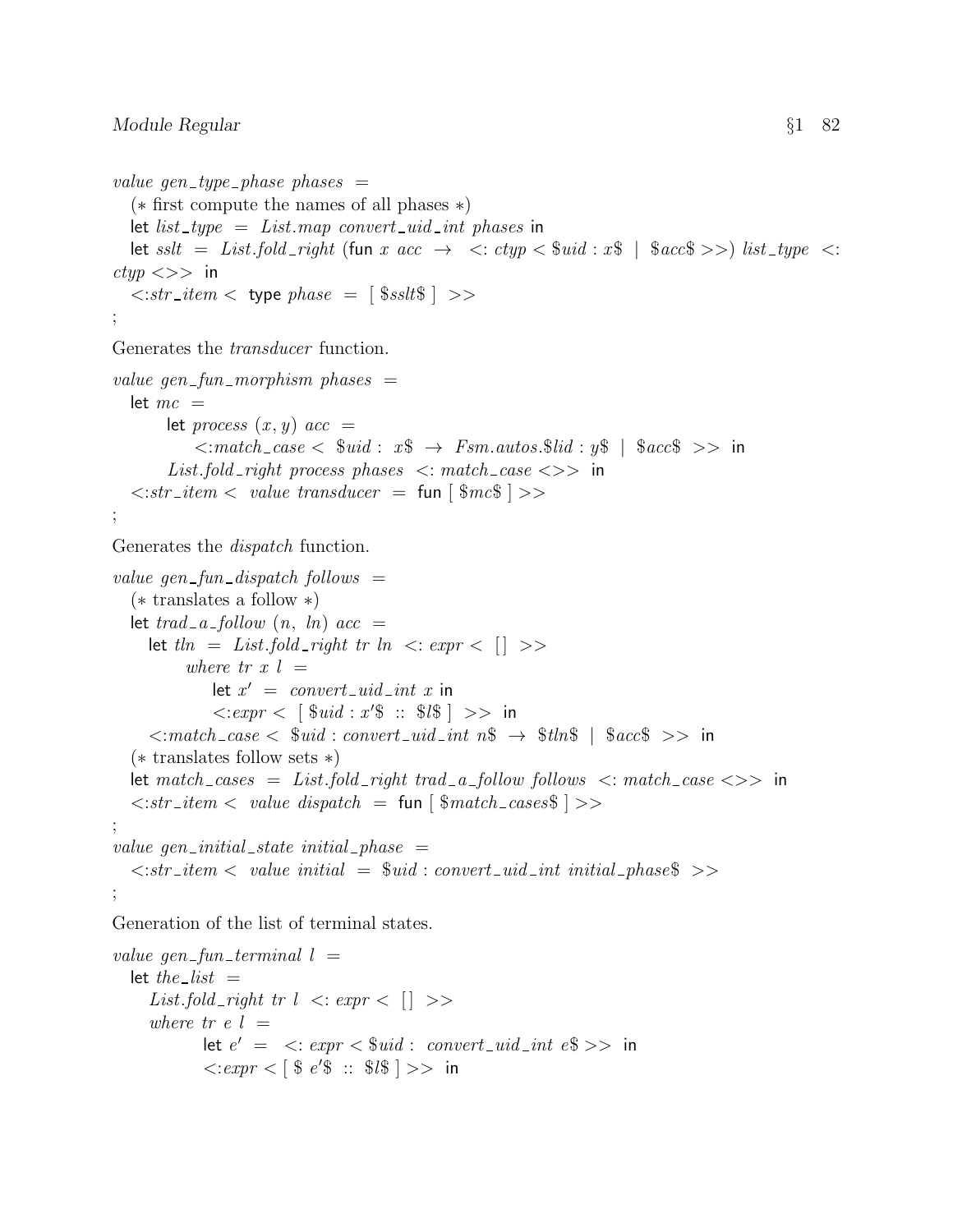#### Module Regular  $\S1$  83

```
\langle \cdot \rangle = \langle \cdot \rangle = \langle \cdot \rangle = \langle \cdot \rangle = \langle \cdot \rangle = \langle \cdot \rangle = \langle \cdot \rangle = \langle \cdot \rangle = \langle \cdot \rangle = \langle \cdot \rangle = \langle \cdot \rangle = \langle \cdot \rangle = \langle \cdot \rangle = \langle \cdot \rangle = \langle \cdot \rangle = \langle \cdot \rangle = \langle \cdot \rangle = \langle \cdot \rangle = \langle \cdot \rangle = \langle \cdot \rangle = ;
Generates the module with name module name
value gen-module empty-aum module-name initial-phase phases
                         follows\ terminal =(∗ declaration and definition of types and functions ∗)
   let type_{\textit{}} phase = gen_type_phase [initial_{\textit{}}] initial_phase :: phases ]and fun\_{morphism = gen\_fun\_{morphism}\left[ (convert_uid_int initial_phase, empty_aum) ::
            (List-map (fun (x, y) \rightarrow (convert\_uid\_int (x, y), x)) phase)and fun\_dispatch = gen\_fun\_dispatch follows
   and value initial = gen initial state initial phase
   and fun\_terminal = gen\_fun\_terminal terminal in
  let st = \langle str\_item \langle $type_phase$;
                                   $fun\_morphism$;$fun\_dispatch$;
                                   \$value\_initial\$;$fun_terminal$ >> in
   (∗ end of decl and def ∗)
   \langle \cdot | str\_item \langle \cdot | \cdot | module \$module\_name\$ =functor ( Fsm : sig value autos : auto-vect; end ) \rightarrow struct $st$ end>>
;
Generates all declarations of the file we want to generate
value gen_ast empty_aum aums module_name initial_phase phases
                     follows\ terminal =let type_vect = gen_type_vect [empty\_aum :: aums] in
  let module_{-body} =
      gen module empty aum module name initial phase phases
                      follows terminal in
  let module\_contents = \langle : str\_item \langle \ $type\_vect\$; $module\_body\ >> in
  let automata\_functor =\langle \cdot | str\_item \langle \cdot | module Automata =
            (∗ Automata is a functor with parameter module Auto ∗)
            functor (Auto : sig type auto; end) \rightarrow struct $module_contents$ end >> in
   automata\_functor;
```
end;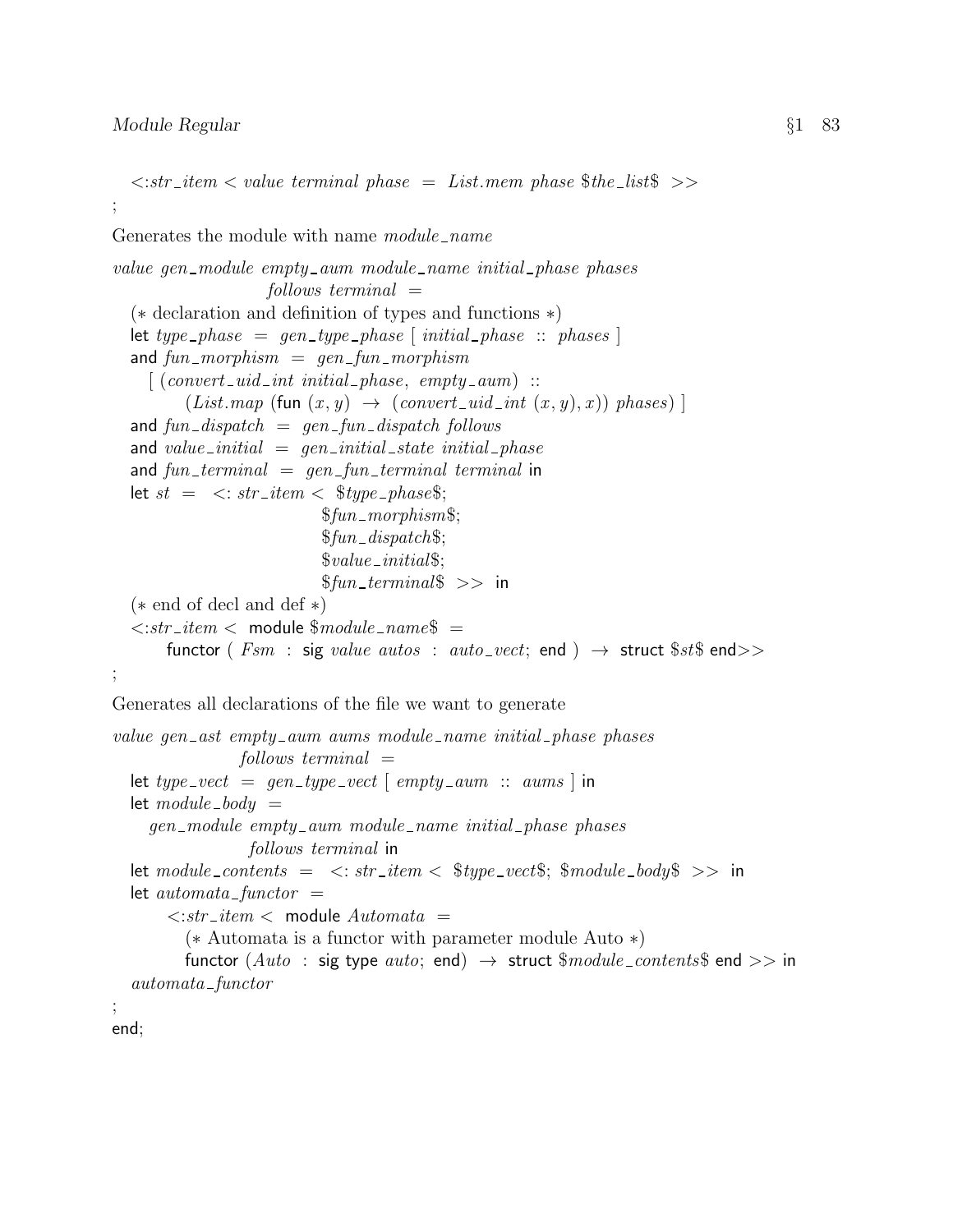#### 12.7 Generating the plug-in module

```
open \textit{Berry\_Set}hi;open Parser;
```
;

;

Reads on input channel ch the phase automaton description, parses it using the entry point def auto, calls the Berry-Sethi algorithm, and returns the resulting plug-in module as Ocaml abstract syntax.

```
value parse_implem ?directive_handler \lrcorner loc strm =
    let \text{(empty\_aum, init, aums, module\_name, system)} =Gram.parse\ def_auto\_loc' strm in
    let exp = Regexp\_system. flatten (List.rev system)
    and initial\_phase = (init, 0) in
    let (intial\_phase, phases, follows, terminal) = compile initial\_phase exp in
    Generate_ast.gen_ast empty_aum aums module_name initial_phase phases follows terminal
  ;
  value parse interf ?directive handler \lnot loc \lnotstrm = assert False
  ;
end
let module M = Camlp4 \n. Register . OCamlParser Id Regular in ()
```
For generating the code from a concrete automaton in a file xxx automaton emay call:  $\langle \textit{camlp4 pr\_r} \cdot \textit{cmo} \rangle$  ./regular.cmo  $-\textit{impl} \; \textit{xxx} \cdot \textit{aut}$ 

This will pretty-print the result to standard output, where it may be redirected to a file.

For instance, the modular aum described above for the Sanskrit example [sanskrit.aut] generates the following code :

```
module Automata (Auto : sig type auto = 'a; end) =
   struct
    type auto_vect =
      { epsilon_aum : Auto.auto;
        noun : Auto.auto;
        root : Auto.auto;
        unde : Auto.auto;
        abso : Auto.auto;
        iic : Auto.auto;
        iiv : Auto.auto;
        auxi : Auto.auto;
        ifc : Auto.auto;
```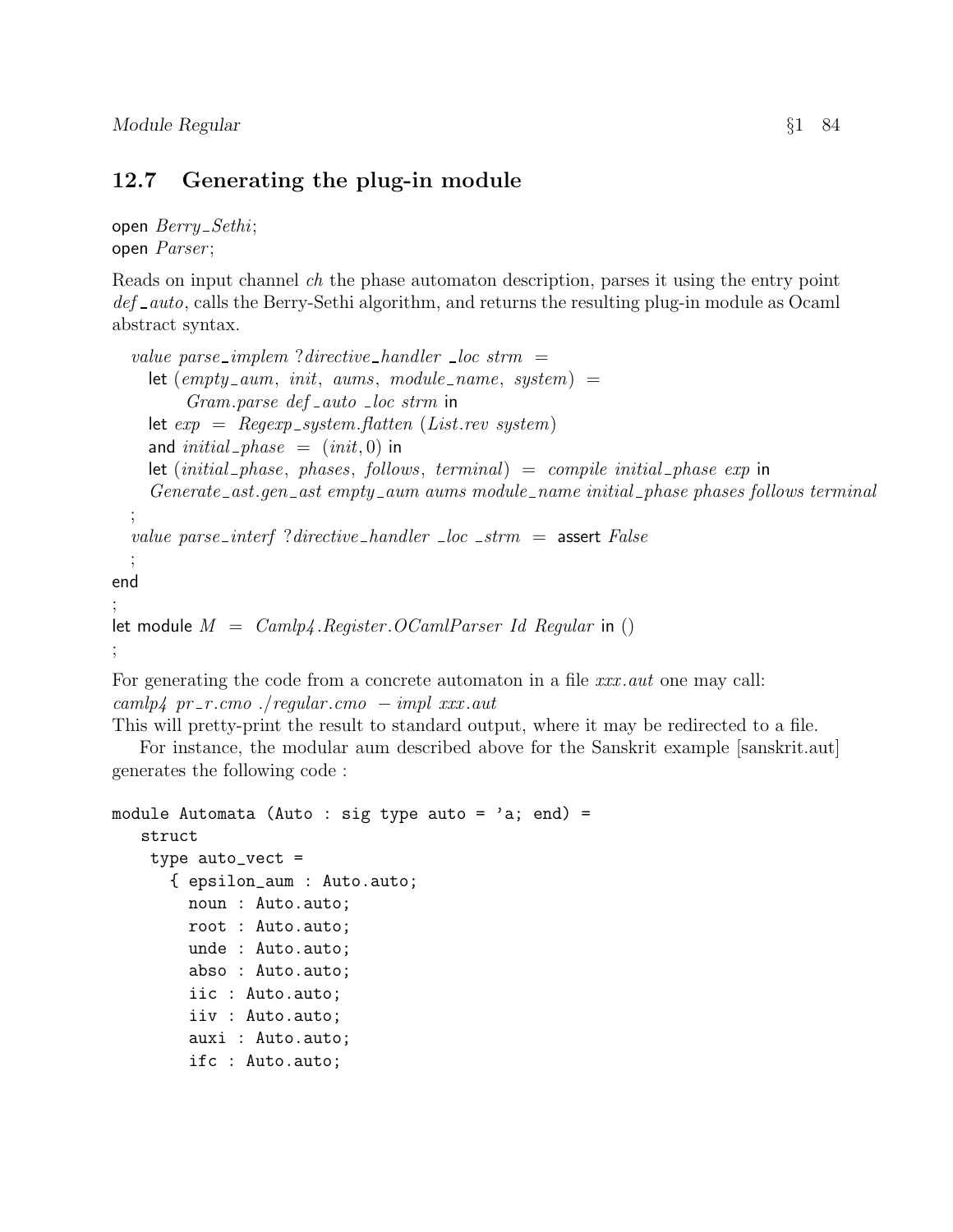```
prev : Auto.auto }
;
module Disp (Fsm : sig value autos : auto_vect; end) =
  struct
    type phase =
      [ Init
      | Iic1
      | Noun
      | Iic2
      | Ifc
      | Prev1
      | Root
      | Iiv
      | Auxi
      | Prev2
      | Abso
      | Unde ]
    ;
    value transducer =
      fun
      [ Init -> Fsm.autos.empty_aum
      | Iic1 -> Fsm.autos.iic
      | Noun -> Fsm.autos.noun
      | Iic2 -> Fsm.autos.iic
      | Ifc -> Fsm.autos.ifc
      | Prev1 -> Fsm.autos.prev
      | Root -> Fsm.autos.root
      | Iiv -> Fsm.autos.iiv
      | Auxi -> Fsm.autos.auxi
      | Prev2 -> Fsm.autos.prev
      | Abso -> Fsm.autos.abso
      | Unde -> Fsm.autos.unde ]
    ;
    value dispatch =
      fun
      [ Init -> [Iic1; Noun; Iic2; Prev1; Root; Iiv; Prev2; Unde]
      | Iic1 -> [Iic1; Noun]
      | Noun -> [Iic1; Noun; Iic2; Prev1; Root; Iiv; Prev2; Unde]
      | Iic2 -> [Iic2; Ifc]
      | Ifc -> [Iic1; Noun; Iic2; Prev1; Root; Iiv; Prev2; Unde]
```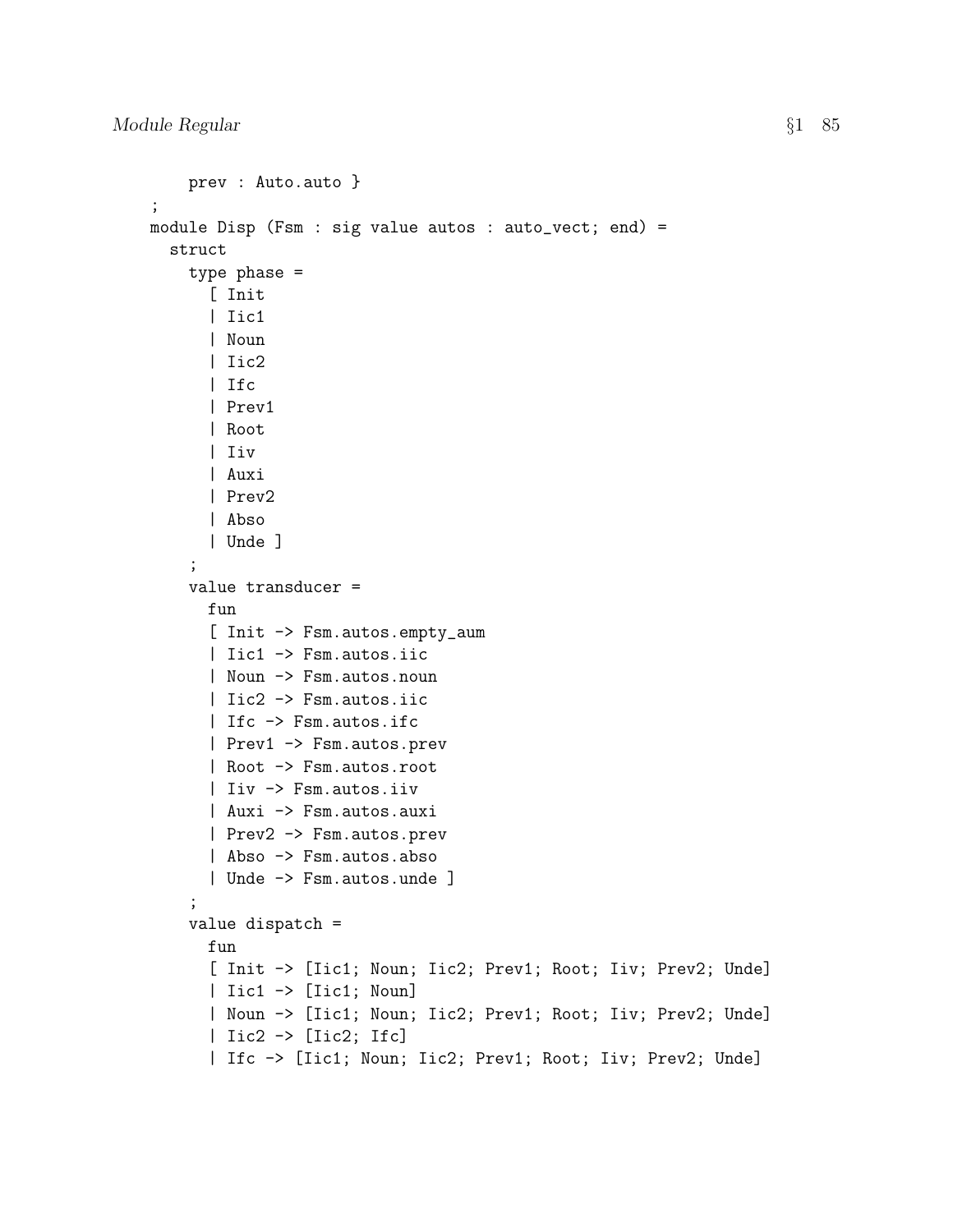```
| Prev1 -> [Root]
          | Root -> [Iic1; Noun; Iic2; Prev1; Root; Iiv; Prev2; Unde]
          | Iiv -> [Auxi]
          | Auxi -> [Iic1; Noun; Iic2; Prev1; Root; Iiv; Prev2; Unde]
          | Prev2 -> [Abso]
          | Abso -> [Iic1; Noun; Iic2; Prev1; Root; Iiv; Prev2; Unde]
          | Unde -> [Iic1; Noun; Iic2; Prev1; Root; Iiv; Prev2; Unde] ]
        ;
        value initial = Init;
        value terminal phase =
          List.mem phase [Noun; Ifc; Root; Auxi; Abso; Unde]
        ;
     end
    ;
 end
;
```
Here is the resulting local automaton (adding empty nodes S, Subst, Verb, Invar and Accept for better reading):



# 13 Producing the engine

We now have all the pieces to connect our dispatch plug-in to the generic reactive engine, parameterized by the automata vector provided by the user for recognizing the various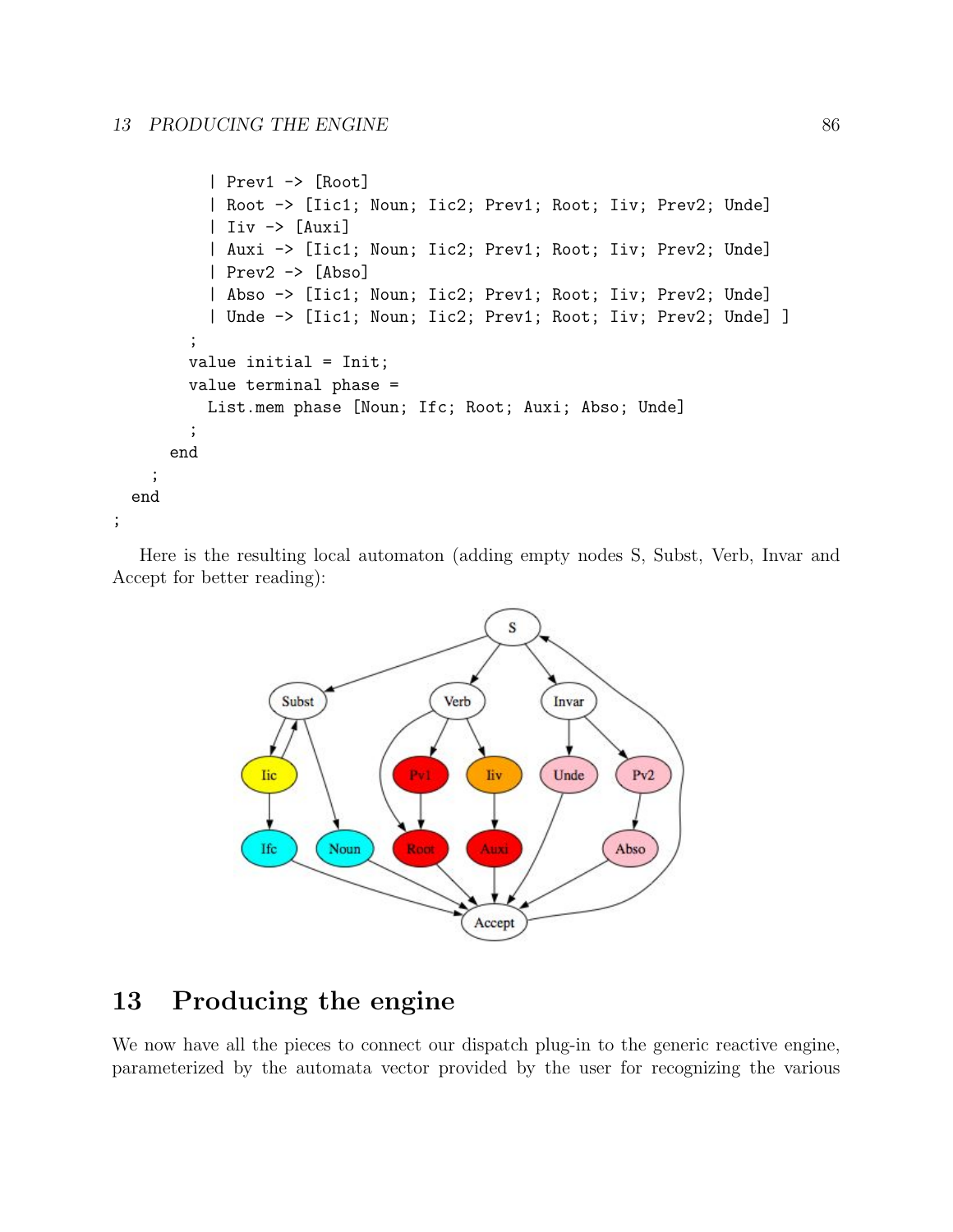phases. Let us give a concrete example.

Given the *automata* functor corresponding to Sanskrit morphology in a *Sanskrit\_dispatch* module, we show how to link it to the *Reactt* functor in order to produce a Sanskrit engine generator:

# Module Sanskrit\_engine

Engine *sanskrit\_engine* using aumt structure with sanskrit.aut.

```
open Aumt; (∗ Auto ∗)
open Reactt; (* React *)
open Sanskrit dispatch; (∗ Automata ∗)
module Automata\_Aumt = Automata Auto
;
open Automata\_Aumt; (* auto_vect Disp *)
module Gen_engine
 (Fsm : sig value auto : auto\_vect; end) = structmodule Phases = Disp Fsm
  ;
  open Phases (∗ phase, transducer, etc ∗)
  ;
  module Enqine = React Phases;
 end
;
```
Now we may provide the Sanskrit lexicons for the various lexical sorts as a vector  $auto\_vect = \{epsilon\_sum\_aum = aum\_0; noun = aum\_noun; ... prev = aum\_prev\}$ in a module Sanskrit\_Aumt.

We may then call the properly instanciated functor  $(Gen\_engine \ Sanskrit\_Aumt)$  in order to get e.g. *Engine.react1*.

What we just constructed is a simple engine which may recognize a Sanskrit sentence as a sequence of inflected word forms. Actually such forms are glued together using a euphony junction process known as sandhi. It is possible to invert the sandhi relation while doing the recognition, and to use the transducer output to give a trace of the sandhi relation between the words. Piping this process through a lemmatizer, which itselfs inverts the flexional morphology, yields a Sanskrit tagger. This application is described in [18].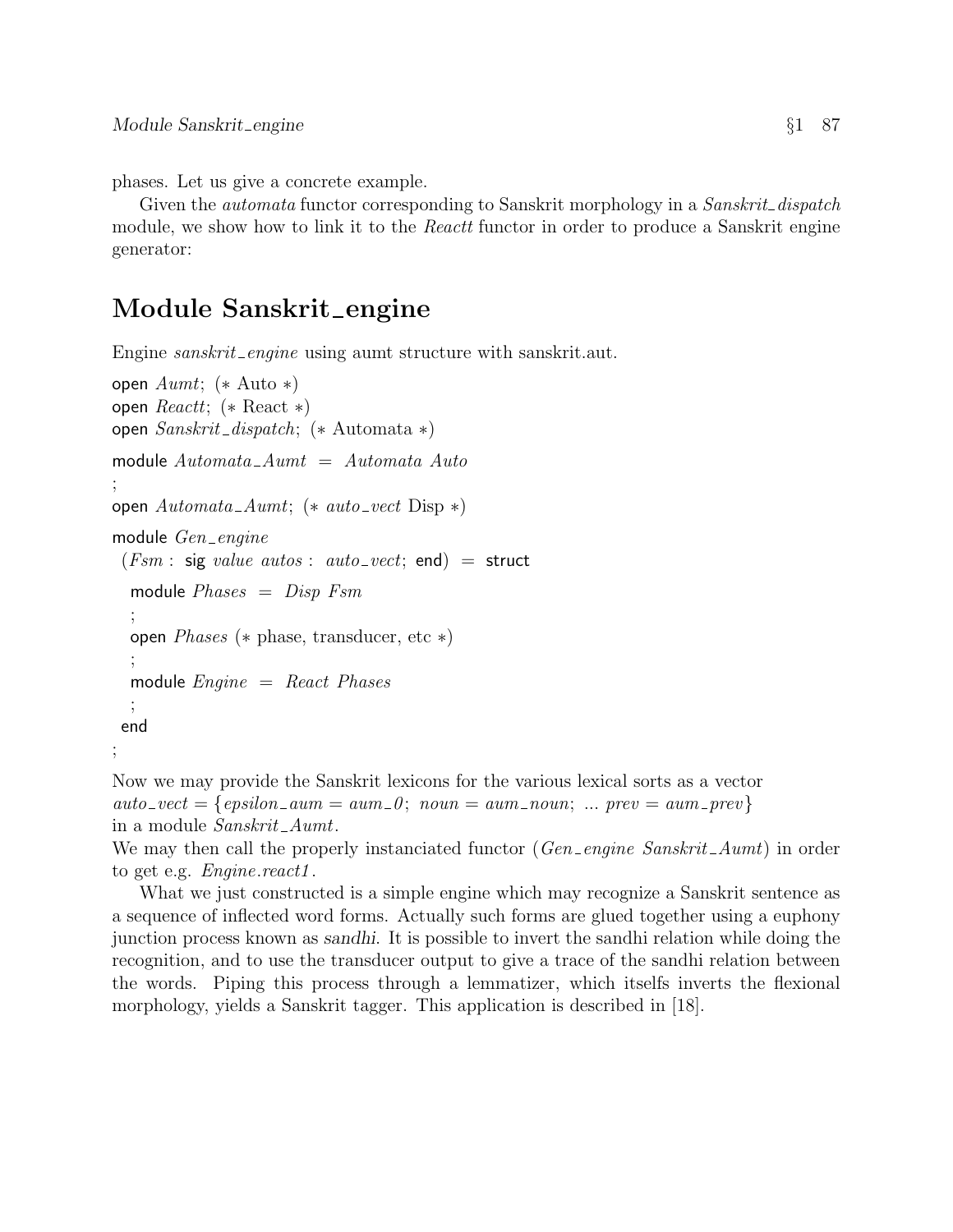#### REFERENCES 88

### References

- [1] Alfred V. Aho, Ravi Sethi and Jeffrey D. Ullman. "Compilers Principles, Techniques and Tools." Addison-Wesley, 1986.
- [2] Kenneth R. Beesley and Lauri Karttunen. "Finite-State Morphology: Xerox Tools and Techniques." Private communication, April 2001.
- [3] Jon L. Bentley and Robert Sedgewick. "Fast Algorithms for Sorting and Searching Strings." Proceedings, 8th Annual ACM-SIAM Symposium on Discrete Algorithms, Jan. 1997.
- [4] Gérard Berry and Ravi Sethi. From regular expressions to deterministic automata. Theoretical Computer Science 48 (1986), pp. 117–126.
- [5] Jean Berstel and Jean-Eric Pin. Local languages and the Berry-Sethi algorithm. Theoretical Computer Science 155 (1996), pp. 439–446.
- [6] Eric Brill. "A simple rule-based part of speech tagger." In Proceedings, Third Conference on Applied Natural Language Processing, 1992. Trento, Italy, 152–155.
- [7] W. H. Burge. "Recursive Programming Techniques." Addison-Wesley, 1975.
- [8] Guy Cousineau and Michel Mauny. "The Functional Approach to Programming." Cambridge University Press, 1998.
- [9] Jan Daciuk, Stoyan Mihov, Bruce W. Watson and Richard E. Watson. "Incremental Construction of Minimal Acyclic Finite-State Automata." Computational Linguistics 26,1 (2000).
- [10] Samuel Eilenberg. Automata, Languages, and Machines, volume A. Academic Press, 1974.
- [11] Matthias Felleisen and Daniel P. Friedman. "The Little MLer". MIT Press, 1998.
- [12] Philippe Flajolet, Paola Sipala and Jean-Marc Steyaert. "Analytic Variations on the Common Subexpresssion Problem." Proceedings of 17th ICALP Colloquium, Warwick (1990), LNCS 443, Springer-Verlag, pp. 220–234.
- [13] M. Gordon, R. Milner, C. Wadsworth. "A Metalanguage for Interactive Proof in LCF." Internal Report CSR-16-77, Department of Computer Science, University of Edinburgh (Sept. 1977).
- [14] Gérard Huet. "The Zipper". J. Functional Programming 7,5 (Sept. 1997), pp. 549–554.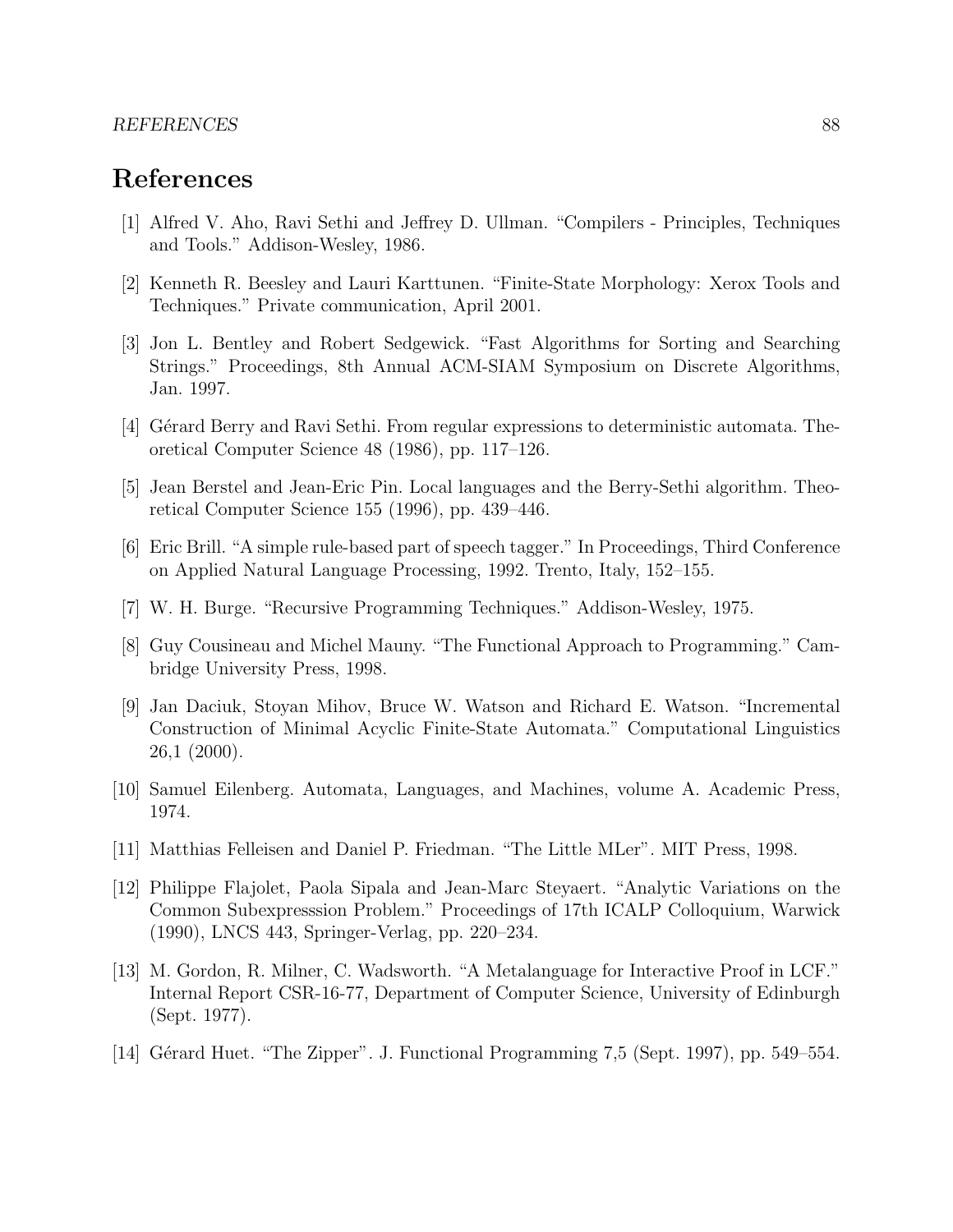- [15] Gérard Huet. "Structure of a Sanskrit dictionary." INRIA Technical Report, Sept. 2000. Available as: http://pauillac.inria.fr/~huet/PUBLIC/Dicostruct.ps.
- [16] Gérard Huet. "From an informal textual lexicon to a well-structured lexical database: An experiment in data reverse engineering." IEEE Working Conference on Reverse Engineering (WCRE'2001), Stuttgart, Oct. 2001.
- [17] Gérard Huet. Automata Mista. In "Verification: Theory and Practice: Essays Dedicated to Zohar Manna on the Occasion of His 64th Birthday". Ed. Nachum Dershowitz, Springer-Verlag LNCS vol. 2772 (2004), pp. 359–372.
- [18] Gérard Huet. A Functional Toolkit for Morphological and Phonological Processing, Application to a Sanskrit Tagger. J. Functional Programming, 15,4 (2005), pp. 573–614.
- [19] Gérard Huet and Benoît Razet. The Reactive Engine for Modular Transducers. In "Algebra, Meaning and Computation, Essays Dedicated to Joseph A. Goguen on the Occasion of His 65th Birthday", Eds. Kokichi Futatsugi, Jean-Pierre Jouannaud and Jos´e Meseguer. Springer-Verlag LNCS vol. 4060 (2006), pp. 355–374
- [20] Gérard Huet and Benoît Razet. Computing with Relational Machines. ICON'2008 tutorial. Preliminary version available at URL http://yquem.inria.fr/~huet/PUBLIC/Pune\_tutorial.pdf.
- [21] Ronald M. Kaplan and Martin Kay. "Regular Models of Phonological Rule Systems." Computational Linguistics (20,3), 1994, pp. 331–378.
- [22] Lauri Karttunen. "Applications of Finite-State Transducers in Natural Language Processing." In Proceedings of CIAA-2000.
- [23] Lauri Karttunen. "The Replace Operator." In Proceedings of ACL'95, Cambridge, MA, 1995. Extended version in [37].
- [24] K. Koskenniemi. "A general computational model for word-form recognition and production." In Proceedings, 10th International Conference on Computational Linguistics, Stanford (1984).
- [25] Eric Laporte. "Rational Transductions for Phonetic Conversion and Phonology." Report IGM 96-14, Institut Gaspard Monge, Université de Marne-la-Vallée, Aug. 1995. Also in [37].
- [26] Xavier Leroy et al. "Objective Caml." See: http://caml.inria.fr/ocaml/index.html.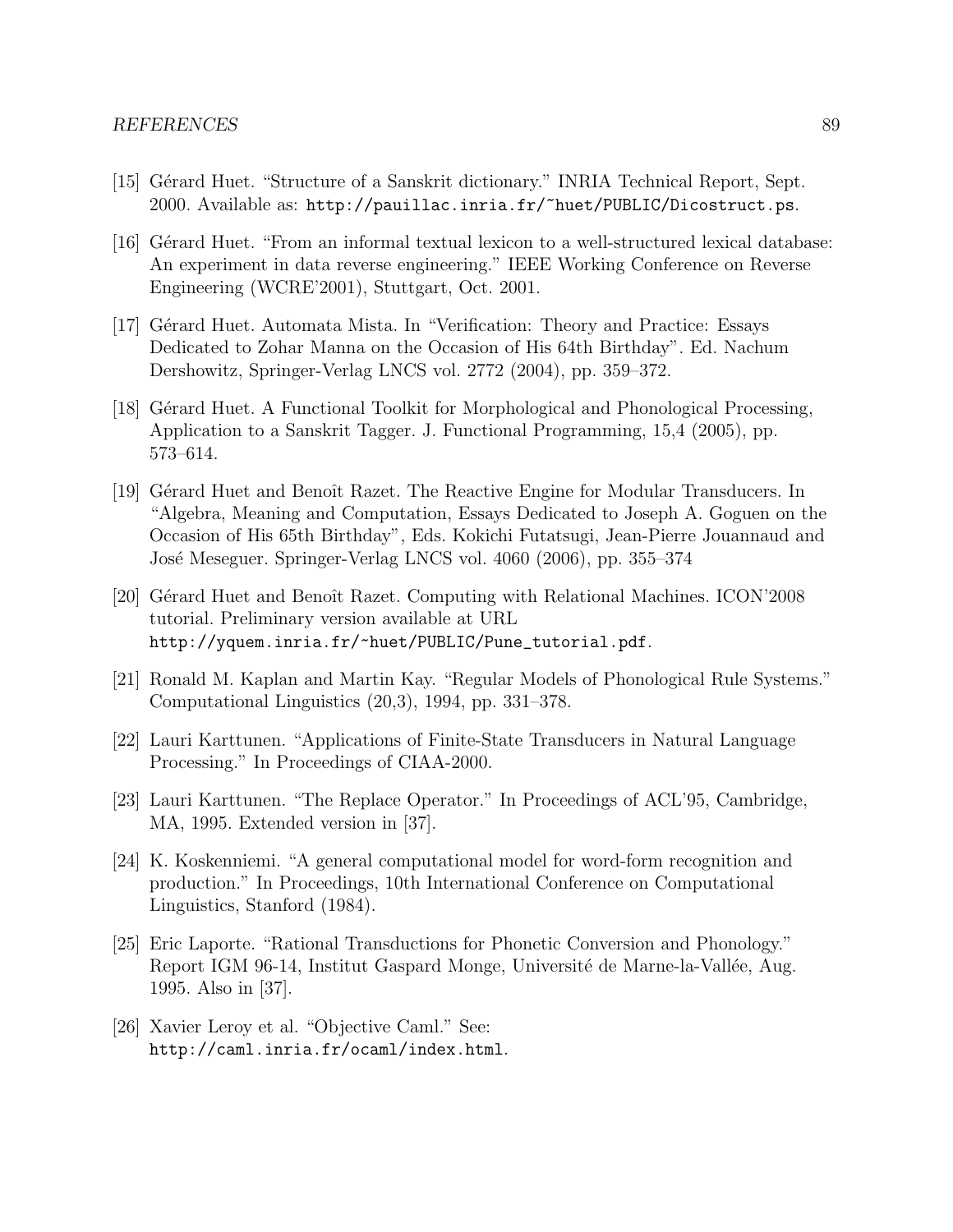- [27] Mehryar Mohri. "Finite-State Transducers in Language and Speech Processing." Computational Linguistics 23,2 (1997), pp. 269–311.
- [28] Larry C. Paulson. "ML for the Working Programmer." Cambridge University Press, 1991.
- [29] Aarne Ranta. "The GF Language: Syntax and Type System." See: http://www.cs.chalmers.se/~aarne/GF/.
- [30] Daniel de Rauglaudre. "The Camlp4 preprocessor." See: http://caml.inria.fr/camlp4/.
- [31] Benoît Razet. Automates modulaires. Mémoire de Master, Université Denis Diderot (Paris 7), 2005.
- [32] Benoît Razet. Finite Eilenberg Machines. Proceedings of CIIA 2008, Eds. O.H. Ibarra and B. Ravikumar, Springer-Verlag LNCS vol. 5148 (2008), pp. 242–251.
- [33] Benoît Razet. Simulating Finite Eilenberg Machines with a Reactive Engine. In Proceedings of MSFP 2008, Electric Notes in Theoretical Computer Science, http://gallium.inria.fr/~razet/PDF/razet\_msfp08.pdf.
- [34] Benoît Razet. Machines d'Eilenberg Effectives. Thèse de Doctorat, Université Denis Diderot (Paris 7), 2009.
- [35] Dominique Revuz. "Dictionnaires et lexiques." Thèse de Doctorat, Université Paris VII, Feb. 1991.
- [36] Emmanuel Roche and Yves Schabes. "Deterministic Part-of-Speech Tagging with Finite-State Transducers." Computational Linguistics 21,2 (1995), pp. 227-253.
- [37] Emmanuel Roche and Yves Schabes, Eds. "Finite-State Language Processing." MIT Press, 1997.
- [38] Richard Sproat. "Morphology and Computation." MIT Press, 1992.
- [39] Richard Sproat, Chilin Shih, William Gale and Nancy Chang. "A Stochastic Finite-State Word-Segmentation Algorithm for Chinese." Computational Linguistics 22,3 (1996), pp. 377–408.
- [40] Pierre Weis and Xavier Leroy. "Le langage Caml." 2ème édition, Dunod, Paris, 1999.